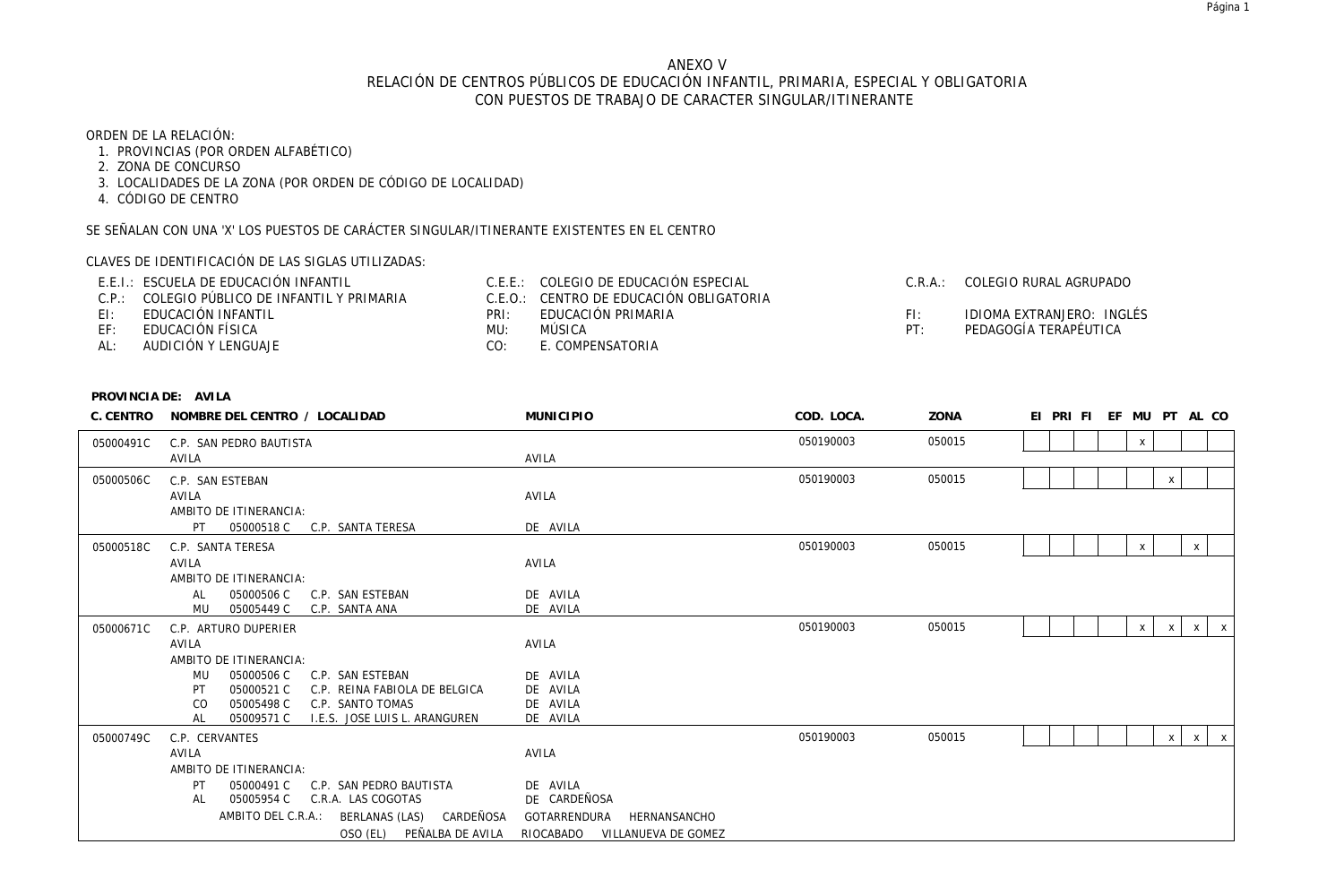| C. CENTRO | NOMBRE DEL CENTRO / LOCALIDAD                                                | <b>MUNICIPIO</b>                                  | COD. LOCA. | ZONA   |  |              |                           | EI PRI FI EF MU PT AL CO  |                |              |  |
|-----------|------------------------------------------------------------------------------|---------------------------------------------------|------------|--------|--|--------------|---------------------------|---------------------------|----------------|--------------|--|
| 05005371C | E.E.I. LA ENCARNACION                                                        |                                                   | 050190003  | 050015 |  |              |                           |                           |                | $\mathsf{X}$ |  |
|           | AVILA                                                                        | AVILA                                             |            |        |  |              |                           |                           |                |              |  |
|           | AMBITO DE ITINERANCIA:                                                       |                                                   |            |        |  |              |                           |                           |                |              |  |
|           | AL 05000521 C C.P. REINA FABIOLA DE BELGICA                                  | DE AVILA                                          |            |        |  |              |                           |                           |                |              |  |
| 05005383C | C.P. EL PRADILLO<br>AVILA                                                    | AVILA                                             | 050190003  | 050015 |  | $\pmb{\chi}$ |                           |                           |                | $x \mid x$   |  |
|           | AMBITO DE ITINERANCIA:                                                       |                                                   |            |        |  |              |                           |                           |                |              |  |
|           | CO<br>05000518 C<br>C.P. SANTA TERESA                                        | DE AVILA                                          |            |        |  |              |                           |                           |                |              |  |
|           | 05005371 C<br>E.E.I. LA ENCARNACION<br>FL.                                   | DE AVILA                                          |            |        |  |              |                           |                           |                |              |  |
|           | C.P. COMUNEROS DE CASTILLA<br>AL<br>05005565 C                               | DE AVILA                                          |            |        |  |              |                           |                           |                |              |  |
| 05005449C | C.P. SANTA ANA                                                               |                                                   | 050190003  | 050015 |  |              |                           |                           |                | $\mathsf{X}$ |  |
|           | AVILA<br>AMBITO DE ITINERANCIA:                                              | AVILA                                             |            |        |  |              |                           |                           |                |              |  |
|           | AL 05000488 C C.P. CLAUDIO SANCHEZ ALBORNOZ                                  | DE AVILA                                          |            |        |  |              |                           |                           |                |              |  |
| 05005498C | C.P. SANTO TOMAS                                                             |                                                   | 050190003  | 050015 |  |              |                           |                           |                | $\mathsf X$  |  |
|           | AVILA                                                                        | AVILA                                             |            |        |  |              |                           |                           |                |              |  |
|           | AMBITO DE ITINERANCIA:                                                       |                                                   |            |        |  |              |                           |                           |                |              |  |
|           | AL 05000491 C C.P. SAN PEDRO BAUTISTA                                        | DE AVILA                                          |            |        |  |              |                           |                           |                |              |  |
| 05005565C | C.P. COMUNEROS DE CASTILLA                                                   |                                                   | 050190003  | 050015 |  |              |                           | $\mathsf{X}$              | $\pmb{\chi}$   |              |  |
|           | AVILA<br>AMBITO DE ITINERANCIA:                                              | AVILA                                             |            |        |  |              |                           |                           |                |              |  |
|           | MU  05000521 C  C.P. REINA FABIOLA DE BELGICA                                | DE AVILA                                          |            |        |  |              |                           |                           |                |              |  |
|           | 05005371 C E.E.I. LA ENCARNACION<br>PT                                       | DE AVILA                                          |            |        |  |              |                           |                           |                |              |  |
| 05006107C | C.R.A. TIERRA DE AREVALO                                                     |                                                   | 050080001  | 050027 |  | $\mathsf{x}$ | $\boldsymbol{\mathsf{x}}$ |                           | $\pmb{\times}$ |              |  |
|           | ALDEASECA                                                                    | ALDEASECA                                         |            |        |  |              |                           |                           |                |              |  |
|           | AMBITO DE ITINERANCIA:<br>PT 05006031 C C.R.A. LOS REGAJALES                 | DE NAVA DE AREVALO                                |            |        |  |              |                           |                           |                |              |  |
|           | AMBITO DEL C.R.A.: BOHODON (EL) CABEZAS DE ALAMBRE CABIZUELA CONSTANZANA     |                                                   |            |        |  |              |                           |                           |                |              |  |
|           |                                                                              | DONJIMENO MAGAZOS NAVA DE AREVALO PALACIOS RUBIOS |            |        |  |              |                           |                           |                |              |  |
|           |                                                                              | PEDRO RODRIGUEZ SAN VICENTE DE AREVALO TIÑOSILLOS |            |        |  |              |                           |                           |                |              |  |
| 05000361C | C.P. LA MORAÑA                                                               |                                                   | 050160001  | 050027 |  |              |                           | $\mathsf{X}$              |                | $x \mid x$   |  |
|           | AREVALO                                                                      | AREVALO                                           |            |        |  |              |                           |                           |                |              |  |
|           | AMBITO DE ITINERANCIA:                                                       |                                                   |            |        |  |              |                           |                           |                |              |  |
|           | 05005361 C C.P. LOS AREVACOS<br>CO.<br>05006031 C C.R.A. LOS REGAJALES<br>AL | DE AREVALO<br>DE NAVA DE AREVALO                  |            |        |  |              |                           |                           |                |              |  |
|           | AMBITO DEL C.R.A.: BOHODON (EL) CABEZAS DE ALAMBRE CABIZUELA CONSTANZANA     |                                                   |            |        |  |              |                           |                           |                |              |  |
|           |                                                                              | DONJIMENO MAGAZOS NAVA DE AREVALO PALACIOS RUBIOS |            |        |  |              |                           |                           |                |              |  |
|           |                                                                              | PEDRO RODRIGUEZ SAN VICENTE DE AREVALO TIÑOSILLOS |            |        |  |              |                           |                           |                |              |  |
|           | MU 05006107 C C.R.A. TIERRA DE AREVALO                                       | DE ALDEASECA                                      |            |        |  |              |                           |                           |                |              |  |
|           | AMBITO DEL C.R.A.: ALDEASECA BARROMAN CASTELLANOS DE ZAPARDIEL               |                                                   |            |        |  |              |                           |                           |                |              |  |
|           | PALACIOS DE GODA SINLABAJOS VILLANUEVA DEL ACERAL                            |                                                   |            |        |  |              |                           |                           |                |              |  |
| 05005361C | C.P. LOS AREVACOS                                                            |                                                   | 050160001  | 050027 |  |              |                           |                           |                | $\mathsf{x}$ |  |
|           | AREVALO                                                                      | AREVALO                                           |            |        |  |              |                           |                           |                |              |  |
| 05006077C | C.R.A. SANTA TERESA                                                          |                                                   | 050650001  | 050027 |  | $\mathsf{x}$ | $\pmb{\chi}$              | $\boldsymbol{\mathsf{X}}$ | $\mathsf{x}$   |              |  |
|           | CRESPOS                                                                      | <b>CRESPOS</b>                                    |            |        |  |              |                           |                           |                |              |  |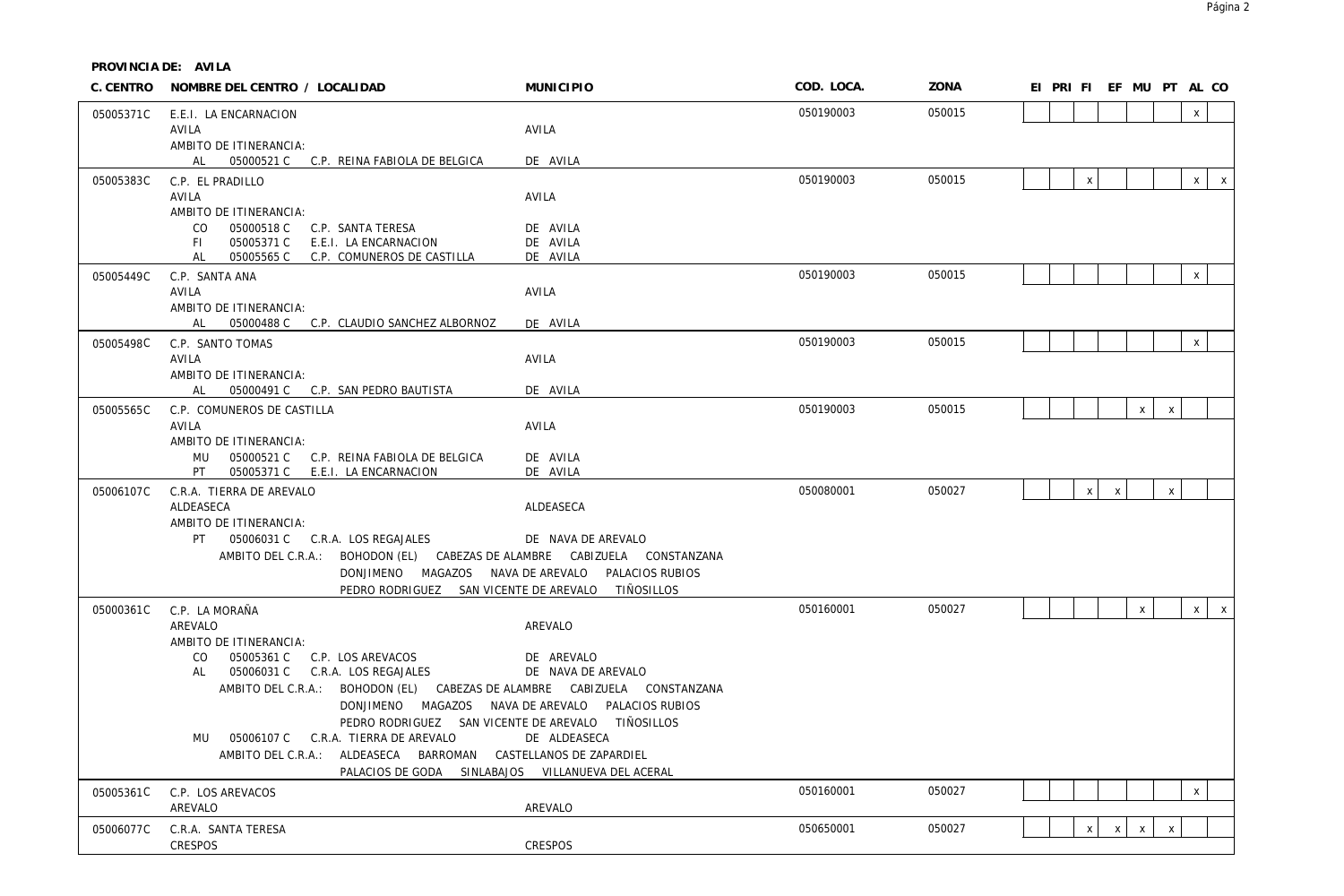| C. CENTRO | NOMBRE DEL CENTRO / LOCALIDAD                                                                                                                                                                                                                                                                                                                                                                                                                                                                                                                                               | <b>MUNICIPIO</b>                                                                                                                                                                                                                                                                                | COD. LOCA. | ZONA   | EI PRI FI EF MU PT AL CO                                                  |
|-----------|-----------------------------------------------------------------------------------------------------------------------------------------------------------------------------------------------------------------------------------------------------------------------------------------------------------------------------------------------------------------------------------------------------------------------------------------------------------------------------------------------------------------------------------------------------------------------------|-------------------------------------------------------------------------------------------------------------------------------------------------------------------------------------------------------------------------------------------------------------------------------------------------|------------|--------|---------------------------------------------------------------------------|
| 05001791C | C.P. JUAN XXIII<br><b>FONTIVEROS</b><br>AMBITO DE ITINERANCIA:<br>05006077 C C.R.A. SANTA TERESA<br>AL -<br>AMBITO DEL C.R.A.: BLASCOMILLAN<br>CHAHERRERO<br>FLORES DE AVILA GIMIALCON<br>SALVADIOS<br>I.E.S.O. SAN JUAN DE LA CRUZ<br>05006429 C<br>AL<br>PT<br>05006429 C<br>I.E.S.O. SAN JUAN DE LA CRUZ                                                                                                                                                                                                                                                                 | <b>FONTIVEROS</b><br>DE CRESPOS<br>COLLADO DE CONTRERAS<br>CRESPOS<br>MUÑOSANCHO NARROS DEL CASTILLO<br>DE FONTIVEROS<br>DE FONTIVEROS                                                                                                                                                          | 050740001  | 050027 | $\pmb{\chi}$<br>X                                                         |
| 05002497C | C.P. REYES CATOLICOS<br>MADRIGAL DE LAS ALTAS TORRES<br>AMBITO DE ITINERANCIA:<br>05001791 C<br>C.P. JUAN XXIII<br>MU<br>05006090 C<br>C.R.A. MORAÑA BAJA<br>AL<br>AMBITO DEL C.R.A.: BERCIAL DE ZAPARDIEL<br>CISLA FUENTE EL SAUZ FUENTES DE AÑO<br>LANGA MAMBLAS<br><b>RASUEROS</b><br>C.R.A. MORAÑA BAJA<br>05006090 C<br>PT<br>AMBITO DEL C.R.A.:<br>BERCIAL DE ZAPARDIEL<br><b>CISLA</b><br>FUENTE EL SAUZ FUENTES DE AÑO<br>LANGA<br>MAMBLAS RASUEROS<br>C.R.A. TIERRA DE AREVALO<br>05006107 C<br>AL<br>AMBITO DEL C.R.A.: ALDEASECA<br>BARROMAN<br>PALACIOS DE GODA | MADRIGAL DE LAS ALTAS TORRES<br>DE FONTIVEROS<br>DE MAMBLAS<br>CANALES CANTIVEROS<br>BERNUY-ZAPARDIEL<br>HORCAJO DE LAS TORRES<br>DE MAMBLAS<br>BERNUY-ZAPARDIEL<br>CANALES CANTIVEROS<br>HORCAJO DE LAS TORRES<br>DE ALDEASECA<br>CASTELLANOS DE ZAPARDIEL<br>SINLABAJOS VILLANUEVA DEL ACERAL | 051140001  | 050027 | $\mathsf X$<br>$\pmb{\chi}$<br>X                                          |
| 05006090C | C.R.A. MORAÑA BAJA<br><b>MAMBLAS</b>                                                                                                                                                                                                                                                                                                                                                                                                                                                                                                                                        | <b>MAMBLAS</b>                                                                                                                                                                                                                                                                                  | 051170001  | 050027 | $\mathsf{X}$<br>$\pmb{\chi}$<br>$\boldsymbol{\mathsf{X}}$<br>$\mathsf{X}$ |
| 05006031C | C.R.A. LOS REGAJALES<br>NAVA DE AREVALO                                                                                                                                                                                                                                                                                                                                                                                                                                                                                                                                     | NAVA DE AREVALO                                                                                                                                                                                                                                                                                 | 051520002  | 050027 | X<br>$\mathsf{X}$<br>$\mathsf{X}$                                         |
| 05006089C | C.R.A. TOMAS LUIS DE VICTORIA<br>SANCHIDRIAN<br>AMBITO DE ITINERANCIA:<br>05002722 C C.R.A. MIGUEL DELIBES<br>AL<br>AMBITO DEL C.R.A.: MINGORRIA<br>VELAYOS                                                                                                                                                                                                                                                                                                                                                                                                                 | SANCHIDRIAN<br>DE MINGORRIA<br>SANTO DOMINGO DE LAS POSADAS VEGA DE SANTA MARIA                                                                                                                                                                                                                 | 052040002  | 050027 | $\mathsf{x}$<br>X<br>$\mathsf{x}$<br>$\mathsf{x}$<br>X                    |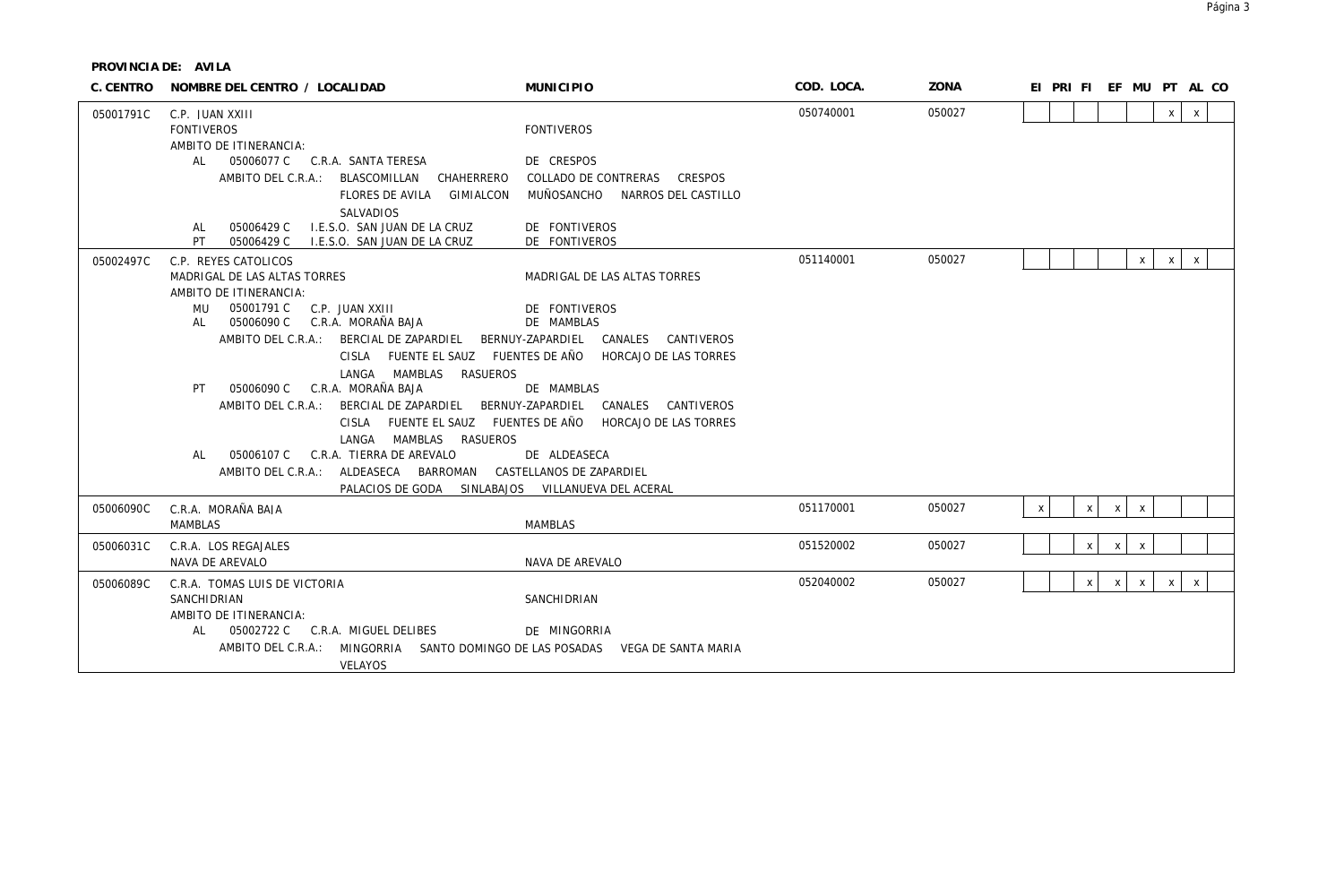| C. CENTRO | NOMBRE DEL CENTRO / LOCALIDAD                                                                                                   |                                                                                                                                                                                                  | <b>MUNICIPIO</b>                                                                                                                        | COD. LOCA. | ZONA   | EI PRI FI EF MU PT AL CO                                                                     |
|-----------|---------------------------------------------------------------------------------------------------------------------------------|--------------------------------------------------------------------------------------------------------------------------------------------------------------------------------------------------|-----------------------------------------------------------------------------------------------------------------------------------------|------------|--------|----------------------------------------------------------------------------------------------|
| 05006065C | C.R.A. LLANOS DE MORAÑA<br>SAN PEDRO DEL ARROYO<br>AMBITO DE ITINERANCIA:<br>AL 05005942 C C.R.A. LA SIERRA                     | AMBITO DEL C.R.A.: CABEZAS DEL VILLAR CILLAN MANCERA DE ARRIBA<br>MIRUEÑA DE LOS INFANZONES                                                                                                      | SAN PEDRO DEL ARROYO<br>DE CILLAN<br>MUÑICO SAN GARCIA DE INGELMOS                                                                      | 052200002  | 050027 | $\mathsf{x}$<br>$\mathsf{X}$<br>$\mathsf{X}$<br>$\mathsf{X}$<br>$\mathsf{x}$<br>$\mathsf{x}$ |
|           | PT 05005942 C C.R.A. LA SIERRA                                                                                                  | SOLANA DE RIOALMAR VALDECASA<br>AMBITO DEL C.R.A.: CABEZAS DEL VILLAR CILLAN MANCERA DE ARRIBA<br>SOLANA DE RIOALMAR VALDECASA                                                                   | DE CILLAN<br>MIRUEÑA DE LOS INFANZONES MUÑICO SAN GARCIA DE INGELMOS                                                                    |            |        |                                                                                              |
| 05005954C | C.R.A. LAS COGOTAS<br>CARDEÑOSA                                                                                                 |                                                                                                                                                                                                  | CARDEÑOSA                                                                                                                               | 050490001  | 050039 | $\mathsf{X}$<br>$\mathsf{x}$<br>$\mathsf{x}$<br>$\mathsf{X}$                                 |
| 05005942C | C.R.A. LA SIERRA<br>CILLAN                                                                                                      |                                                                                                                                                                                                  | CILLAN                                                                                                                                  | 050590001  | 050039 | $\pmb{\chi}$<br>$\mathsf{x}$<br>$\mathsf{x}$<br>$\boldsymbol{\mathsf{x}}$                    |
| 05005966C | C.R.A. LOS FRESNOS<br>FRESNO (EL)<br>AMBITO DE ITINERANCIA:<br>MU  05005899 C  C.R.A. ULACA                                     | AMBITO DEL C.R.A.: BATERNA HIJA DE DIOS (LA)<br>VILLAVICIOSA                                                                                                                                     | FRESNO (EL)<br>DE SOLOSANCHO<br>ROBLEDILLO SOLOSANCHO                                                                                   | 050760001  | 050039 | $\mathsf{x}$<br>$\mathsf{X}$<br>$\mathsf X$                                                  |
| 05002722C | C.R.A. MIGUEL DELIBES<br><b>MINGORRIA</b><br>AMBITO DE ITINERANCIA:<br>PT 05005954 C C.R.A. LAS COGOTAS                         | AMBITO DEL C.R.A.: BERLANAS (LAS) CARDEÑOSA GOTARRENDURA<br>OSO (EL) PEÑALBA DE AVILA                                                                                                            | <b>MINGORRIA</b><br>DE CARDEÑOSA<br>HERNANSANCHO<br>RIOCABADO VILLANUEVA DE GOMEZ                                                       | 051280001  | 050039 | $\mathsf{x}$<br>$\mathsf{X}$<br>$\mathsf{X}$<br>$\mathsf{x}$                                 |
| 05005930C | C.R.A. FUENTEADAJA<br>MUÑANA<br>AMBITO DE ITINERANCIA:<br>AL 05003571 C C.R.A. VALLE AMBLES<br>PT 05005966 C C.R.A. LOS FRESNOS | AMBITO DEL C.R.A.: COLILLA (LA) MUÑOGALINDO MUÑOPEPE PADIERNOS<br>SALOBRALEJO SANTA MARIA DEL ARROYO SERRADA (LA)<br>AMBITO DEL C.R.A.: ALDEA DEL REY NIÑO FRESNO (EL) GEMUÑO NIHARRA<br>SOTALVO | MUÑANA<br>DE MUÑOGALINDO<br>SALOBRAL<br>DE FRESNO (EL)<br>RIOFRIO                                                                       | 051350001  | 050039 | $\mathsf{X}$<br>$\mathsf{x}$<br>$\mathsf{x}$<br>$\mathsf{X}$<br>$\mathsf{X}$<br>$\mathsf{X}$ |
| 05003571C | C.R.A. VALLE AMBLES<br>MUÑOGALINDO                                                                                              |                                                                                                                                                                                                  | MUÑOGALINDO                                                                                                                             | 051380001  | 050039 | $\mathsf{X}$<br>$\boldsymbol{\mathsf{x}}$<br>$\boldsymbol{\mathsf{X}}$                       |
| 05006119C | C.R.A. VALDELAVIA<br>NAVALPERAL DE PINARES<br>AMBITO DE ITINERANCIA:<br>05005981 C C.R.A. LA GAZNATA<br>AL                      |                                                                                                                                                                                                  | NAVALPERAL DE PINARES<br>DE SAN BARTOLOME DE PINARES<br>AMBITO DEL C.R.A.: HERRADON (EL) SAN BARTOLOME DE PINARES SANTA CRUZ DE PINARES | 051610001  | 050039 | $\pmb{\chi}$<br>$\mathsf X$<br>$\mathsf{X}$<br>$\,$ X<br>$\mathsf{X}$<br>$\mathbf{x}$        |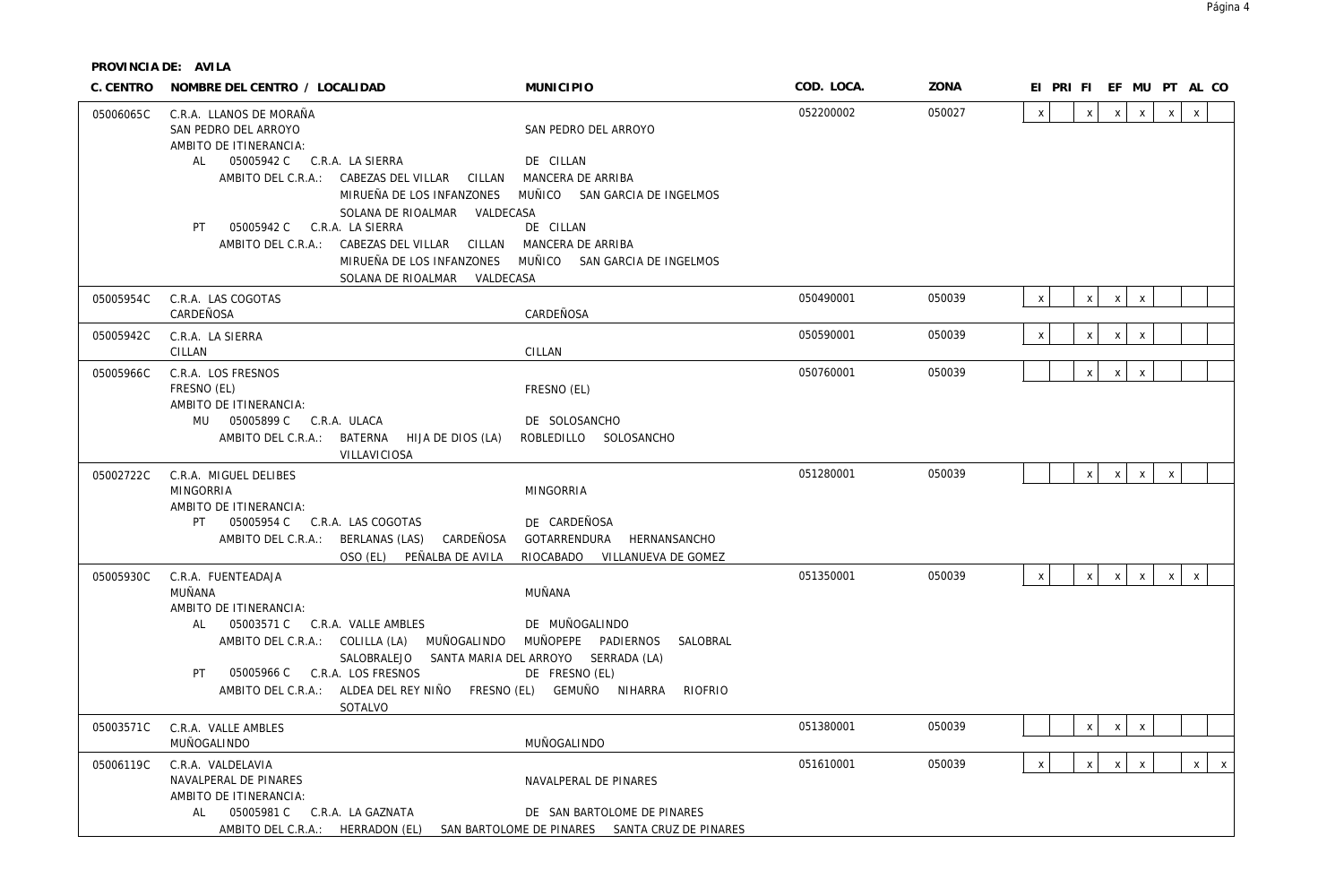| C. CENTRO | NOMBRE DEL CENTRO / LOCALIDAD                                                                                                                                                                                                                                                                                                                                                                               | <b>MUNICIPIO</b>                                                                                                                          | COD. LOCA. | ZONA   | EI PRI FI EF MU PT AL CO                                             |
|-----------|-------------------------------------------------------------------------------------------------------------------------------------------------------------------------------------------------------------------------------------------------------------------------------------------------------------------------------------------------------------------------------------------------------------|-------------------------------------------------------------------------------------------------------------------------------------------|------------|--------|----------------------------------------------------------------------|
| 05003431C | C.P. VICENTE ALEIXANDRE<br>NAVAS DEL MARQUES (LAS)<br>AMBITO DE ITINERANCIA:                                                                                                                                                                                                                                                                                                                                | NAVAS DEL MARQUES (LAS)                                                                                                                   | 051680003  | 050039 | $\mathsf{X}$<br>$\mathsf{x}$<br>$\mathsf{X}$                         |
|           | 05006119 C C.R.A. VALDELAVIA<br>PT                                                                                                                                                                                                                                                                                                                                                                          | DE NAVALPERAL DE PINARES                                                                                                                  |            |        |                                                                      |
|           | AMBITO DEL C.R.A.: CAÑADA (LA) NAVALPERAL DE PINARES PEGUERINOS<br>TORNADIZOS DE AVILA                                                                                                                                                                                                                                                                                                                      |                                                                                                                                           |            |        |                                                                      |
|           | 05006399 C I.E.S. MARIA DE CORDOBA<br>AL                                                                                                                                                                                                                                                                                                                                                                    | DE NAVAS DEL MARQUES (LAS)                                                                                                                |            |        |                                                                      |
| 05005981C | C.R.A. LA GAZNATA<br>SAN BARTOLOME DE PINARES                                                                                                                                                                                                                                                                                                                                                               | SAN BARTOLOME DE PINARES                                                                                                                  | 052010001  | 050039 | $\mathsf{X}$<br>$\mathsf{X}$<br>$\mathsf{x}$<br>$\mathsf{x}$         |
| 05005899C | C.R.A. ULACA<br>SOLOSANCHO<br>AMBITO DE ITINERANCIA:<br>05003571 C C.R.A. VALLE AMBLES<br><b>PT</b><br>MUÑOGALINDO<br>AMBITO DEL C.R.A.: COLILLA (LA)<br>SALOBRALEJO<br>C.R.A. LOS FRESNOS<br>05005966 C<br>AL<br>AMBITO DEL C.R.A.: ALDEA DEL REY NIÑO FRESNO (EL) GEMUÑO NIHARRA                                                                                                                          | SOLOSANCHO<br>DE MUÑOGALINDO<br>MUÑOPEPE PADIERNOS<br>SALOBRAL<br>SANTA MARIA DEL ARROYO SERRADA (LA)<br>DE FRESNO (EL)<br><b>RIOFRIO</b> | 052380003  | 050039 | $\mathsf{X}$<br>$\mathsf{x}$<br>$\times$<br>$\times$<br>$\mathsf{x}$ |
| 05000816C | SOTALVO<br>C.P. JUAN ARRABAL<br>BARCO DE AVILA (EL)<br>AMBITO DE ITINERANCIA:<br>05006053 C<br>AL -<br>C.R.A. EL CALVITERO<br>AMBITO DEL C.R.A.: ALDEANUEVA DE SANTA CRUZ ALDEHUELA (LA) BECEDAS<br>CARRERA (LA) HORCAJADA (LA) NAVALONGUILLA<br>C.R.A. EL CALVITERO<br>05006053 C<br>MU<br>AMBITO DEL C.R.A.: ALDEANUEVA DE SANTA CRUZ ALDEHUELA (LA) BECEDAS<br>CARRERA (LA) HORCAJADA (LA) NAVALONGUILLA | BARCO DE AVILA (EL)<br>DE CARRERA (LA)<br><b>BOHOYO</b><br>DE CARRERA (LA)<br><b>BOHOYO</b>                                               | 050210001  | 050040 | $\mathsf{x}$<br>$\mathsf{x}$                                         |
| 05006053C | C.R.A. EL CALVITERO<br>CARRERA (LA)                                                                                                                                                                                                                                                                                                                                                                         | CARRERA (LA)                                                                                                                              | 050510001  | 050040 | $\mathsf{x}$<br>$\mathsf{x}$<br>$\mathsf{x}$                         |
| 05002345C | C.R.A. ALTO GREDOS<br>HOYOS DEL ESPINO                                                                                                                                                                                                                                                                                                                                                                      | HOYOS DEL ESPINO                                                                                                                          | 051050001  | 050040 | $\mathsf{X}$<br>X<br>$\mathsf{X}$<br>- x - l<br>X<br>$\mathsf{x}$    |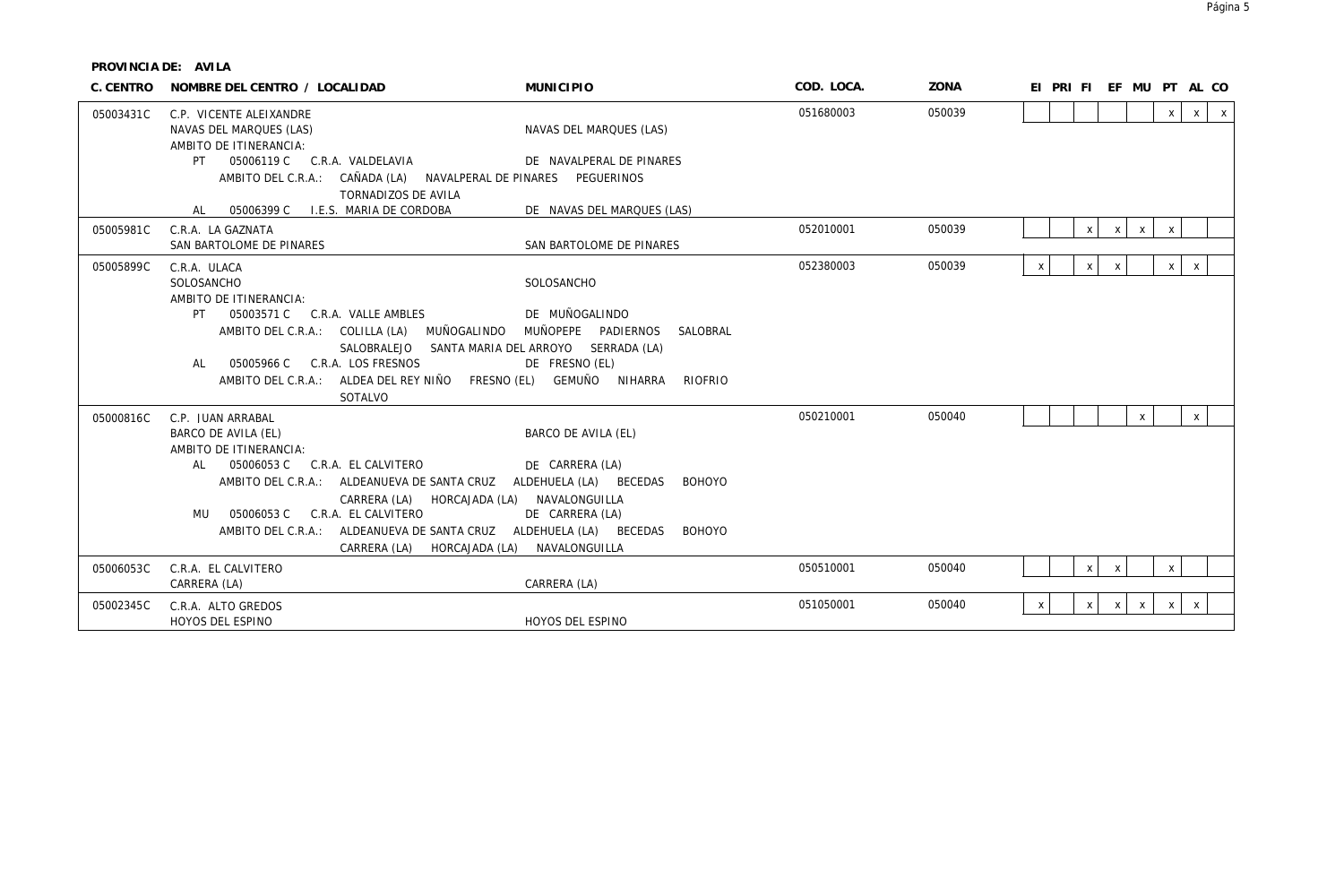| C. CENTRO | NOMBRE DEL CENTRO / LOCALIDAD                                                           | <b>MUNICIPIO</b>                         | COD. LOCA. | ZONA   | EI PRI FI EF MU PT AL CO |                           |              |              |              |              |              |
|-----------|-----------------------------------------------------------------------------------------|------------------------------------------|------------|--------|--------------------------|---------------------------|--------------|--------------|--------------|--------------|--------------|
| 05003751C | C.P. GRAN DUQUE DE ALBA<br>PIFDRAHITA<br>AMBITO DE ITINERANCIA:                         | PIEDRAHITA                               | 051860005  | 050040 |                          |                           |              | $\mathsf{x}$ | $\mathsf{X}$ | $\mathsf{X}$ |              |
|           | AL 05001730 C C.R.A. LA SERREZUELA                                                      | DE DIEGO ALVARO                          |            |        |                          |                           |              |              |              |              |              |
|           | AMBITO DEL C.R.A.: BECEDILLAS DIEGO ALVARO                                              | MALPARTIDA DE CORNEJA MARTINEZ           |            |        |                          |                           |              |              |              |              |              |
|           | NARRILLOS DEL ALAMO SAN MIGUEL DE SERREZUELA                                            |                                          |            |        |                          |                           |              |              |              |              |              |
|           | SANTA MARIA DEL BERROCAL                                                                | SANTIAGO DEL COLLADO                     |            |        |                          |                           |              |              |              |              |              |
|           | ZAPARDIEL DE LA CAÑADA<br>MU 05001730 C<br>C.R.A. LA SERREZUELA                         | DE DIEGO ALVARO                          |            |        |                          |                           |              |              |              |              |              |
|           | AMBITO DEL C.R.A.: BECEDILLAS DIEGO ALVARO                                              | MALPARTIDA DE CORNEJA<br>MARTINEZ        |            |        |                          |                           |              |              |              |              |              |
|           | NARRILLOS DEL ALAMO SAN MIGUEL DE SERREZUELA                                            |                                          |            |        |                          |                           |              |              |              |              |              |
|           | SANTA MARIA DEL BERROCAL                                                                | SANTIAGO DEL COLLADO                     |            |        |                          |                           |              |              |              |              |              |
|           | ZAPARDIEL DE LA CAÑADA                                                                  |                                          |            |        |                          |                           |              |              |              |              |              |
|           | PT.<br>05003775 C<br>I.E.S. GREDOS                                                      | DE PIEDRAHITA                            |            |        |                          |                           |              |              |              |              |              |
| 05001730C | C.R.A. LA SERREZUELA                                                                    |                                          | 059030002  | 050040 |                          | $\mathsf{x}$              | $\mathsf{X}$ |              | $\mathsf X$  |              |              |
|           | DIEGO ALVARO                                                                            | DIEGO DEL CARPIO                         |            |        |                          |                           |              |              |              |              |              |
| 05005875C | C.R.A. CAMILO JOSE CELA                                                                 |                                          | 050130001  | 050052 |                          | $\mathsf{x}$              | $\mathsf X$  | $\mathsf{X}$ |              |              |              |
|           | ARENAL (EL)                                                                             | ARENAL (EL)                              |            |        |                          |                           |              |              |              |              |              |
| 05000257C | C.P. ZORRILLA MONROY                                                                    |                                          | 050140001  | 050052 |                          |                           |              |              | $\times$     | $\mathsf{X}$ | $\mathsf{X}$ |
|           | ARENAS DE SAN PEDRO<br>AMBITO DE ITINERANCIA:                                           | ARENAS DE SAN PEDRO                      |            |        |                          |                           |              |              |              |              |              |
|           | CO<br>05005541 C<br>I.E.S. VALLE DEL TIETAR<br>05005875 C C.R.A. CAMILO JOSE CELA<br>AL | DE ARENAS DE SAN PEDRO<br>DE ARENAL (EL) |            |        |                          |                           |              |              |              |              |              |
|           | AMBITO DEL C.R.A.: ARENAL (EL) GUISANDO                                                 | HORNILLO (EL)                            |            |        |                          |                           |              |              |              |              |              |
|           | PT 05005875 C C.R.A. CAMILO JOSE CELA                                                   | DE ARENAL (EL)                           |            |        |                          |                           |              |              |              |              |              |
|           | AMBITO DEL C.R.A.: ARENAL (EL) GUISANDO                                                 | HORNILLO (EL)                            |            |        |                          |                           |              |              |              |              |              |
| 05001316C | C.P. ALMANZOR                                                                           |                                          | 050470001  | 050052 |                          |                           |              |              | x            | $\mathsf{x}$ |              |
|           | CANDELEDA<br>AMBITO DE ITINERANCIA:                                                     | CANDELEDA                                |            |        |                          |                           |              |              |              |              |              |
|           | AL 05005991 C C.R.A. VETONIA                                                            | DE POYALES DEL HOYO                      |            |        |                          |                           |              |              |              |              |              |
|           | AMBITO DEL C.R.A.: POYALES DEL HOYO<br>RASO (EL)                                        |                                          |            |        |                          |                           |              |              |              |              |              |
|           | 05005991 C C.R.A. VETONIA<br>PT                                                         | DE POYALES DEL HOYO                      |            |        |                          |                           |              |              |              |              |              |
|           | AMBITO DEL C.R.A.: POYALES DEL HOYO<br>RASO (EL)                                        |                                          |            |        |                          |                           |              |              |              |              |              |
| 05006120C | C.R.A. ARTURO DUPERIER                                                                  |                                          | 051100001  | 050052 |                          | $\mathsf{x}$              | $\mathsf{X}$ | $\mathsf{X}$ | $\times$     | $\mathsf{X}$ |              |
|           | LANZAHITA                                                                               | LANZAHITA                                |            |        |                          |                           |              |              |              |              |              |
|           | AMBITO DE ITINERANCIA:<br>AL 05006016 C C.R.A. LAS TORRES                               | DE MIJARES                               |            |        |                          |                           |              |              |              |              |              |
|           | AMBITO DEL C.R.A.: GAVILANES MIJARES                                                    |                                          |            |        |                          |                           |              |              |              |              |              |
| 05005991C | C.R.A. VETONIA                                                                          |                                          | 051890001  | 050052 |                          | $\boldsymbol{\mathsf{x}}$ | $\mathsf{X}$ | $\mathsf{X}$ |              |              |              |
|           | POYALES DEL HOYO                                                                        | POYALES DEL HOYO                         |            |        |                          |                           |              |              |              |              |              |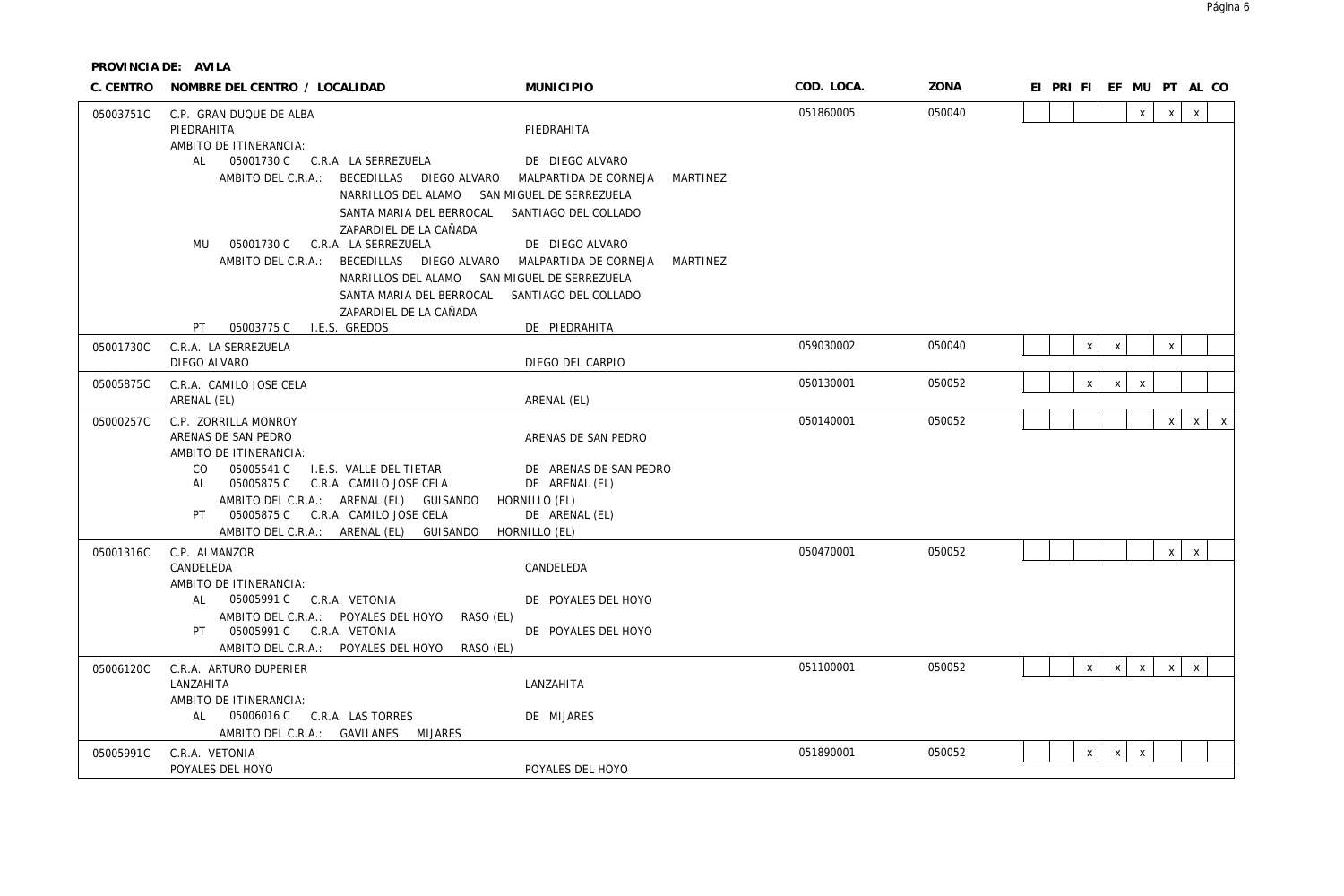|           | C. CENTRO NOMBRE DEL CENTRO / LOCALIDAD                                                                                                                                                                                                                                                                                                                                                                                                                                                      | <b>MUNICIPIO</b>                                                                                       | COD. LOCA. | ZONA   | EI PRI FI EF MU PT AL CO                                     |
|-----------|----------------------------------------------------------------------------------------------------------------------------------------------------------------------------------------------------------------------------------------------------------------------------------------------------------------------------------------------------------------------------------------------------------------------------------------------------------------------------------------------|--------------------------------------------------------------------------------------------------------|------------|--------|--------------------------------------------------------------|
| 05005887C | C.R.A. EL BARRANCO<br>SAN ESTEBAN DEL VALLE<br>AMBITO DE ITINERANCIA:                                                                                                                                                                                                                                                                                                                                                                                                                        | SAN ESTEBAN DEL VALLE                                                                                  | 052070001  | 050052 | $\mathsf{X}$<br>$\mathsf{X}$<br>$\mathsf{X}$<br>$\mathsf{x}$ |
|           | AMBITO DEL C.R.A.: CUEVAS DEL VALLE SANTA CRUZ DEL VALLE VILLAREJO DEL VALLE                                                                                                                                                                                                                                                                                                                                                                                                                 | DE VILLAREJO DEL VALLE                                                                                 |            |        |                                                              |
| 05005978C | C.R.A. EL VALLE<br>VILLAREJO DEL VALLE<br>AMBITO DE ITINERANCIA:                                                                                                                                                                                                                                                                                                                                                                                                                             | VILLAREJO DEL VALLE                                                                                    | 052620001  | 050052 | $\mathsf{x}$<br>$\mathsf{X}$<br>X<br>X                       |
|           | AL 05005887 C C.R.A. EL BARRANCO<br>AMBITO DEL C.R.A.: MOMBELTRAN SAN ESTEBAN DEL VALLE                                                                                                                                                                                                                                                                                                                                                                                                      | DE SAN ESTEBAN DEL VALLE                                                                               |            |        |                                                              |
| 05000831C | C.P. SANTA TERESA DE JESUS<br><b>BARRACO</b><br>AMBITO DE ITINERANCIA:<br>AL 05003337 C C.P. LAS RUBIERAS                                                                                                                                                                                                                                                                                                                                                                                    | BARRACO (EL)<br>DE NAVALUENGA                                                                          | 050220001  | 050064 | $\mathsf{X}$<br>$\mathsf{x}$                                 |
|           | PT  05006144 C  C.R.A. NAVAS DEL ALBERCHE<br>AMBITO DEL C.R.A.: NAVALACRUZ NAVALMORAL NAVANDRINAL NAVARREDONDILLA<br>SAN JUAN DE LA NAVA SAN JUAN DEL MOLINILLO                                                                                                                                                                                                                                                                                                                              | DE NAVALMORAL                                                                                          |            |        |                                                              |
| 05001237C | C.P. EL ZAIRE<br><b>BURGOHONDO</b><br>AMBITO DE ITINERANCIA:<br>AL 05006144 C C.R.A. NAVAS DEL ALBERCHE<br>AMBITO DEL C.R.A.: NAVALACRUZ NAVALMORAL NAVANDRINAL NAVARREDONDILLA<br>SAN JUAN DE LA NAVA SAN JUAN DEL MOLINILLO<br>AL 05009583 C C.R.A. ALTO ALBERCHE<br>AMBITO DEL C.R.A.: HOYOCASERO NAVALOSA NAVARREVISCA NAVATALGORDO<br>SERRANILLOS VILLANUEVA DE AVILA<br>05009583 C C.R.A. ALTO ALBERCHE<br>PT .<br>AMBITO DEL C.R.A.: HOYOCASERO<br>SERRANILLOS<br>VILLANUEVA DE AVILA | <b>BURGOHONDO</b><br>DE NAVALMORAL<br>DE NAVALOSA<br>DE NAVALOSA<br>NAVALOSA NAVARREVISCA NAVATALGORDO | 050410001  | 050064 | $\times$<br>$\mathsf{X}$                                     |
| 05001535C | C.P. MORENO ESPINOSA<br>CEBREROS                                                                                                                                                                                                                                                                                                                                                                                                                                                             | CEBREROS                                                                                               | 050570001  | 050064 | $\mathsf{X}$<br>$\mathsf{X}$                                 |
|           | AMBITO DE ITINERANCIA:<br>AL 05002291 C C.E.O. VIRGEN DE NAVASERRADA                                                                                                                                                                                                                                                                                                                                                                                                                         | DE HOYO DE PINARES (EL)                                                                                |            |        |                                                              |
| 05006144C | C.R.A. NAVAS DEL ALBERCHE<br>NAVALMORAL                                                                                                                                                                                                                                                                                                                                                                                                                                                      | NAVALMORAL                                                                                             | 051580001  | 050064 | $\mathsf{x}$<br>$\mathsf{x}$<br>$\mathsf{X}$                 |
| 05009583C | C.R.A. ALTO ALBERCHE<br>NAVALOSA                                                                                                                                                                                                                                                                                                                                                                                                                                                             | NAVALOSA                                                                                               | 051600001  | 050064 | $\mathsf X$<br>$\mathsf X$<br>$\pmb{\times}$<br>X            |
| 05003337C | C.P. LAS RUBIERAS<br>NAVALUENGA<br>AMBITO DE ITINERANCIA:<br>MU  05001237 C  C.P. EL ZAIRE<br>PT<br>05006430 C I.E.S. VALLE DEL ALBERCHE                                                                                                                                                                                                                                                                                                                                                     | NAVALUENGA<br>DE BURGOHONDO<br>DE NAVALUENGA                                                           | 051630001  | 050064 | X<br>$\mathsf{X}$                                            |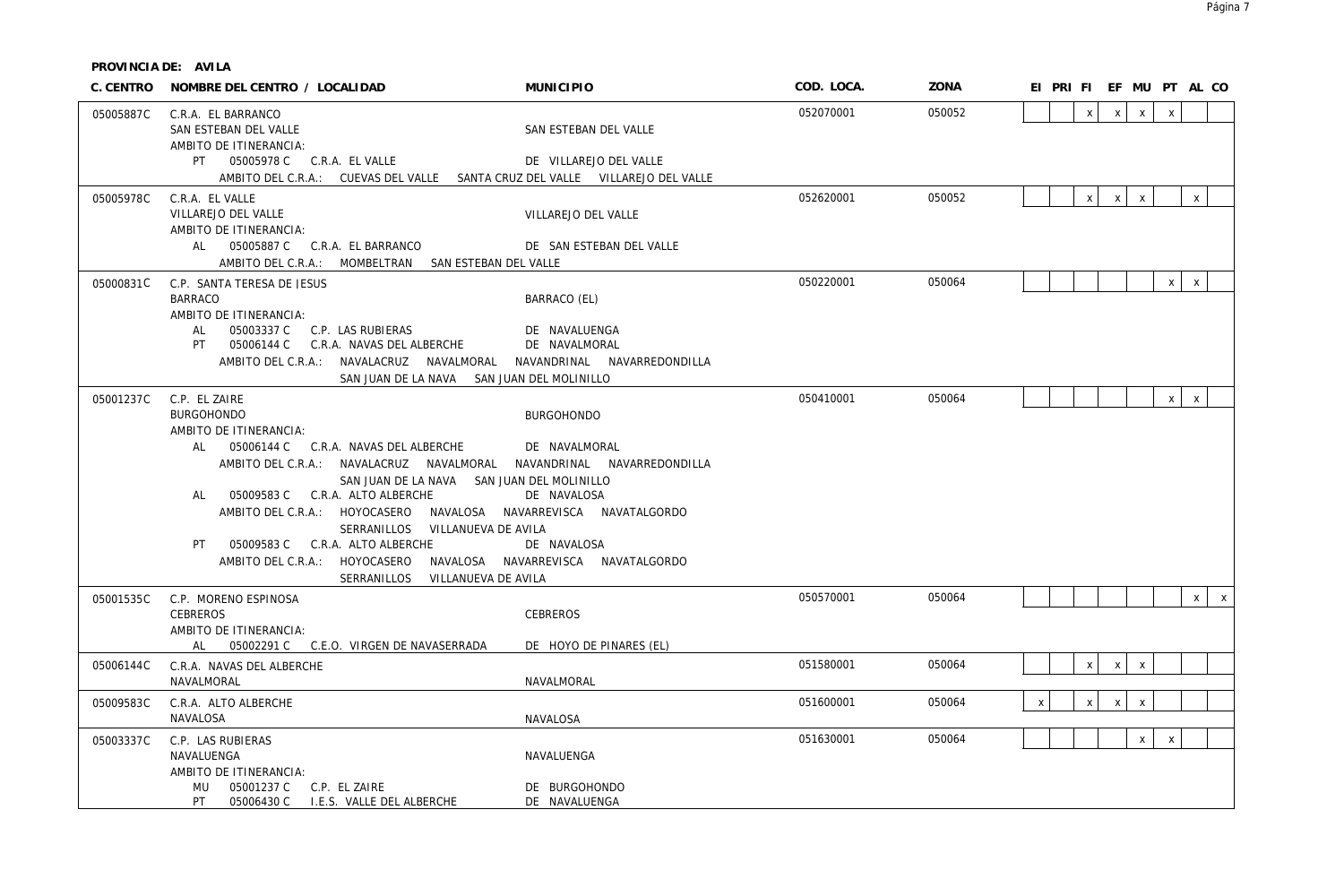| C. CENTRO | NOMBRE DEL CENTRO / LOCALIDAD                                                                  | <b>MUNICIPIO</b>               | COD. LOCA. | ZONA   | EF MU PT AL CO<br>EI PRI FI                             |
|-----------|------------------------------------------------------------------------------------------------|--------------------------------|------------|--------|---------------------------------------------------------|
| 05004810C | C.P. TOROS DE GUISANDO<br>TIEMBLO (EL)<br>AMBITO DE ITINERANCIA:                               | TIEMBLO (EL)                   | 052410005  | 050064 | $\mathsf{x}$<br>$\mathsf{x}$<br>$\mathsf{X}$<br>X       |
|           | 05000831 C<br>C.P. SANTA TERESA DE JESUS<br>MU                                                 | DE BARRACO                     |            |        |                                                         |
|           | I.E.S. CLAUDIO SANCHEZ ALBORNOZ<br>AL<br>05004846 C                                            | DE TIEMBLO (EL)                |            |        |                                                         |
|           | PT.<br>05004846 C<br>I.E.S. CLAUDIO SANCHEZ ALBORNOZ                                           | DE TIEMBLO (EL)                |            |        |                                                         |
| 05000038C | C.P. VILLA DE LA ADRADA                                                                        |                                | 050020001  | 050076 | X                                                       |
|           | ADRADA (LA)                                                                                    | ADRADA (LA)                    |            |        |                                                         |
|           | AMBITO DE ITINERANCIA:                                                                         | DE PIEDRALAVES                 |            |        |                                                         |
|           | MU  05003799 C  C.P. SAN JUAN DE LA CRUZ                                                       |                                |            |        |                                                         |
| 05001493C | C.P. DOÑA CONCEPCION ARENAL<br>CASAVIEJA                                                       | CASAVIEJA                      | 050540001  | 050076 | $\boldsymbol{\mathsf{x}}$                               |
|           | AMBITO DE ITINERANCIA:                                                                         |                                |            |        |                                                         |
|           | 05006016 C C.R.A. LAS TORRES<br>PT                                                             | DE MIJARES                     |            |        |                                                         |
|           | AMBITO DEL C.R.A.: GAVILANES<br><b>MIJARES</b>                                                 |                                |            |        |                                                         |
| 05006016C | C.R.A. LAS TORRES                                                                              |                                | 051270001  | 050076 | $\mathsf{x}$<br>X<br>$\mathsf{X}$                       |
|           | <b>MIJARES</b>                                                                                 | <b>MIJARES</b>                 |            |        |                                                         |
|           | AMBITO DE ITINERANCIA:                                                                         |                                |            |        |                                                         |
|           | 05001493 C C.P. DOÑA CONCEPCION ARENAL<br>MU                                                   | DE CASAVIEJA                   |            |        |                                                         |
| 05003799C | C.P. SAN JUAN DE LA CRUZ                                                                       |                                | 051870001  | 050076 | $\mathsf{X}$                                            |
|           | PIEDRALAVES                                                                                    | PIEDRALAVES                    |            |        |                                                         |
|           | AMBITO DE ITINERANCIA:                                                                         |                                |            |        |                                                         |
|           | 05000038 C<br>C.P. VILLA DE LA ADRADA<br>AL<br>05001493 C<br>C.P. DOÑA CONCEPCION ARENAL<br>AL | DE ADRADA (LA)<br>DE CASAVIEJA |            |        |                                                         |
|           |                                                                                                |                                | 052270001  | 050076 |                                                         |
| 05006132C | C.R.A. ALTO TIETAR<br>SANTA MARIA DEL TIETAR                                                   | SANTA MARIA DEL TIETAR         |            |        | $\pmb{\mathsf{X}}$<br>$\pmb{\chi}$<br>$\mathsf{x}$<br>X |
|           |                                                                                                |                                |            |        |                                                         |
| 05004780C | C.P. JUAN LUIS VIVES<br>SOTILLO DE LA ADRADA                                                   |                                | 052400002  | 050076 | $\mathsf{x}$<br>$\mathsf{X}$<br>$\mathsf{x}$            |
|           | AMBITO DE ITINERANCIA:                                                                         | SOTILLO DE LA ADRADA           |            |        |                                                         |
|           | 05006132 C C.R.A. ALTO TIETAR<br>AL                                                            | DE SANTA MARIA DEL TIETAR      |            |        |                                                         |
|           | AMBITO DEL C.R.A.: CASILLAS HIGUERA DE LAS DUEÑAS                                              | NAVAHONDILLA                   |            |        |                                                         |
|           | SANTA MARIA DEL TIETAR                                                                         |                                |            |        |                                                         |
|           |                                                                                                |                                |            |        |                                                         |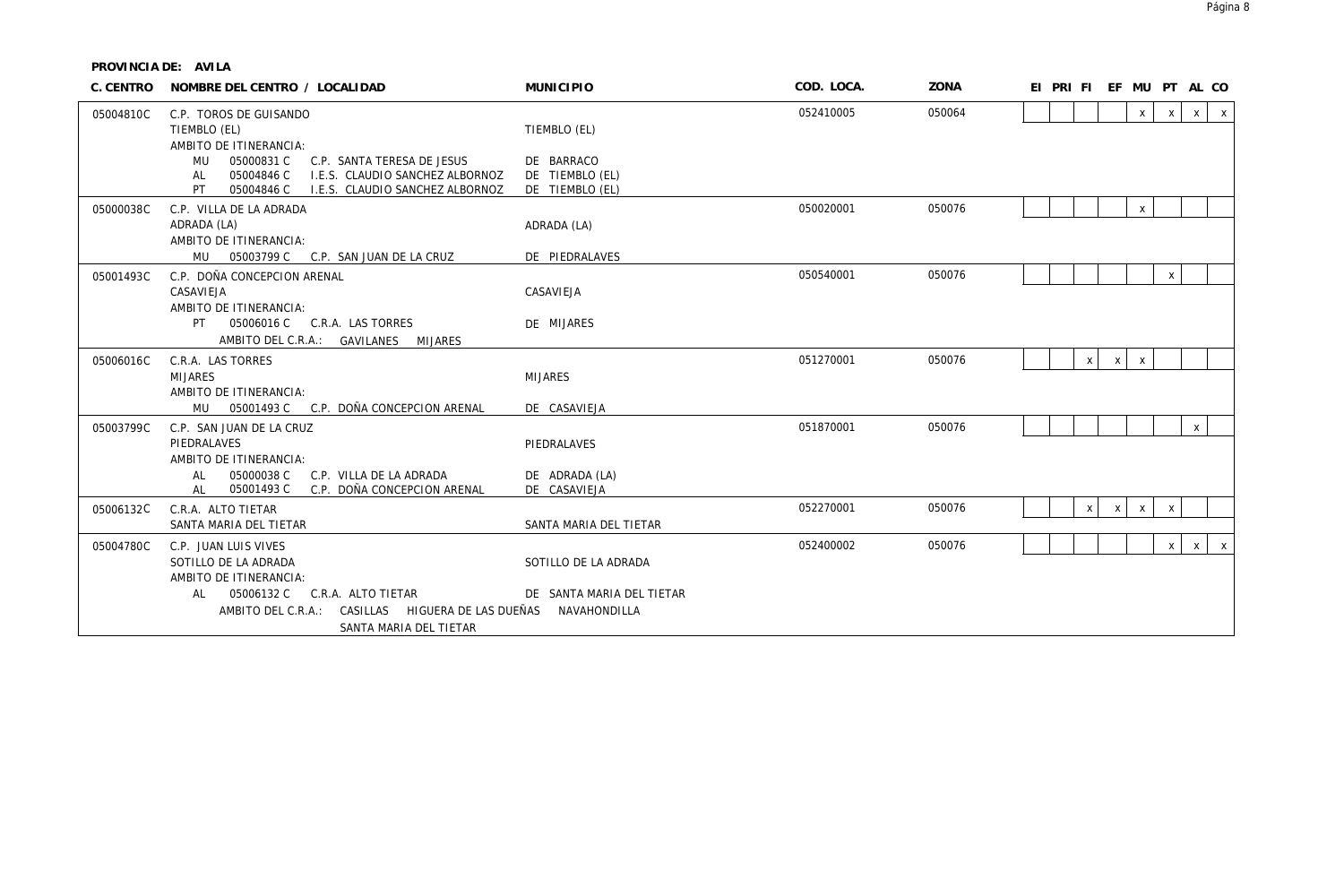| C. CENTRO | NOMBRE DEL CENTRO / LOCALIDAD                                                             | <b>MUNICIPIO</b>                        | COD. LOCA. | ZONA   |  | EI PRI FI EF MU PT AL CO |              |              |              |              |              |
|-----------|-------------------------------------------------------------------------------------------|-----------------------------------------|------------|--------|--|--------------------------|--------------|--------------|--------------|--------------|--------------|
| 09000926C | C.P. MARCELIANO SANTAMARIA                                                                |                                         | 090590001  | 090013 |  |                          |              |              | $\mathsf{x}$ | $\mathsf{X}$ | $\mathsf{X}$ |
|           | <b>BURGOS</b>                                                                             | <b>BURGOS</b>                           |            |        |  |                          |              |              |              |              |              |
|           | AMBITO DE ITINERANCIA:<br>09000975 C<br>C.P. ALEJANDRO RGUEZ. DE VALCARCE DE BURGOS<br>AL |                                         |            |        |  |                          |              |              |              |              |              |
|           | PT<br>09001013 C C.P. SIERRA DE ATAPUERCA                                                 | DE BURGOS                               |            |        |  |                          |              |              |              |              |              |
| 09000963C | C.P. LOS VADILLOS                                                                         |                                         | 090590001  | 090013 |  |                          |              |              |              | $\mathsf{x}$ | $\mathsf{X}$ |
|           | <b>BURGOS</b>                                                                             | <b>BURGOS</b>                           |            |        |  |                          |              |              |              |              |              |
|           | AMBITO DE ITINERANCIA:                                                                    |                                         |            |        |  |                          |              |              |              |              |              |
|           | 09001001 C<br>AL<br>C.P. VENERABLES                                                       | DE BURGOS                               |            |        |  |                          |              |              |              |              |              |
|           | CO<br>09001001 C<br>C.P. VENERABLES                                                       | DE BURGOS                               |            |        |  |                          |              |              |              |              |              |
| 09001013C | C.P. SIERRA DE ATAPUERCA                                                                  |                                         | 090590001  | 090013 |  |                          |              | $\mathsf{x}$ |              | $\mathsf{X}$ | $\mathbf{x}$ |
|           | <b>BURGOS</b><br>AMBITO DE ITINERANCIA:                                                   | <b>BURGOS</b>                           |            |        |  |                          |              |              |              |              |              |
|           | MU 09001001 C C.P. VENERABLES                                                             | DE BURGOS                               |            |        |  |                          |              |              |              |              |              |
| 09001086C | C.P. SANTA MARIA LA MAYOR                                                                 |                                         | 090590001  | 090013 |  |                          | $\mathsf X$  |              |              | $\mathsf{X}$ |              |
|           | <b>BURGOS</b>                                                                             | <b>BURGOS</b>                           |            |        |  |                          |              |              |              |              |              |
|           | AMBITO DE ITINERANCIA:                                                                    |                                         |            |        |  |                          |              |              |              |              |              |
|           | 09000963 C<br>FF.<br>C.P. LOS VADILLOS                                                    | DE BURGOS                               |            |        |  |                          |              |              |              |              |              |
|           | AL<br>09008664 C C.P. Mª TERESA LEON                                                      | DE IBEAS DE JUARROS                     |            |        |  |                          |              |              |              |              |              |
| 09008202C | C.P. CLAUDIO SANCHEZ ALBORNOZ<br><b>BURGOS</b>                                            | <b>BURGOS</b>                           | 090590001  | 090013 |  |                          |              |              | $\mathsf{x}$ |              |              |
|           | AMBITO DE ITINERANCIA:                                                                    |                                         |            |        |  |                          |              |              |              |              |              |
|           | PT<br>09008664 C C.P. Mª TERESA LEON                                                      | DE IBEAS DE JUARROS                     |            |        |  |                          |              |              |              |              |              |
| 09012047C | C.P. RIBERA DEL VENA                                                                      |                                         | 090590001  | 090013 |  |                          |              |              |              | $\mathsf{x}$ |              |
|           | <b>BURGOS</b>                                                                             | <b>BURGOS</b>                           |            |        |  |                          |              |              |              |              |              |
|           | AMBITO DE ITINERANCIA:                                                                    |                                         |            |        |  |                          |              |              |              |              |              |
|           | 09007741 C I.E.S. COMUNEROS DE CASTILLA<br>AL                                             | DE BURGOS                               |            |        |  |                          |              |              |              |              |              |
| 09000744C | C.P. RAIMUNDO DE MIGUEL<br><b>BELORADO</b>                                                |                                         | 090480002  | 090025 |  |                          | $\mathsf{x}$ | $\mathsf{X}$ | $\mathsf{x}$ | $\mathsf{X}$ |              |
|           | AMBITO DE ITINERANCIA:                                                                    | <b>BELORADO</b>                         |            |        |  |                          |              |              |              |              |              |
|           | 09002251 C<br>AL<br>C.P. VIRGEN DE LA ANTIGUA                                             | DE CEREZO DE RIOTIRON                   |            |        |  |                          |              |              |              |              |              |
|           | EF<br>09002251 C<br>C.P. VIRGEN DE LA ANTIGUA                                             | DE CEREZO DE RIOTIRON                   |            |        |  |                          |              |              |              |              |              |
|           | 09002251 C<br><b>MU</b><br>C.P. VIRGEN DE LA ANTIGUA                                      | DE CEREZO DE RIOTIRON                   |            |        |  |                          |              |              |              |              |              |
|           | PT<br>09002251 C<br>C.P. VIRGEN DE LA ANTIGUA<br>09004841 C<br>C.P. SAN ROQUE<br>AL       | DE CEREZO DE RIOTIRON<br>DE PRADOLUENGO |            |        |  |                          |              |              |              |              |              |
|           | 09004841 C<br>C.P. SAN ROQUE<br>MU                                                        | DE PRADOLUENGO                          |            |        |  |                          |              |              |              |              |              |
|           | PT<br>09004841 C<br>C.P. SAN ROQUE                                                        | DE PRADOLUENGO                          |            |        |  |                          |              |              |              |              |              |
| 09000835C | C.P. JUAN ABASCAL                                                                         |                                         | 090560001  | 090025 |  |                          |              |              |              | $\mathsf{X}$ | $\mathsf{X}$ |
|           | <b>BRIVIESCA</b>                                                                          | <b>BRIVIESCA</b>                        |            |        |  |                          |              |              |              |              |              |
|           | AMBITO DE ITINERANCIA:                                                                    |                                         |            |        |  |                          |              |              |              |              |              |
|           | 09004440 C<br>C.P. SAN SALVADOR<br>AL<br>09008068 C<br>C.P. DOÑA MENCIA DE VELASCO<br>AL  | DE OÑA<br>DE BRIVIESCA                  |            |        |  |                          |              |              |              |              |              |
|           | CO<br>09008068 C<br>C.P. DOÑA MENCIA DE VELASCO                                           | DE BRIVIESCA                            |            |        |  |                          |              |              |              |              |              |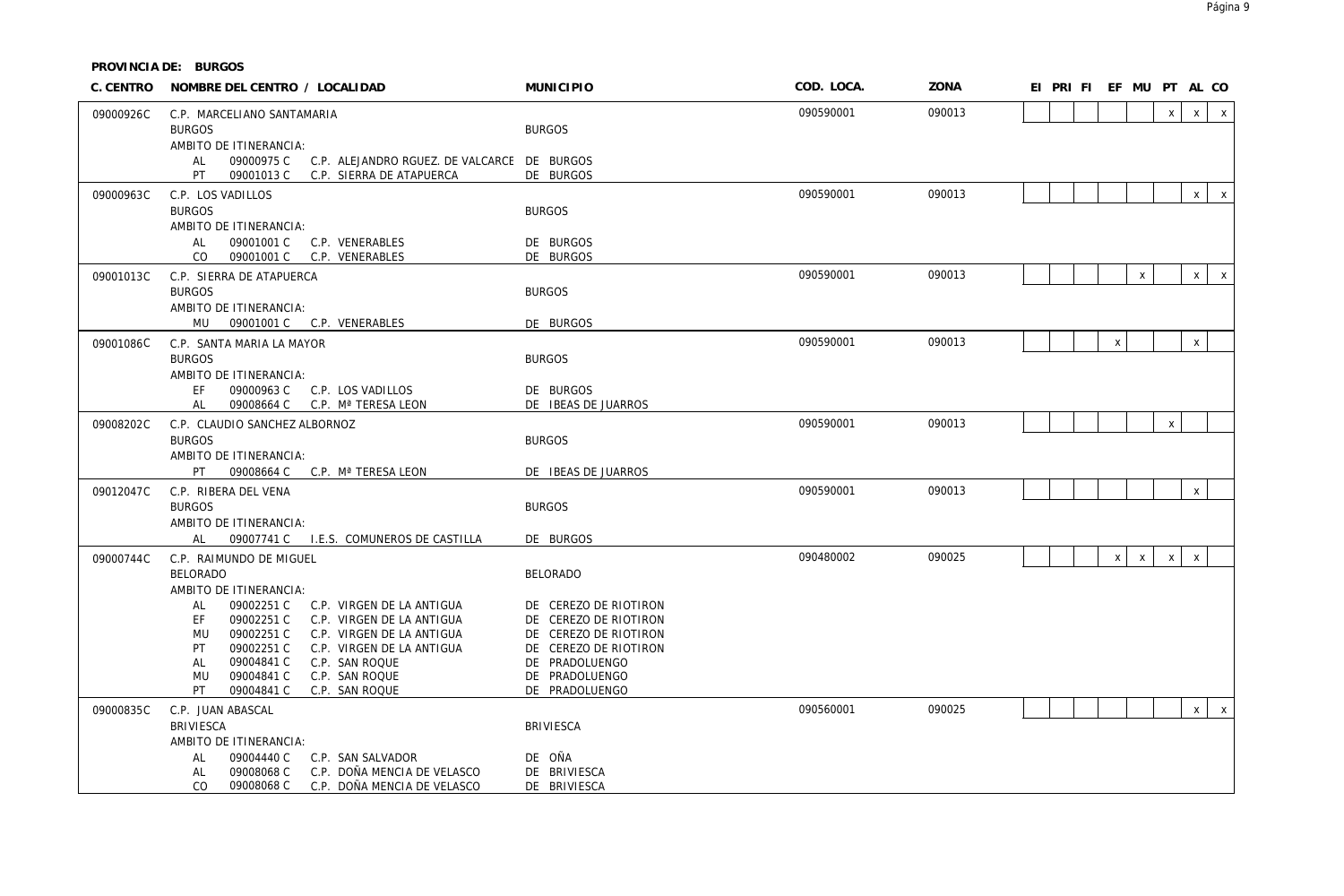| C. CENTRO | NOMBRE DEL CENTRO / LOCALIDAD                                                                                                                          | <b>MUNICIPIO</b>                                                    | COD. LOCA. | ZONA   | EI PRI FI EF MU PT AL CO                       |
|-----------|--------------------------------------------------------------------------------------------------------------------------------------------------------|---------------------------------------------------------------------|------------|--------|------------------------------------------------|
| 09008068C | C.P. DOÑA MENCIA DE VELASCO<br><b>BRIVIESCA</b><br>AMBITO DE ITINERANCIA:<br>PT<br>09004440 C<br>C.P. SAN SALVADOR                                     | <b>BRIVIESCA</b><br>DE OÑA                                          | 090560001  | 090025 | $\pmb{\chi}$                                   |
| 09003861C | C.P. CERVANTES<br>MIRANDA DE EBRO<br>AMBITO DE ITINERANCIA:                                                                                            | MIRANDA DE EBRO                                                     | 092190011  | 090037 | $\mathsf{X}$<br>$\pmb{\times}$<br>$\mathsf{X}$ |
|           | PT<br>09002339 C<br>C.P. CONDADO DE TREVIÑO                                                                                                            | DE TREVIÑO                                                          |            |        |                                                |
| 09003873C | C.P. PRINCIPE DE ESPAÑA<br>MIRANDA DE EBRO<br>AMBITO DE ITINERANCIA:                                                                                   | MIRANDA DE EBRO                                                     | 092190011  | 090037 | $\mathsf{X}$                                   |
|           | 09003897 C<br>C.P. LOS ANGELES<br>AL                                                                                                                   | DE MIRANDA DE EBRO                                                  |            |        |                                                |
| 09008226C | C.P. ANDUVA<br>MIRANDA DE EBRO<br>AMBITO DE ITINERANCIA:                                                                                               | MIRANDA DE EBRO                                                     | 092190011  | 090037 | $\mathsf{X}$<br>$\mathsf{X}$                   |
|           | C.P. CERVANTES<br>09003861 C<br>AL                                                                                                                     | DE MIRANDA DE EBRO                                                  |            |        |                                                |
| 09008317C | C.P. LA CHARCA<br>MIRANDA DE EBRO<br>AMBITO DE ITINERANCIA:                                                                                            | MIRANDA DE EBRO                                                     | 092190011  | 090037 | $\mathsf{X}$                                   |
|           | 09003897 C<br>C.P. LOS ANGELES<br>MU                                                                                                                   | DE MIRANDA DE EBRO                                                  |            |        |                                                |
| 09008342C | C.P. ALTAMIRA<br>MIRANDA DE EBRO<br>AMBITO DE ITINERANCIA:<br>09002339 C<br><b>MU</b><br>C.P. CONDADO DE TREVIÑO<br>09008317 C<br>PT<br>C.P. LA CHARCA | MIRANDA DE EBRO<br>DE TREVIÑO<br>DE MIRANDA DE EBRO                 | 092190011  | 090037 | $\mathsf{X}$<br>X<br>$\pmb{\chi}$              |
|           | AL<br>09008688 C<br>C.P. MONTES OBARENES                                                                                                               | DE PANCORBO                                                         |            |        |                                                |
| 09002480C | C.P. SANTA CECILIA<br>ESPINOSA DE LOS MONTEROS<br>AMBITO DE ITINERANCIA:                                                                               | ESPINOSA DE LOS MONTEROS                                            | 091240002  | 090049 | X                                              |
|           | MU<br>09006497 C C.P. NTRA. SRA. DE LAS ALTICES                                                                                                        | DE VILLASANA DE MENA                                                |            |        |                                                |
| 09003551C | C.P. SAN ISIDRO<br>MEDINA DE POMAR<br>AMBITO DE ITINERANCIA:                                                                                           | MEDINA DE POMAR                                                     | 092090011  | 090049 | X<br>$\mathsf{X}$                              |
|           | CO.<br>09003605 C<br>I.E.S. CASTELLA VETULA<br><b>AL</b><br>09006151 C<br>C.P. TESLA<br>09006539 C<br>AL<br>C.P. VALLE DE TOBALINA                     | DE MEDINA DE POMAR<br>DE TRESPADERNE<br>DE QUINTANA MARTIN GALINDEZ |            |        |                                                |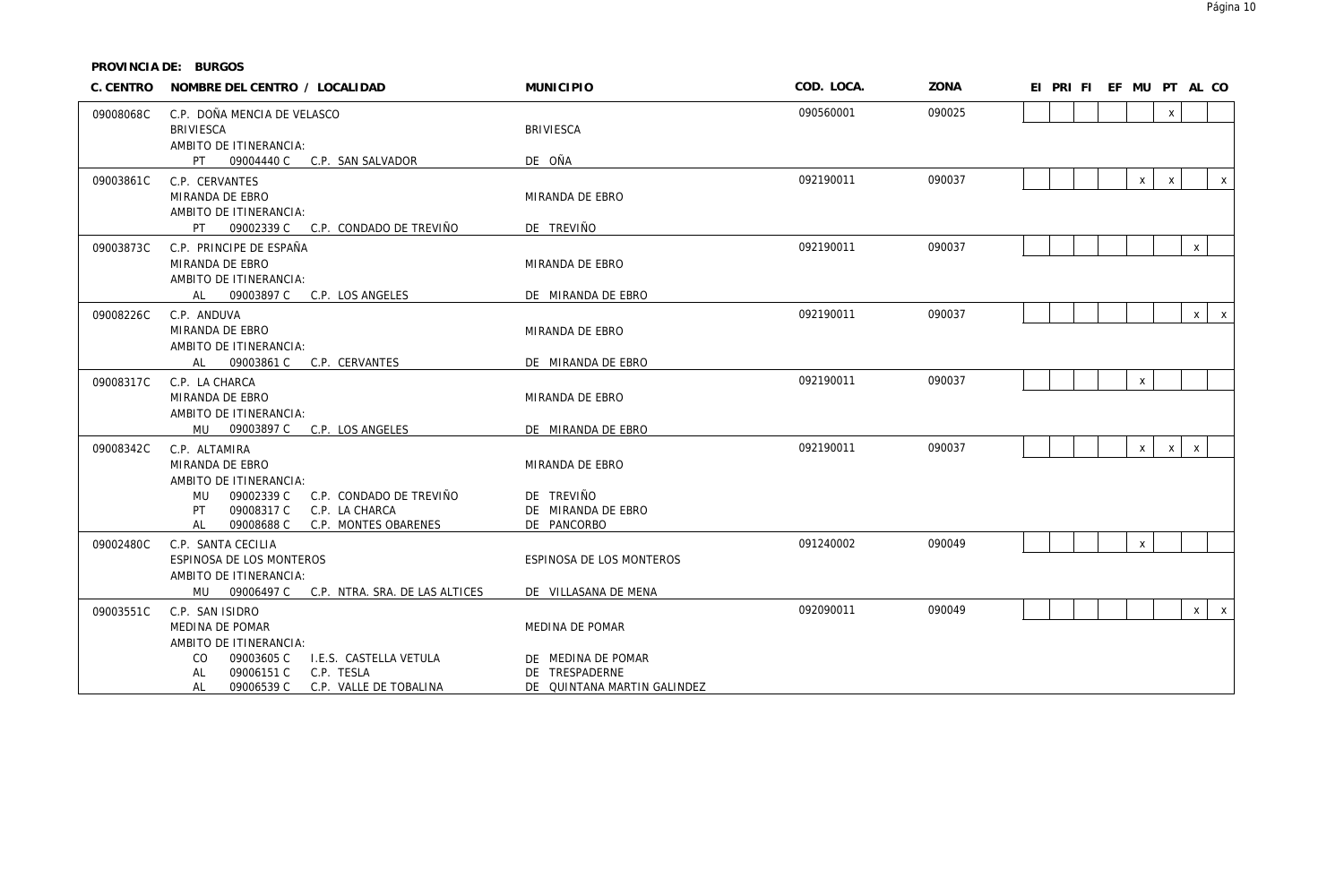| C. CENTRO | NOMBRE DEL CENTRO / LOCALIDAD                                                        | <b>MUNICIPIO</b>                                    | COD. LOCA. | ZONA   |  |                    |              | EI PRI FI EF MU PT AL CO  |              |                    |              |
|-----------|--------------------------------------------------------------------------------------|-----------------------------------------------------|------------|--------|--|--------------------|--------------|---------------------------|--------------|--------------------|--------------|
| 09006151C | C.P. TESLA                                                                           |                                                     | 093940006  | 090049 |  | $\pmb{\mathsf{X}}$ | $\mathsf{x}$ | $\mathsf{x}$              | $\mathsf X$  |                    |              |
|           | TRESPADERNE                                                                          | TRESPADERNE                                         |            |        |  |                    |              |                           |              |                    |              |
|           | AMBITO DE ITINERANCIA:<br>09002583 C<br>EF<br>C.P. SAN FRANCISCO                     | DE FRIAS                                            |            |        |  |                    |              |                           |              |                    |              |
|           | 09002583C<br><b>MU</b><br>C.P. SAN FRANCISCO                                         | DE FRIAS                                            |            |        |  |                    |              |                           |              |                    |              |
|           | 09002583 C<br>PT<br>C.P. SAN FRANCISCO                                               | DE FRIAS                                            |            |        |  |                    |              |                           |              |                    |              |
|           | 09003290 C<br>C.P. VALLE DE LOSA<br>MU                                               | DE QUINCOCES DE YUSO                                |            |        |  |                    |              |                           |              |                    |              |
|           | 09003290 C<br>PT<br>C.P. VALLE DE LOSA<br>EF<br>09006539 C<br>C.P. VALLE DE TOBALINA | DE QUINCOCES DE YUSO<br>DE QUINTANA MARTIN GALINDEZ |            |        |  |                    |              |                           |              |                    |              |
|           | 09006539 C<br>C.P. VALLE DE TOBALINA<br>MU                                           | DE QUINTANA MARTIN GALINDEZ                         |            |        |  |                    |              |                           |              |                    |              |
|           | PT<br>09006539 C<br>C.P. VALLE DE TOBALINA                                           | DE QUINTANA MARTIN GALINDEZ                         |            |        |  |                    |              |                           |              |                    |              |
| 09006497C | C.P. NTRA. SRA. DE LAS ALTICES                                                       |                                                     | 094100057  | 090049 |  |                    |              |                           |              | $\pmb{\mathsf{X}}$ |              |
|           | VILLASANA DE MENA<br>AMBITO DE ITINERANCIA:                                          | VALLE DE MENA                                       |            |        |  |                    |              |                           |              |                    |              |
|           | 09002480 C<br>AL<br>C.P. SANTA CECILIA                                               | DE ESPINOSA DE LOS MONTEROS                         |            |        |  |                    |              |                           |              |                    |              |
| 09008718C | C.R.A. ROSA CHACEL                                                                   |                                                     | 094130018  | 090049 |  | X                  | X            | $\boldsymbol{\mathsf{X}}$ |              |                    |              |
|           | SONCILLO                                                                             | VALLE DE VALDEBEZANA                                |            |        |  |                    |              |                           |              |                    |              |
| 09007143C | C.P. PRINCESA DE ESPAÑA                                                              |                                                     | 099030032  | 090049 |  |                    |              |                           | $\mathsf{X}$ | $\mathsf{x}$       | $\mathsf{X}$ |
|           | VILLARCAYO<br>AMBITO DE ITINERANCIA:                                                 | VILLARCAYO DE MERINDAD DE CASTILLA LA VIEJA         |            |        |  |                    |              |                           |              |                    |              |
|           | AL<br>09008718 C C.R.A. ROSA CHACEL                                                  | DE SONCILLO                                         |            |        |  |                    |              |                           |              |                    |              |
|           | AMBITO DEL C.R.A.: ARIJA PEDROSA<br>SONCILLO                                         |                                                     |            |        |  |                    |              |                           |              |                    |              |
|           | PT<br>09008718 C C.R.A. ROSA CHACEL                                                  | DE SONCILLO                                         |            |        |  |                    |              |                           |              |                    |              |
|           | AMBITO DEL C.R.A.: ARIJA<br>PEDROSA<br>SONCILLO                                      |                                                     |            |        |  |                    |              |                           |              |                    |              |
| 09002169C | C.P. MARQUES DE CAMARASA                                                             |                                                     | 090910001  | 090050 |  |                    | $\pmb{\chi}$ |                           |              |                    |              |
|           | CASTROJERIZ                                                                          | CASTROJERIZ                                         |            |        |  |                    |              |                           |              |                    |              |
| 09003630C | C.P. DOMINGO VIEJO                                                                   |                                                     | 092110001  | 090050 |  |                    |              | $\mathsf X$               | $\mathsf X$  |                    | $\mathsf X$  |
|           | MELGAR DE FERNAMENTAL<br>AMBITO DE ITINERANCIA:                                      | MELGAR DE FERNAMENTAL                               |            |        |  |                    |              |                           |              |                    |              |
|           | MU<br>09002169 C<br>C.P. MARQUES DE CAMARASA                                         | DE CASTROJERIZ                                      |            |        |  |                    |              |                           |              |                    |              |
|           | PT<br>09005833 C<br>C.P. CLAUDIA CIANCAS                                             | DE SASAMON                                          |            |        |  |                    |              |                           |              |                    |              |
| 09006761C | C.P. FRAY ENRIQUE FLOREZ                                                             |                                                     | 094270022  | 090050 |  |                    | $\mathsf{X}$ | $\mathsf{X}$              | $\mathsf{X}$ | $\,$ X             |              |
|           | VILLADIEGO                                                                           | VILLADIEGO                                          |            |        |  |                    |              |                           |              |                    |              |
|           | AMBITO DE ITINERANCIA:<br>09002169 C<br>C.P. MARQUES DE CAMARASA<br>AL               | DE CASTROJERIZ                                      |            |        |  |                    |              |                           |              |                    |              |
|           | 09003630 C<br>C.P. DOMINGO VIEJO<br>AL                                               | DE MELGAR DE FERNAMENTAL                            |            |        |  |                    |              |                           |              |                    |              |
|           | 09005833C<br><b>AL</b><br>C.P. CLAUDIA CIANCAS                                       | DE SASAMON                                          |            |        |  |                    |              |                           |              |                    |              |
|           | 09005833C<br>C.P. CLAUDIA CIANCAS<br>MU                                              | DE SASAMON                                          |            |        |  |                    |              |                           |              |                    |              |
|           | PT.<br>09008809 C<br>I.E.S. CAMPOS DE AMAYA                                          | DE VILLADIEGO                                       |            |        |  |                    |              |                           |              |                    |              |
| 09002388C | C.P. ALEJANDRO RGUEZ. DE VALCARCEL                                                   |                                                     | 091130001  | 090062 |  | $\pmb{\chi}$       |              |                           |              |                    |              |
|           | COVARRUBIAS<br>AMBITO DE ITINERANCIA:                                                | COVARRUBIAS                                         |            |        |  |                    |              |                           |              |                    |              |
|           | 09008743 C C.R.A. MONTEARLANZA<br>FI.                                                | DE VILLALMANZO                                      |            |        |  |                    |              |                           |              |                    |              |
|           | AMBITO DEL C.R.A.: MADRIGALEJO DEL MONTE                                             | MECERREYES QUINTANILLA DEL AGUA                     |            |        |  |                    |              |                           |              |                    |              |
|           | SANTA INES TORDOMAR                                                                  | VILLAHOZ VILLALMANZO                                |            |        |  |                    |              |                           |              |                    |              |
|           | VILLAMAYOR DE LOS MONTES                                                             |                                                     |            |        |  |                    |              |                           |              |                    |              |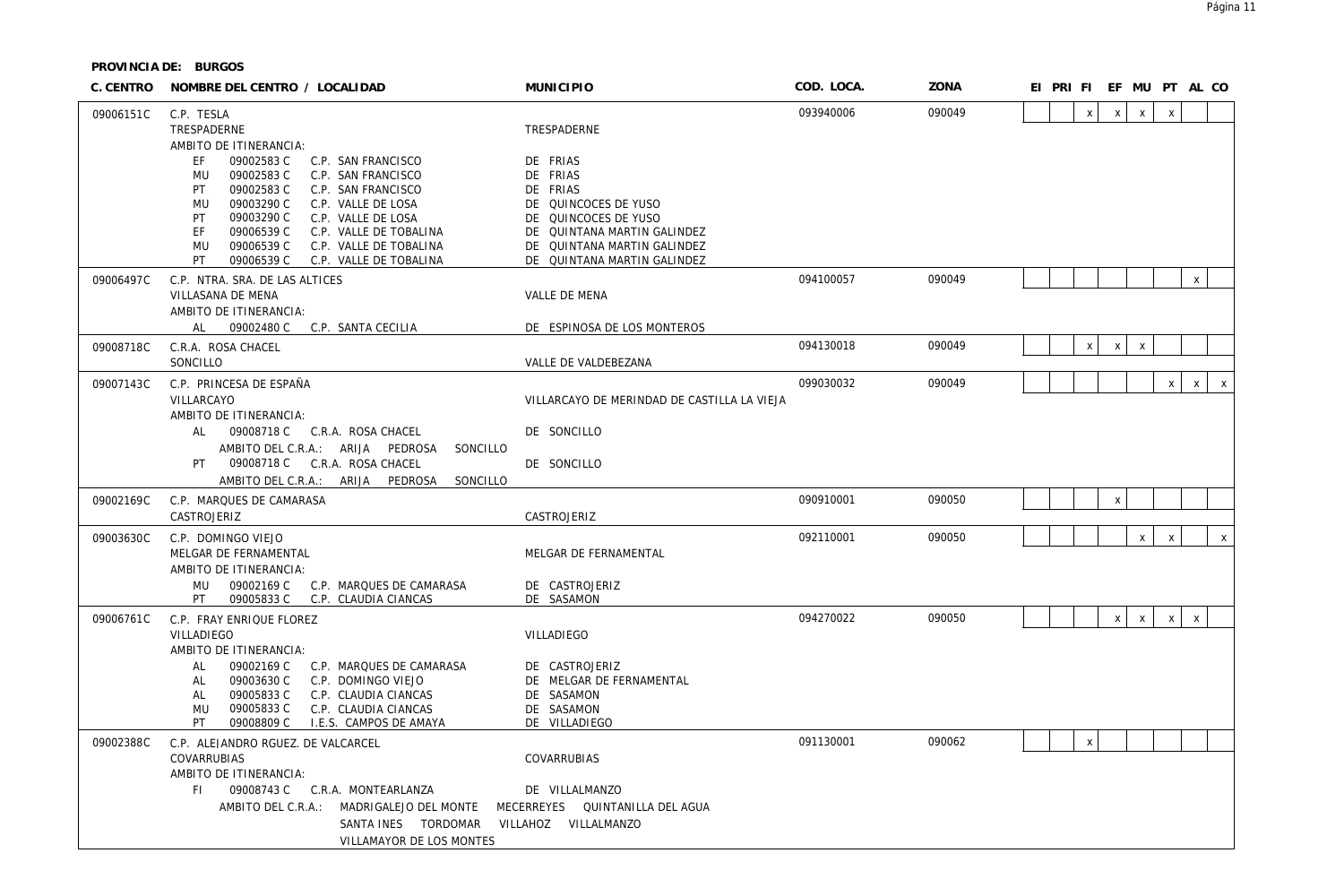| C. CENTRO | NOMBRE DEL CENTRO / LOCALIDAD                                                                                                                                                                                                                                                                                                                                                                                                                                   | <b>MUNICIPIO</b>                                               | COD. LOCA. | ZONA   |   |                           |              | EI PRI FI EF MU PT AL CO  |              |              |              |
|-----------|-----------------------------------------------------------------------------------------------------------------------------------------------------------------------------------------------------------------------------------------------------------------------------------------------------------------------------------------------------------------------------------------------------------------------------------------------------------------|----------------------------------------------------------------|------------|--------|---|---------------------------|--------------|---------------------------|--------------|--------------|--------------|
| 09003401C | C.P. PONS SOROLLA<br>LERMA                                                                                                                                                                                                                                                                                                                                                                                                                                      | LERMA                                                          | 091940002  | 090062 |   |                           |              | $\mathsf{X}$              | $\times$     | $\mathsf{X}$ | $\mathsf{X}$ |
|           | AMBITO DE ITINERANCIA:<br>09002388 C<br>C.P. ALEJANDRO RGUEZ. DE VALCARCE DE COVARRUBIAS<br>AL<br>09002388 C<br>C.P. ALEJANDRO RGUEZ. DE VALCARCE DE COVARRUBIAS<br>MU<br>09002388 C<br>PT<br>C.P. ALEJANDRO RGUEZ. DE VALCARCE DE COVARRUBIAS<br>09007696 C<br>CO<br>I.E.S. VALLE DE ARLANZA<br>09008743 C<br>C.R.A. MONTEARLANZA<br>AL<br>AMBITO DEL C.R.A.: MADRIGALEJO DEL MONTE<br>SANTA INES  TORDOMAR  VILLAHOZ  VILLALMANZO<br>VILLAMAYOR DE LOS MONTES | DE LERMA<br>DE VILLALMANZO<br>MECERREYES  QUINTANILLA DEL AGUA |            |        |   |                           |              |                           |              |              |              |
| 09008767C | C.R.A. PAMPLIEGA                                                                                                                                                                                                                                                                                                                                                                                                                                                |                                                                | 092500002  | 090062 |   | $\mathsf{x}$              | $\mathsf{X}$ | $\mathsf{X}$              | $\mathsf{x}$ | $\mathsf{x}$ |              |
|           | PAMPLIEGA<br>AMBITO DE ITINERANCIA:                                                                                                                                                                                                                                                                                                                                                                                                                             | PAMPLIEGA                                                      |            |        |   |                           |              |                           |              |              |              |
|           | PT<br>09002169 C<br>C.P. MARQUES DE CAMARASA<br>09005699 C C.P. VIRGEN DE LOS ESCUDEROS<br>AL                                                                                                                                                                                                                                                                                                                                                                   | DE CASTROJERIZ<br>DE SANTA MARIA DEL CAMPO                     |            |        |   |                           |              |                           |              |              |              |
| 09005699C | C.P. VIRGEN DE LOS ESCUDEROS                                                                                                                                                                                                                                                                                                                                                                                                                                    |                                                                | 093500001  | 090062 |   | $\boldsymbol{\mathsf{X}}$ | $\mathsf{X}$ | $\mathsf{x}$              | $\mathsf{X}$ |              |              |
|           | SANTA MARIA DEL CAMPO<br>AMBITO DE ITINERANCIA:                                                                                                                                                                                                                                                                                                                                                                                                                 | SANTA MARIA DEL CAMPO                                          |            |        |   |                           |              |                           |              |              |              |
|           | MU<br>09005985 C<br>C.P. PETRA LAFONT<br>PT<br>09008743 C<br>C.R.A. MONTEARLANZA                                                                                                                                                                                                                                                                                                                                                                                | DE TARDAJOS                                                    |            |        |   |                           |              |                           |              |              |              |
|           | AMBITO DEL C.R.A.: MADRIGALEJO DEL MONTE                                                                                                                                                                                                                                                                                                                                                                                                                        | DE VILLALMANZO<br>MECERREYES QUINTANILLA DEL AGUA              |            |        |   |                           |              |                           |              |              |              |
|           | SANTA INES TORDOMAR                                                                                                                                                                                                                                                                                                                                                                                                                                             | VILLAHOZ VILLALMANZO                                           |            |        |   |                           |              |                           |              |              |              |
|           | VILLAMAYOR DE LOS MONTES                                                                                                                                                                                                                                                                                                                                                                                                                                        |                                                                |            |        |   |                           |              |                           |              |              |              |
| 09005985C | C.P. PETRA LAFONT<br><b>TARDAJOS</b>                                                                                                                                                                                                                                                                                                                                                                                                                            | <b>TARDAJOS</b>                                                | 093770001  | 090062 |   |                           |              |                           | $\times$     | $\mathsf{x}$ |              |
|           | AMBITO DE ITINERANCIA:                                                                                                                                                                                                                                                                                                                                                                                                                                          |                                                                |            |        |   |                           |              |                           |              |              |              |
|           | 09012281 C<br>AL<br>C.P. VILLALBILLA DE BURGOS<br>PT<br>09012281 C<br>C.P. VILLALBILLA DE BURGOS                                                                                                                                                                                                                                                                                                                                                                | DE VILLALBILLA DE BURGOS<br>DE VILLALBILLA DE BURGOS           |            |        |   |                           |              |                           |              |              |              |
| 09012278C | C.P. VILLAGONZALO-PEDERNALES                                                                                                                                                                                                                                                                                                                                                                                                                                    |                                                                | 094340001  | 090062 |   |                           |              |                           | x            | $\mathsf{x}$ |              |
|           | VILLAGONZALO-PEDERNALES                                                                                                                                                                                                                                                                                                                                                                                                                                         | VILLAGONZALO-PEDERNALES                                        |            |        |   |                           |              |                           |              |              |              |
|           | AMBITO DE ITINERANCIA:<br>09012266 C<br>C.P. QUINTANADUEÑAS<br>AL                                                                                                                                                                                                                                                                                                                                                                                               | DE QUINTANADUEÑAS                                              |            |        |   |                           |              |                           |              |              |              |
|           | C.P. QUINTANADUEÑAS<br>09012266 C<br>PT                                                                                                                                                                                                                                                                                                                                                                                                                         | DE QUINTANADUEÑAS                                              |            |        |   |                           |              |                           |              |              |              |
| 09008743C | C.R.A. MONTEARLANZA                                                                                                                                                                                                                                                                                                                                                                                                                                             |                                                                | 094420001  | 090062 | X | $\mathsf{x}$              | $\mathsf{X}$ | $\boldsymbol{\mathsf{X}}$ |              |              |              |
| 09005754C | VILLALMANZO                                                                                                                                                                                                                                                                                                                                                                                                                                                     | VILLALMANZO                                                    | 099020008  | 090062 |   | $\pmb{\chi}$              | $\mathsf{X}$ | $\mathsf{X}$              |              |              |              |
|           | C.P. VIRGEN DE LAS ERAS<br>SANTIBAÑEZ-ZARZAGUDA                                                                                                                                                                                                                                                                                                                                                                                                                 | VALLE DE SANTIBAÑEZ                                            |            |        |   |                           |              |                           |              |              |              |
|           | AMBITO DE ITINERANCIA:                                                                                                                                                                                                                                                                                                                                                                                                                                          |                                                                |            |        |   |                           |              |                           |              |              |              |
|           | EF<br>C.P. NTRA. SRA. DE LAS MERCEDES<br>09004282 C<br>FI.<br>09004282 C<br>C.P. NTRA. SRA. DE LAS MERCEDES                                                                                                                                                                                                                                                                                                                                                     | DE MONTORIO<br>DE MONTORIO                                     |            |        |   |                           |              |                           |              |              |              |
|           | MU<br>09004282 C<br>C.P. NTRA. SRA. DE LAS MERCEDES                                                                                                                                                                                                                                                                                                                                                                                                             | DE MONTORIO                                                    |            |        |   |                           |              |                           |              |              |              |
|           | 09008585C<br>C.P. SAN MIGUEL ARCANGEL<br>MU                                                                                                                                                                                                                                                                                                                                                                                                                     | DE ESCALADA                                                    |            |        |   |                           |              |                           |              |              |              |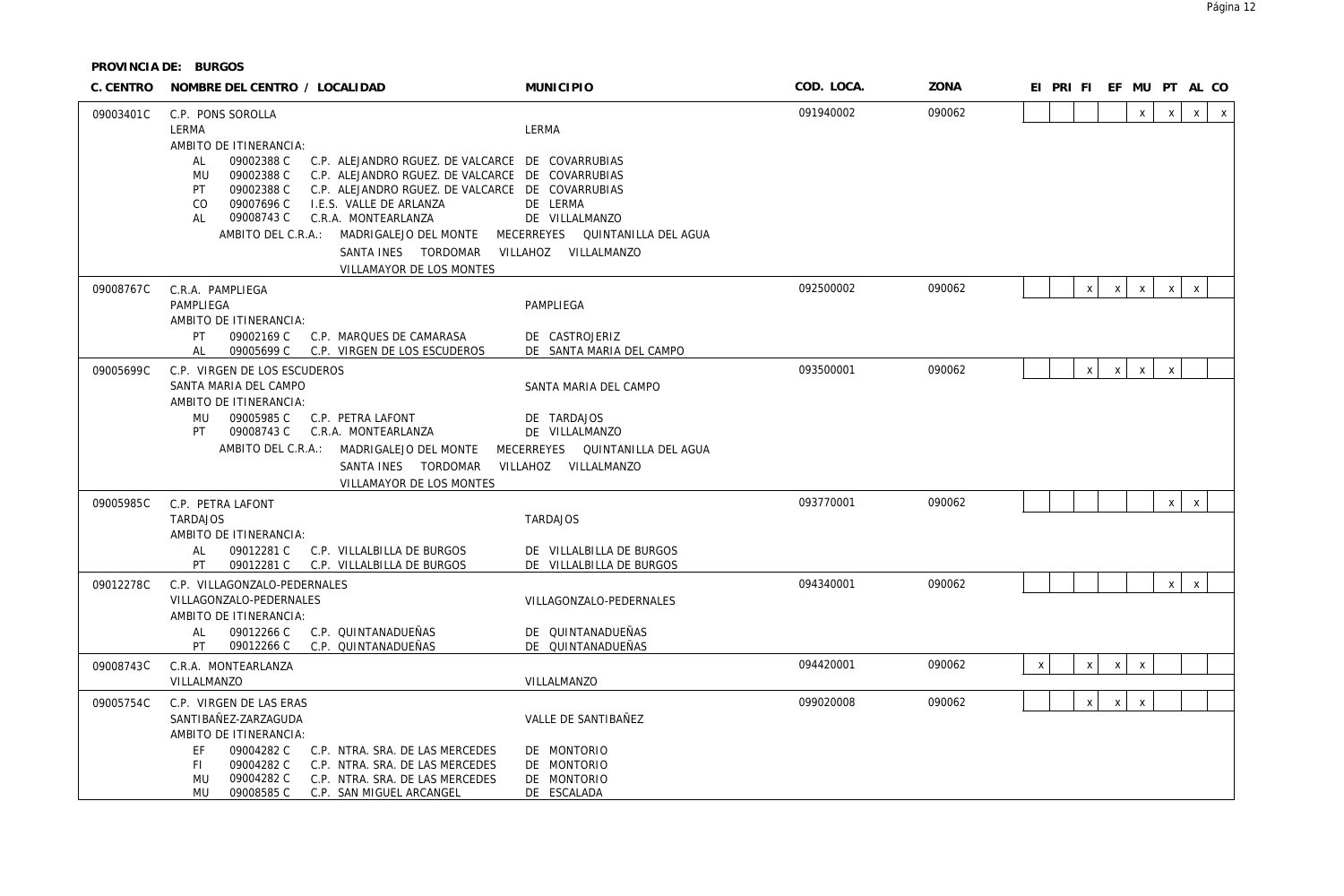| C. CENTRO | NOMBRE DEL CENTRO / LOCALIDAD                                                                                                                                                                                                                                                                                                                                                            | <b>MUNICIPIO</b>                                                                                                                                           | COD. LOCA. | ZONA   | EI PRI FI EF MU PT AL CO                             |
|-----------|------------------------------------------------------------------------------------------------------------------------------------------------------------------------------------------------------------------------------------------------------------------------------------------------------------------------------------------------------------------------------------------|------------------------------------------------------------------------------------------------------------------------------------------------------------|------------|--------|------------------------------------------------------|
| 09012266C | C.P. QUINTANADUEÑAS<br>QUINTANADUEÑAS<br>AMBITO DE ITINERANCIA:                                                                                                                                                                                                                                                                                                                          | ALFOZ DE QUINTANADUEÑAS                                                                                                                                    | 099070004  | 090062 | $\mathsf{x}$                                         |
|           | MU 09012281 C C.P. VILLALBILLA DE BURGOS                                                                                                                                                                                                                                                                                                                                                 | DE VILLALBILLA DE BURGOS                                                                                                                                   |            |        |                                                      |
| 09000148C | C.P. CASTILLA<br>ARANDA DE DUERO                                                                                                                                                                                                                                                                                                                                                         | ARANDA DE DUERO                                                                                                                                            | 090180002  | 090074 | $\mathsf X$                                          |
| 09000151C | C.P. SIMON DE COLONIA<br>ARANDA DE DUERO<br>AMBITO DE ITINERANCIA:<br>PT<br>09008676 C C.R.A. VALLE DEL RIAZA<br>AMBITO DEL C.R.A.: ADRADA DE HAZA FUENTENEBRO HONTANGAS<br>MORADILLO DE ROA<br>09008755 C<br>C.R.A. RIBERDUERO<br>AL<br>AMBITO DEL C.R.A.: AGUILERA (LA)<br>VADOCONDES<br><b>FUENTESPINA</b>                                                                            | ARANDA DE DUERO<br>DE MILAGROS<br>MILAGROS<br>PARDILLA TORREGALINDO<br>DE FUENTESPINA<br>CASTRILLO DE LA VEGA FRESNILLO DE LAS DUEÑAS<br>VILLALBA DE DUERO | 090180002  | 090074 | $\mathsf{x}$<br>$x \mid$<br>$\mathsf{X}$             |
| 09000161C | C.P. FERNAN GONZALEZ<br>ARANDA DE DUERO<br>AMBITO DE ITINERANCIA:<br>AL<br>09008691 C C.R.A. DIEGO MARIN<br>AMBITO DEL C.R.A.:<br>BAÑOS DE VALDEARADOS<br>PEÑARANDA DE DUERO<br>VILLANUEVA DE GUMIEL<br>ZAZUAR                                                                                                                                                                           | ARANDA DE DUERO<br>DE PEÑARANDA DE DUERO<br>CALERUEGA HONTORIA DE VALDEARADOS<br>SAN JUAN DEL MONTE TUBILLA DEL LAGO                                       | 090180002  | 090074 | $\mathsf{x}$                                         |
| 09007817C | C.P. SANTA MARIA<br>ARANDA DE DUERO<br>AMBITO DE ITINERANCIA:<br>FI.<br>09002753 C<br>C.P. MAXIMINO S.MIGUEL DE LA CAMA DE GUMIEL DE HIZAN<br>C.R.A. VALLE DEL RIAZA<br>AL<br>09008676 C<br>AMBITO DEL C.R.A.: ADRADA DE HAZA<br>MORADILLO DE ROA PARDILLA TORREGALINDO<br>C.R.A. RIBERDUERO<br>PT<br>09008755 C<br>AMBITO DEL C.R.A.: AGUILERA (LA)<br>VADOCONDES<br><b>FUENTESPINA</b> | ARANDA DE DUERO<br>DE MILAGROS<br>FUENTENEBRO HONTANGAS<br>MILAGROS<br>DE FUENTESPINA<br>CASTRILLO DE LA VEGA FRESNILLO DE LAS DUEÑAS<br>VILLALBA DE DUERO | 090180002  | 090074 | $\mathsf{x}$<br>X<br>$x \mid$                        |
| 09008755C | C.R.A. RIBERDUERO<br><b>FUENTESPINA</b>                                                                                                                                                                                                                                                                                                                                                  | <b>FUENTESPINA</b>                                                                                                                                         | 091410001  | 090074 | $\times$<br>$\times$<br>$\mathsf{x}$                 |
| 09008676C | C.R.A. VALLE DEL RIAZA<br><b>MILAGROS</b>                                                                                                                                                                                                                                                                                                                                                | <b>MILAGROS</b>                                                                                                                                            | 092180001  | 090074 | x<br>$\mathsf X$<br>$\pmb{\chi}$<br>$x \mid$         |
| 09008691C | C.R.A. DIEGO MARIN<br>PEÑARANDA DE DUERO<br>AMBITO DE ITINERANCIA:<br>PT<br>09002753 C C.P. MAXIMINO S.MIGUEL DE LA CAMA DE GUMIEL DE HIZAN                                                                                                                                                                                                                                              | PEÑARANDA DE DUERO                                                                                                                                         | 092610001  | 090074 | $x \mid$<br>$x \mid$<br>$\mathsf{X}$<br>$\pmb{\chi}$ |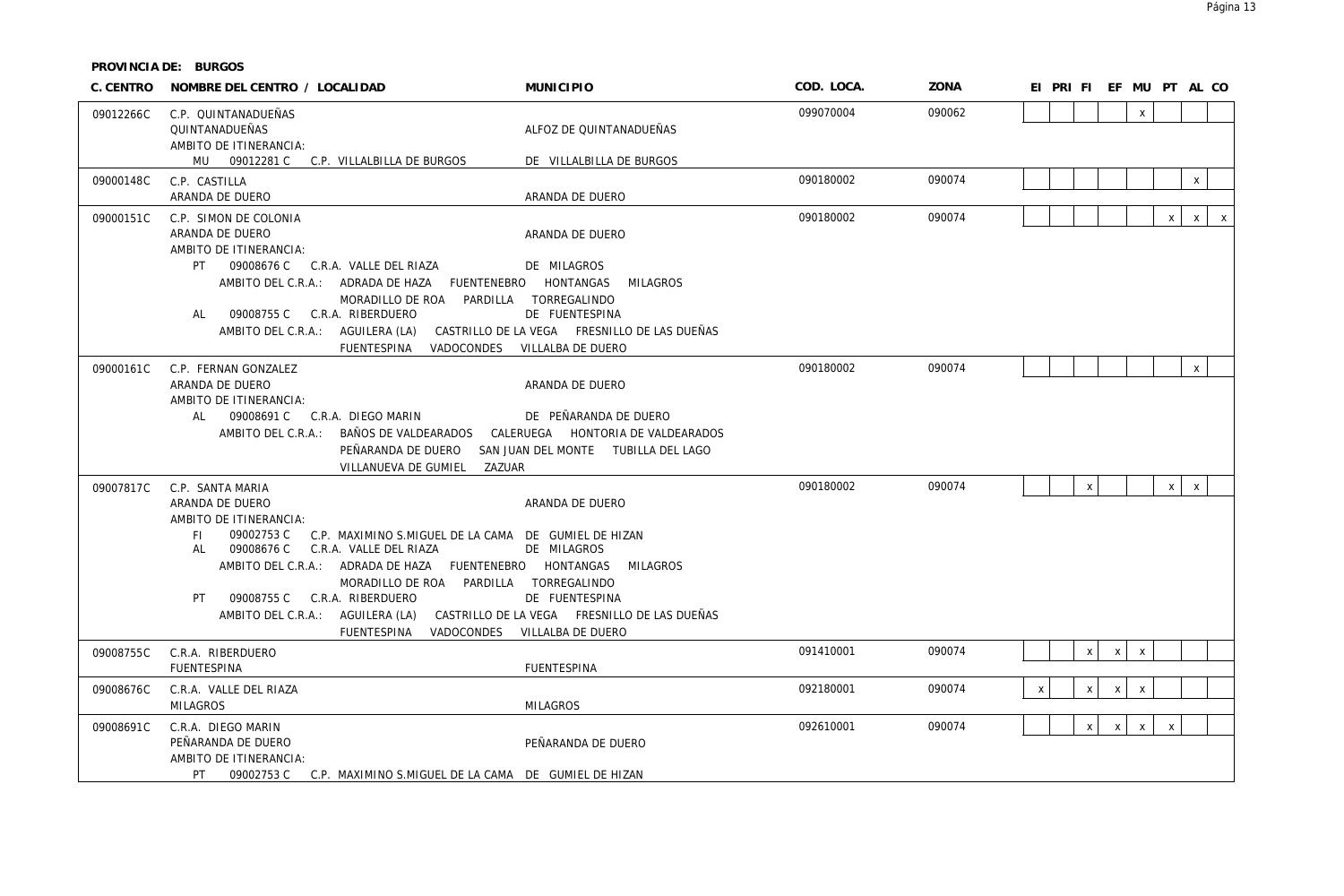| C. CENTRO | NOMBRE DEL CENTRO / LOCALIDAD                                                                | <b>MUNICIPIO</b>                                     | COD. LOCA. | ZONA   | EI PRI FI EF MU PT AL CO                                                                  |
|-----------|----------------------------------------------------------------------------------------------|------------------------------------------------------|------------|--------|-------------------------------------------------------------------------------------------|
| 09008706C | C.R.A. CARDENAL CISNEROS                                                                     |                                                      | 093210001  | 090074 | $\mathsf{x}$<br>$\mathsf X$<br>$\mathsf{x}$<br>$\mathsf{x}$<br>$\mathsf{x}$               |
|           | <b>ROA</b>                                                                                   | <b>ROA</b>                                           |            |        |                                                                                           |
|           | AMBITO DE ITINERANCIA:<br>AL<br>09008573 C C.R.A. SIGLO XXI                                  | DE SOTILLO DE LA RIBERA                              |            |        |                                                                                           |
|           | AMBITO DEL C.R.A.: CABAÑES DE ESGUEVA                                                        | GUMIEL DE MERCADO HORRA (LA)                         |            |        |                                                                                           |
|           | SOTILLO DE LA RIBERA                                                                         | TERRADILLOS DE ESGUEVA                               |            |        |                                                                                           |
| 09008573C | C.R.A. SIGLO XXI                                                                             |                                                      | 093690002  | 090074 | $\pmb{\chi}$<br>$\mathsf{X}$<br>$\mathsf{X}$<br>$\mathsf{x}$<br>$\boldsymbol{\mathsf{x}}$ |
|           | SOTILLO DE LA RIBERA                                                                         | SOTILLO DE LA RIBERA                                 |            |        |                                                                                           |
|           | AMBITO DE ITINERANCIA:                                                                       |                                                      |            |        |                                                                                           |
|           | <b>MU</b><br>09002753 C                                                                      | C.P. MAXIMINO S.MIGUEL DE LA CAMA DE GUMIEL DE HIZAN |            |        |                                                                                           |
|           | 09008721 C<br>PT<br>C.R.A. ANTONIO DE NEBRIJA<br>AMBITO DEL C.R.A.:<br>CASTRILLO DE DON JUAN | DE TORRESANDINO<br>CILLERUELO DE ABAJO               |            |        |                                                                                           |
|           | ROYUELA DE RIO FRANCO                                                                        | TORRESANDINO TORTOLES DE ESGUEVA                     |            |        |                                                                                           |
|           | VILLAFRUELA                                                                                  |                                                      |            |        |                                                                                           |
| 09008721C | C.R.A. ANTONIO DE NEBRIJA                                                                    |                                                      | 093900001  | 090074 | $\mathsf{X}$<br>$\mathsf X$<br>X<br>$\boldsymbol{\mathsf{X}}$                             |
|           | TORRESANDINO                                                                                 | TORRESANDINO                                         |            |        |                                                                                           |
|           | AMBITO DE ITINERANCIA:                                                                       |                                                      |            |        |                                                                                           |
|           | AL<br>09002753 C C.P. MAXIMINO S.MIGUEL DE LA CAMA DE GUMIEL DE HIZAN                        |                                                      |            |        |                                                                                           |
| 09004798C | C.R.A. LA DEMANDA<br>HUERTA DEL REY                                                          |                                                      | 091740002  | 090086 | $\mathsf{X}$<br>$\mathsf{X}$<br>$\mathsf{X}$                                              |
|           |                                                                                              | HUERTA DEL REY                                       |            |        |                                                                                           |
| 09005018C | C.P. VERA CRUZ<br>QUINTANAR DE LA SIERRA                                                     | QUINTANAR DE LA SIERRA                               | 092890001  | 090086 | $\mathsf{x}$<br>$\mathsf{X}$<br>$\mathsf{X}$                                              |
|           | AMBITO DE ITINERANCIA:                                                                       |                                                      |            |        |                                                                                           |
|           | CO.<br>09005021 C<br>I.E.S. TIERRA DE ALVARGONZALEZ                                          | DE QUINTANAR DE LA SIERRA                            |            |        |                                                                                           |
|           | PT.<br>09005021 C<br>I.E.S. TIERRA DE ALVARGONZALEZ                                          | DE QUINTANAR DE LA SIERRA                            |            |        |                                                                                           |
|           | 09008779 C<br>C.R.A. SIERRA DE PINARES<br>AL<br>AMBITO DEL C.R.A.:<br>CANICOSA DE LA SIERRA  | DE VILVIESTRE DEL PINAR<br>PALACIOS DE LA SIERRA     |            |        |                                                                                           |
|           | REGUMIEL DE LA SIERRA                                                                        | VILVIESTRE DEL PINAR                                 |            |        |                                                                                           |
| 09005420C | C.P. FERNAN GONZALEZ                                                                         |                                                      | 093300004  | 090086 | $\mathsf{x}$<br>$\mathsf{X}$<br>$\mathsf{X}$<br>$\mathsf{X}$                              |
|           | SALAS DE LOS INFANTES                                                                        | SALAS DE LOS INFANTES                                |            |        |                                                                                           |
|           | AMBITO DE ITINERANCIA:                                                                       |                                                      |            |        |                                                                                           |
|           | AL<br>09004798 C C.R.A. LA DEMANDA                                                           | DE HUERTA DEL REY                                    |            |        |                                                                                           |
|           | AMBITO DEL C.R.A.: ARAUZO DE MIEL                                                            | GALLEGA (LA) HONTORIA DEL PINAR                      |            |        |                                                                                           |
|           | HUERTA DEL REY                                                                               | NAVAS DEL PINAR PINILLA DE LOS BARRUECOS             |            |        |                                                                                           |
|           | QUINTANARRAYA<br>09004798 C<br>PT<br>C.R.A. LA DEMANDA                                       | SANTO DOMINGO DE SILOS<br>DE HUERTA DEL REY          |            |        |                                                                                           |
|           | AMBITO DEL C.R.A.: ARAUZO DE MIEL                                                            | GALLEGA (LA) HONTORIA DEL PINAR                      |            |        |                                                                                           |
|           | HUERTA DEL REY                                                                               | NAVAS DEL PINAR PINILLA DE LOS BARRUECOS             |            |        |                                                                                           |
|           | QUINTANARRAYA                                                                                | SANTO DOMINGO DE SILOS                               |            |        |                                                                                           |
|           | 09005018 C<br>C.P. VERA CRUZ<br>MU                                                           | DE QUINTANAR DE LA SIERRA                            |            |        |                                                                                           |
|           | 09008548 C<br>I.E.S. ALFOZ DE LARA<br>AL                                                     | DE SALAS DE LOS INFANTES                             |            |        |                                                                                           |
|           | CO<br>09008548 C<br>I.E.S. ALFOZ DE LARA                                                     | DE SALAS DE LOS INFANTES                             | 094250001  | 090086 |                                                                                           |
| 09008779C | C.R.A. SIERRA DE PINARES<br>VILVIESTRE DEL PINAR                                             | VILVIESTRE DEL PINAR                                 |            |        | $\mathsf{x}$<br>$\mathsf{X}$<br>$\mathsf{X}$<br>$\mathsf{X}$                              |
|           |                                                                                              |                                                      |            |        |                                                                                           |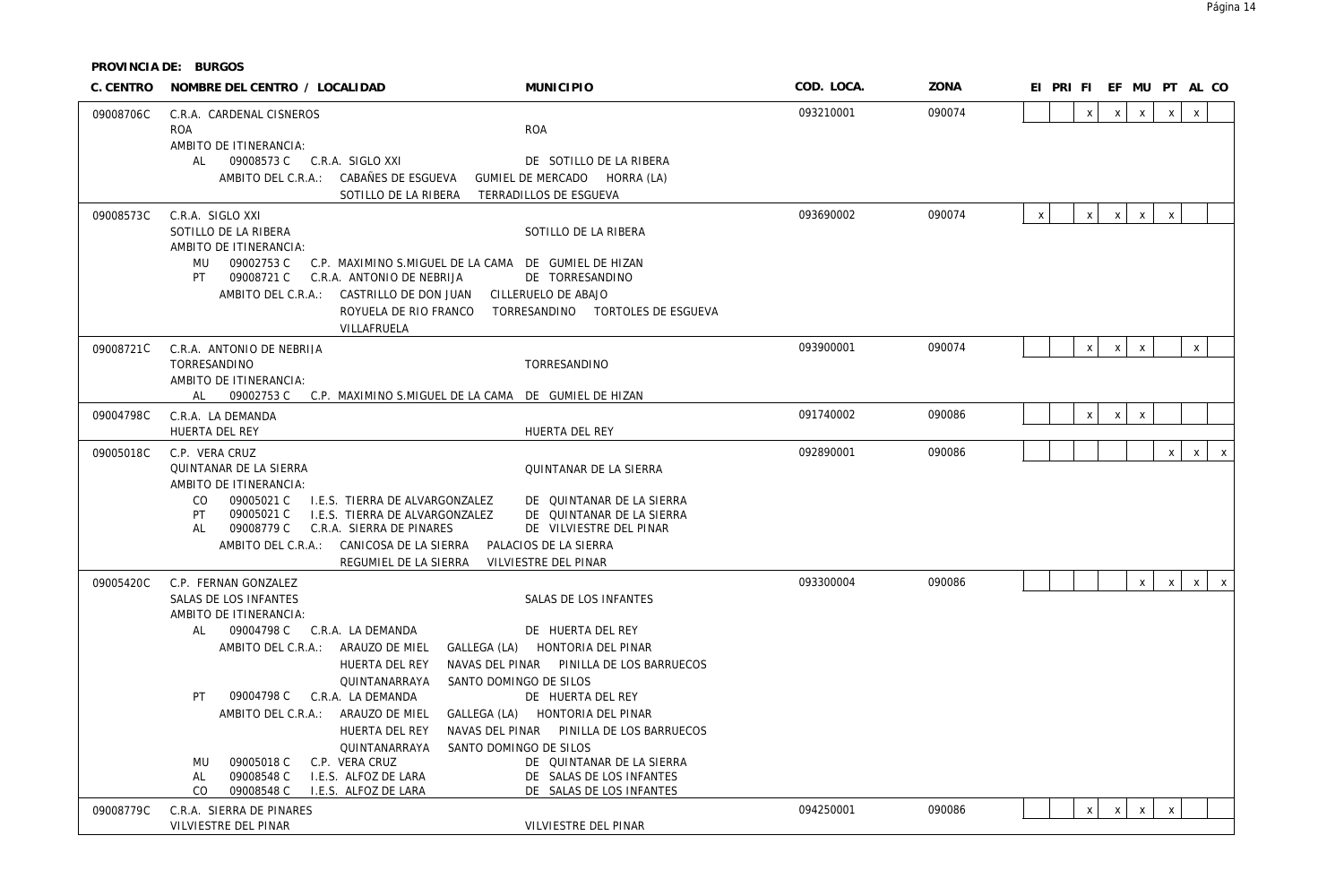| C. CENTRO | NOMBRE DEL CENTRO / LOCALIDAD                                                           | <b>MUNICIPIO</b>         | COD. LOCA. | ZONA   | EI PRI FI EF MU PT AL CO |              |              |              |              |
|-----------|-----------------------------------------------------------------------------------------|--------------------------|------------|--------|--------------------------|--------------|--------------|--------------|--------------|
| 24005240C | C.P. LOPE DE VEGA                                                                       |                          | 240890001  | 240011 |                          |              |              | $\times$     | $\mathsf{X}$ |
|           | ARMUNIA                                                                                 | LEON                     |            |        |                          |              |              |              |              |
|           | AMBITO DE ITINERANCIA:                                                                  |                          |            |        |                          |              |              |              |              |
|           | CO<br>24005355 C<br>I.E.S. ANTONIO GARCIA BELLIDO                                       | DE ARMUNIA               |            |        |                          |              |              |              |              |
|           | 24005446 C<br>C.P. PONCE DE LEON<br>AL                                                  | DE LEON                  |            |        |                          |              |              |              |              |
|           | 24005604 C C.P. SAN CLAUDIO<br>AL                                                       | DE LEON                  |            |        |                          |              |              |              |              |
| 24016894C | C.P. GUMERSINDO AZCARATE                                                                |                          | 240890001  | 240011 |                          |              | $\mathsf{x}$ | $\mathsf{X}$ | $\mathsf{X}$ |
|           | ARMUNIA                                                                                 | LEON                     |            |        |                          |              |              |              |              |
|           | AMBITO DE ITINERANCIA:                                                                  |                          |            |        |                          |              |              |              |              |
|           | PT<br>24005252 C C.P. PADRE MANJON<br>24005355 C<br>I.E.S. ANTONIO GARCIA BELLIDO<br>AL | DE ARMUNIA<br>DE ARMUNIA |            |        |                          |              |              |              |              |
|           |                                                                                         |                          |            |        |                          |              |              |              |              |
| 24005495C | C.P. SAN ISIDORO                                                                        |                          | 240890002  | 240011 |                          | $\mathsf X$  |              |              | $\mathsf{x}$ |
|           | LEON                                                                                    | LEON                     |            |        |                          |              |              |              |              |
|           | AMBITO DE ITINERANCIA:<br>CO<br>24006049 C<br>I.E.S. ORDOÑO II                          | DE LEON                  |            |        |                          |              |              |              |              |
|           | MU 24016274 C C.P. ANTONIO DE VALBUENA                                                  | DE LEON                  |            |        |                          |              |              |              |              |
| 24005641C | C.P. JAVIER                                                                             |                          | 240890002  | 240011 |                          | $\mathsf{X}$ | $\times$     | $\mathsf{x}$ |              |
|           | LEON                                                                                    | LEON                     |            |        |                          |              |              |              |              |
|           | AMBITO DE ITINERANCIA:                                                                  |                          |            |        |                          |              |              |              |              |
|           | 24005768 C C.P. PUENTE CASTRO<br>AL                                                     | DE LEON                  |            |        |                          |              |              |              |              |
|           | 24005768 C<br>C.P. PUENTE CASTRO<br>MU                                                  | DE LEON                  |            |        |                          |              |              |              |              |
|           | PT.<br>24005768 C<br>C.P. PUENTE CASTRO                                                 | DE LEON                  |            |        |                          |              |              |              |              |
| 24005719C | C.P. CERVANTES                                                                          |                          | 240890002  | 240011 |                          |              |              | x            | $\mathsf{X}$ |
|           | LEON                                                                                    | LEON                     |            |        |                          |              |              |              |              |
|           | AMBITO DE ITINERANCIA:                                                                  |                          |            |        |                          |              |              |              |              |
|           | AL 24021981 C C.P. CAMINO DEL NORTE                                                     | DE LEON                  |            |        |                          |              |              |              |              |
| 24005896C | C.P. ANTONIO GONZALEZ DE LAMA                                                           |                          | 240890002  | 240011 |                          |              |              | $\mathsf{X}$ | $\mathsf{X}$ |
|           | LEON                                                                                    | LEON                     |            |        |                          |              |              |              |              |
|           | AMBITO DE ITINERANCIA:                                                                  |                          |            |        |                          |              |              |              |              |
|           | 24005252 C C.P. PADRE MANJON<br>AL                                                      | DE ARMUNIA               |            |        |                          |              |              |              |              |
| 24016547C | C.P. LA PALOMERA                                                                        |                          | 240890002  | 240011 |                          |              |              | $x \mid$     | $\mathsf{X}$ |
|           | <b>LEON</b>                                                                             | LEON                     |            |        |                          |              |              |              |              |
|           | AMBITO DE ITINERANCIA:                                                                  |                          |            |        |                          |              |              |              |              |
|           | CO.<br>24005446 C C.P. PONCE DE LEON                                                    | DE LEON                  |            |        |                          |              |              |              |              |
|           | 24016331 C<br>AL<br>C.P. DE PRACTICAS                                                   | DE LEON                  |            |        |                          |              |              |              |              |
|           | CO<br>24017308 C C.P. LA GRANJA                                                         | DE LEON                  |            |        |                          |              |              |              |              |
| 24021981C | C.P. CAMINO DEL NORTE                                                                   |                          | 240890002  | 240011 |                          |              | X            |              |              |
|           | LEON                                                                                    | LEON                     |            |        |                          |              |              |              |              |
| 24003322C | C.P. MANUEL A. CANO POBLACION                                                           |                          | 240560001  | 240023 |                          |              | $\mathsf{X}$ | $\mathsf X$  |              |
|           | <b>CISTIERNA</b>                                                                        | CISTIERNA                |            |        |                          |              |              |              |              |
|           | AMBITO DE ITINERANCIA:                                                                  |                          |            |        |                          |              |              |              |              |
|           | 24018337 C C.R.A. SANTA BARBARA<br>AL                                                   | DE OLLEROS DE SABERO     |            |        |                          |              |              |              |              |
|           | AMBITO DEL C.R.A.: ERCINA (LA) OLLEROS DE SABERO SABERO SOTILLOS DE SABERO              |                          |            |        |                          |              |              |              |              |
|           | 24018386 C C.R.A. PUENTE ALMUHEY<br>PT.                                                 | DE PUENTE ALMUHEY        |            |        |                          |              |              |              |              |
|           | AMBITO DEL C.R.A.: PRIORO PUENTE ALMUHEY                                                |                          |            |        |                          |              |              |              |              |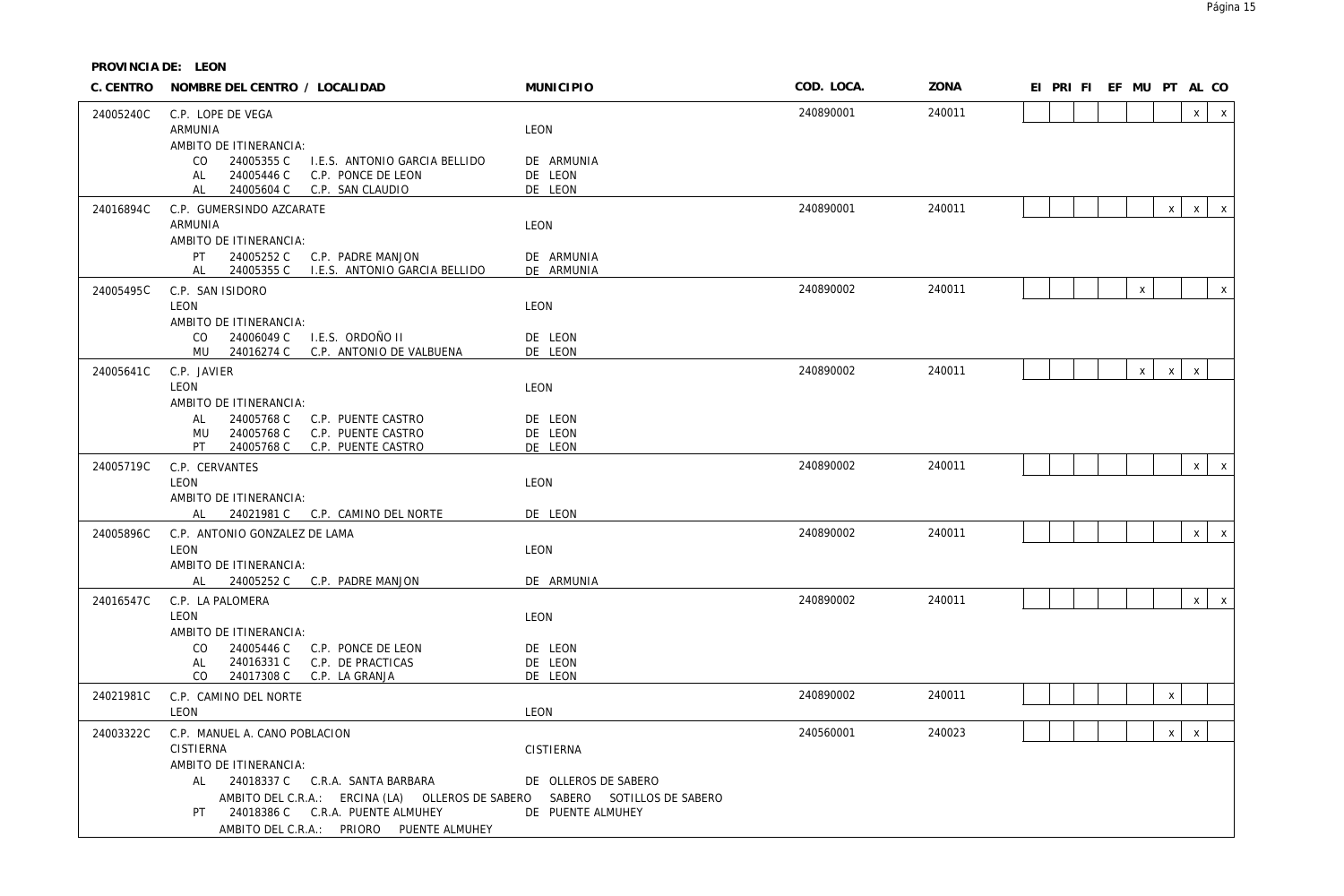| C. CENTRO | NOMBRE DEL CENTRO / LOCALIDAD                                                                                                                                                                                                                                                                                     | <b>MUNICIPIO</b>                                                                                                                                                  | COD. LOCA. | ZONA   | EI PRI FI EF MU PT AL CO                                     |
|-----------|-------------------------------------------------------------------------------------------------------------------------------------------------------------------------------------------------------------------------------------------------------------------------------------------------------------------|-------------------------------------------------------------------------------------------------------------------------------------------------------------------|------------|--------|--------------------------------------------------------------|
| 24018350C | C.R.A. POSADA DE VALDEON<br>POSADA DE VALDEON                                                                                                                                                                                                                                                                     | POSADA DE VALDEON                                                                                                                                                 | 241160104  | 240023 | $\mathsf{x}$<br>$\mathsf{X}$<br>$\mathsf{x}$                 |
| 24018362C | C.R.A. PUEBLA DE LILLO<br>PUEBLA DE LILLO                                                                                                                                                                                                                                                                         | PUEBLA DE LILLO                                                                                                                                                   | 241210101  | 240023 | $\mathsf X$                                                  |
| 24018416C | C.R.A. RIAÑO<br>RIAÑO                                                                                                                                                                                                                                                                                             | RIAÑO                                                                                                                                                             | 241300005  | 240023 | $\pmb{\chi}$<br>$\pmb{\chi}$<br>$\pmb{\times}$               |
| 24018337C | C.R.A. SANTA BARBARA<br>OLLEROS DE SABERO<br>AMBITO DE ITINERANCIA:<br>24001490 C<br>PT<br>C.P. DE VALLES<br>MU 24018386 C C.R.A. PUENTE ALMUHEY<br>AMBITO DEL C.R.A.: PRIORO PUENTE ALMUHEY<br>PT                                                                                                                | SABERO<br>DE BOÑAR<br>DE PUENTE ALMUHEY<br>DE BOÑAR                                                                                                               | 241370002  | 240023 | $\mathsf{x}$<br>$\mathsf{x}$<br>$\mathsf{X}$<br>$\mathsf{x}$ |
| 24018386C | C.R.A. PUENTE ALMUHEY<br>PUENTE ALMUHEY                                                                                                                                                                                                                                                                           | VALDERRUEDA                                                                                                                                                       | 241830011  | 240023 | $\mathsf{x}$<br>$\mathsf X$                                  |
| 24001490C | C.P. DE VALLES<br><b>BOÑAR</b><br>AMBITO DE ITINERANCIA:<br>24006712 C<br>AL<br>C.P. MENENDEZ PIDAL<br>24013467 C<br>C.P. SAN TIRSO<br>AL<br>MU 24018362 C<br>C.R.A. PUEBLA DE LILLO<br>AMBITO DEL C.R.A.: COFIÑAL PALLIDE PUEBLA DE LILLO                                                                        | <b>BOÑAR</b><br>DE ROBLES DE LA VALCUEVA<br>DE VECILLA DE CURUEÑO (LA)<br>DE PUEBLA DE LILLO                                                                      | 240210004  | 240035 | $\mathsf{x}$<br>$\mathsf{x}$                                 |
| 24006712C | C.P. MENENDEZ PIDAL<br>ROBLES DE LA VALCUEVA<br>AMBITO DE ITINERANCIA:<br>MU 24013467 C C.P. SAN TIRSO                                                                                                                                                                                                            | MATALLANA DE TORIO<br>DE VECILLA DE CURUEÑO (LA)                                                                                                                  | 240980006  | 240035 | $\mathsf{X}$                                                 |
| 24016286C | C.P. SAN MIGUEL ARCANGEL<br>CIÑERA<br>AMBITO DE ITINERANCIA:<br>24007820 C C.P. FEDERICO GARCIA LORCA<br>AL<br>24007820 C<br>C.P. FEDERICO GARCIA LORCA<br>PT<br>24009683C<br>C.P. SANTA MARIA DE ARBAS<br>AL<br>24009683 C<br>FF.<br>C.P. SANTA MARIA DE ARBAS<br>PT.<br>24009683 C<br>C.P. SANTA MARIA DE ARBAS | POLA DE GORDON (LA)<br>DE POLA DE GORDON (LA)<br>DE POLA DE GORDON (LA)<br>DE VILLAMANIN DE LA TERCIA<br>DE VILLAMANIN DE LA TERCIA<br>DE VILLAMANIN DE LA TERCIA | 241140005  | 240035 | $\mathsf{x}$<br>$\mathsf X$<br>$x \mid$                      |
| 24007820C | C.P. FEDERICO GARCIA LORCA<br>POLA DE GORDON (LA)<br>AMBITO DE ITINERANCIA:<br>MU 24009683 C<br>C.P. SANTA MARIA DE ARBAS<br>MU 24016286 C C.P. SAN MIGUEL ARCANGEL                                                                                                                                               | POLA DE GORDON (LA)<br>DE VILLAMANIN DE LA TERCIA<br>DE CIÑERA                                                                                                    | 241140013  | 240035 | $\mathsf{x}$                                                 |
| 24009609C | C.P. EMILIA MENENDEZ<br>ROBLA (LA)<br>AMBITO DE ITINERANCIA:<br>AL 24009610 C I.E.S. RAMIRO II                                                                                                                                                                                                                    | ROBLA (LA)<br>DE ROBLA (LA)                                                                                                                                       | 241340008  | 240035 | $\mathsf{X}$                                                 |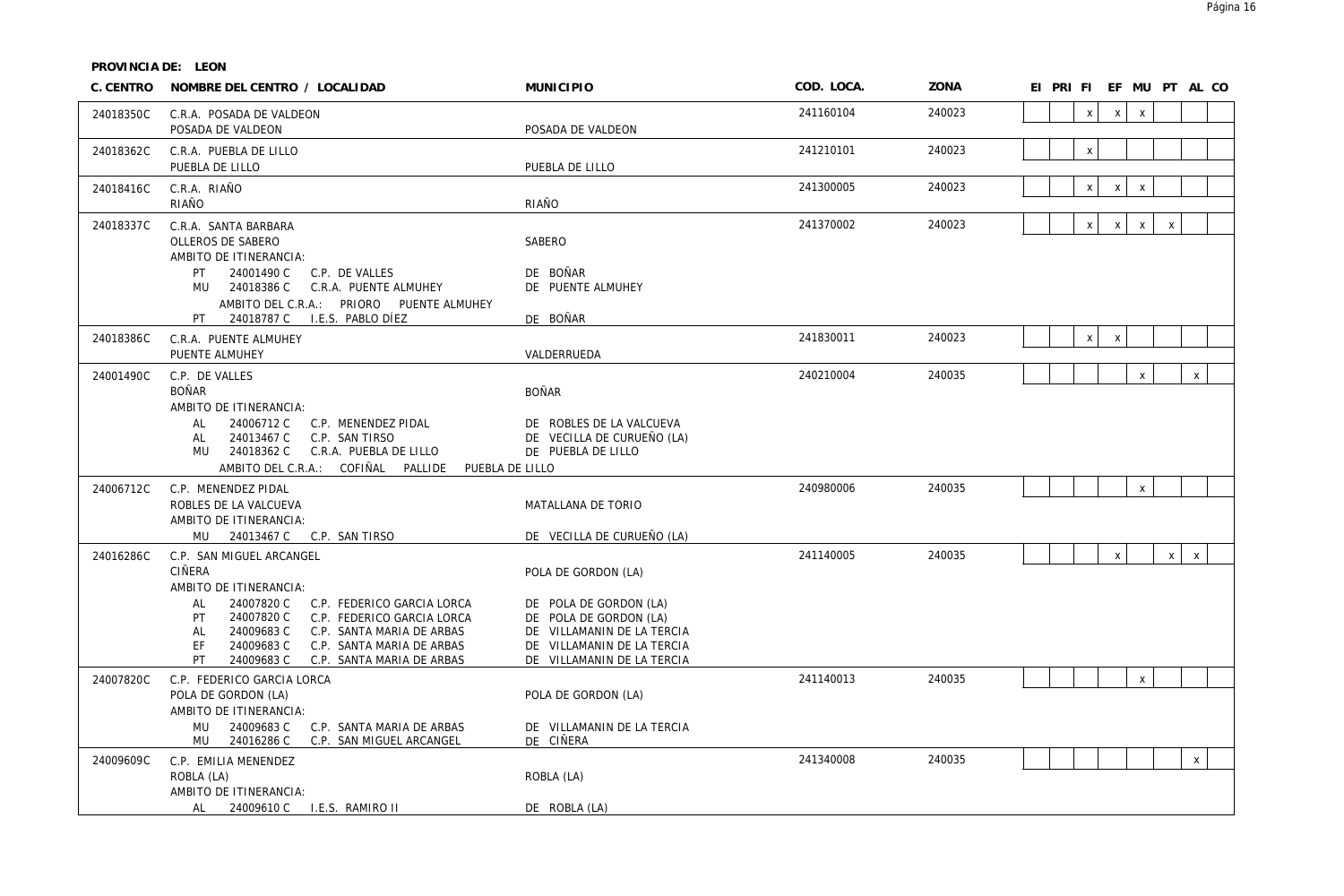|           | C. CENTRO NOMBRE DEL CENTRO / LOCALIDAD                                                                                                                                                                                                                                                                                                                                               | <b>MUNICIPIO</b>                                                                                                                                                                            | COD. LOCA. | ZONA   |              | EI PRI FI EF MU PT AL CO  |              |              |              |              |              |
|-----------|---------------------------------------------------------------------------------------------------------------------------------------------------------------------------------------------------------------------------------------------------------------------------------------------------------------------------------------------------------------------------------------|---------------------------------------------------------------------------------------------------------------------------------------------------------------------------------------------|------------|--------|--------------|---------------------------|--------------|--------------|--------------|--------------|--------------|
| 24016201C | C.P. LA BIESCA<br>CANALES-LA MAGDALENA                                                                                                                                                                                                                                                                                                                                                | SOTO Y AMIO                                                                                                                                                                                 | 241670003  | 240035 |              | $\mathsf{x}$              | $\mathsf{X}$ | $\mathsf{x}$ |              |              |              |
|           | AMBITO DE ITINERANCIA:<br>EF 24018428 C C.R.A. RIELLO<br>AMBITO DEL C.R.A.: MURIAS DE PAREDES POSADA DE OMAÑA RIELLO<br>VILLAVERDE DE OMAÑA<br>FI 24018428 C C.R.A. RIELLO<br>AMBITO DEL C.R.A.: MURIAS DE PAREDES POSADA DE OMAÑA RIELLO                                                                                                                                             | DE RIELLO<br>DE RIELLO                                                                                                                                                                      |            |        |              |                           |              |              |              |              |              |
|           | VILLAVERDE DE OMAÑA<br>24018428 C C.R.A. RIELLO<br>MU<br>AMBITO DEL C.R.A.: MURIAS DE PAREDES POSADA DE OMAÑA RIELLO<br>VILLAVERDE DE OMAÑA                                                                                                                                                                                                                                           | DE RIELLO                                                                                                                                                                                   |            |        |              |                           |              |              |              |              |              |
| 24013467C | C.P. SAN TIRSO<br>VECILLA DE CURUEÑO (LA)<br>AMBITO DE ITINERANCIA:<br>EF 24018362 C C.R.A. PUEBLA DE LILLO<br>AMBITO DEL C.R.A.: COFIÑAL PALLIDE PUEBLA DE LILLO                                                                                                                                                                                                                     | VECILLA (LA)<br>DE PUEBLA DE LILLO                                                                                                                                                          | 241930004  | 240035 |              |                           | $\mathsf X$  |              |              |              |              |
| 24018179C | C.R.A. MAESTRO EMILIO A.<br>LORENZANA                                                                                                                                                                                                                                                                                                                                                 | <b>CUADROS</b>                                                                                                                                                                              | 240610005  | 240047 | $\mathsf{x}$ | $\mathsf{x}$              | $\mathsf{X}$ | $\mathsf{X}$ | $\mathsf{X}$ |              |              |
| 24017990C | C.R.A. TROBAJO DEL CERECEDO<br>TROBAJO DEL CERECEDO                                                                                                                                                                                                                                                                                                                                   | LEON                                                                                                                                                                                        | 240890004  | 240047 |              | $\boldsymbol{\mathsf{x}}$ | $\mathsf{X}$ | $\mathsf{x}$ |              |              |              |
| 24010016C | C.P. TEODORO MARTINEZ GADAÑON<br>SAN ANDRES DEL RABANEDO<br>AMBITO DE ITINERANCIA:<br>AL 24018179 C C.R.A. MAESTRO EMILIO A.<br>AMBITO DEL C.R.A.: ALCEDO DE ALBA AZADINOS<br>CANDANEDO DE FENAR CARBAJAL DE LA LEGUA CUADROS<br>LLANOS DE ALBA LORENZANA POBLADURA DEL BERNESGA<br>SARIEGOS DEL BARNESGA SECA (LA)                                                                   | SAN ANDRES DEL RABANEDO<br>DE LORENZANA<br>CAMPO Y SANTIBAÑEZ                                                                                                                               | 241420005  | 240047 |              |                           |              |              |              | $\mathsf X$  |              |
| 24010077C | C.P. TREPALIO<br>TROBAJO DEL CAMINO<br>AMBITO DE ITINERANCIA:<br>24013315 C C.E.O. CAMINO DE SANTIAGO<br>AL                                                                                                                                                                                                                                                                           | SAN ANDRES DEL RABANEDO<br>DE VIRGEN DEL CAMINO (LA)                                                                                                                                        | 241420008  | 240047 |              |                           |              |              |              | $\mathsf{X}$ | $\mathsf{X}$ |
| 24018519C | C.R.A. VILLACEDRE<br>VILLACEDRE<br>AMBITO DE ITINERANCIA:<br>24017990 C C.R.A. TROBAJO DEL CERECEDO<br>AL<br>AMBITO DEL C.R.A.: GRULLEROS ONZONILLA<br>TORNEROS DEL BERNESGA<br>VEGA DE INFANZONES VILECHA VILLADESOTO<br>24017990 C C.R.A. TROBAJO DEL CERECEDO<br>PT .<br>AMBITO DEL C.R.A.: GRULLEROS ONZONILLA<br>TORNEROS DEL BERNESGA<br>VEGA DE INFANZONES VILECHA VILLADESOTO | SANTOVENIA DE LA VALDONCINA<br>DE TROBAJO DEL CERECEDO<br>OTERUELO DE LA VALDONCINA<br>TROBAJO DEL CERECEDO<br>DE TROBAJO DEL CERECEDO<br>OTERUELO DE LA VALDONCINA<br>TROBAJO DEL CERECEDO | 241620005  | 240047 | $\mathsf{X}$ | $\boldsymbol{\mathsf{x}}$ | $\mathsf{X}$ | $\mathsf{X}$ | $\mathsf{X}$ | $\mathsf{x}$ |              |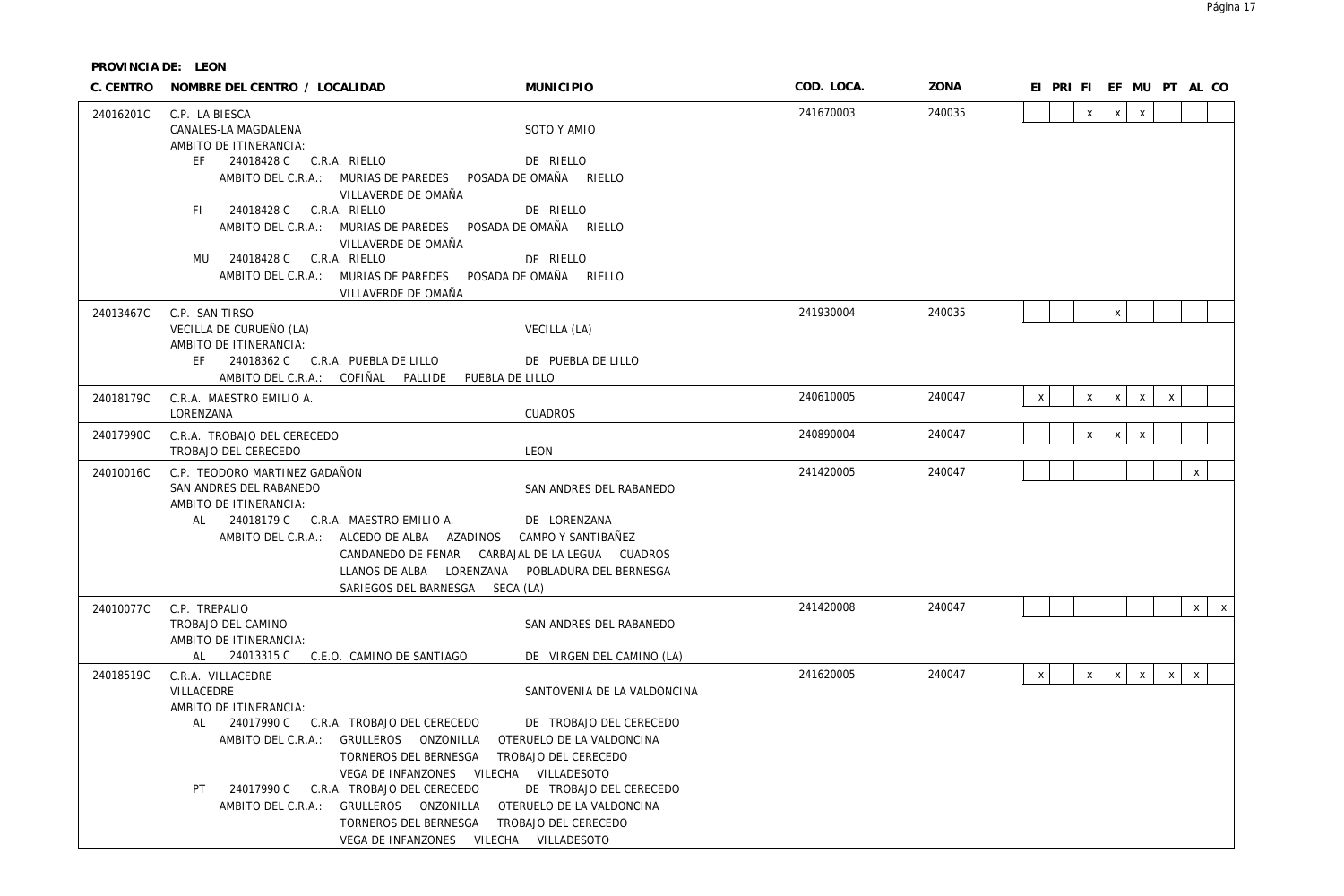| C. CENTRO | NOMBRE DEL CENTRO / LOCALIDAD                                                                                                                                                                                                                                                                 | <b>MUNICIPIO</b>                                   | COD. LOCA. | ZONA   | EI PRI FI EF MU PT AL CO                                  |
|-----------|-----------------------------------------------------------------------------------------------------------------------------------------------------------------------------------------------------------------------------------------------------------------------------------------------|----------------------------------------------------|------------|--------|-----------------------------------------------------------|
| 24018465C | C.R.A. RIBERA DE PORMA<br>SANTIBAÑEZ DE PORMA                                                                                                                                                                                                                                                 | VALDEFRESNO                                        | 241750009  | 240047 | $\mathsf{x}$<br>$\mathsf{x}$<br>$\boldsymbol{\mathsf{X}}$ |
| 24013315C | C.E.O. CAMINO DE SANTIAGO<br>VIRGEN DEL CAMINO (LA)<br>AMBITO DE ITINERANCIA:<br>EF 24014344 C C.P. SANTIAGO APOSTOL                                                                                                                                                                          | VALVERDE DE LA VIRGEN<br>DE VILLADANGOS DEL PARAMO | 241890008  | 240047 | $\mathsf{x}$<br>$\pmb{\times}$                            |
| 24022249C | C.P. NAVATEJERA<br>NAVATEJERA<br>AMBITO DE ITINERANCIA:<br>AL 24018313 C C.R.A. VILLAQUILAMBRE                                                                                                                                                                                                | VILLAQUILAMBRE<br>DE VILLAQUILAMBRE                | 242220003  | 240047 | $\mathsf X$<br>$\mathsf{x}$<br>$\mathsf{X}$               |
|           | AMBITO DEL C.R.A.: VILLAQUILAMBRE VILLASINTA DE TORIO<br>MU 24018313 C C.R.A. VILLAQUILAMBRE<br>AMBITO DEL C.R.A.: VILLAQUILAMBRE VILLASINTA DE TORIO<br>PT 24018313 C C.R.A. VILLAQUILAMBRE<br>AMBITO DEL C.R.A.: VILLAQUILAMBRE VILLASINTA DE TORIO                                         | DE VILLAQUILAMBRE<br>DE VILLAQUILAMBRE             |            |        |                                                           |
| 24022171C | C.P. LOS ADILES<br>VILLAOBISPO DE LAS REGUERAS<br>AMBITO DE ITINERANCIA:<br>AL 24018465 C C.R.A. RIBERA DE PORMA<br>AMBITO DEL C.R.A.: SAN CIPRIANO DEL CONDADO SANTA OLAJA DE LA RIBERA<br>SANTIBAÑEZ DE PORMA VEGAS DEL CONDADO VILLAFAÑE<br>VILLANUEVA DEL CONDADO VILLARROAÑE VILLATURIEL | VILLAQUILAMBRE<br>DE SANTIBAÑEZ DE PORMA           | 242220007  | 240047 | $\mathsf{x}$                                              |
| 24018313C | C.R.A. VILLAQUILAMBRE<br>VILLAQUILAMBRE                                                                                                                                                                                                                                                       | VILLAQUILAMBRE                                     | 242220008  | 240047 | $\mathsf{x}$<br>$\mathsf X$                               |
| 24018052C | C.R.A. BABIA<br>HUERGAS DE BABIA                                                                                                                                                                                                                                                              | CABRILLANES                                        | 240290003  | 240059 | $\mathsf{x}$<br>X<br>X                                    |
| 24013959C | C.P. LA DEVESA<br>CABOALLES DE ABAJO<br>AMBITO DE ITINERANCIA:<br>PT 24014216 C C.P. MANUEL BARRIO                                                                                                                                                                                            | VILLABLINO<br>DE VILLASECA DE LACIANA              | 242020001  | 240059 | $\pmb{\times}$                                            |
| 24014101C | C.P. GENERACION DEL 27<br>VILLABLINO<br>AMBITO DE ITINERANCIA:<br>AL 24013959 C C.P. LA DEVESA                                                                                                                                                                                                | VILLABLINO<br>DE CABOALLES DE ABAJO                | 242020011  | 240059 | $\mathsf{x}$                                              |
| 24017448C | E.E.I. TIERNO GALVAN<br>VILLABLINO<br>AMBITO DE ITINERANCIA:<br><b>AL</b><br>24017953 C C.P. SAN MIGUEL                                                                                                                                                                                       | VILLABLINO<br>DE VILLABLINO                        | 242020011  | 240059 | $\mathsf X$                                               |
| 24017953C | C.P. SAN MIGUEL<br>VILLABLINO<br>AMBITO DE ITINERANCIA:<br>24017448 C<br>FI.<br>E.E.I. TIERNO GALVAN<br>PT<br>24017448 C<br>E.E.I. TIERNO GALVAN                                                                                                                                              | VILLABLINO<br>DE VILLABLINO<br>DE VILLABLINO       | 242020011  | 240059 | $\mathsf X$<br>$\pmb{\mathsf{X}}$                         |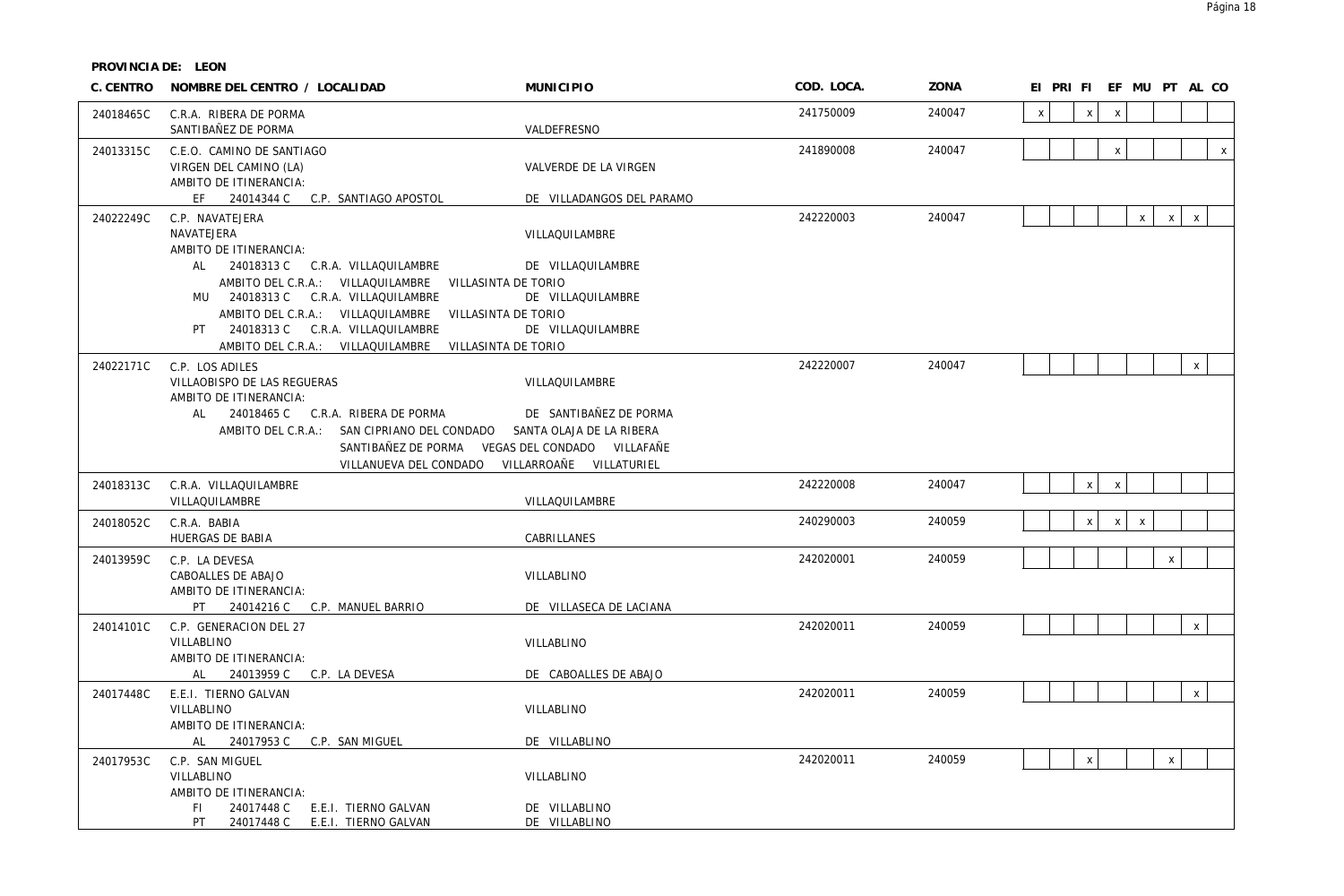| C. CENTRO | NOMBRE DEL CENTRO / LOCALIDAD                                                                                                                                                                                                                                                                                                                                                                                                                                      | <b>MUNICIPIO</b>                                                                                                                                                                       | COD. LOCA. | ZONA   | EI PRI FI EF MU PT AL CO                                     |
|-----------|--------------------------------------------------------------------------------------------------------------------------------------------------------------------------------------------------------------------------------------------------------------------------------------------------------------------------------------------------------------------------------------------------------------------------------------------------------------------|----------------------------------------------------------------------------------------------------------------------------------------------------------------------------------------|------------|--------|--------------------------------------------------------------|
| 24018180C | C.R.A. VILLAGER DE LACIANA<br>VILLAGER DE LACIANA                                                                                                                                                                                                                                                                                                                                                                                                                  | VILLABLINO                                                                                                                                                                             | 242020012  | 240059 | $\mathsf{x}$<br>$\pmb{\chi}$<br>$\mathsf{x}$<br>$\mathsf{x}$ |
| 24014216C | C.P. MANUEL BARRIO<br>VILLASECA DE LACIANA<br>AMBITO DE ITINERANCIA:<br>MU 24007340 C<br>C.P. RIBAS DEL SIL<br>24018180 C C.R.A. VILLAGER DE LACIANA<br>AL<br>AMBITO DEL C.R.A.: CABOALLES DE ARRIBA ORALLO RIOSCURO ROBLES DE LACIANA                                                                                                                                                                                                                             | VILLABLINO<br>DE PALACIOS DEL SIL<br>DE VILLAGER DE LACIANA<br>SOSAS DE LACIANA VILLAGER DE LACIANA VILLAR DE SANTIAGO (EL)                                                            | 242020014  | 240059 | $\mathsf X$<br>$\mathsf X$                                   |
| 24016080C | C.P. LA CORTINA<br>FABERO<br>AMBITO DE ITINERANCIA:<br>AL 24018222 C I.E.S. BEATRIZ OSSORIO                                                                                                                                                                                                                                                                                                                                                                        | FABERO<br>DE FABERO                                                                                                                                                                    | 240700002  | 240060 | $\mathsf X$                                                  |
| 24018301C | C.R.A. LILLO DEL BIERZO<br>LILLO DEL BIERZO                                                                                                                                                                                                                                                                                                                                                                                                                        | <b>FABERO</b>                                                                                                                                                                          | 240700004  | 240060 | $\pmb{\chi}$<br>$\mathsf{X}$<br>$\mathsf{X}$                 |
| 24018349C | C.R.A. PARAMO DEL SIL<br>PARAMO DEL SIL<br>AMBITO DE ITINERANCIA:<br>AL<br>24007340 C C.P. RIBAS DEL SIL<br>PT<br>24007340 C C.P. RIBAS DEL SIL                                                                                                                                                                                                                                                                                                                    | PARAMO DEL SIL<br>DE PALACIOS DEL SIL<br>DE PALACIOS DEL SIL                                                                                                                           | 241100004  | 240060 | $\mathsf{x}$<br>$\mathsf{X}$<br>$\mathsf{X}$<br>$\mathsf{x}$ |
| 24011896C | C.P. VALLADARES RODRIGUEZ<br><b>TORENO</b><br>AMBITO DE ITINERANCIA:<br>MU 24011811 C C.P. SANTA BARBARA<br>AL<br>24016912 C I.E.S. LA GANDARA                                                                                                                                                                                                                                                                                                                     | <b>TORENO</b><br>DE MATARROSA DEL SIL<br>DE TORENO                                                                                                                                     | 241690009  | 240060 | $\mathsf X$<br>$\mathsf X$                                   |
| 24013571C | C.P. PIÑERA<br>VEGA DE ESPINAREDA<br>AMBITO DE ITINERANCIA:<br>AI<br>24018301 C C.R.A. LILLO DEL BIERZO<br>AMBITO DEL C.R.A.: ARGAYO DEL SIL BARCENA DE LA ABADIA FONTORIA LANGRE<br>LILLO DEL BIERZO OTERO DE NARAGUANTES SESAMO<br>TRASCASTRO VALLE DE FINOLLEDO<br>24018301 C C.R.A. LILLO DEL BIERZO<br>PT<br>AMBITO DEL C.R.A.: ARGAYO DEL SIL BARCENA DE LA ABADIA FONTORIA<br>LILLO DEL BIERZO OTERO DE NARAGUANTES SESAMO<br>TRASCASTRO VALLE DE FINOLLEDO | VEGA DE ESPINAREDA<br>DE LILLO DEL BIERZO<br>SORBEDA DEL SIL TOMBRIO DE ABAJO TOMBRIO DE ARRIBA<br>DE LILLO DEL BIERZO<br>LANGRE<br>SORBEDA DEL SIL TOMBRIO DE ABAJO TOMBRIO DE ARRIBA | 241960010  | 240060 | x<br>$\mathsf{x}$                                            |
| 24000941C | C.P. MENENDEZ PIDAL<br><b>BEMBIBRE</b><br>AMBITO DE ITINERANCIA:<br>24003528 C<br>C.P. SAN BERNARDO<br>MU<br>24016456 C<br>C.P. SANTA BARBARA<br>CO.<br>FL.<br>24017451 C<br>E.E.I. PRADOLUENGO                                                                                                                                                                                                                                                                    | <b>BEMBIBRE</b><br>DE SAN MIGUEL DE LAS DUEÑAS<br>DE BEMBIBRE<br>DE BEMBIBRE                                                                                                           | 240140002  | 240072 | $\pmb{\chi}$<br>$\mathsf{X}$<br>$\mathsf{X}$                 |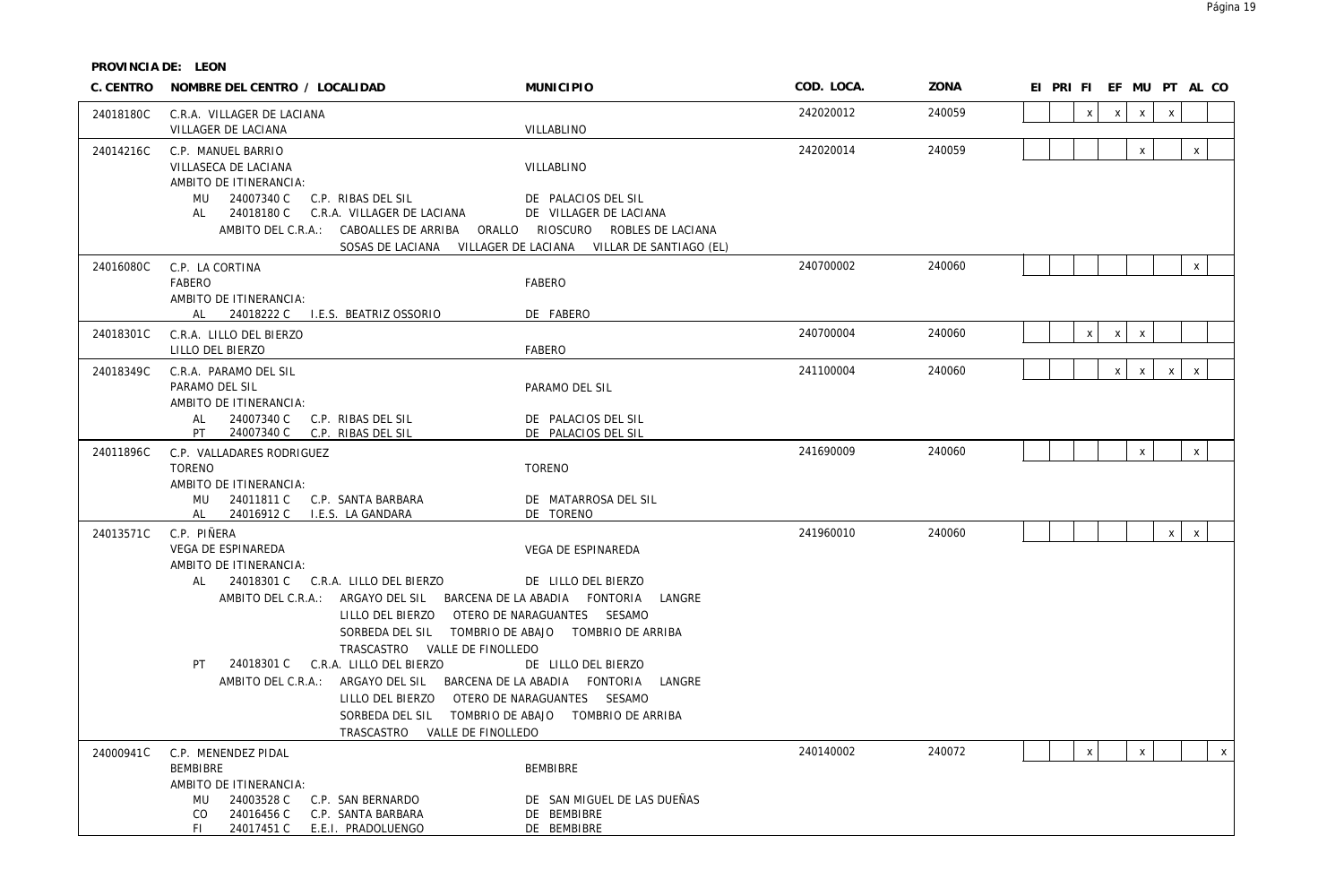| C. CENTRO | NOMBRE DEL CENTRO / LOCALIDAD                                                                                                                                                                                                                                                                                                                                                                                                                                                              | <b>MUNICIPIO</b>                                                                                                                | COD. LOCA. | ZONA   | EI PRI FI EF MU PT AL CO                                                                                  |
|-----------|--------------------------------------------------------------------------------------------------------------------------------------------------------------------------------------------------------------------------------------------------------------------------------------------------------------------------------------------------------------------------------------------------------------------------------------------------------------------------------------------|---------------------------------------------------------------------------------------------------------------------------------|------------|--------|-----------------------------------------------------------------------------------------------------------|
| 24016456C | C.P. SANTA BARBARA<br><b>BEMBIBRE</b><br>AMBITO DE ITINERANCIA:                                                                                                                                                                                                                                                                                                                                                                                                                            | <b>BEMBIBRE</b>                                                                                                                 | 240140002  | 240072 | $\mathsf{x}$                                                                                              |
|           | 24000941 C<br>C.P. MENENDEZ PIDAL<br>AL<br>24017451 C E.E.I. PRADOLUENGO<br>AL                                                                                                                                                                                                                                                                                                                                                                                                             | DE BEMBIBRE<br>DE BEMBIBRE                                                                                                      |            |        |                                                                                                           |
| 24018209C | C.R.A. EL REDONDAL<br>MATACHANA<br>AMBITO DE ITINERANCIA:<br>24003528 C<br>C.P. SAN BERNARDO<br>PT                                                                                                                                                                                                                                                                                                                                                                                         | CASTROPODAME<br>DE SAN MIGUEL DE LAS DUEÑAS                                                                                     | 240490003  | 240072 | $\mathsf{x}$<br>$\boldsymbol{\mathsf{x}}$<br>$\mathsf{X}$<br>$\mathsf{X}$<br>$\mathsf{X}$<br>$\mathsf{X}$ |
|           | 24018040 C<br>C.R.A. VALLE DEL BOEZA<br>AL<br>AMBITO DEL C.R.A.: ALBARES DE LA RIBERA                                                                                                                                                                                                                                                                                                                                                                                                      | DE VENTAS DE ALBARES (LAS)<br>BOEZA FOLGOSO DE LA RIBERA<br>RIBERA DE FOLGOSO (LA) VALLE (EL) VENTAS DE ALBARES (LAS)           |            |        |                                                                                                           |
| 24018490C | C.R.A. TREMOR DE ARRIBA<br>TREMOR DE ARRIBA<br>AMBITO DE ITINERANCIA:<br>24018040 C C.R.A. VALLE DEL BOEZA<br>PT.<br>AMBITO DEL C.R.A.: ALBARES DE LA RIBERA<br>RIBERA DE FOLGOSO (LA)<br>24018763 C Sec. I.E.S. SEÑOR DE BEMBIBRE<br>PT                                                                                                                                                                                                                                                   | IGUEÑA<br>DE VENTAS DE ALBARES (LAS)<br>BOEZA FOLGOSO DE LA RIBERA<br>VALLE (EL) VENTAS DE ALBARES (LAS)<br>DE TREMOR DE ARRIBA | 240830009  | 240072 | $\mathsf{x}$<br>$\mathsf{X}$<br>$\mathsf{X}$<br>$\mathsf{x}$                                              |
| 24018325C | C.R.A. NOCEDA<br><b>NOCEDA</b>                                                                                                                                                                                                                                                                                                                                                                                                                                                             | <b>NOCEDA</b>                                                                                                                   | 241020002  | 240072 | $\boldsymbol{\mathsf{x}}$<br>$\mathsf{X}$<br>$\mathsf{X}$                                                 |
| 24018271C | C.R.A. GRANJA DE SAN VICENTE<br>GRANJA DE SAN VICENTE (LA)                                                                                                                                                                                                                                                                                                                                                                                                                                 | TORRE DEL BIERZO                                                                                                                | 241700004  | 240072 | $\mathsf{x}$<br>$\mathsf{X}$                                                                              |
| 24012025C | C.P. SANTA BARBARA<br>TORRE DEL BIERZO<br>AMBITO DE ITINERANCIA:<br>MU 24018271 C C.R.A. GRANJA DE SAN VICENTE<br>AMBITO DEL C.R.A.: BRAÑUELAS GRANJA DE SAN VICENTE (LA) MONTEALEGRE<br>SAN ANDRES DE LAS PUENTES SANTA CRUZ DE MONTES<br>SANTA MARINA DE TORRE SILVA (LA)<br>24018271 C C.R.A. GRANJA DE SAN VICENTE<br>PT.<br>AMBITO DEL C.R.A.: BRAÑUELAS GRANJA DE SAN VICENTE (LA) MONTEALEGRE<br>SAN ANDRES DE LAS PUENTES SANTA CRUZ DE MONTES<br>SANTA MARINA DE TORRE SILVA (LA) | <b>TORRE DEL BIERZO</b><br>DE GRANJA DE SAN VICENTE (LA)<br>DE GRANJA DE SAN VICENTE (LA)                                       | 241700011  | 240072 | $\mathsf{X}$<br>$\mathsf{X}$                                                                              |
| 24018040C | C.R.A. VALLE DEL BOEZA<br>VENTAS DE ALBARES (LAS)                                                                                                                                                                                                                                                                                                                                                                                                                                          | TORRE DEL BIERZO                                                                                                                | 241700013  | 240072 | $\mathsf{x}$<br>$\mathsf{X}$<br>$\mathsf{x}$                                                              |
| 24003607C | C.R.A. JIMENA MUÑIZ<br>CORULLON                                                                                                                                                                                                                                                                                                                                                                                                                                                            | CORULLON                                                                                                                        | 240590002  | 240084 | $\mathsf{x}$<br>$\mathsf{x}$                                                                              |
| 24018507C | C.R.A. MARCIAL ALVAREZ CELA<br>VEGA DE VALCARCE                                                                                                                                                                                                                                                                                                                                                                                                                                            | VEGA DE VALCARCE                                                                                                                | 241980022  | 240084 | $\mathsf{x}$<br>$\mathsf{x}$<br>$\mathsf{X}$                                                              |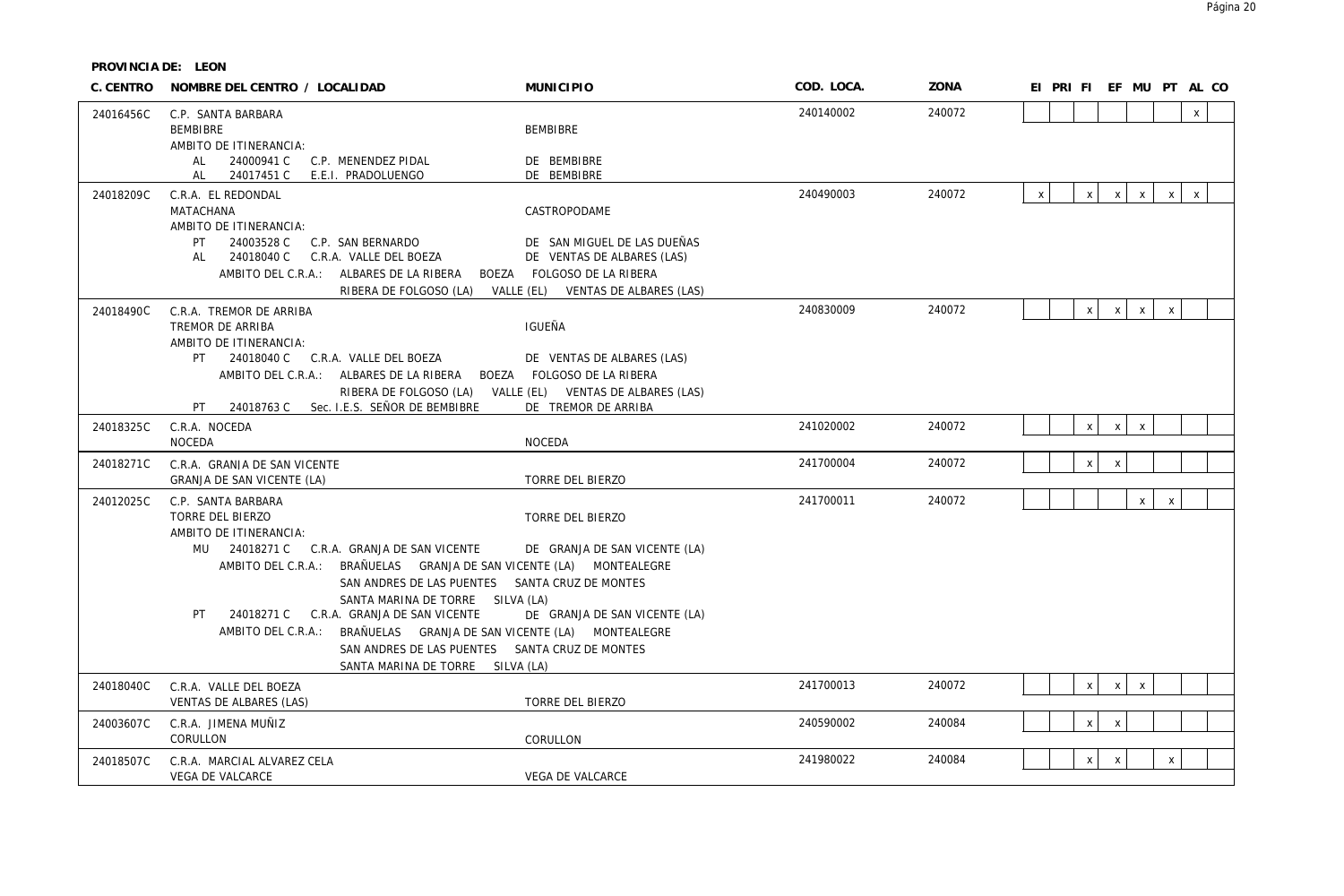| C. CENTRO | NOMBRE DEL CENTRO / LOCALIDAD                                                                                                                                                        | <b>MUNICIPIO</b>                                                             | COD. LOCA. | ZONA   | EI PRI FI EF MU PT AL CO                                                     |
|-----------|--------------------------------------------------------------------------------------------------------------------------------------------------------------------------------------|------------------------------------------------------------------------------|------------|--------|------------------------------------------------------------------------------|
| 24014617C | C.P. SAN LORENZO DE BRINDIS<br>VILLAFRANCA DEL BIERZO<br>AMBITO DE ITINERANCIA:                                                                                                      | VILLAFRANCA DEL BIERZO                                                       | 242090017  | 240084 | $\mathsf{x}$<br>$\mathsf{x}$<br>$\mathsf{x}$                                 |
|           | I.E.S. PADRE SARMIENTO<br>24014630 C<br>AL<br>MU 24018507 C<br>C.R.A. MARCIAL ALVAREZ CELA<br>AMBITO DEL C.R.A.: BARJAS MOLDES TRABADELO VEGA DE VALCARCE VILLAFEILE                 | DE VILLAFRANCA DEL BIERZO<br>DE VEGA DE VALCARCE                             |            |        |                                                                              |
| 24018091C | C.R.A. QUILOS<br>QUILOS                                                                                                                                                              | CACABELOS                                                                    | 240300004  | 240096 | $\mathsf{x}$<br>$\mathsf{X}$<br>$\mathsf{X}$                                 |
| 24002238C | C.P. SAN ILDEFONSO<br>CAMPONARAYA<br>AMBITO DE ITINERANCIA:                                                                                                                          | CAMPONARAYA                                                                  | 240340001  | 240096 | $\boldsymbol{\mathsf{X}}$                                                    |
|           | PT 24018118 C C.R.A. CARUCEDO<br>AMBITO DEL C.R.A.: BORRENES CAMPAÑANA CARUCEDO MEDULAS (LAS)                                                                                        | DE CARUCEDO<br>PRIARANZA DEL BIERZO SAN JUAN DE PALUEZAS SANTALLA DEL BIERZO |            |        |                                                                              |
| 24002391C | VILLALIBRE DE LA JURISDICCION<br>C.R.A. LA ABADIA                                                                                                                                    |                                                                              | 240380001  | 240096 | $\mathsf X$<br>$\mathsf{X}$<br>$\mathsf{x}$<br>$\mathsf{x}$<br>$\mathsf{X}$  |
|           | CARRACEDELO<br>AMBITO DE ITINERANCIA:                                                                                                                                                | CARRACEDELO                                                                  |            |        |                                                                              |
| 24018118C | AL 24002238 C C.P. SAN ILDEFONSO<br>C.R.A. CARUCEDO                                                                                                                                  | DE CAMPONARAYA                                                               | 240410004  | 240096 | $\mathsf{X}$<br>$\mathsf{X}$<br>$\mathsf{X}$                                 |
|           | CARUCEDO                                                                                                                                                                             | CARUCEDO                                                                     |            |        |                                                                              |
| 24018121C | C.R.A. CUBILLOS DEL SIL<br><b>CUBILLOS DEL SIL</b><br>AMBITO DE ITINERANCIA:                                                                                                         | <b>CUBILLOS DEL SIL</b>                                                      | 240640003  | 240096 | $\mathsf{X}$<br>$\mathsf{X}$<br>$\mathsf{x}$<br>$\boldsymbol{\mathsf{X}}$    |
|           | PT 24018091 C C.R.A. QUILOS<br>AMBITO DEL C.R.A.: ARGANZA CANEDO MAGAZ DE ABAJO MAGAZ DE ARRIBA<br>QUILOS SAN JUAN DE LA MATA SAN PEDRO DE OLLEROS<br>VALTUILLE DE ARRIBA VILLABUENA | DE QUILOS<br>NARAYOLA                                                        |            |        |                                                                              |
| 24018131C | C.R.A. ALBORADA<br>COLUMBRIANOS<br>AMBITO DE ITINERANCIA:                                                                                                                            | PONFERRADA                                                                   | 241150005  | 240096 | $\mathsf{x}$<br>$\mathsf{X}$<br>$\mathsf{x}$<br>$\mathsf{X}$<br>$\mathsf{X}$ |
|           | AL 24018121 C C.R.A. CUBILLOS DEL SIL<br>AMBITO DEL C.R.A.: BARCENA DEL BIERZO CABAÑAS DE LA DORNILLA CUBILLOS DEL SIL<br>FRESNEDO SAN ANDRES DE MONTEJOS                            | DE CUBILLOS DEL SIL                                                          |            |        |                                                                              |
| 24008125C | C.P. LA COGOLLA<br><b>FUENTESNUEVAS</b><br>AMBITO DE ITINERANCIA:                                                                                                                    | PONFERRADA                                                                   | 241150012  | 240096 | $\mathsf X$                                                                  |
|           | MU 24008046 C C.P. LAS ALAMEDAS                                                                                                                                                      | DE DEHESAS                                                                   |            |        |                                                                              |
| 24008010C | C.P. JESUS MAESTRO<br>PONFERRADA<br>AMBITO DE ITINERANCIA:                                                                                                                           | PONFERRADA                                                                   | 241150021  | 240096 | $\mathsf{x}$<br>$\mathsf X$                                                  |
|           | MU 24002238 C C.P. SAN ILDEFONSO<br>PT<br>24008332 C C.P. LA PLACA                                                                                                                   | DE CAMPONARAYA<br>DE PONFERRADA                                              |            |        |                                                                              |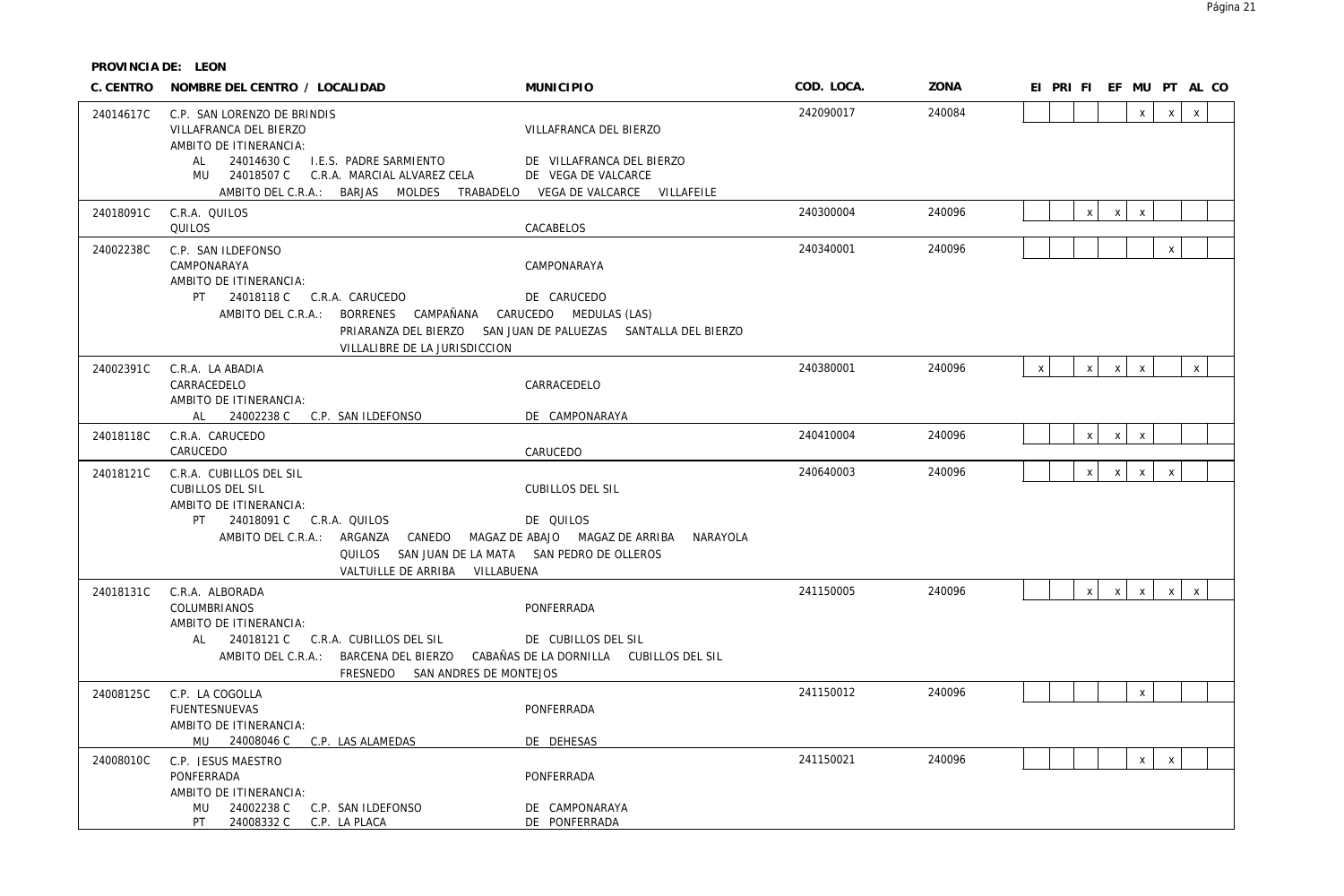|           | C. CENTRO NOMBRE DEL CENTRO / LOCALIDAD                          | <b>MUNICIPIO</b>                                              | COD. LOCA. | ZONA   | EI PRI FI EF MU PT AL CO                     |
|-----------|------------------------------------------------------------------|---------------------------------------------------------------|------------|--------|----------------------------------------------|
| 24008204C | C.P. NAVALIEGOS                                                  |                                                               | 241150021  | 240096 | $x \mid$<br>$\mathsf{X}$                     |
|           | PONFERRADA<br>AMBITO DE ITINERANCIA:                             | PONFERRADA                                                    |            |        |                                              |
|           | CO 24018131 C C.R.A. ALBORADA                                    | DE COLUMBRIANOS                                               |            |        |                                              |
|           | AMBITO DEL C.R.A.: CABAÑAS RARAS                                 | COLUMBRIANOS CORTIGUERA SANCEDO                               |            |        |                                              |
| 24008265C | C.P. CAMPO DE LA CRUZ                                            |                                                               | 241150021  | 240096 | X                                            |
|           | PONFERRADA<br>AMBITO DE ITINERANCIA:                             | PONFERRADA                                                    |            |        |                                              |
|           | EF 24008010 C C.P. JESUS MAESTRO                                 | DE PONFERRADA                                                 |            |        |                                              |
| 24008290C | C.P. SAN ANDRES LA BORRECA                                       |                                                               | 241150021  | 240096 | $\mathsf X$                                  |
|           | PONFERRADA<br>AMBITO DE ITINERANCIA:                             | PONFERRADA                                                    |            |        |                                              |
|           | MU 24017205 C C.P. CAMPO DE LOS JUDIOS                           | DE PONFERRADA                                                 |            |        |                                              |
| 24016250C | C.P. SAN ANTONIO                                                 |                                                               | 241150021  | 240096 | $\mathsf{x}$                                 |
|           | PONFERRADA<br>AMBITO DE ITINERANCIA:                             | PONFERRADA                                                    |            |        |                                              |
|           | <b>AL</b><br>24008265 C C.P. CAMPO DE LA CRUZ                    | DE PONFERRADA                                                 |            |        |                                              |
|           | 24017205 C C.P. CAMPO DE LOS JUDIOS<br>AL                        | DE PONFERRADA                                                 |            |        |                                              |
| 24016407C | C.P. PEÑALBA<br>PONFERRADA                                       | PONFERRADA                                                    | 241150021  | 240096 | $\mathsf X$                                  |
| 24017205C | C.P. CAMPO DE LOS JUDIOS                                         |                                                               | 241150021  | 240096 | $\pmb{\mathsf{X}}$<br>$\mathsf{x}$           |
|           | PONFERRADA                                                       | PONFERRADA                                                    |            |        |                                              |
|           | AMBITO DE ITINERANCIA:                                           |                                                               |            |        |                                              |
| 24017278C | PT.<br>24008046 C C.P. LAS ALAMEDAS<br>C.P. COMPOSTILLA          | DE DEHESAS                                                    | 241150021  | 240096 | $\mathsf{x}$<br>$\mathsf{x}$<br>$\mathsf{x}$ |
|           | PONFERRADA                                                       | PONFERRADA                                                    |            |        |                                              |
|           | AMBITO DE ITINERANCIA:                                           |                                                               |            |        |                                              |
|           | PT 24002391 C C.R.A. LA ABADIA<br>AMBITO DEL C.R.A.: CARRACEDELO | DE CARRACEDELO<br>CARRACEDO DEL MONASTERIO POSADA DEL BIERZO  |            |        |                                              |
|           |                                                                  | VILLADEPALOS VILLAMARTIN DE LA ABADIA VILLAVERDE DE LA ABADIA |            |        |                                              |
|           | 24008265 C<br>C.P. CAMPO DE LA CRUZ<br>MU                        | DE PONFERRADA                                                 |            |        |                                              |
| 24017795C | 24008332 C C.P. LA PLACA<br>AL<br>C.P. VALENTIN GARCIA YEBRA     | DE PONFERRADA                                                 | 241150021  | 240096 | $\mathsf X$                                  |
|           | PONFERRADA                                                       | PONFERRADA                                                    |            |        |                                              |
|           | AMBITO DE ITINERANCIA:                                           |                                                               |            |        |                                              |
|           | AL 24008010 C C.P. JESUS MAESTRO                                 | DE PONFERRADA                                                 |            |        |                                              |
| 24022183C | C.P. PONFERRADA XII<br>PONFERRADA                                | PONFERRADA                                                    | 241150021  | 240096 | $\mathsf{x}$<br>$\mathsf{x}$                 |
|           | AMBITO DE ITINERANCIA:                                           |                                                               |            |        |                                              |
|           | MU 24008332 C C.P. LA PLACA<br>24017916 C I.E.S. EUROPA<br>CO    | DE PONFERRADA<br>DE PONFERRADA                                |            |        |                                              |
| 24018192C | C.R.A. TORAL DE MERAYO                                           |                                                               | 241150031  | 240096 | $\mathsf{x}$<br>$x \mid$<br>$\mathsf{x}$     |
|           | TORAL DE MERAYO                                                  | PONFERRADA                                                    |            |        |                                              |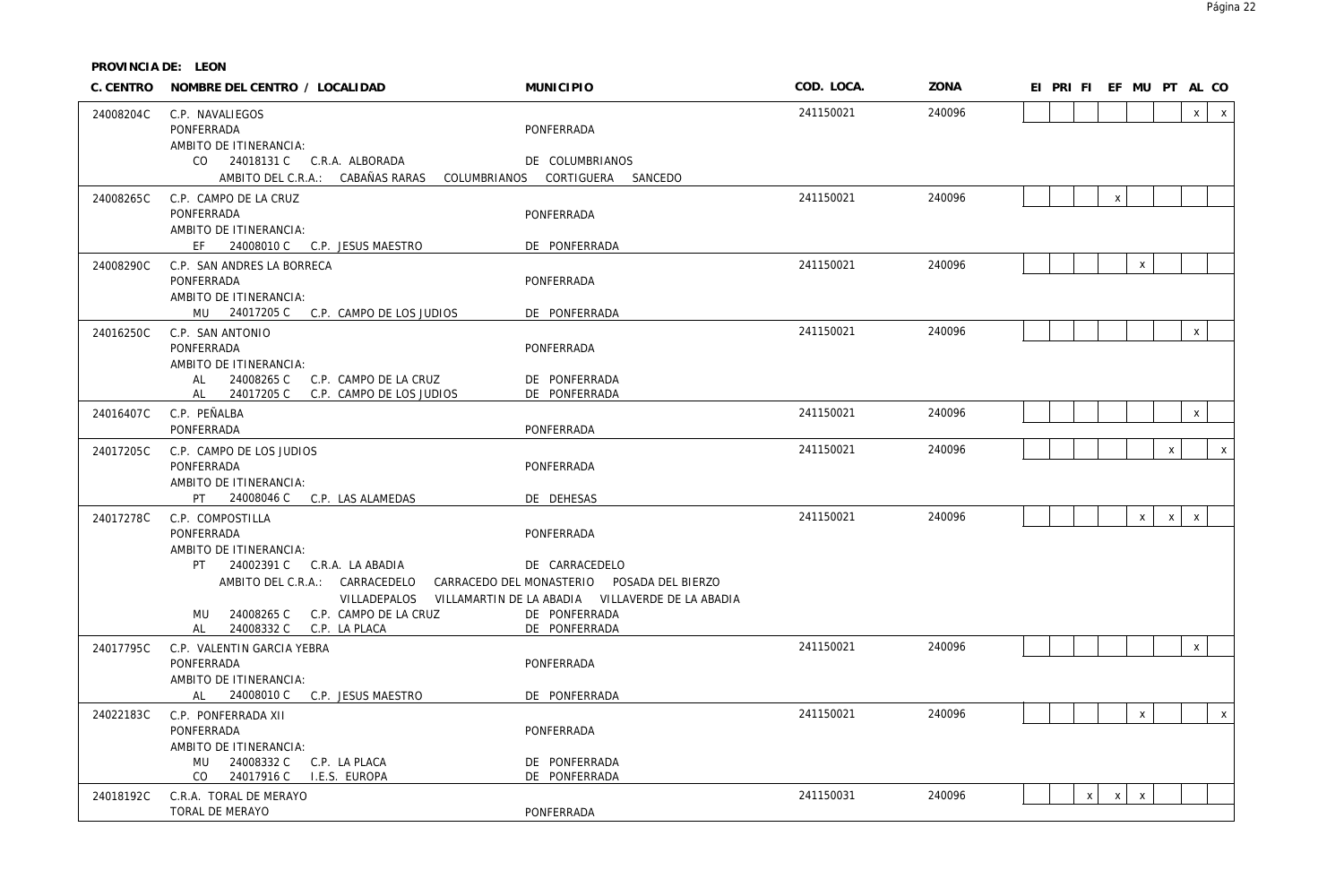| C. CENTRO | NOMBRE DEL CENTRO / LOCALIDAD                                                                                                                         | <b>MUNICIPIO</b>                                                   | COD. LOCA. | ZONA   |              |              |              |              |              | EI PRI FI EF MU PT AL CO |
|-----------|-------------------------------------------------------------------------------------------------------------------------------------------------------|--------------------------------------------------------------------|------------|--------|--------------|--------------|--------------|--------------|--------------|--------------------------|
| 24014393C | C.P. MARIA LUISA UCIEDA GAVILANES<br>TORAL DE LOS VADOS<br>AMBITO DE ITINERANCIA:<br>AL 24003607 C C.R.A. JIMENA MUÑIZ                                | VILLADECANES<br>DE CORULLON                                        | 242060301  | 240096 |              |              |              | $\mathsf{x}$ | $\times$     | $\mathsf{x}$             |
|           | AMBITO DEL C.R.A.: CADAFRESNAS<br>CORULLON<br>PARANDONES<br>REQUEJO                                                                                   | HORNIJA HORTA<br>PARADELA DEL RIO<br>SOBRADO VIARIZ                |            |        |              |              |              |              |              |                          |
|           | 24003607 C C.R.A. JIMENA MUÑIZ<br>MU<br>AMBITO DEL C.R.A.: CADAFRESNAS<br>CORULLON<br>REQUEJO<br>PARANDONES                                           | DE CORULLON<br>HORNIJA HORTA<br>PARADELA DEL RIO<br>SOBRADO VIARIZ |            |        |              |              |              |              |              |                          |
|           | 24003607 C C.R.A. JIMENA MUÑIZ<br>PT.<br>AMBITO DEL C.R.A.: CADAFRESNAS<br>CORULLON                                                                   | DE CORULLON<br>HORNIJA HORTA<br>PARADELA DEL RIO                   |            |        |              |              |              |              |              |                          |
|           | REQUEJO<br>PARANDONES<br>C.R.A. QUILOS<br>24018091 C<br>AL                                                                                            | SOBRADO VIARIZ<br>DE QUILOS                                        |            |        |              |              |              |              |              |                          |
|           | AMBITO DEL C.R.A.: ARGANZA CANEDO MAGAZ DE ABAJO MAGAZ DE ARRIBA<br>QUILOS SAN JUAN DE LA MATA SAN PEDRO DE OLLEROS<br>VALTUILLE DE ARRIBA VILLABUENA | NARAYOLA                                                           |            |        |              |              |              |              |              |                          |
| 24001106C | C.E.O. SAN JUAN                                                                                                                                       |                                                                    | 240150002  | 240102 |              |              |              |              | x            | $\mathsf{X}$             |
|           | BENAVIDES DE ORBIGO<br>AMBITO DE ITINERANCIA:                                                                                                         | <b>BENAVIDES</b>                                                   |            |        |              |              |              |              |              |                          |
|           | 24002482 C<br>C.P. ORBIGO<br>AL                                                                                                                       | DE CARRIZO DE LA RIBERA                                            |            |        |              |              |              |              |              |                          |
|           | 24018453 C<br>C.R.A. SANTA MARINA DEL REY<br>PT<br>AMBITO DEL C.R.A.: SAN MARTIN DEL CAMINO                                                           | DE SANTA MARINA DEL REY<br>SANTA MARINA DEL REY SARDONEDO          |            |        |              |              |              |              |              |                          |
|           | VILLAMOR DE ORBIGO VILLAVANTE                                                                                                                         |                                                                    |            |        |              |              |              |              |              |                          |
| 24002482C | C.P. ORBIGO                                                                                                                                           |                                                                    | 240390001  | 240102 |              |              |              | $\mathsf{x}$ | $\mathsf{x}$ |                          |
|           | CARRIZO DE LA RIBERA<br>AMBITO DE ITINERANCIA:                                                                                                        | CARRIZO                                                            |            |        |              |              |              |              |              |                          |
|           | 24014344 C<br>C.P. SANTIAGO APOSTOL<br>MU<br>24018039 C<br>C.R.A. ARMELLADA<br>PT                                                                     | DE VILLADANGOS DEL PARAMO<br>DE ARMELLADA                          |            |        |              |              |              |              |              |                          |
|           | AMBITO DEL C.R.A.: ARMELLADA FERRERAS                                                                                                                 | QUINTANILLA DEL MONTE RIOFRIO<br>TURCIA                            |            |        |              |              |              |              |              |                          |
| 24018167C | C.R.A. TRES RIOS                                                                                                                                      |                                                                    | 240390005  | 240102 | $x \mid$     | x            | $x \mid$     | $\mathsf{X}$ | $\mathsf{X}$ |                          |
|           | VILLANUEVA DE CARRIZO<br>AMBITO DE ITINERANCIA:                                                                                                       | CARRIZO                                                            |            |        |              |              |              |              |              |                          |
|           | PT 24014344 C C.P. SANTIAGO APOSTOL                                                                                                                   | DE VILLADANGOS DEL PARAMO                                          |            |        |              |              |              |              |              |                          |
| 24018283C | C.R.A. HOSPITAL DE ORBIGO<br>HOSPITAL DE ORBIGO                                                                                                       | HOSPITAL DE ORBIGO                                                 | 240820001  | 240102 | $\mathsf{x}$ | $\mathsf{x}$ | $\mathsf{X}$ |              |              |                          |
| 24018453C | C.R.A. SANTA MARINA DEL REY<br>SANTA MARINA DEL REY                                                                                                   | SANTA MARINA DEL REY                                               | 241590002  | 240102 |              | X            | $\mathsf{x}$ | $\mathsf{X}$ |              |                          |
| 24018039C | C.R.A. ARMELLADA<br>ARMELLADA                                                                                                                         | <b>TURCIA</b>                                                      | 241730001  | 240102 |              | $\mathsf{x}$ | $\times$     | $\mathsf{X}$ |              |                          |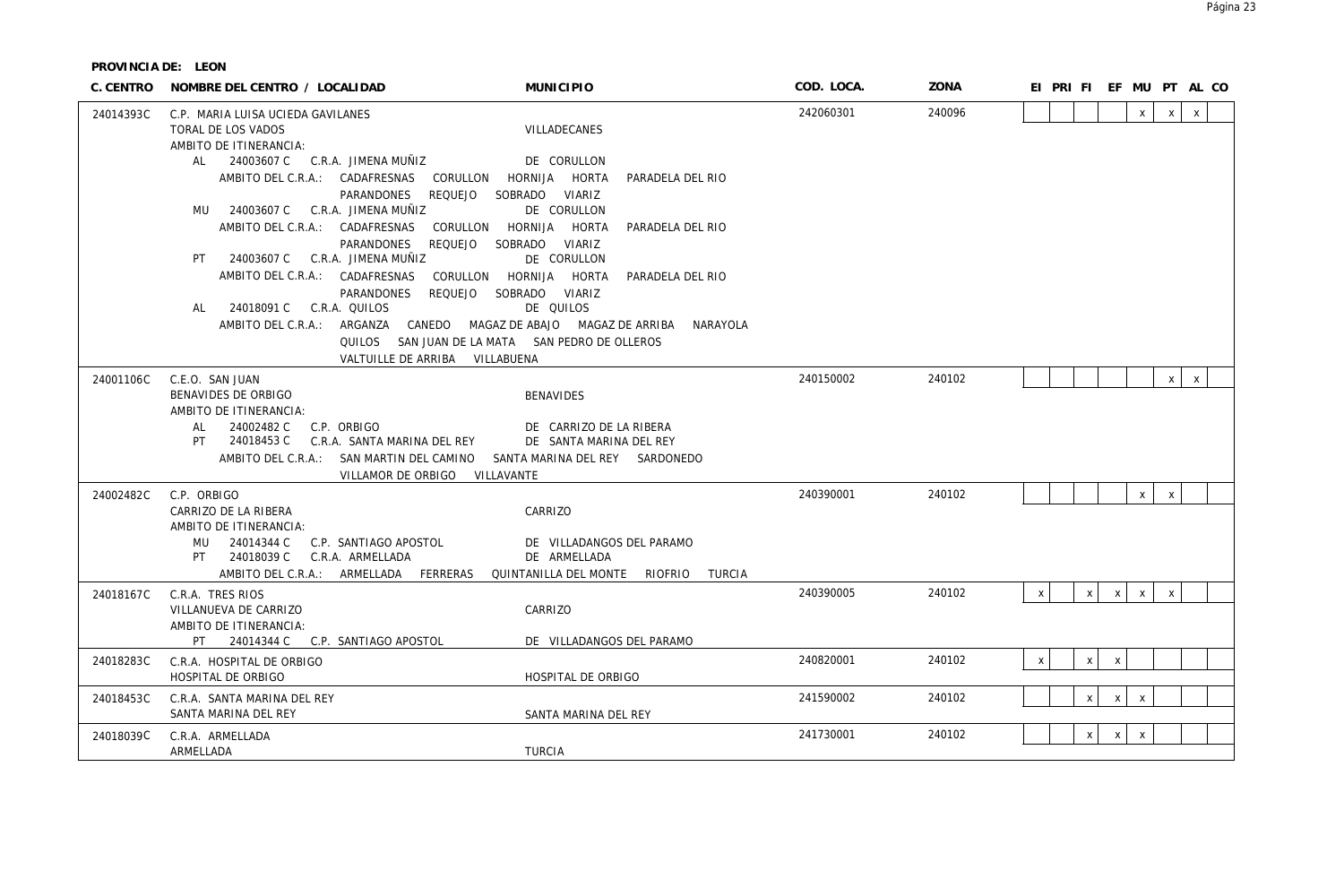| C. CENTRO | NOMBRE DEL CENTRO / LOCALIDAD                                                                                                                                                                                                                                                                                                                                                                                                                               | <b>MUNICIPIO</b>                                                                                                                                                                                                                                                                                                                                                                                              | COD. LOCA. | ZONA   | EI PRI FI EF MU PT AL CO                                  |
|-----------|-------------------------------------------------------------------------------------------------------------------------------------------------------------------------------------------------------------------------------------------------------------------------------------------------------------------------------------------------------------------------------------------------------------------------------------------------------------|---------------------------------------------------------------------------------------------------------------------------------------------------------------------------------------------------------------------------------------------------------------------------------------------------------------------------------------------------------------------------------------------------------------|------------|--------|-----------------------------------------------------------|
| 24014344C | C.P. SANTIAGO APOSTOL<br>VILLADANGOS DEL PARAMO<br>AMBITO DE ITINERANCIA:<br>24018167 C C.R.A. TRES RIOS<br>AL                                                                                                                                                                                                                                                                                                                                              | VILLADANGOS DEL PARAMO<br>DE VILLANUEVA DE CARRIZO<br>AMBITO DEL C.R.A.: ALCOBA DE LA RIBERA CIMANES DEL TEJAR ESPINOSA DE LA RIBERA<br>LLAMAS DE LA RIBERA MILLA DEL RIO (LA) QUINTANILLA DE SOLLAMAS<br>RIOSECO DE TAPIA SAN ROMAN DE LOS CABALLEROS VALDESAMARIO<br>VELILLA DE LA REINA VILLANUEVA DE CARRIZO                                                                                              | 242050003  | 240102 | $\mathsf{x}$                                              |
|           | 24018453 C C.R.A. SANTA MARINA DEL REY<br>AL                                                                                                                                                                                                                                                                                                                                                                                                                | DE SANTA MARINA DEL REY<br>AMBITO DEL C.R.A.: SAN MARTIN DEL CAMINO SANTA MARINA DEL REY SARDONEDO<br>VILLAMOR DE ORBIGO VILLAVANTE                                                                                                                                                                                                                                                                           |            |        |                                                           |
| 24015397C | C.P. MARTIN MONREAL<br>VEGUELLINA DE ORBIGO<br>AMBITO DE ITINERANCIA:<br>24015403 C<br>I.E.S. RIO ORBIGO<br>AL<br>24018283 C<br>C.R.A. HOSPITAL DE ORBIGO<br>AL<br>AMBITO DEL C.R.A.: ESTEBANEZ DE LA CALZADA HOSPITAL DE ORBIGO<br>MU 24018283 C C.R.A. HOSPITAL DE ORBIGO<br>AMBITO DEL C.R.A.: ESTEBANEZ DE LA CALZADA HOSPITAL DE ORBIGO<br>24018283 C C.R.A. HOSPITAL DE ORBIGO<br>PT<br>AMBITO DEL C.R.A.: ESTEBANEZ DE LA CALZADA HOSPITAL DE ORBIGO | VILLAREJO DE ORBIGO<br>DE VEGUELLINA DE ORBIGO<br>DE HOSPITAL DE ORBIGO<br>SANTIBAÑEZ DE VALDEIGLESIAS VILLAREJO DE ORBIGO<br>VILLARES DE ORBIGO VILLORIA DE ORBIGO<br>DE HOSPITAL DE ORBIGO<br>SANTIBAÑEZ DE VALDEIGLESIAS VILLAREJO DE ORBIGO<br>VILLARES DE ORBIGO VILLORIA DE ORBIGO<br>DE HOSPITAL DE ORBIGO<br>SANTIBAÑEZ DE VALDEIGLESIAS VILLAREJO DE ORBIGO<br>VILLARES DE ORBIGO VILLORIA DE ORBIGO | 242230002  | 240102 | $\mathsf X$<br>$\mathsf{X}$<br>$\mathsf{X}$               |
| 24018477C | C.R.A. SANTA ANA<br>SILVAN                                                                                                                                                                                                                                                                                                                                                                                                                                  | <b>BENUZA</b>                                                                                                                                                                                                                                                                                                                                                                                                 | 240160007  | 240114 | $\mathsf{X}$<br>$\mathsf{X}$<br>$\boldsymbol{\mathsf{X}}$ |
| 24018404C | C.R.A. CABRERA<br>QUINTANILLA DE LOSADA                                                                                                                                                                                                                                                                                                                                                                                                                     | <b>ENCINEDO</b>                                                                                                                                                                                                                                                                                                                                                                                               | 240670006  | 240114 | X<br>$\mathsf{x}$<br>$\mathsf{x}$                         |
| 24018076C | C.R.A. PUENTE DE DOMINGO FLOREZ<br>PUENTE DE DOMINGO FLOREZ<br>AMBITO DE ITINERANCIA:                                                                                                                                                                                                                                                                                                                                                                       | PUENTE DE DOMINGO FLOREZ<br>PT 24018751 C I.E.S.O. PUENTE DE DOMINGO FLOREZ DE PUENTE DE DOMINGO FLOREZ                                                                                                                                                                                                                                                                                                       | 241220002  | 240114 | X<br>$\mathsf{X}$<br>$\boldsymbol{\mathsf{X}}$            |
| 24000451C | C.P. ANGEL GONZALEZ ALVAREZ<br><b>ASTORGA</b><br>AMBITO DE ITINERANCIA:<br>AL<br>24000503 C<br>C.P. BLANCO CELA<br>MU<br>AMBITO DEL C.R.A.: POSADILLA DE LA VEGA RIEGO DE LA VEGA                                                                                                                                                                                                                                                                           | <b>ASTORGA</b><br>DE ASTORGA<br>24018431 C C.R.A. SAN CRISTOBAL DE LA POLANTE DE SAN CRISTOBAL DE LA POLANTERA<br>SAN CRISTOBAL DE LA POLANTERA SANTA MARIA DE LA ISLA<br>SANTIBAÑEZ DE LA ISLA VEGUELLINA DE FONDO<br>VILLAGARCIA DE LA VEGA VILLARNERA DE LA VEGA                                                                                                                                           | 240080001  | 240126 | $\mathsf{x}$<br>$\mathsf{x}$                              |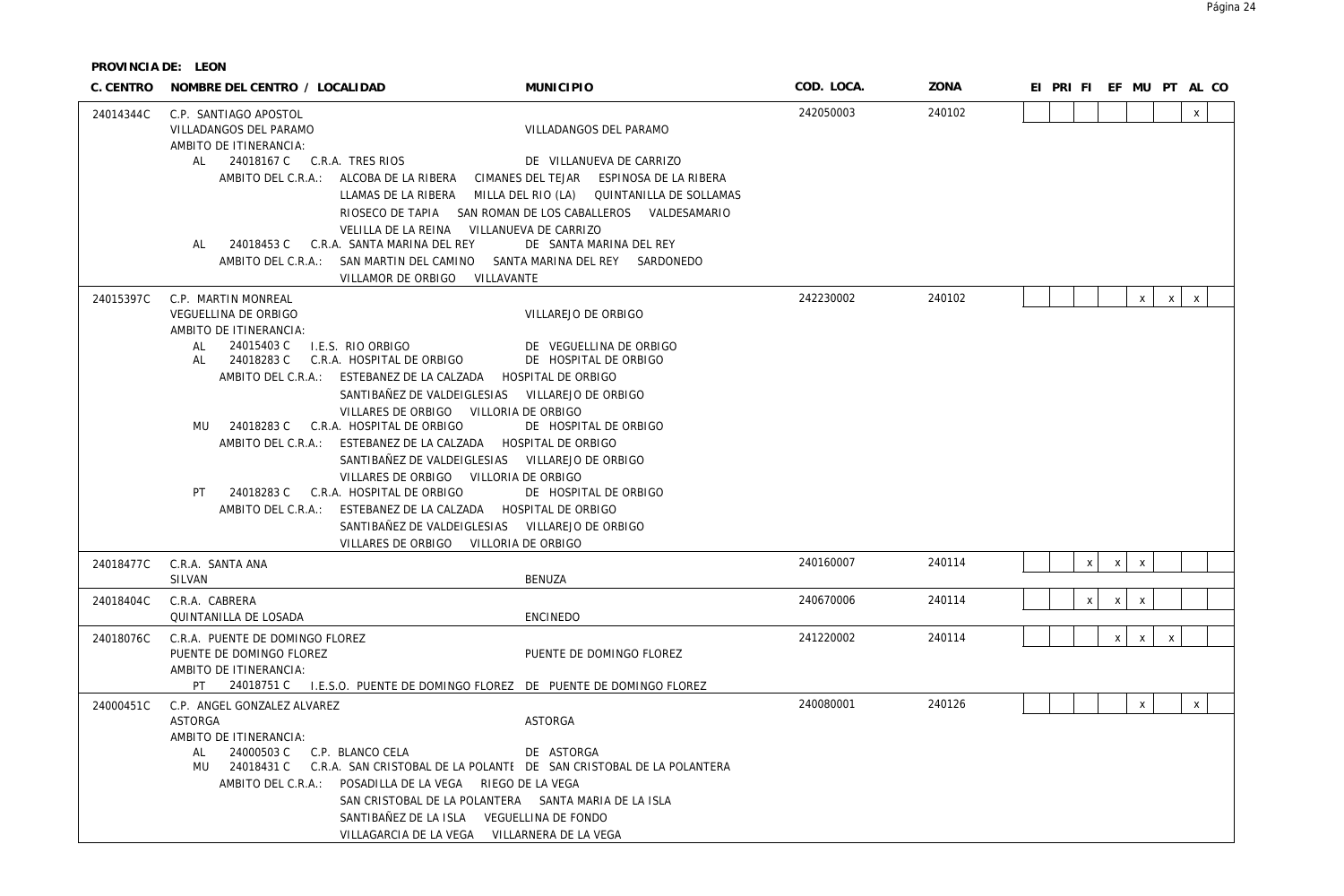| C. CENTRO | NOMBRE DEL CENTRO / LOCALIDAD                                                                                                                                                     |                                                                                                                                                                                    | <b>MUNICIPIO</b>                                                                                                                                                                                                                                                                                                                                                                                                                                           | COD. LOCA. | ZONA   | EI PRI FI EF MU PT AL CO  |              |                           |                           |              |              |              |
|-----------|-----------------------------------------------------------------------------------------------------------------------------------------------------------------------------------|------------------------------------------------------------------------------------------------------------------------------------------------------------------------------------|------------------------------------------------------------------------------------------------------------------------------------------------------------------------------------------------------------------------------------------------------------------------------------------------------------------------------------------------------------------------------------------------------------------------------------------------------------|------------|--------|---------------------------|--------------|---------------------------|---------------------------|--------------|--------------|--------------|
| 24000503C | C.P. BLANCO CELA<br>ASTORGA<br>AMBITO DE ITINERANCIA:                                                                                                                             |                                                                                                                                                                                    | <b>ASTORGA</b>                                                                                                                                                                                                                                                                                                                                                                                                                                             | 240080001  | 240126 |                           |              |                           | $\mathsf{x}$              | $\mathsf{x}$ |              |              |
|           | MU 24000485 C C.P. SANTA MARTA<br>PT<br>24000485 C C.P. SANTA MARTA                                                                                                               |                                                                                                                                                                                    | DE ASTORGA<br>DE ASTORGA                                                                                                                                                                                                                                                                                                                                                                                                                                   |            |        |                           |              |                           |                           |              |              |              |
| 24018431C | C.R.A. SAN CRISTOBAL DE LA POLANTERA<br>SAN CRISTOBAL DE LA POLANTERA                                                                                                             |                                                                                                                                                                                    | SAN CRISTOBAL DE LA POLANTERA                                                                                                                                                                                                                                                                                                                                                                                                                              | 241440003  | 240126 | $\mathsf{x}$              | $\mathsf{x}$ | $\boldsymbol{\mathsf{X}}$ |                           |              |              |              |
| 24018441C | C.R.A. VEGACEMAR<br>SAN JUSTO DE LA VEGA<br>AMBITO DE ITINERANCIA:<br>AL 24000485 C C.P. SANTA MARTA                                                                              |                                                                                                                                                                                    | SAN JUSTO DE LA VEGA                                                                                                                                                                                                                                                                                                                                                                                                                                       | 241480003  | 240126 |                           | $\mathsf{X}$ | $\mathsf X$               | $\mathsf{x}$              | $\mathsf X$  | $\mathsf X$  |              |
| 24018155C | C.R.A. ALIJA DEL INFANTADO<br>ALIJA DEL INFANTADO<br>AMBITO DE ITINERANCIA:<br>AL 24018143 C C.R.A. ERIA-JAMUZ                                                                    | QUINTANA Y CONGOSTO SAN ESTEBAN DE NOGALES<br>VILLANUEVA DE JAMUZ                                                                                                                  | DE ASTORGA<br>ALIJA DEL INFANTADO<br>DE JIMENEZ DE JAMUZ<br>AMBITO DEL C.R.A.: CASTROCALBON FELECHARES DE LA VALDERIA JIMENEZ DE JAMUZ                                                                                                                                                                                                                                                                                                                     | 240030001  | 240138 | $\mathsf{x}$              | $\times$     | $\mathsf{X}$              | $\mathsf{x}$              |              | $\mathsf{x}$ |              |
| 24016614C | C.P. TELENO<br>BAÑEZA (LA)<br>AMBITO DE ITINERANCIA:<br>24018143 C C.R.A. ERIA-JAMUZ<br>PT.<br>24018489 C C.R.A. SOTO DE LA VEGA<br>AL<br>24018489 C C.R.A. SOTO DE LA VEGA<br>MU | QUINTANA Y CONGOSTO SAN ESTEBAN DE NOGALES<br>VILLANUEVA DE JAMUZ<br>VALDESANDINAS VILLAZALA<br>VALDESANDINAS VILLAZALA                                                            | BAÑEZA (LA)<br>DE JIMENEZ DE JAMUZ<br>AMBITO DEL C.R.A.: CASTROCALBON FELECHARES DE LA VALDERIA JIMENEZ DE JAMUZ<br>DE SOTO DE LA VEGA<br>AMBITO DEL C.R.A.: HUERGA DE FRAILES HUERGA DE GARAVALLES REGUERAS DE ARRIBA<br>REQUEJO DE LA VEGA SANTA COLOMBA DE LA VEGA SOTO DE LA VEGA<br>DE SOTO DE LA VEGA<br>AMBITO DEL C.R.A.: HUERGA DE FRAILES HUERGA DE GARAVALLES REGUERAS DE ARRIBA<br>REQUEJO DE LA VEGA SANTA COLOMBA DE LA VEGA SOTO DE LA VEGA | 240100001  | 240138 |                           |              |                           | $\mathsf{X}$              | $\mathsf{x}$ | $\mathsf{x}$ | $\mathsf{X}$ |
| 24018088C | C.R.A. BUSTILLO DEL PARAMO<br>BUSTILLO DEL PARAMO                                                                                                                                 |                                                                                                                                                                                    | BUSTILLO DEL PARAMO                                                                                                                                                                                                                                                                                                                                                                                                                                        | 240260004  | 240138 | $\boldsymbol{\mathsf{x}}$ | $\mathsf{x}$ | $\mathsf{x}$              | $\boldsymbol{\mathsf{X}}$ |              |              |              |
| 24002901C | C.P. ANTONIO JUSTEL<br>CASTROCONTRIGO<br>AMBITO DE ITINERANCIA:<br>PT                                                                                                             | 24018003 C C.R.A. VALLE DEL DUERNA<br>AMBITO DEL C.R.A.: CASTRILLO DE LA VALDUERNA<br>PRIARANZA DE LA VALDUERNA TABUYO DEL MONTE<br>VALLE DE LA VALDUERNA VILLALIS DE LA VALDUERNA | CASTROCONTRIGO<br>DE DESTRIANA<br>CASTROTIERRA DE LA VALDUERNA<br>DESTRIANA MIÑAMBRES DE LA VALDUERNA PALACIOS DE LA VALDUERNA                                                                                                                                                                                                                                                                                                                             | 240470001  | 240138 |                           |              |                           |                           | $\mathsf{X}$ |              |              |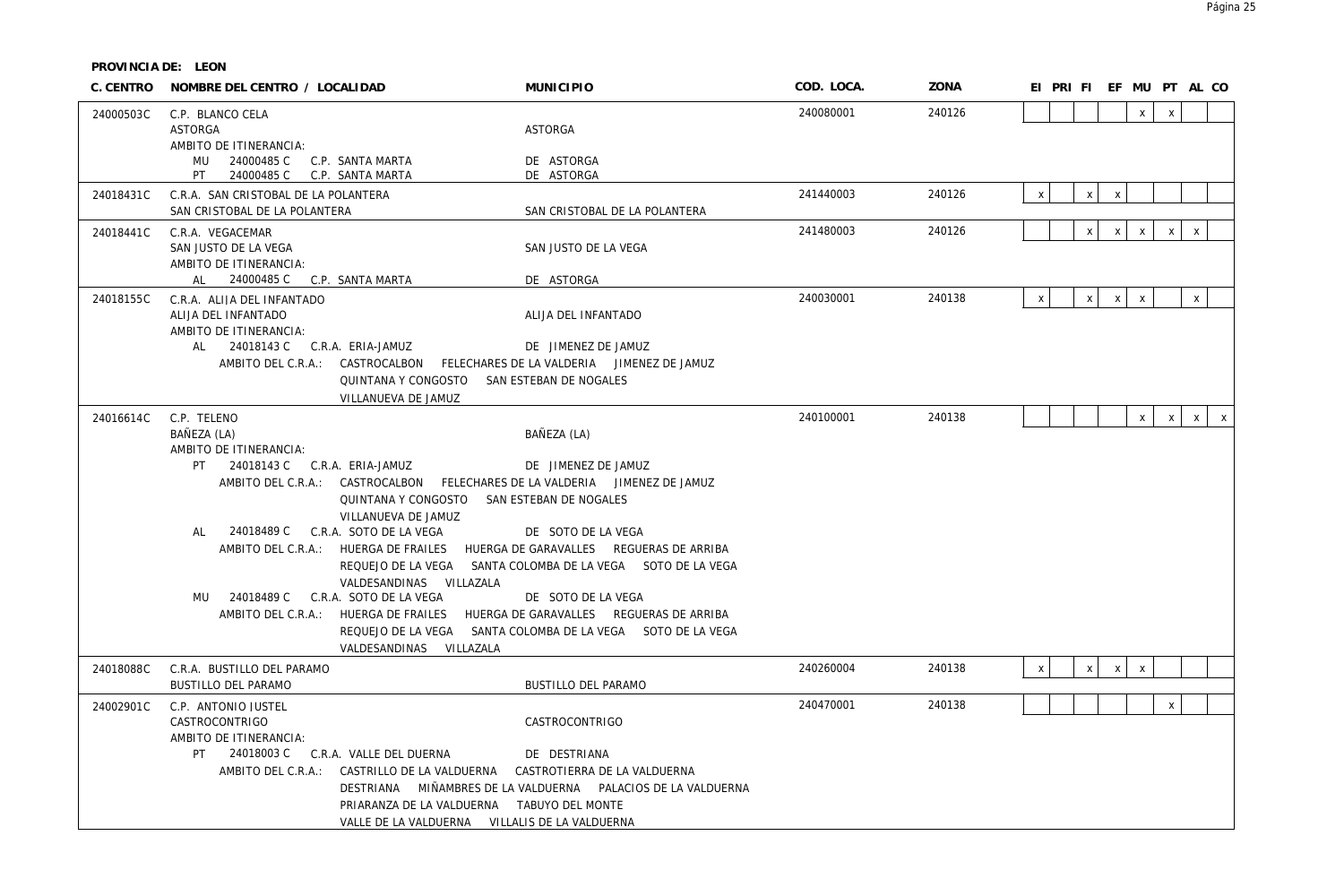| C. CENTRO | NOMBRE DEL CENTRO / LOCALIDAD                                                                                                                                                   | <b>MUNICIPIO</b>                                                                                                                                                                                                                                                                                                                                               | COD. LOCA. | ZONA   |                                              | EI PRI FI EF MU PT AL CO    |
|-----------|---------------------------------------------------------------------------------------------------------------------------------------------------------------------------------|----------------------------------------------------------------------------------------------------------------------------------------------------------------------------------------------------------------------------------------------------------------------------------------------------------------------------------------------------------------|------------|--------|----------------------------------------------|-----------------------------|
| 24018003C | C.R.A. VALLE DEL DUERNA<br>DESTRIANA                                                                                                                                            | <b>DESTRIANA</b>                                                                                                                                                                                                                                                                                                                                               | 240660001  | 240138 | $\mathsf{X}$<br>$\mathsf{x}$                 | $\mathsf{X}$                |
| 24018295C | C.R.A. LAGUNA DALGA<br>LAGUNA DALGA                                                                                                                                             | LAGUNA DALGA                                                                                                                                                                                                                                                                                                                                                   | 240870001  | 240138 | $\mathsf{x}$<br>$\mathsf{x}$                 | $\mathsf{x}$                |
| 24005227C | C.P. VIRGEN DEL ARRABAL<br>LAGUNA DE NEGRILLOS<br>AMBITO DE ITINERANCIA:                                                                                                        | LAGUNA DE NEGRILLOS                                                                                                                                                                                                                                                                                                                                            | 240880003  | 240138 |                                              | $\mathsf{X}$                |
|           | 24018295 C C.R.A. LAGUNA DALGA<br>AL<br>AMBITO DEL C.R.A.: BERCIANOS DEL PARAMO                                                                                                 | DE LAGUNA DALGA<br>LAGUNA DALGA<br>POBLADURA DE PELAYO GARCIA SAN PEDRO DE LAS DUEÑAS<br>VALDEFUENTES DEL PARAMO<br>ZUARES DEL PARAMO                                                                                                                                                                                                                          |            |        |                                              |                             |
| 24018143C | C.R.A. ERIA-JAMUZ<br>JIMENEZ DE JAMUZ<br>AMBITO DE ITINERANCIA:<br>MU 24002901 C C.P. ANTONIO JUSTEL                                                                            | SANTA ELENA DE JAMUZ<br>DE CASTROCONTRIGO                                                                                                                                                                                                                                                                                                                      | 241540001  | 240138 | $\mathsf{x}$<br>$\mathsf{x}$<br>$\mathsf{x}$ | $\mathsf{X}$                |
| 24010958C | C.P. BENITO LEON<br>SANTA MARIA DEL PARAMO<br>AMBITO DE ITINERANCIA:<br>24010995 C<br>AL<br>I.E.S. VALLES DEL LUNA<br>24018088 C<br>AL                                          | SANTA MARIA DEL PARAMO<br>DE SANTA MARIA DEL PARAMO<br>C.R.A. BUSTILLO DEL PARAMO<br>DE BUSTILLO DEL PARAMO<br>AMBITO DEL C.R.A.: ACEBES DEL PARAMO ANTOÑANES DEL PARAMO BUSTILLO DEL PARAMO<br>GRISUELA DEL PARAMO<br>MANSILLA DEL PARAMO MATA DEL PARAMO (LA)<br>MATALOBOS DEL PARAMO<br>MILLA DEL PARAMO (LA)<br>SAN PEDRO BERCIANOS<br>URDIALES DEL PARAMO | 241570001  | 240138 |                                              | $\mathsf{x}$                |
| 24018489C | C.R.A. SOTO DE LA VEGA<br>SOTO DE LA VEGA<br>AMBITO DE ITINERANCIA:<br>PT                                                                                                       | SOTO DE LA VEGA<br>24018431 C C.R.A. SAN CRISTOBAL DE LA POLANTE DE SAN CRISTOBAL DE LA POLANTERA<br>AMBITO DEL C.R.A.: POSADILLA DE LA VEGA RIEGO DE LA VEGA<br>SAN CRISTOBAL DE LA POLANTERA SANTA MARIA DE LA ISLA<br>SANTIBAÑEZ DE LA ISLA VEGUELLINA DE FONDO<br>VILLAGARCIA DE LA VEGA VILLARNERA DE LA VEGA                                             | 241660007  | 240138 | $\mathsf X$<br>$\mathsf{x}$                  | $\mathsf X$                 |
| 24018027C | C.R.A. VEGA DEL ESLA<br>TORAL DE LOS GUZMANES<br>AMBITO DE ITINERANCIA:<br>24018064 C C.R.A. RUTA DE LA PLATA<br>AL<br>AMBITO DEL C.R.A.:<br>24018532 C C.R.A. VILLAMAÑAN<br>AL | TORAL DE LOS GUZMANES<br>DE VILLAQUEJIDA<br>BARIONES DE LA VEGA CIMANES DE LA VEGA VILLAFER VILLAMANDOS<br>VILLAQUEJIDA VILLARRABINES<br>DE VILLAMAÑAN<br>AMBITO DEL C.R.A.: CABREROS DEL RIO CASTROFUERTE CORBILLOS DE LOS OTEROS<br>FRESNO DE LA VEGA JABARES DE LOS OTEROS PALANQUINOS<br>VILLAMAÑAN VILLANUEVA DE LAS MANZANAS VILLAORNATE                 | 241680001  | 240140 | $\mathsf X$<br>$\mathsf{x}$                  | $\mathsf X$<br>$\mathsf{X}$ |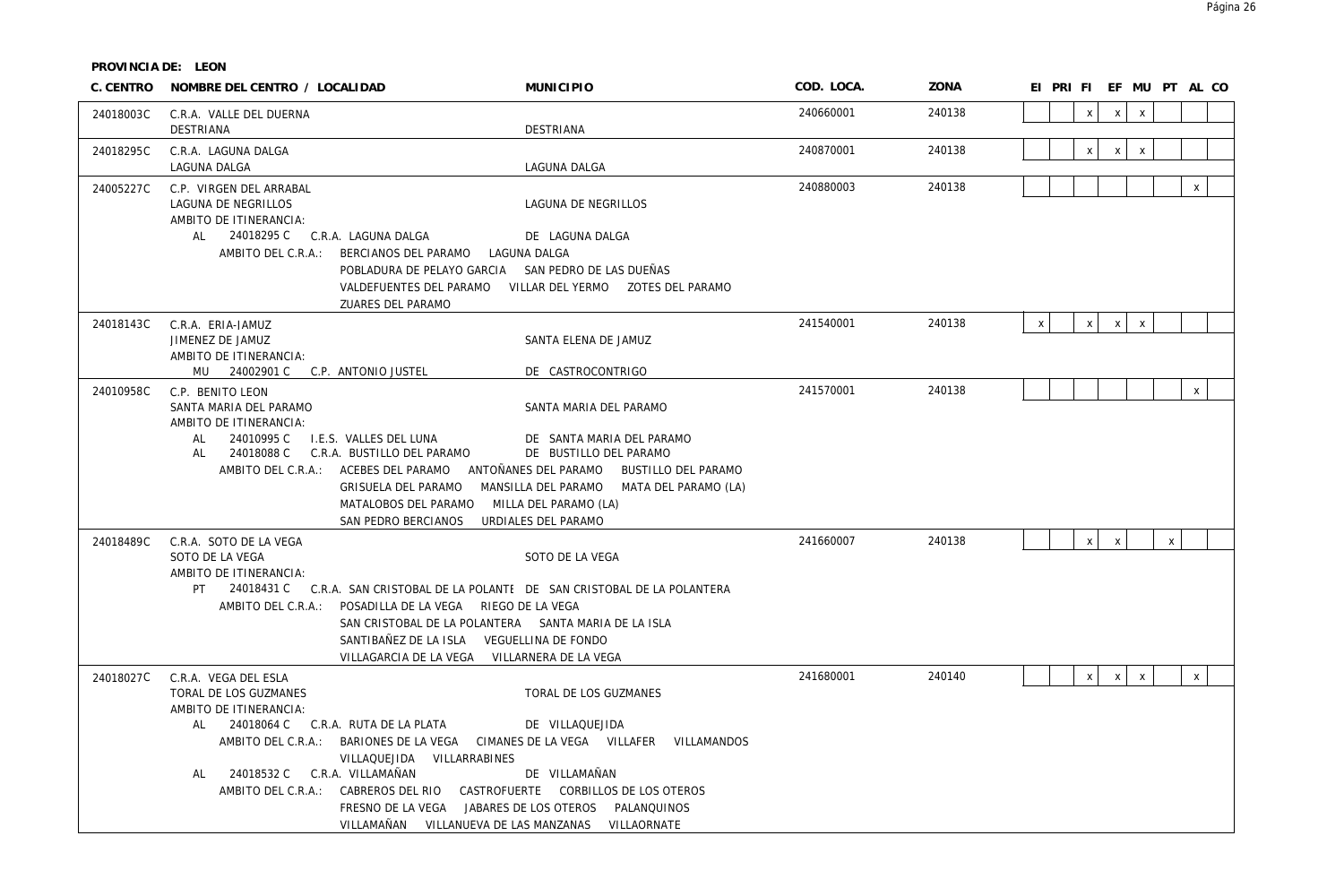| C. CENTRO | NOMBRE DEL CENTRO / LOCALIDAD                                                                                                                                                                                                             | <b>MUNICIPIO</b>                                                                                          | COD. LOCA. | ZONA   | EI PRIFIEF MUPTALCO       |   |                           |                           |                           |                   |
|-----------|-------------------------------------------------------------------------------------------------------------------------------------------------------------------------------------------------------------------------------------------|-----------------------------------------------------------------------------------------------------------|------------|--------|---------------------------|---|---------------------------|---------------------------|---------------------------|-------------------|
| 24012785C | C.P. NTRA. SRA. DEL SOCORRO<br>VALDERAS<br>AMBITO DE ITINERANCIA:                                                                                                                                                                         | VALDERAS                                                                                                  | 241810001  | 240140 |                           | X | $\boldsymbol{\mathsf{X}}$ | $\mathsf{x}$              |                           | $\mathsf{x}$      |
|           | FF.<br>24004673 C<br>C.P. SAN JUAN DEGOLLADO<br>24004673 C<br>C.P. SAN JUAN DEGOLLADO<br>FI.<br>24004673 C<br>C.P. SAN JUAN DEGOLLADO<br>MU<br>24005227 C<br>MU<br>C.P. VIRGEN DEL ARRABAL<br>24012803 C<br>I.E.S. OCTAVIANO ANDRES<br>AL | DE GORDONCILLO<br>DE GORDONCILLO<br>DE GORDONCILLO<br>DE LAGUNA DE NEGRILLOS<br>DE VALDERAS               |            |        |                           |   |                           |                           |                           |                   |
| 24018106C | C.R.A. LOS TRES VALLES<br>VALDEVIMBRE                                                                                                                                                                                                     | VALDEVIMBRE                                                                                               | 241870004  | 240140 |                           | X | $\boldsymbol{\mathsf{X}}$ | $\boldsymbol{\mathsf{X}}$ |                           |                   |
| 24013224C | C.P. BERNARDINO PEREZ<br>VALENCIA DE DON JUAN<br>AMBITO DE ITINERANCIA:                                                                                                                                                                   | VALENCIA DE DON JUAN                                                                                      | 241880002  | 240140 |                           |   |                           |                           |                           | $\mathsf{X}$<br>X |
|           | 24018544 C<br>I.E.S. FERNANDO I<br>AL<br>24018544 C<br>I.E.S. FERNANDO I<br>CO.                                                                                                                                                           | DE VALENCIA DE DON JUAN<br>DE VALENCIA DE DON JUAN                                                        |            |        |                           |   |                           |                           |                           |                   |
| 24018532C | C.R.A. VILLAMAÑAN<br>VILLAMAÑAN<br>AMBITO DE ITINERANCIA:                                                                                                                                                                                 | VILLAMAÑAN                                                                                                | 242120005  | 240140 | $\boldsymbol{\mathsf{X}}$ | X | $\mathsf{X}$              | $\mathsf{X}$              | $\mathsf X$               |                   |
|           | 24005227 C C.P. VIRGEN DEL ARRABAL<br>PT                                                                                                                                                                                                  | DE LAGUNA DE NEGRILLOS                                                                                    |            |        |                           |   |                           |                           |                           |                   |
| 24018064C | C.R.A. RUTA DE LA PLATA<br>VILLAQUEJIDA<br>AMBITO DE ITINERANCIA:<br>PT<br>24018027 C C.R.A. VEGA DEL ESLA                                                                                                                                | VILLAQUEJIDA<br>DE TORAL DE LOS GUZMANES                                                                  | 242210002  | 240140 |                           | X | $\mathsf{X}$              | $\mathsf{X}$              | $\boldsymbol{\mathsf{X}}$ |                   |
|           | AMBITO DEL C.R.A.: ALGADEFE SAN MILLAN DE LOS CABALLEROS TORAL DE LOS GUZMANES<br>VILLADEMOR DE LA VEGA                                                                                                                                   |                                                                                                           |            |        |                           |   |                           |                           |                           |                   |
| 24018258C | C.R.A. ALMANZA<br>ALMANZA                                                                                                                                                                                                                 | ALMANZA                                                                                                   | 240040001  | 240151 |                           |   | $\pmb{\chi}$              |                           |                           |                   |
| 24018261C | C.R.A. BURGO RANERO (EL)<br><b>BURGO RANERO (EL)</b><br>AMBITO DE ITINERANCIA:                                                                                                                                                            | BURGO RANERO (EL)                                                                                         | 240240001  | 240151 | $\mathsf{x}$              | X | X                         | $\boldsymbol{\mathsf{X}}$ | $\pmb{\mathsf{X}}$        | $\,$ X            |
|           | 24016031 C C.P. PEDRO ARAGONESES ALONSO<br>AL                                                                                                                                                                                             | DE MANSILLA DE LAS MULAS                                                                                  |            |        |                           |   |                           |                           |                           |                   |
| 24016031C | C.P. PEDRO ARAGONESES ALONSO<br>MANSILLA DE LAS MULAS<br>AMBITO DE ITINERANCIA:                                                                                                                                                           | MANSILLA DE LAS MULAS                                                                                     | 240940001  | 240151 |                           |   |                           | $\mathsf X$               | $\mathsf{X}$              | $\mathsf{x}$      |
|           | 24018465 C C.R.A. RIBERA DE PORMA<br>MU<br>AMBITO DEL C.R.A.: SAN CIPRIANO DEL CONDADO<br>SANTIBAÑEZ DE PORMA VEGAS DEL CONDADO VILLAFAÑE<br>VILLANUEVA DEL CONDADO<br>24018738 C<br>I.E.S.O. ASTURA<br><sub>CO</sub>                     | DE SANTIBAÑEZ DE PORMA<br>SANTA OLAJA DE LA RIBERA<br>VILLARROAÑE VILLATURIEL<br>DE MANSILLA DE LAS MULAS |            |        |                           |   |                           |                           |                           |                   |
|           | PT.<br>24018738 C<br>I.E.S.O. ASTURA                                                                                                                                                                                                      | DE MANSILLA DE LAS MULAS                                                                                  |            |        |                           |   |                           |                           |                           |                   |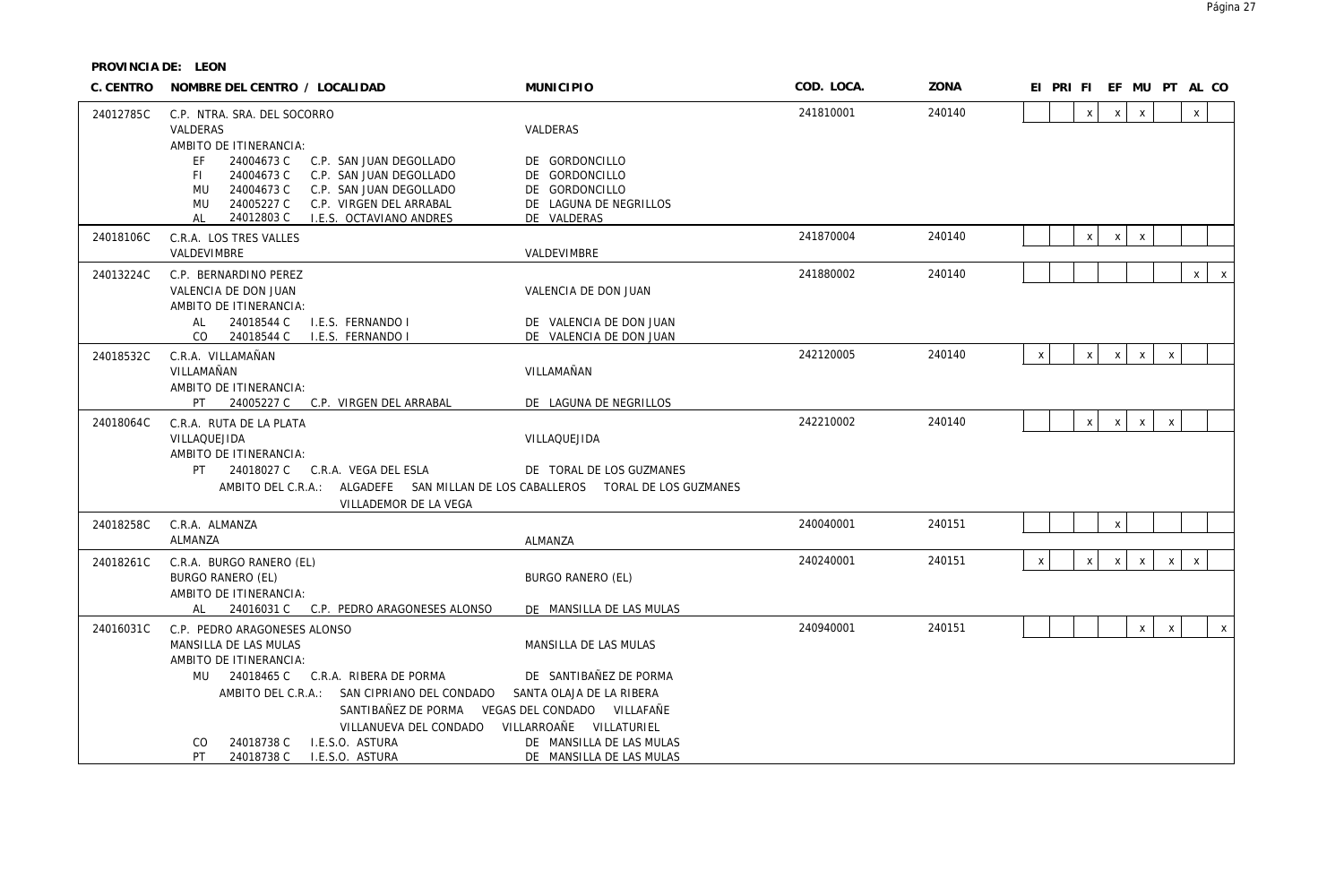| C. CENTRO | NOMBRE DEL CENTRO / LOCALIDAD        | <b>MUNICIPIO</b>         | COD. LOCA. | ZONA   | EI PRI FI EF MU PT AL CO |
|-----------|--------------------------------------|--------------------------|------------|--------|--------------------------|
| 24018398C | C.R.A. QUINTANA DE RUEDA             |                          | 241800002  | 240151 |                          |
|           | QUINTANA DE RUEDA                    | VALDEPOLO                |            |        |                          |
|           | AMBITO DE ITINERANCIA:               |                          |            |        |                          |
|           | C.R.A. ALMANZA<br>MU<br>24018258 C   | DE ALMANZA               |            |        |                          |
|           | CEA<br>ALMAN7A<br>AMBITO DEL C.R.A.: | SAN PEDRO DE VALDERADUEY |            |        |                          |
|           | VILLAMARTIN DE DON SANCHO            | VILLAVERDE DE ARCAYOS    |            |        |                          |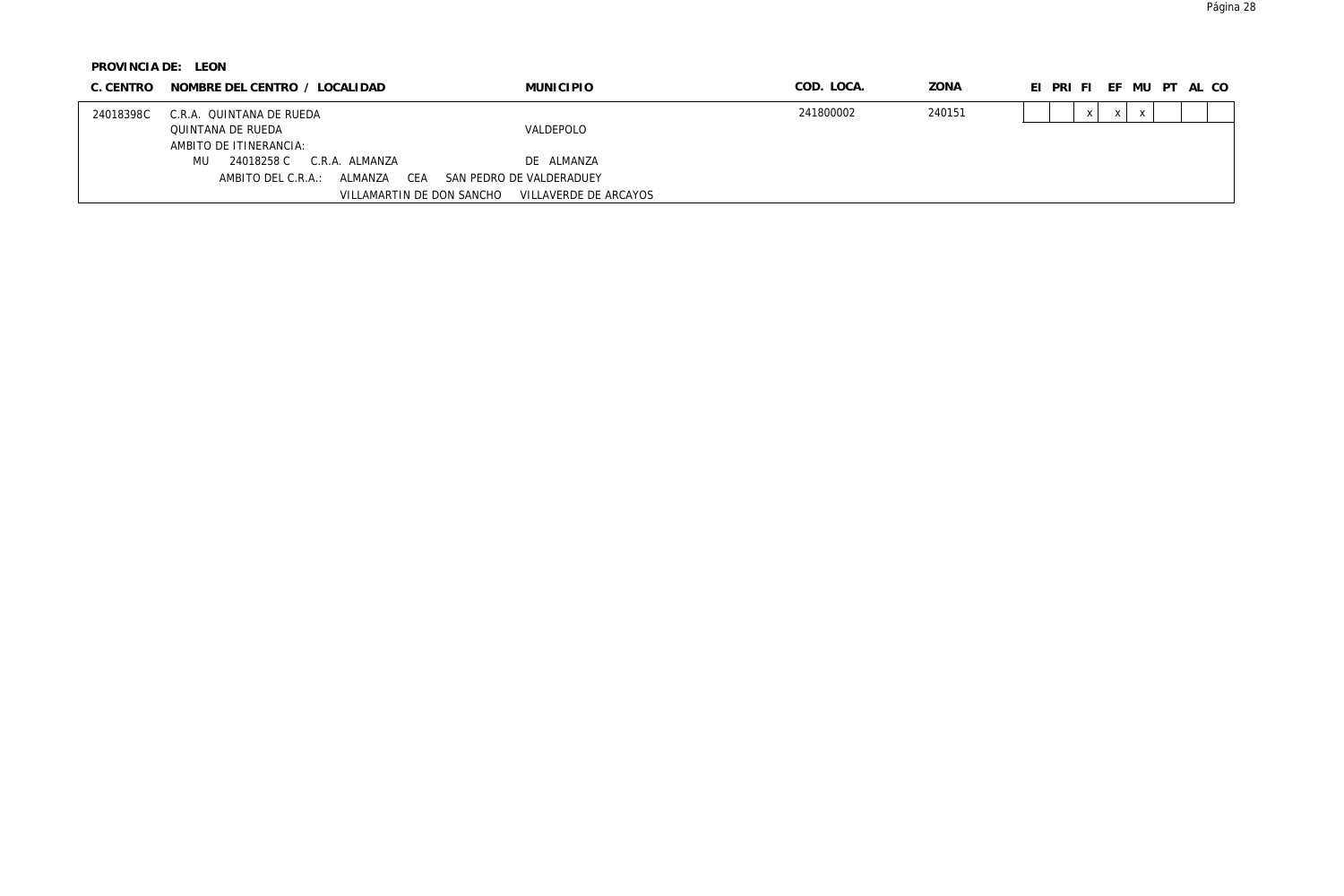**PROVINCIA DE: PALENCIA**

|           | C. CENTRO NOMBRE DEL CENTRO / LOCALIDAD      | <b>MUNICIPIO</b>         | COD. LOCA. | ZONA   | EI PRI FI EF MU PT AL CO                     |
|-----------|----------------------------------------------|--------------------------|------------|--------|----------------------------------------------|
| 34001391C | C.P. BLAS SIERRA                             |                          | 341200001  | 340017 | x<br>$\mathsf{X}$                            |
|           | PALENCIA                                     | PALENCIA                 |            |        |                                              |
|           | AMBITO DE ITINERANCIA:                       |                          |            |        |                                              |
|           | AL 34001728 C C.P. AVE MARIA                 | DE PALENCIA              |            |        |                                              |
| 34001406C | C.P. MODESTO LAFUENTE                        |                          | 341200001  | 340017 | $\mathsf{x}$                                 |
|           | PALENCIA                                     | PALENCIA                 |            |        |                                              |
|           | AMBITO DE ITINERANCIA:                       |                          |            |        |                                              |
|           | MU 34001418 C C.P. JUAN MENA                 | DE PALENCIA              |            |        |                                              |
| 34001418C | C.P. JUAN MENA                               |                          | 341200001  | 340017 | $\mathsf{X}$<br>$\mathsf{x}$<br>$\mathsf{X}$ |
|           | PALENCIA<br>AMBITO DE ITINERANCIA:           | PALENCIA                 |            |        |                                              |
|           | AL 34001443 C C.P. SOFIA TARTILAN            | DE PALENCIA              |            |        |                                              |
| 34001421C | C.P. MARQUES DE SANTILLANA                   |                          | 341200001  | 340017 | $\mathsf{x}$<br>$\boldsymbol{\mathsf{x}}$    |
|           | PALENCIA                                     | PALENCIA                 |            |        |                                              |
|           | AMBITO DE ITINERANCIA:                       |                          |            |        |                                              |
|           | PT 34001455 C C.P. TELLO TELLEZ DE MENESES   | DE PALENCIA              |            |        |                                              |
| 34001431C | C.P. JORGE MANRIQUE                          |                          | 341200001  | 340017 | $\pmb{\chi}$                                 |
|           | PALENCIA                                     | PALENCIA                 |            |        |                                              |
|           | AMBITO DE ITINERANCIA:                       |                          |            |        |                                              |
|           | AL 34001251 C C.P. PADRE HONORATO DEL VAL    | DE MONZON DE CAMPOS      |            |        |                                              |
| 34002964C | C.P. PADRE CLARET                            |                          | 341200001  | 340017 | $\mathsf X$<br>$\pmb{\chi}$                  |
|           | PALENCIA                                     | PALENCIA                 |            |        |                                              |
|           | AMBITO DE ITINERANCIA:                       |                          |            |        |                                              |
|           | AL 34003786 C E.E.I. VILLAMARTIN DE CAMPOS   | DE VILLAMARTIN DE CAMPOS |            |        |                                              |
| 34003026C | C.P. CIUDAD DE BUENOS AIRES                  |                          | 341200001  | 340017 | $\mathsf{x}$                                 |
|           | PALENCIA<br>AMBITO DE ITINERANCIA:           | PALENCIA                 |            |        |                                              |
|           | MU<br>34003257 C C.P. PAN Y GUINDAS          | DE PALENCIA              |            |        |                                              |
|           | C.P. RAMON CARANDE Y TOBAR                   |                          | 341200001  | 340017 | x<br>$\mathsf{X}$                            |
| 34003117C | PALENCIA                                     | PALENCIA                 |            |        |                                              |
|           | AMBITO DE ITINERANCIA:                       |                          |            |        |                                              |
|           | CO.<br>34001893 C<br>I.E.S. TRINIDAD ARROYO  | DE PALENCIA              |            |        |                                              |
| 34003257C | C.P. PAN Y GUINDAS                           |                          | 341200001  | 340017 | $\mathsf{x}$<br>$\mathsf{x}$                 |
|           | PALENCIA                                     | PALENCIA                 |            |        |                                              |
|           | AMBITO DE ITINERANCIA:                       |                          |            |        |                                              |
|           | C.P. SOFIA TARTILAN<br>PT<br>34001443 C      | DE PALENCIA              |            |        |                                              |
|           | AL<br>34003026 C C.P. CIUDAD DE BUENOS AIRES | DE PALENCIA              |            |        |                                              |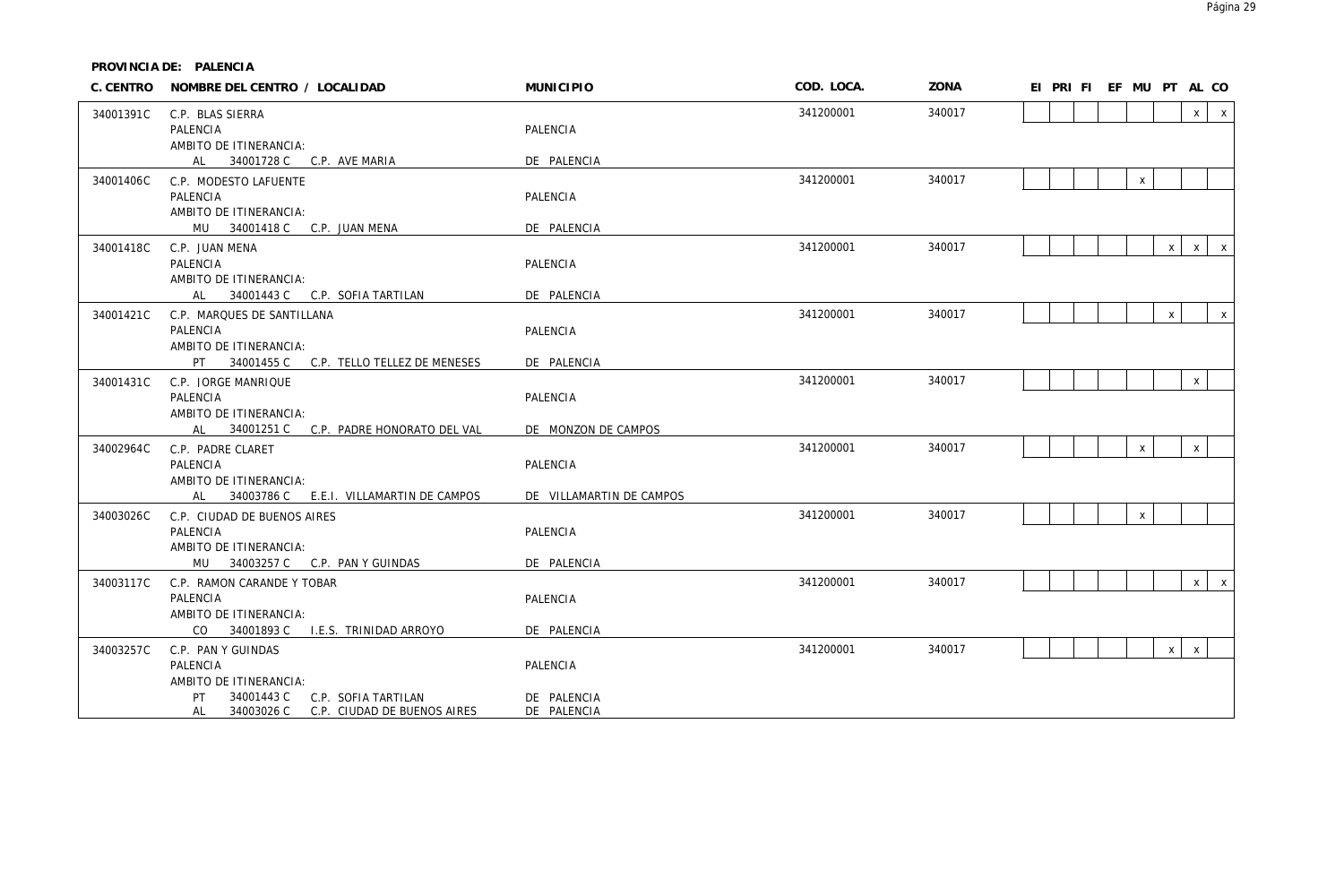| C. CENTRO | NOMBRE DEL CENTRO / LOCALIDAD                                                                                                                                                                                                                                                                                                                                                                                                                                                                                                                                                                                                               | <b>MUNICIPIO</b>                                                                                                                                                                                                                            | COD. LOCA. | ZONA   |   | EI PRI FI EF MU PT AL CO  |              |                           |              |              |  |
|-----------|---------------------------------------------------------------------------------------------------------------------------------------------------------------------------------------------------------------------------------------------------------------------------------------------------------------------------------------------------------------------------------------------------------------------------------------------------------------------------------------------------------------------------------------------------------------------------------------------------------------------------------------------|---------------------------------------------------------------------------------------------------------------------------------------------------------------------------------------------------------------------------------------------|------------|--------|---|---------------------------|--------------|---------------------------|--------------|--------------|--|
| 34000189C | C.P. ANACLETO OREJON<br><b>ASTUDILLO</b>                                                                                                                                                                                                                                                                                                                                                                                                                                                                                                                                                                                                    | ASTUDILLO                                                                                                                                                                                                                                   | 340170001  | 340029 |   | $\mathsf{x}$              | $\mathsf{x}$ | $\mathsf{x}$              | $\mathsf{X}$ |              |  |
|           | AMBITO DE ITINERANCIA:<br>PT<br>34000943 C<br>C.P. PABLO SAENZ<br>34001169 C<br>E.E.I. ALONSO BERRUGUETE<br>FI.<br>PT<br>34001169 C<br>E.E.I. ALONSO BERRUGUETE<br>34001224 C<br>EF<br>E.E.I. LA VEGA<br>FI.<br>34001224 C<br>E.E.I. LA VEGA<br>34001224 C<br>MU<br>E.E.I. LA VEGA<br>34001224 C<br>PT<br>E.E.I. LA VEGA<br>34003592 C<br>E.E.I. MAESTRO ALONSO<br>FI.<br>MU<br>34003592 C<br>E.E.I. MAESTRO ALONSO<br>PT<br>34003592 C<br>E.E.I. MAESTRO ALONSO                                                                                                                                                                            | DE FROMISTA<br>DE LANTADILLA<br>DE LANTADILLA<br>DE MELGAR DE YUSO<br>DE MELGAR DE YUSO<br>DE MELGAR DE YUSO<br>DE MELGAR DE YUSO<br>DE SANTOYO<br>DE SANTOYO<br>DE SANTOYO                                                                 |            |        |   |                           |              |                           |              |              |  |
| 34000219C | C.P. SAN PEDRO                                                                                                                                                                                                                                                                                                                                                                                                                                                                                                                                                                                                                              |                                                                                                                                                                                                                                             | 340220001  | 340029 |   | $\boldsymbol{\mathsf{X}}$ | $\mathsf{x}$ | $\mathsf{X}$              | $\mathsf{X}$ | $\mathsf X$  |  |
|           | <b>BALTANAS</b>                                                                                                                                                                                                                                                                                                                                                                                                                                                                                                                                                                                                                             | <b>BALTANAS</b>                                                                                                                                                                                                                             |            |        |   |                           |              |                           |              |              |  |
|           | AMBITO DE ITINERANCIA:<br>AL<br>34000785 C<br>C.P. NTRA. SRA. DEL ROSARIO<br>34000785 C<br>C.P. NTRA. SRA. DEL ROSARIO<br>EF<br>34000785 C<br>C.P. NTRA. SRA. DEL ROSARIO<br>FL.<br>34000785 C<br>C.P. NTRA. SRA. DEL ROSARIO<br>MU<br>34000785 C<br>PT<br>C.P. NTRA. SRA. DEL ROSARIO<br>34002563 C<br>C.P. HEROES DE LA INDEPENDENCIA<br>AL<br>34002563 C<br>PT<br>C.P. HEROES DE LA INDEPENDENCIA<br>34002897 C<br>E.E.I. GLICERIO MARTIN<br>AL<br>34002897 C<br>EF<br>E.E.I. GLICERIO MARTIN<br>34002897 C<br>E.E.I. GLICERIO MARTIN<br>FI.<br>34002897 C<br>E.E.I. GLICERIO MARTIN<br>MU<br>PT<br>34002897 C<br>E.E.I. GLICERIO MARTIN | DE COBOS DE CERRATO<br>DE COBOS DE CERRATO<br>DE COBOS DE CERRATO<br>DE COBOS DE CERRATO<br>DE COBOS DE CERRATO<br>DE TORQUEMADA<br>DE TORQUEMADA<br>DE VILLAVIUDAS<br>DE VILLAVIUDAS<br>DE VILLAVIUDAS<br>DE VILLAVIUDAS<br>DE VILLAVIUDAS |            |        |   |                           |              |                           |              |              |  |
| 34000244C | C.P. FRANCISCO ARGOS                                                                                                                                                                                                                                                                                                                                                                                                                                                                                                                                                                                                                        |                                                                                                                                                                                                                                             | 340230003  | 340029 |   |                           |              |                           |              | $\pmb{\chi}$ |  |
|           | VENTA DE BAÑOS<br>AMBITO DE ITINERANCIA:<br>34003737 C C.R.A. DEL CERRATO<br>AL<br>AMBITO DEL C.R.A.:<br>BAÑOS DE CERRATO<br>MAGAZ<br>SOTO DE CERRATO                                                                                                                                                                                                                                                                                                                                                                                                                                                                                       | VENTA DE BAÑOS<br>DE TARIEGO<br>CEVICO DE LA TORRE HONTORIA DE CERRATO<br>VERTAVILLO<br>TARIEGO                                                                                                                                             |            |        |   |                           |              |                           |              |              |  |
| 34000256C | C.P. ANGEL ABIA                                                                                                                                                                                                                                                                                                                                                                                                                                                                                                                                                                                                                             |                                                                                                                                                                                                                                             | 340230003  | 340029 |   |                           |              | X                         | $\mathsf{X}$ | $\mathsf{X}$ |  |
|           | <b>VENTA DE BAÑOS</b><br>AMBITO DE ITINERANCIA:<br>MU<br>34000244 C<br>C.P. FRANCISCO ARGOS<br>34000244 C<br>PT<br>C.P. FRANCISCO ARGOS<br>34000876 C<br>C.P. REYES CATOLICOS<br>AL                                                                                                                                                                                                                                                                                                                                                                                                                                                         | <b>VENTA DE BAÑOS</b><br>DE VENTA DE BAÑOS<br>DE VENTA DE BAÑOS<br>DE DUEÑAS                                                                                                                                                                |            |        |   |                           |              |                           |              |              |  |
| 34003804C | C.R.A. CAMPOS DE CASTILLA                                                                                                                                                                                                                                                                                                                                                                                                                                                                                                                                                                                                                   |                                                                                                                                                                                                                                             | 340290001  | 340029 | X | $\boldsymbol{\mathsf{x}}$ | $\mathsf{X}$ | $\boldsymbol{\mathsf{x}}$ |              |              |  |
|           | BECERRIL DE CAMPOS                                                                                                                                                                                                                                                                                                                                                                                                                                                                                                                                                                                                                          | BECERRIL DE CAMPOS                                                                                                                                                                                                                          |            |        |   |                           |              |                           |              |              |  |
| 34000505C | C.P. SANTIAGO APOSTOL<br>CALZADA DE LOS MOLINOS<br>AMBITO DE ITINERANCIA:                                                                                                                                                                                                                                                                                                                                                                                                                                                                                                                                                                   | CALZADA DE LOS MOLINOS                                                                                                                                                                                                                      | 340420001  | 340029 |   | $\mathsf{x}$              |              |                           |              |              |  |
|           | FI.<br>34003713 C<br>E.E.I. NTRA.SRA.DE LA REBOLLEDA                                                                                                                                                                                                                                                                                                                                                                                                                                                                                                                                                                                        | DE VILLAMORONTA                                                                                                                                                                                                                             |            |        |   |                           |              |                           |              |              |  |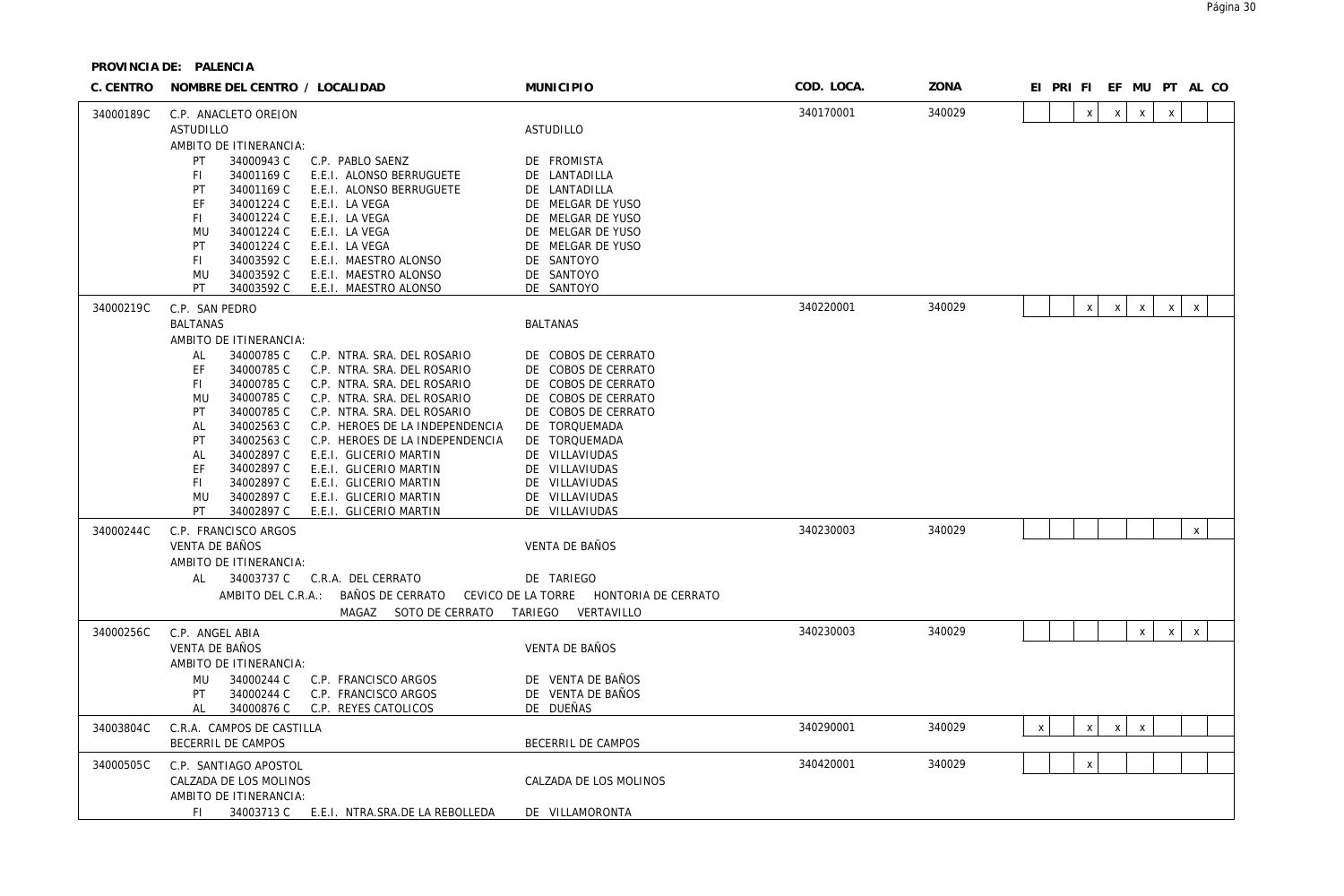| C. CENTRO | NOMBRE DEL CENTRO / LOCALIDAD                                                                                                                                                                                                                                                                                                                                                                                       | <b>MUNICIPIO</b>                                                                                                                                                                            | COD. LOCA. | ZONA   | EI PRI FI EF MU PT AL CO                                     |
|-----------|---------------------------------------------------------------------------------------------------------------------------------------------------------------------------------------------------------------------------------------------------------------------------------------------------------------------------------------------------------------------------------------------------------------------|---------------------------------------------------------------------------------------------------------------------------------------------------------------------------------------------|------------|--------|--------------------------------------------------------------|
| 34000529C | C.P. MARQUES DE SANTILLANA<br>CARRION DE LOS CONDES<br>AMBITO DE ITINERANCIA:                                                                                                                                                                                                                                                                                                                                       | CARRION DE LOS CONDES                                                                                                                                                                       | 340470001  | 340029 | $\mathsf{X}$<br>$\mathsf{X}$<br>$\mathsf{x}$<br>$\mathsf{X}$ |
|           | 34000505 C<br>C.P. SANTIAGO APOSTOL<br>AL<br>34000505 C<br>EF<br>C.P. SANTIAGO APOSTOL<br>34000505 C<br>PT<br>C.P. SANTIAGO APOSTOL<br>34000581 C<br>I.E.S. SEM TOB<br><b>AL</b><br>34003713 C<br>E.E.I. NTRA.SRA.DE LA REBOLLEDA<br>AL<br>34003713 C<br>E.E.I. NTRA.SRA.DE LA REBOLLEDA<br>EF<br>34003713 C<br><b>MU</b><br>E.E.I. NTRA.SRA.DE LA REBOLLEDA<br>34003713 C<br>PT<br>E.E.I. NTRA.SRA.DE LA REBOLLEDA | DE CALZADA DE LOS MOLINOS<br>DE CALZADA DE LOS MOLINOS<br>DE CALZADA DE LOS MOLINOS<br>DE CARRION DE LOS CONDES<br>DE VILLAMORONTA<br>DE VILLAMORONTA<br>DE VILLAMORONTA<br>DE VILLAMORONTA |            |        |                                                              |
| 34000876C | C.P. REYES CATOLICOS<br><b>DUEÑAS</b><br>AMBITO DE ITINERANCIA:                                                                                                                                                                                                                                                                                                                                                     | DUEÑAS                                                                                                                                                                                      | 340690001  | 340029 | $\mathsf{X}$                                                 |
|           | 34003749 C I.E.S. RECESVINTO<br>PT                                                                                                                                                                                                                                                                                                                                                                                  | DE VENTA DE BAÑOS                                                                                                                                                                           |            |        |                                                              |
| 34000943C | C.P. PABLO SAENZ<br><b>FROMISTA</b><br>AMBITO DE ITINERANCIA:                                                                                                                                                                                                                                                                                                                                                       | <b>FROMISTA</b>                                                                                                                                                                             | 340740001  | 340029 | $\mathsf{x}$<br>$\boldsymbol{\mathsf{x}}$<br>X               |
|           | AL<br>34000189 C<br>C.P. ANACLETO OREJON<br>AL<br>34001169 C<br>E.E.I. ALONSO BERRUGUETE<br>34001224 C<br>E.E.I. LA VEGA<br>AL<br>34001364 C<br>C.P. NTRA. SRA. DE RONTE<br>AL<br>FI.<br>34002290 C<br>E.E.I. MAESTROS REBOLLAR Y RODRIG DE SAN CEBRIAN DE CAMPOS<br>34003592 C<br>E.E.I. MAESTRO ALONSO<br>AL<br>FF.<br>34003592 C<br>E.E.I. MAESTRO ALONSO                                                        | DE ASTUDILLO<br>DE LANTADILLA<br>DE MELGAR DE YUSO<br>DE OSORNO<br>DE SANTOYO<br>DE SANTOYO                                                                                                 |            |        |                                                              |
| 34000967C | C.P. SAN AGUSTIN<br><b>FUENTES DE NAVA</b><br>AMBITO DE ITINERANCIA:                                                                                                                                                                                                                                                                                                                                                | <b>FUENTES DE NAVA</b>                                                                                                                                                                      | 340760001  | 340029 | $\times$<br>$\mathsf{x}$<br>X                                |
|           | AL<br>34000141 C<br>C.P. CONDE DE VALLELLANO<br>34002711 C<br>PT<br>C.P. CARLOS CASADO DEL ALISAL<br>34002861 C<br>C.P. REYES CATOLICOS<br>AL<br>34003786 C<br>E.E.I. VILLAMARTIN DE CAMPOS<br>PT<br>34003804 C<br>PT<br>C.R.A. CAMPOS DE CASTILLA<br>AMBITO DEL C.R.A.:<br>BECERRIL DE CAMPOS<br>VILLAUMBRALES                                                                                                     | DE AMPUDIA<br>DE VILLADA<br>DE VILLARRAMIEL<br>DE VILLAMARTIN DE CAMPOS<br>DE BECERRIL DE CAMPOS<br>CASCON DE LA NAVA CISNEROS<br>GRIJOTA                                                   |            |        |                                                              |
| 34001251C | C.P. PADRE HONORATO DEL VAL<br>MONZON DE CAMPOS<br>AMBITO DE ITINERANCIA:<br>34000943 C<br><b>MU</b><br>C.P. PABLO SAENZ<br>34002290 C<br>E.E.I. MAESTROS REBOLLAR Y RODRIG DE SAN CEBRIAN DE CAMPOS<br>PT                                                                                                                                                                                                          | MONZON DE CAMPOS<br>DE FROMISTA                                                                                                                                                             | 341080001  | 340029 | X<br>$\mathsf{x}$                                            |
|           | 34003804 C<br>PT<br>C.R.A. CAMPOS DE CASTILLA<br>AMBITO DEL C.R.A.:<br>BECERRIL DE CAMPOS<br>VILLAUMBRALES                                                                                                                                                                                                                                                                                                          | DE BECERRIL DE CAMPOS<br>CASCON DE LA NAVA CISNEROS<br>GRIJOTA                                                                                                                              |            |        |                                                              |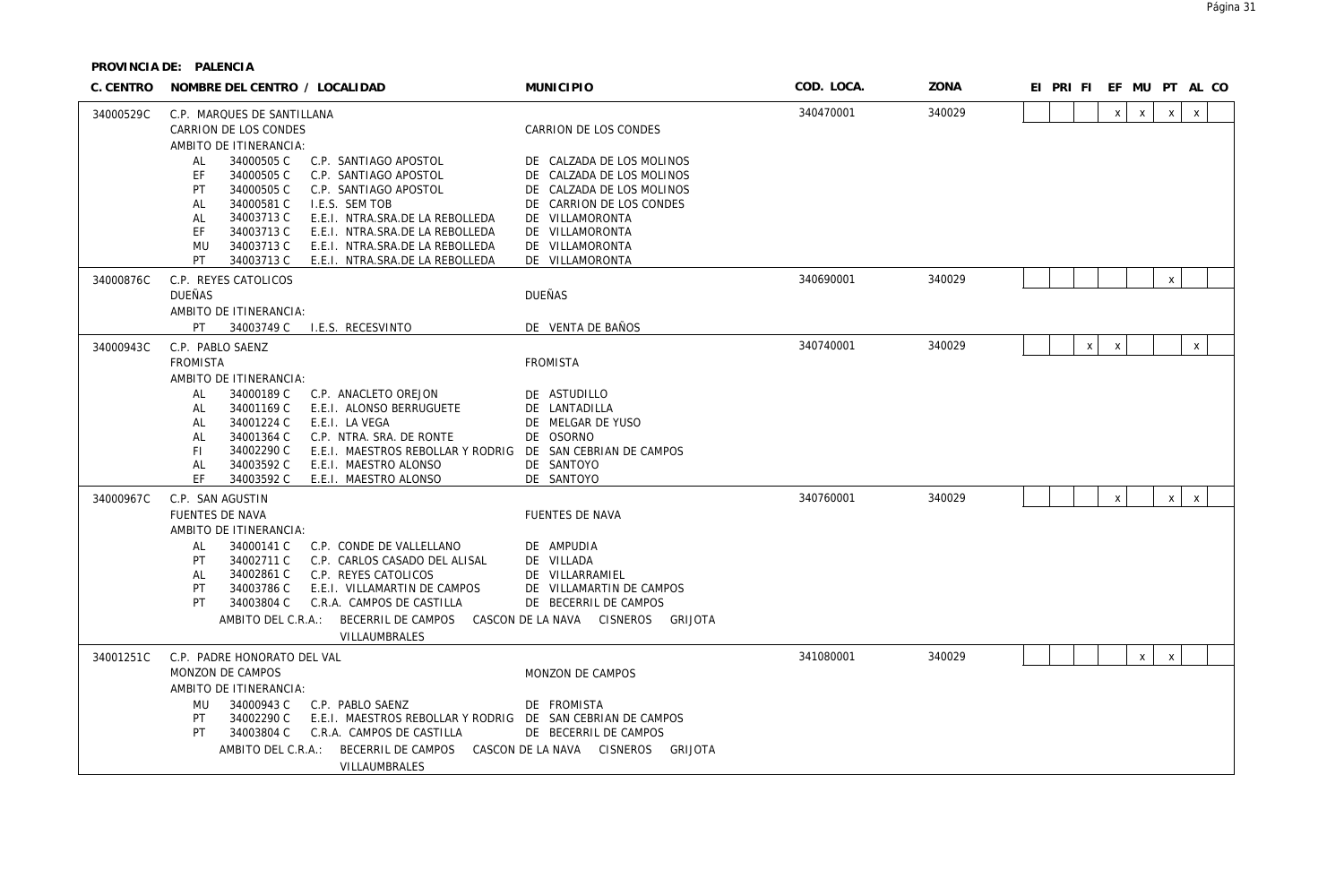| C. CENTRO | NOMBRE DEL CENTRO / LOCALIDAD                                                                                                                                                                                                                                                                                                   | <b>MUNICIPIO</b>                                                                                                                                                                                        | COD. LOCA. | <b>ZONA</b> | EI PRI FI EF MU PT AL CO                                                               |
|-----------|---------------------------------------------------------------------------------------------------------------------------------------------------------------------------------------------------------------------------------------------------------------------------------------------------------------------------------|---------------------------------------------------------------------------------------------------------------------------------------------------------------------------------------------------------|------------|-------------|----------------------------------------------------------------------------------------|
| 34002010C | C.P. ALONSO DE BERRUGUETE<br>PAREDES DE NAVA<br>AMBITO DE ITINERANCIA:                                                                                                                                                                                                                                                          | PAREDES DE NAVA                                                                                                                                                                                         | 341230001  | 340029      | $\mathsf{X}$<br>$\mathsf{X}$<br>$\mathsf{x}$                                           |
|           | 34002711 C<br>C.P. CARLOS CASADO DEL ALISAL<br>AL<br>34002711 C<br>C.P. CARLOS CASADO DEL ALISAL<br>MU<br>34003804 C<br>C.R.A. CAMPOS DE CASTILLA<br>AL<br>AMBITO DEL C.R.A.:<br>BECERRIL DE CAMPOS<br><b>VILLAUMBRALES</b>                                                                                                     | DE VILLADA<br>DE VILLADA<br>DE BECERRIL DE CAMPOS<br>CISNEROS<br>CASCON DE LA NAVA<br>GRIJOTA                                                                                                           |            |             |                                                                                        |
|           | 34003920 C<br>I.E.S.O. TIERRA DE CAMPOS<br>PT                                                                                                                                                                                                                                                                                   | DE PAREDES DE NAVA                                                                                                                                                                                      |            |             |                                                                                        |
| 34003737C | C.R.A. DEL CERRATO<br><b>TARIEGO</b><br>AMBITO DE ITINERANCIA:                                                                                                                                                                                                                                                                  | TARIEGO                                                                                                                                                                                                 | 341810001  | 340029      | $\boldsymbol{\mathsf{x}}$<br>$\boldsymbol{\mathsf{X}}$<br>$\mathsf{X}$<br>$\mathsf{x}$ |
|           | PT<br>34000244 C<br>C.P. FRANCISCO ARGOS                                                                                                                                                                                                                                                                                        | DE VENTA DE BAÑOS                                                                                                                                                                                       |            |             |                                                                                        |
| 34003154C | C.P. PRADERA DE LA AGUILERA<br>VILLAMURIEL DE CERRATO<br>AMBITO DE ITINERANCIA:                                                                                                                                                                                                                                                 | VILLAMURIEL DE CERRATO                                                                                                                                                                                  | 342250004  | 340029      | $\mathsf{X}^-$<br>$\mathsf{X}$<br>$\mathsf{X}$<br>$x \mid$                             |
|           | 34003348 C<br>AL<br>C.P. GOMEZ MANRIQUE<br>34003348 C<br>C.P. GOMEZ MANRIQUE<br>CO.<br>34003348 C<br>MU<br>C.P. GOMEZ MANRIQUE<br>34003348 C<br>PT<br>C.P. GOMEZ MANRIQUE<br>34003907 C<br>I.E.S.O. CANAL DE CASTILLA<br>AL<br>34003907 C<br>I.E.S.O. CANAL DE CASTILLA<br>CO<br>PT<br>34003907 C<br>I.E.S.O. CANAL DE CASTILLA | DE VILLAMURIEL DE CERRATO<br>DE VILLAMURIEL DE CERRATO<br>DE VILLAMURIEL DE CERRATO<br>DE VILLAMURIEL DE CERRATO<br>DE VILLAMURIEL DE CERRATO<br>DE VILLAMURIEL DE CERRATO<br>DE VILLAMURIEL DE CERRATO |            |             |                                                                                        |
| 34002861C | C.P. REYES CATOLICOS<br>VILLARRAMIEL<br>AMBITO DE ITINERANCIA:<br>34000141 C<br>MU<br>C.P. CONDE DE VALLELLANO<br>PT<br>34000141 C<br>C.P. CONDE DE VALLELLANO                                                                                                                                                                  | VILLARRAMIEL<br>DE AMPUDIA<br>DE AMPUDIA                                                                                                                                                                | 342320001  | 340029      | $\mathsf{x}$<br>$\mathsf{x}$                                                           |
|           | MU<br>34000967 C<br>C.P. SAN AGUSTIN                                                                                                                                                                                                                                                                                            | DE FUENTES DE NAVA                                                                                                                                                                                      |            |             |                                                                                        |
| 34001364C | C.P. NTRA. SRA. DE RONTE<br><b>OSORNO</b><br>AMBITO DE ITINERANCIA:<br>34000943 C<br>C.P. PABLO SAENZ<br>PT<br>E.E.I. ALONSO BERRUGUETE<br>EF<br>34001169 C<br>E.E.I. ALONSO BERRUGUETE<br>MU<br>34001169 C<br>PT<br>34001169 C<br>E.E.I. ALONSO BERRUGUETE                                                                     | OSORNO LA MAYOR<br>DE FROMISTA<br>DE LANTADILLA<br>DE LANTADILLA<br>DE LANTADILLA                                                                                                                       | 349010002  | 340029      | $\mathsf{X}$<br>$\mathsf{x}$<br>$\mathsf{X}$                                           |
| 34000013C | C.P. CASTILLA Y LEON<br>AGUILAR DE CAMPOO<br>AMBITO DE ITINERANCIA:<br>34000347 C<br>C.P. NTRA. SRA. DEL CARMEN<br>AL<br>C.P. NTRA. SRA. DEL CARMEN<br>34000347 C<br>MU<br>34000347 C<br>C.P. NTRA. SRA. DEL CARMEN<br>PT<br>CO<br>34003932 C<br>I.E.S. SANTA MARIA LA REAL                                                     | AGUILAR DE CAMPOO<br>DE BARRUELO DE SANTULLAN<br>DE BARRUELO DE SANTULLAN<br>DE BARRUELO DE SANTULLAN<br>DE AGUILAR DE CAMPOO                                                                           | 340040001  | 340030      | $\mathsf{X}$<br>$\mathsf{X}$<br>$\mathsf{X}$<br>$\mathsf{X}$                           |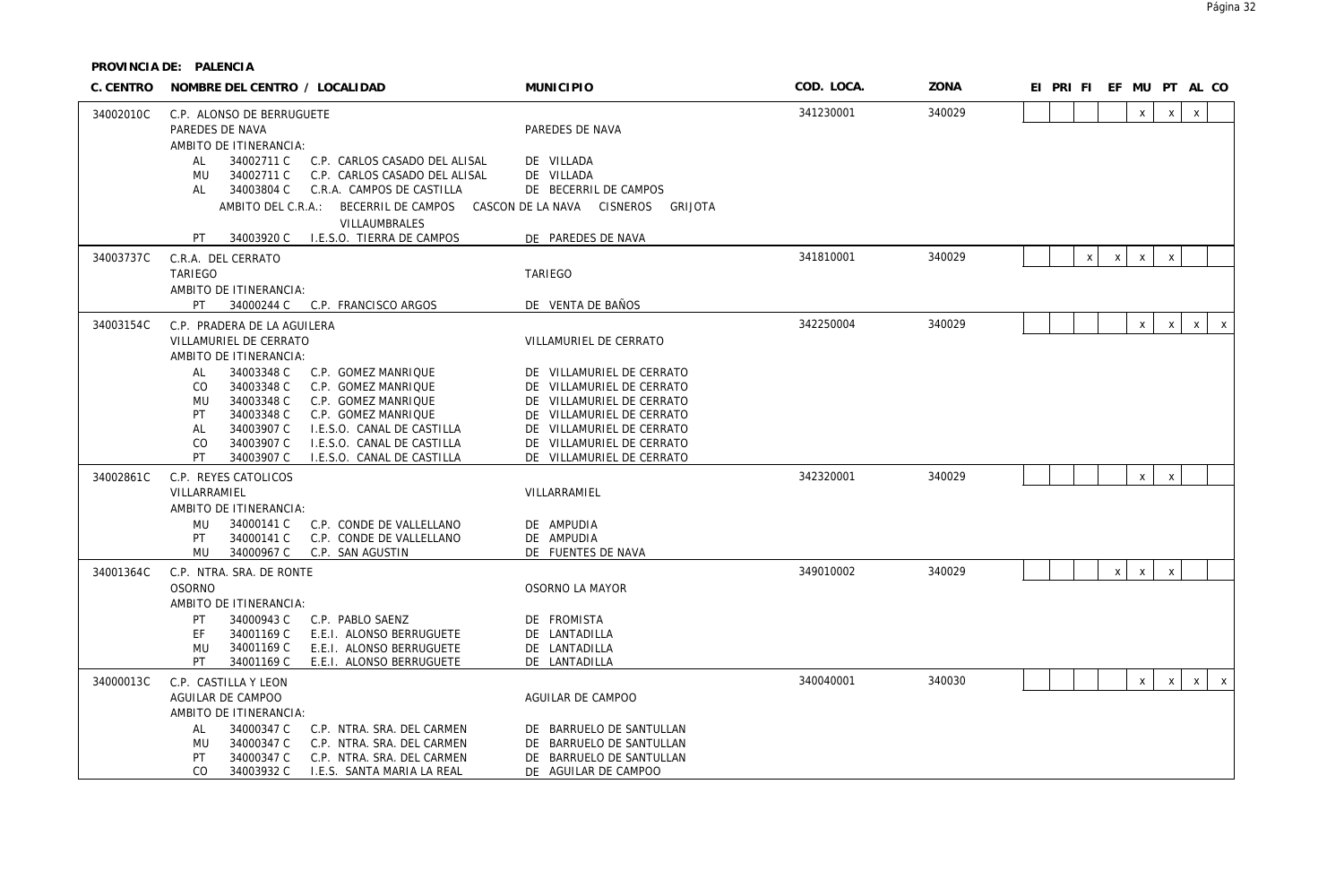| C. CENTRO | NOMBRE DEL CENTRO / LOCALIDAD                       |                                                | <b>MUNICIPIO</b>                                       | COD. LOCA. | ZONA   |  |   |              |              |              | EI PRI FI EF MU PT AL CO     |
|-----------|-----------------------------------------------------|------------------------------------------------|--------------------------------------------------------|------------|--------|--|---|--------------|--------------|--------------|------------------------------|
| 34000086C | C.P. CERVANTES                                      |                                                |                                                        | 340050001  | 340030 |  | X |              |              | $\mathsf X$  |                              |
|           | ALAR DEL REY                                        |                                                | ALAR DEL REY                                           |            |        |  |   |              |              |              |                              |
|           | AMBITO DE ITINERANCIA:                              |                                                |                                                        |            |        |  |   |              |              |              |                              |
|           | 34003518 C<br>FI.                                   | E.E.I. SAN CRISTOBAL                           | DE PRADANOS DE OJEDA                                   |            |        |  |   |              |              |              |                              |
|           | PT<br>34003518 C                                    | E.E.I. SAN CRISTOBAL                           | DE PRADANOS DE OJEDA                                   |            |        |  |   |              |              |              |                              |
| 34000712C | C.P. MODESTO LAFUENTE                               |                                                |                                                        | 340560004  | 340030 |  | X | X            | $\pmb{\chi}$ | $\mathsf X$  | $\boldsymbol{X}$             |
|           | CERVERA DE PISUERGA                                 |                                                | CERVERA DE PISUERGA                                    |            |        |  |   |              |              |              |                              |
|           | AMBITO DE ITINERANCIA:                              |                                                |                                                        |            |        |  |   |              |              |              |                              |
|           | 34000611 C<br>AL<br>EF<br>34000611 C                | C.P. LA PEÑILLA<br>C.P. LA PEÑILLA             | DE CASTREJON DE LA PEÑA<br>DE CASTREJON DE LA PEÑA     |            |        |  |   |              |              |              |                              |
|           | 34000611 C<br>FI.                                   | C.P. LA PEÑILLA                                | DE CASTREJON DE LA PEÑA                                |            |        |  |   |              |              |              |                              |
|           | 34000611 C<br>MU                                    | C.P. LA PEÑILLA                                | DE CASTREJON DE LA PEÑA                                |            |        |  |   |              |              |              |                              |
|           | 34002356 C<br>AL                                    | C.P. CARLOS RUIZ                               | DE SAN SALVADOR DE CANTAMUDA                           |            |        |  |   |              |              |              |                              |
|           | EF<br>34002356 C                                    | C.P. CARLOS RUIZ                               | DE SAN SALVADOR DE CANTAMUDA                           |            |        |  |   |              |              |              |                              |
|           | 34002356 C<br>FI.                                   | C.P. CARLOS RUIZ                               | SAN SALVADOR DE CANTAMUDA<br>DF                        |            |        |  |   |              |              |              |                              |
|           | 34002356 C<br>MU                                    | C.P. CARLOS RUIZ                               | DE SAN SALVADOR DE CANTAMUDA                           |            |        |  |   |              |              |              |                              |
|           | PT<br>34002356 C<br>34003890 C<br>AL                | C.P. CARLOS RUIZ<br>I.E.S.O. MONTAÑA PALENTINA | DE SAN SALVADOR DE CANTAMUDA<br>DE CERVERA DE PISUERGA |            |        |  |   |              |              |              |                              |
|           | PT<br>34003890 C                                    | I.E.S.O. MONTAÑA PALENTINA                     | DE CERVERA DE PISUERGA                                 |            |        |  |   |              |              |              |                              |
| 34001091C | C.P. NTRA. SRA. DE LA PIEDAD<br>HERRERA DE PISUERGA |                                                |                                                        | 340830001  | 340030 |  |   | $\mathsf{x}$ | $\mathsf{x}$ | $\mathsf{x}$ | $\mathsf{x}$<br>$\mathsf{X}$ |
|           |                                                     |                                                | HERRERA DE PISUERGA                                    |            |        |  |   |              |              |              |                              |
|           | AMBITO DE ITINERANCIA:                              |                                                |                                                        |            |        |  |   |              |              |              |                              |
|           | 34000086 C<br>AL                                    | C.P. CERVANTES                                 | DE ALAR DEL REY                                        |            |        |  |   |              |              |              |                              |
|           | MU<br>34000086 C                                    | C.P. CERVANTES                                 | DE ALAR DEL REY                                        |            |        |  |   |              |              |              |                              |
|           | 34003518 C<br>EF                                    | E.E.I. SAN CRISTOBAL                           | DE PRADANOS DE OJEDA                                   |            |        |  |   |              |              |              |                              |
|           | 34003518 C<br>MU                                    | E.E.I. SAN CRISTOBAL                           | DE PRADANOS DE OJEDA                                   |            |        |  |   |              |              |              |                              |
|           | 34003919 C<br>CO                                    | I.E.S.O. LA OJEDA-BOEDO                        | DE HERRERA DE PISUERGA                                 |            |        |  |   |              |              |              |                              |
|           | PT.<br>34003919 C                                   | I.E.S.O. LA OJEDA-BOEDO                        | DE HERRERA DE PISUERGA                                 |            |        |  |   |              |              |              |                              |
| 34000475C | C.P. LA VALDAVIA                                    |                                                |                                                        | 340370003  | 340042 |  |   | $\pmb{\chi}$ |              |              |                              |
|           | BUENAVISTA DE VALDAVIA                              |                                                | BUENAVISTA DE VALDAVIA                                 |            |        |  |   |              |              |              |                              |
|           | AMBITO DE ITINERANCIA:                              |                                                |                                                        |            |        |  |   |              |              |              |                              |
|           | FF.<br>34003531 C                                   | E.E.I. PADRE ANASTASIO GUTIERREZ               | DE SANTERVAS DE LA VEGA                                |            |        |  |   |              |              |              |                              |
| 34000980C | C.P. VEGARREDONDA                                   |                                                |                                                        | 340800001  | 340042 |  |   |              | X            | $\mathsf X$  |                              |
|           | <b>GUARDO</b>                                       |                                                | <b>GUARDO</b>                                          |            |        |  |   |              |              |              |                              |
|           | AMBITO DE ITINERANCIA:                              |                                                |                                                        |            |        |  |   |              |              |              |                              |
|           | PT<br>34000611 C                                    | C.P. LA PEÑILLA                                | DE CASTREJON DE LA PEÑA                                |            |        |  |   |              |              |              |                              |
|           | 34000992 C<br>MU                                    | C.P. EL OTERO                                  | DE GUARDO                                              |            |        |  |   |              |              |              |                              |
| 34000992C | C.P. EL OTERO                                       |                                                |                                                        | 340800001  | 340042 |  |   |              |              | $\mathsf{X}$ | $\mathsf{x}$                 |
|           | <b>GUARDO</b><br>AMBITO DE ITINERANCIA:             |                                                | <b>GUARDO</b>                                          |            |        |  |   |              |              |              |                              |
|           | 34000980 C                                          |                                                |                                                        |            |        |  |   |              |              |              |                              |
|           | CO.<br>34001042 C<br>CO.                            | C.P. VEGARREDONDA<br>C.P. LAS ROZAS            | DE GUARDO<br>DE GUARDO                                 |            |        |  |   |              |              |              |                              |
|           | PT<br>34003233 C                                    | C.P. VIRGEN DEL BREZO                          | DE SANTIBAÑEZ DE LA PEÑA                               |            |        |  |   |              |              |              |                              |
|           |                                                     |                                                |                                                        |            |        |  |   |              |              |              |                              |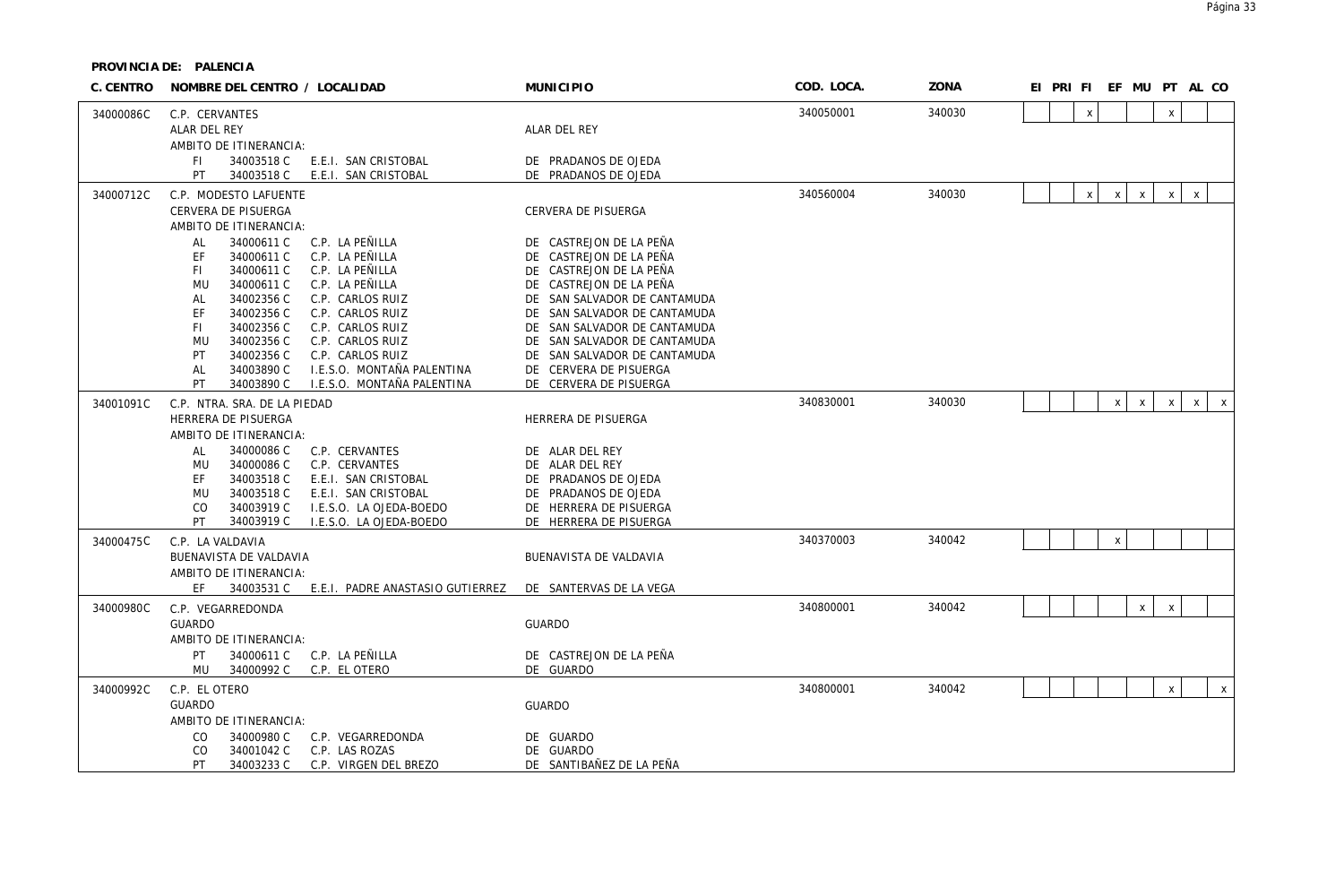| C. CENTRO | NOMBRE DEL CENTRO / LOCALIDAD |            | <b>MUNICIPIO</b>                 | COD. LOCA.                 | ZONA      | EI PRI FI |  |   |   |              |                           | EF MU PT AL CO            |                           |
|-----------|-------------------------------|------------|----------------------------------|----------------------------|-----------|-----------|--|---|---|--------------|---------------------------|---------------------------|---------------------------|
| 34001042C | C.P. LAS ROZAS                |            |                                  |                            | 340800001 | 340042    |  |   |   |              | X                         | $\boldsymbol{\mathsf{X}}$ |                           |
|           | <b>GUARDO</b>                 |            |                                  | <b>GUARDO</b>              |           |           |  |   |   |              |                           |                           |                           |
|           | AMBITO DE ITINERANCIA:        |            |                                  |                            |           |           |  |   |   |              |                           |                           |                           |
|           | AL                            | 34000980 C | C.P. VEGARREDONDA                | DE GUARDO                  |           |           |  |   |   |              |                           |                           |                           |
|           | AL                            | 34000992 C | C.P. EL OTERO                    | DE GUARDO                  |           |           |  |   |   |              |                           |                           |                           |
|           | AL                            | 34002642 C | C.P. NTRA SRA DE AREÑOS          | DE VELILLA DEL RIO CARRION |           |           |  |   |   |              |                           |                           |                           |
|           | PT                            | 34002642 C | C.P. NTRA SRA DE AREÑOS          | DE VELILLA DEL RIO CARRION |           |           |  |   |   |              |                           |                           |                           |
|           | AL                            | 34003233 C | C.P. VIRGEN DEL BREZO            | DE SANTIBAÑEZ DE LA PEÑA   |           |           |  |   |   |              |                           |                           |                           |
| 34002231C | C.P. VILLA Y TIERRA           |            |                                  |                            | 341570005 | 340042    |  | Х | X | $\mathsf{x}$ | $\boldsymbol{\mathsf{x}}$ | $\mathsf{x}$              | $\boldsymbol{\mathsf{X}}$ |
|           | SALDAÑA                       |            |                                  | SALDAÑA                    |           |           |  |   |   |              |                           |                           |                           |
|           | AMBITO DE ITINERANCIA:        |            |                                  |                            |           |           |  |   |   |              |                           |                           |                           |
|           | AL                            | 34000475 C | C.P. LA VALDAVIA                 | DE BUENAVISTA DE VALDAVIA  |           |           |  |   |   |              |                           |                           |                           |
|           | FI.                           | 34000475 C | C.P. LA VALDAVIA                 | DE BUENAVISTA DE VALDAVIA  |           |           |  |   |   |              |                           |                           |                           |
|           | MU                            | 34000475 C | C.P. LA VALDAVIA                 | DE BUENAVISTA DE VALDAVIA  |           |           |  |   |   |              |                           |                           |                           |
|           | PT                            | 34000475 C | C.P. LA VALDAVIA                 | DE BUENAVISTA DE VALDAVIA  |           |           |  |   |   |              |                           |                           |                           |
|           | AL                            | 34002095 C | E.E.I. EL MUNDO                  | DE POZA DE LA VEGA         |           |           |  |   |   |              |                           |                           |                           |
|           | EF                            | 34002095 C | E.E.I. EL MUNDO                  | DE POZA DE LA VEGA         |           |           |  |   |   |              |                           |                           |                           |
|           | <b>MU</b>                     | 34002095 C | E.E.I. EL MUNDO                  | DE POZA DE LA VEGA         |           |           |  |   |   |              |                           |                           |                           |
|           | PT                            | 34002095 C | E.E.I. EL MUNDO                  | DE POZA DE LA VEGA         |           |           |  |   |   |              |                           |                           |                           |
|           | AL                            | 34003531 C | E.E.I. PADRE ANASTASIO GUTIERREZ | DE SANTERVAS DE LA VEGA    |           |           |  |   |   |              |                           |                           |                           |
|           | PT                            | 34003531 C | E.E.I. PADRE ANASTASIO GUTIERREZ | DE SANTERVAS DE LA VEGA    |           |           |  |   |   |              |                           |                           |                           |
|           | AL                            | 34003750 C | I.E.S. CONDES DE SALDAÑA         | DE SALDAÑA                 |           |           |  |   |   |              |                           |                           |                           |
|           | CO                            | 34003750 C | I.E.S. CONDES DE SALDAÑA         | DE SALDAÑA                 |           |           |  |   |   |              |                           |                           |                           |
| 34002642C | C.P. NTRA SRA DE AREÑOS       |            |                                  |                            | 341990006 | 340042    |  |   |   | X            |                           |                           |                           |
|           | VELILLA DEL RIO CARRION       |            |                                  | VELILLA DEL RIO CARRION    |           |           |  |   |   |              |                           |                           |                           |
|           | AMBITO DE ITINERANCIA:        |            |                                  |                            |           |           |  |   |   |              |                           |                           |                           |
|           | MU                            | 34001042 C | C.P. LAS ROZAS                   | DE GUARDO                  |           |           |  |   |   |              |                           |                           |                           |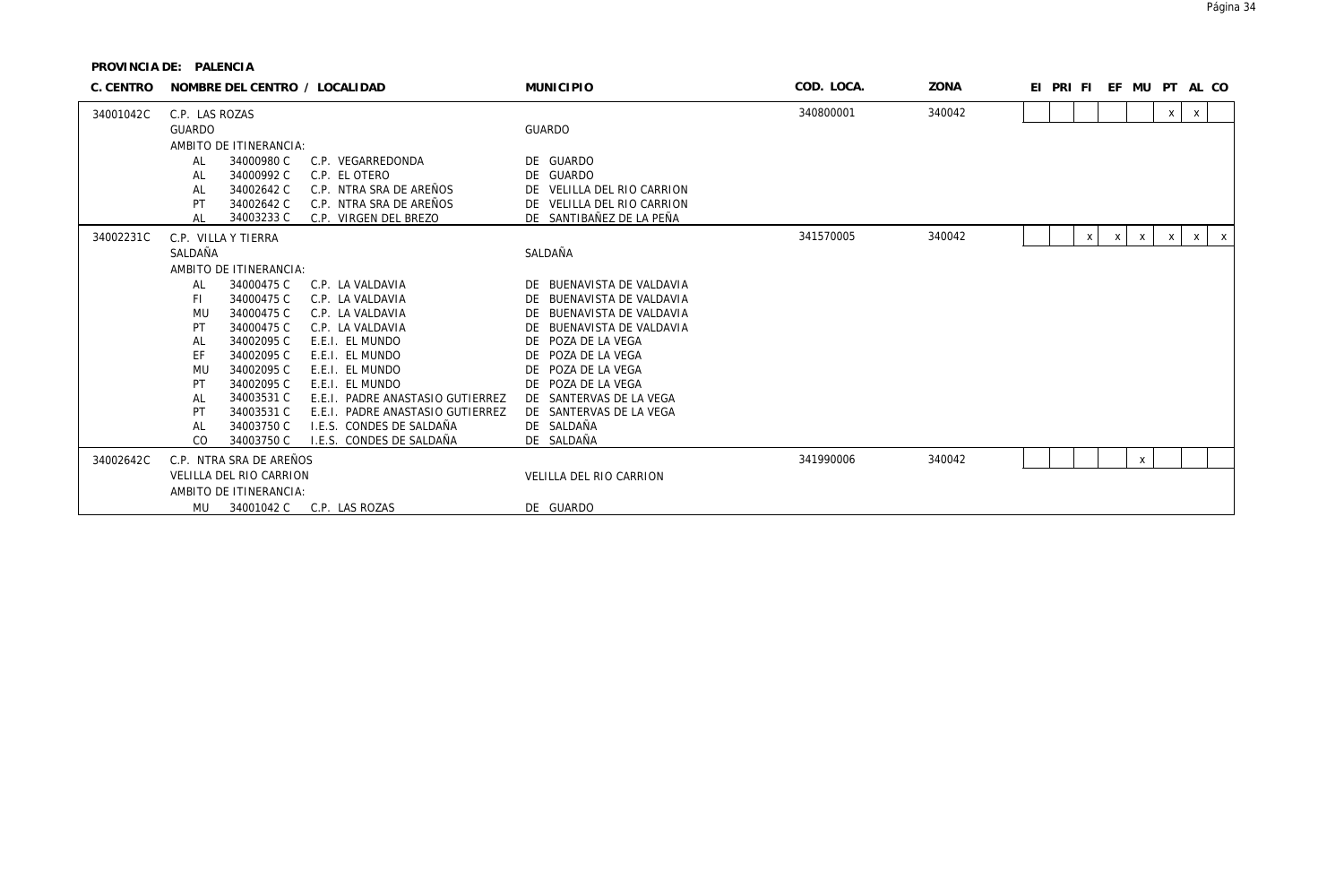| 370010<br>370230001<br>$\pmb{\chi}$<br>$\mathsf{X}$<br>$\mathsf{x}$<br>$\mathsf{X}$<br>$\mathsf{x}$<br>$\mathsf{x}$<br>37009489C<br>C.R.A. LOS ARAPILES<br>ALDEATEJADA<br>ALDEATEJADA<br>AMBITO DE ITINERANCIA:<br>AL<br>37005216 C C.P. ALFONSO X EL SABIO<br>DE SALAMANCA<br>370400001<br>370010<br>x<br>37009428C<br>x<br>$\mathsf{X}$<br>$\mathsf X$<br>C.R.A. CAMPO DE SALAMANCA<br>BARBADILLO<br>BARBADILLO<br>AMBITO DE ITINERANCIA:<br>37009520 C C.R.A. DOMINGO DE GUZMAN<br>PT<br>DE DOÑINOS DE SALAMANCA<br>AMBITO DEL C.R.A.: CARRASCAL DE BARREGAS DOÑINOS DE SALAMANCA<br>FLORIDA DE LIEBANA GOLPEJAS MATA DE LEDESMA (LA)<br>PARADA DE ARRIBA PINO DE TORMES (EL) SAN PEDRO DEL VALLE<br>VEGA DE TIRADOS VILLARMAYOR ZARAPICOS<br>370670004<br>370010<br>$\mathsf{x}$<br>$\mathsf X$<br>$x \mid$<br>$\mathsf{X}$<br>C.R.A. LA FLECHA<br>$\mathsf X$<br>37009817C<br>CABRERIZOS<br>CABRERIZOS<br>370690002<br>370010<br>$\mathsf{X}$<br>$\pmb{\mathsf{X}}$<br>$x \mid$<br>$\mathsf{X}$<br>$\pmb{\chi}$<br>C.R.A. LOS GIRASOLES<br>X<br>37009507C<br>CALVARRASA DE ABAJO<br>CALVARRASA DE ABAJO<br>370730001<br>370010<br>$\mathsf X$<br>$\mathsf X$<br>$\pmb{\chi}$<br>37009829C<br>C.R.A. RIBERA DE CAÑEDO<br>$\mathsf{X}$<br>$\mathsf{X}$<br>$\pmb{\chi}$<br>CALZADA DE VALDUNCIEL<br>CALZADA DE VALDUNCIEL<br>370850001<br>370010<br>$\mathsf{X}$<br>$\mathsf X$<br>37013511C<br>C.P. PABLO PICASSO<br>CARBAJOSA DE LA SAGRADA<br>CARBAJOSA DE LA SAGRADA<br>AMBITO DE ITINERANCIA:<br>37013523 C C.P. LA LADERA<br>AL<br>DE CARBAJOSA DE LA SAGRADA<br>37013523 C C.P. LA LADERA<br>DE CARBAJOSA DE LA SAGRADA<br>PT<br>371170002<br>x<br>$\mathsf X$<br>370010<br>37009520C<br>C.R.A. DOMINGO DE GUZMAN<br>DOÑINOS DE SALAMANCA<br>DOÑINOS DE SALAMANCA<br>372380001<br>370010<br>C.R.A. ARMUÑA<br>$\mathsf X$<br>$\mathsf{x}$<br>$\mathsf{x}$<br>$\mathsf X$<br>37009911C<br>PEDROSILLO EL RALO<br>PEDROSILLO EL RALO<br>372740002<br>370010<br>$\times$<br>$\mathsf{X}$<br>37005174C<br>C.P. NTRA. SRA. DE ASUNCION<br>SALAMANCA<br>SALAMANCA<br>AMBITO DE ITINERANCIA:<br>AL 37008461 C C.P. CAJA DE AHORROS<br>DE SALAMANCA<br>372740002<br>370010<br>$\mathsf X$<br>$\mathsf{X}$<br>37005216C<br>C.P. ALFONSO X EL SABIO<br>SALAMANCA<br>SALAMANCA<br>AMBITO DE ITINERANCIA:<br>MU 37005423 C C.P. VIRGEN DE LA VEGA<br>DE SALAMANCA<br>37013471 C C.P. MELENDEZ VALDES<br>PT<br>DE SALAMANCA<br>372740002<br>370010<br>$\mathsf{x}$<br>$\times$<br>37005277C<br>C.P. JUAN JAEN<br>SALAMANCA<br>SALAMANCA<br>AMBITO DE ITINERANCIA: | C. CENTRO | NOMBRE DEL CENTRO / LOCALIDAD | <b>MUNICIPIO</b> | COD. LOCA. | ZONA | EI PRI FI EF MU PT AL CO |
|-------------------------------------------------------------------------------------------------------------------------------------------------------------------------------------------------------------------------------------------------------------------------------------------------------------------------------------------------------------------------------------------------------------------------------------------------------------------------------------------------------------------------------------------------------------------------------------------------------------------------------------------------------------------------------------------------------------------------------------------------------------------------------------------------------------------------------------------------------------------------------------------------------------------------------------------------------------------------------------------------------------------------------------------------------------------------------------------------------------------------------------------------------------------------------------------------------------------------------------------------------------------------------------------------------------------------------------------------------------------------------------------------------------------------------------------------------------------------------------------------------------------------------------------------------------------------------------------------------------------------------------------------------------------------------------------------------------------------------------------------------------------------------------------------------------------------------------------------------------------------------------------------------------------------------------------------------------------------------------------------------------------------------------------------------------------------------------------------------------------------------------------------------------------------------------------------------------------------------------------------------------------------------------------------------------------------------------------------------------------------------------------------------------------------------------------------------------------------------------------------------------------------------------------------------------|-----------|-------------------------------|------------------|------------|------|--------------------------|
|                                                                                                                                                                                                                                                                                                                                                                                                                                                                                                                                                                                                                                                                                                                                                                                                                                                                                                                                                                                                                                                                                                                                                                                                                                                                                                                                                                                                                                                                                                                                                                                                                                                                                                                                                                                                                                                                                                                                                                                                                                                                                                                                                                                                                                                                                                                                                                                                                                                                                                                                                             |           |                               |                  |            |      |                          |
|                                                                                                                                                                                                                                                                                                                                                                                                                                                                                                                                                                                                                                                                                                                                                                                                                                                                                                                                                                                                                                                                                                                                                                                                                                                                                                                                                                                                                                                                                                                                                                                                                                                                                                                                                                                                                                                                                                                                                                                                                                                                                                                                                                                                                                                                                                                                                                                                                                                                                                                                                             |           |                               |                  |            |      |                          |
|                                                                                                                                                                                                                                                                                                                                                                                                                                                                                                                                                                                                                                                                                                                                                                                                                                                                                                                                                                                                                                                                                                                                                                                                                                                                                                                                                                                                                                                                                                                                                                                                                                                                                                                                                                                                                                                                                                                                                                                                                                                                                                                                                                                                                                                                                                                                                                                                                                                                                                                                                             |           |                               |                  |            |      |                          |
|                                                                                                                                                                                                                                                                                                                                                                                                                                                                                                                                                                                                                                                                                                                                                                                                                                                                                                                                                                                                                                                                                                                                                                                                                                                                                                                                                                                                                                                                                                                                                                                                                                                                                                                                                                                                                                                                                                                                                                                                                                                                                                                                                                                                                                                                                                                                                                                                                                                                                                                                                             |           |                               |                  |            |      |                          |
|                                                                                                                                                                                                                                                                                                                                                                                                                                                                                                                                                                                                                                                                                                                                                                                                                                                                                                                                                                                                                                                                                                                                                                                                                                                                                                                                                                                                                                                                                                                                                                                                                                                                                                                                                                                                                                                                                                                                                                                                                                                                                                                                                                                                                                                                                                                                                                                                                                                                                                                                                             |           |                               |                  |            |      |                          |
|                                                                                                                                                                                                                                                                                                                                                                                                                                                                                                                                                                                                                                                                                                                                                                                                                                                                                                                                                                                                                                                                                                                                                                                                                                                                                                                                                                                                                                                                                                                                                                                                                                                                                                                                                                                                                                                                                                                                                                                                                                                                                                                                                                                                                                                                                                                                                                                                                                                                                                                                                             |           |                               |                  |            |      |                          |
|                                                                                                                                                                                                                                                                                                                                                                                                                                                                                                                                                                                                                                                                                                                                                                                                                                                                                                                                                                                                                                                                                                                                                                                                                                                                                                                                                                                                                                                                                                                                                                                                                                                                                                                                                                                                                                                                                                                                                                                                                                                                                                                                                                                                                                                                                                                                                                                                                                                                                                                                                             |           |                               |                  |            |      |                          |
|                                                                                                                                                                                                                                                                                                                                                                                                                                                                                                                                                                                                                                                                                                                                                                                                                                                                                                                                                                                                                                                                                                                                                                                                                                                                                                                                                                                                                                                                                                                                                                                                                                                                                                                                                                                                                                                                                                                                                                                                                                                                                                                                                                                                                                                                                                                                                                                                                                                                                                                                                             |           |                               |                  |            |      |                          |
|                                                                                                                                                                                                                                                                                                                                                                                                                                                                                                                                                                                                                                                                                                                                                                                                                                                                                                                                                                                                                                                                                                                                                                                                                                                                                                                                                                                                                                                                                                                                                                                                                                                                                                                                                                                                                                                                                                                                                                                                                                                                                                                                                                                                                                                                                                                                                                                                                                                                                                                                                             |           |                               |                  |            |      |                          |
|                                                                                                                                                                                                                                                                                                                                                                                                                                                                                                                                                                                                                                                                                                                                                                                                                                                                                                                                                                                                                                                                                                                                                                                                                                                                                                                                                                                                                                                                                                                                                                                                                                                                                                                                                                                                                                                                                                                                                                                                                                                                                                                                                                                                                                                                                                                                                                                                                                                                                                                                                             |           |                               |                  |            |      |                          |
|                                                                                                                                                                                                                                                                                                                                                                                                                                                                                                                                                                                                                                                                                                                                                                                                                                                                                                                                                                                                                                                                                                                                                                                                                                                                                                                                                                                                                                                                                                                                                                                                                                                                                                                                                                                                                                                                                                                                                                                                                                                                                                                                                                                                                                                                                                                                                                                                                                                                                                                                                             |           |                               |                  |            |      |                          |
|                                                                                                                                                                                                                                                                                                                                                                                                                                                                                                                                                                                                                                                                                                                                                                                                                                                                                                                                                                                                                                                                                                                                                                                                                                                                                                                                                                                                                                                                                                                                                                                                                                                                                                                                                                                                                                                                                                                                                                                                                                                                                                                                                                                                                                                                                                                                                                                                                                                                                                                                                             |           |                               |                  |            |      |                          |
|                                                                                                                                                                                                                                                                                                                                                                                                                                                                                                                                                                                                                                                                                                                                                                                                                                                                                                                                                                                                                                                                                                                                                                                                                                                                                                                                                                                                                                                                                                                                                                                                                                                                                                                                                                                                                                                                                                                                                                                                                                                                                                                                                                                                                                                                                                                                                                                                                                                                                                                                                             |           |                               |                  |            |      |                          |
|                                                                                                                                                                                                                                                                                                                                                                                                                                                                                                                                                                                                                                                                                                                                                                                                                                                                                                                                                                                                                                                                                                                                                                                                                                                                                                                                                                                                                                                                                                                                                                                                                                                                                                                                                                                                                                                                                                                                                                                                                                                                                                                                                                                                                                                                                                                                                                                                                                                                                                                                                             |           |                               |                  |            |      |                          |
|                                                                                                                                                                                                                                                                                                                                                                                                                                                                                                                                                                                                                                                                                                                                                                                                                                                                                                                                                                                                                                                                                                                                                                                                                                                                                                                                                                                                                                                                                                                                                                                                                                                                                                                                                                                                                                                                                                                                                                                                                                                                                                                                                                                                                                                                                                                                                                                                                                                                                                                                                             |           |                               |                  |            |      |                          |
|                                                                                                                                                                                                                                                                                                                                                                                                                                                                                                                                                                                                                                                                                                                                                                                                                                                                                                                                                                                                                                                                                                                                                                                                                                                                                                                                                                                                                                                                                                                                                                                                                                                                                                                                                                                                                                                                                                                                                                                                                                                                                                                                                                                                                                                                                                                                                                                                                                                                                                                                                             |           |                               |                  |            |      |                          |
|                                                                                                                                                                                                                                                                                                                                                                                                                                                                                                                                                                                                                                                                                                                                                                                                                                                                                                                                                                                                                                                                                                                                                                                                                                                                                                                                                                                                                                                                                                                                                                                                                                                                                                                                                                                                                                                                                                                                                                                                                                                                                                                                                                                                                                                                                                                                                                                                                                                                                                                                                             |           |                               |                  |            |      |                          |
|                                                                                                                                                                                                                                                                                                                                                                                                                                                                                                                                                                                                                                                                                                                                                                                                                                                                                                                                                                                                                                                                                                                                                                                                                                                                                                                                                                                                                                                                                                                                                                                                                                                                                                                                                                                                                                                                                                                                                                                                                                                                                                                                                                                                                                                                                                                                                                                                                                                                                                                                                             |           |                               |                  |            |      |                          |
|                                                                                                                                                                                                                                                                                                                                                                                                                                                                                                                                                                                                                                                                                                                                                                                                                                                                                                                                                                                                                                                                                                                                                                                                                                                                                                                                                                                                                                                                                                                                                                                                                                                                                                                                                                                                                                                                                                                                                                                                                                                                                                                                                                                                                                                                                                                                                                                                                                                                                                                                                             |           |                               |                  |            |      |                          |
|                                                                                                                                                                                                                                                                                                                                                                                                                                                                                                                                                                                                                                                                                                                                                                                                                                                                                                                                                                                                                                                                                                                                                                                                                                                                                                                                                                                                                                                                                                                                                                                                                                                                                                                                                                                                                                                                                                                                                                                                                                                                                                                                                                                                                                                                                                                                                                                                                                                                                                                                                             |           |                               |                  |            |      |                          |
|                                                                                                                                                                                                                                                                                                                                                                                                                                                                                                                                                                                                                                                                                                                                                                                                                                                                                                                                                                                                                                                                                                                                                                                                                                                                                                                                                                                                                                                                                                                                                                                                                                                                                                                                                                                                                                                                                                                                                                                                                                                                                                                                                                                                                                                                                                                                                                                                                                                                                                                                                             |           |                               |                  |            |      |                          |
|                                                                                                                                                                                                                                                                                                                                                                                                                                                                                                                                                                                                                                                                                                                                                                                                                                                                                                                                                                                                                                                                                                                                                                                                                                                                                                                                                                                                                                                                                                                                                                                                                                                                                                                                                                                                                                                                                                                                                                                                                                                                                                                                                                                                                                                                                                                                                                                                                                                                                                                                                             |           |                               |                  |            |      |                          |
|                                                                                                                                                                                                                                                                                                                                                                                                                                                                                                                                                                                                                                                                                                                                                                                                                                                                                                                                                                                                                                                                                                                                                                                                                                                                                                                                                                                                                                                                                                                                                                                                                                                                                                                                                                                                                                                                                                                                                                                                                                                                                                                                                                                                                                                                                                                                                                                                                                                                                                                                                             |           |                               |                  |            |      |                          |
|                                                                                                                                                                                                                                                                                                                                                                                                                                                                                                                                                                                                                                                                                                                                                                                                                                                                                                                                                                                                                                                                                                                                                                                                                                                                                                                                                                                                                                                                                                                                                                                                                                                                                                                                                                                                                                                                                                                                                                                                                                                                                                                                                                                                                                                                                                                                                                                                                                                                                                                                                             |           |                               |                  |            |      |                          |
|                                                                                                                                                                                                                                                                                                                                                                                                                                                                                                                                                                                                                                                                                                                                                                                                                                                                                                                                                                                                                                                                                                                                                                                                                                                                                                                                                                                                                                                                                                                                                                                                                                                                                                                                                                                                                                                                                                                                                                                                                                                                                                                                                                                                                                                                                                                                                                                                                                                                                                                                                             |           |                               |                  |            |      |                          |
|                                                                                                                                                                                                                                                                                                                                                                                                                                                                                                                                                                                                                                                                                                                                                                                                                                                                                                                                                                                                                                                                                                                                                                                                                                                                                                                                                                                                                                                                                                                                                                                                                                                                                                                                                                                                                                                                                                                                                                                                                                                                                                                                                                                                                                                                                                                                                                                                                                                                                                                                                             |           |                               |                  |            |      |                          |
|                                                                                                                                                                                                                                                                                                                                                                                                                                                                                                                                                                                                                                                                                                                                                                                                                                                                                                                                                                                                                                                                                                                                                                                                                                                                                                                                                                                                                                                                                                                                                                                                                                                                                                                                                                                                                                                                                                                                                                                                                                                                                                                                                                                                                                                                                                                                                                                                                                                                                                                                                             |           |                               |                  |            |      |                          |
|                                                                                                                                                                                                                                                                                                                                                                                                                                                                                                                                                                                                                                                                                                                                                                                                                                                                                                                                                                                                                                                                                                                                                                                                                                                                                                                                                                                                                                                                                                                                                                                                                                                                                                                                                                                                                                                                                                                                                                                                                                                                                                                                                                                                                                                                                                                                                                                                                                                                                                                                                             |           |                               |                  |            |      |                          |
|                                                                                                                                                                                                                                                                                                                                                                                                                                                                                                                                                                                                                                                                                                                                                                                                                                                                                                                                                                                                                                                                                                                                                                                                                                                                                                                                                                                                                                                                                                                                                                                                                                                                                                                                                                                                                                                                                                                                                                                                                                                                                                                                                                                                                                                                                                                                                                                                                                                                                                                                                             |           |                               |                  |            |      |                          |
|                                                                                                                                                                                                                                                                                                                                                                                                                                                                                                                                                                                                                                                                                                                                                                                                                                                                                                                                                                                                                                                                                                                                                                                                                                                                                                                                                                                                                                                                                                                                                                                                                                                                                                                                                                                                                                                                                                                                                                                                                                                                                                                                                                                                                                                                                                                                                                                                                                                                                                                                                             |           |                               |                  |            |      |                          |
|                                                                                                                                                                                                                                                                                                                                                                                                                                                                                                                                                                                                                                                                                                                                                                                                                                                                                                                                                                                                                                                                                                                                                                                                                                                                                                                                                                                                                                                                                                                                                                                                                                                                                                                                                                                                                                                                                                                                                                                                                                                                                                                                                                                                                                                                                                                                                                                                                                                                                                                                                             |           |                               |                  |            |      |                          |
|                                                                                                                                                                                                                                                                                                                                                                                                                                                                                                                                                                                                                                                                                                                                                                                                                                                                                                                                                                                                                                                                                                                                                                                                                                                                                                                                                                                                                                                                                                                                                                                                                                                                                                                                                                                                                                                                                                                                                                                                                                                                                                                                                                                                                                                                                                                                                                                                                                                                                                                                                             |           |                               |                  |            |      |                          |
|                                                                                                                                                                                                                                                                                                                                                                                                                                                                                                                                                                                                                                                                                                                                                                                                                                                                                                                                                                                                                                                                                                                                                                                                                                                                                                                                                                                                                                                                                                                                                                                                                                                                                                                                                                                                                                                                                                                                                                                                                                                                                                                                                                                                                                                                                                                                                                                                                                                                                                                                                             |           |                               |                  |            |      |                          |
|                                                                                                                                                                                                                                                                                                                                                                                                                                                                                                                                                                                                                                                                                                                                                                                                                                                                                                                                                                                                                                                                                                                                                                                                                                                                                                                                                                                                                                                                                                                                                                                                                                                                                                                                                                                                                                                                                                                                                                                                                                                                                                                                                                                                                                                                                                                                                                                                                                                                                                                                                             |           |                               |                  |            |      |                          |
| 37005231 C C.P. BEATRIZ GALINDO<br>DE SALAMANCA<br>AL<br>PT<br>37005231 C C.P. BEATRIZ GALINDO<br>DE SALAMANCA                                                                                                                                                                                                                                                                                                                                                                                                                                                                                                                                                                                                                                                                                                                                                                                                                                                                                                                                                                                                                                                                                                                                                                                                                                                                                                                                                                                                                                                                                                                                                                                                                                                                                                                                                                                                                                                                                                                                                                                                                                                                                                                                                                                                                                                                                                                                                                                                                                              |           |                               |                  |            |      |                          |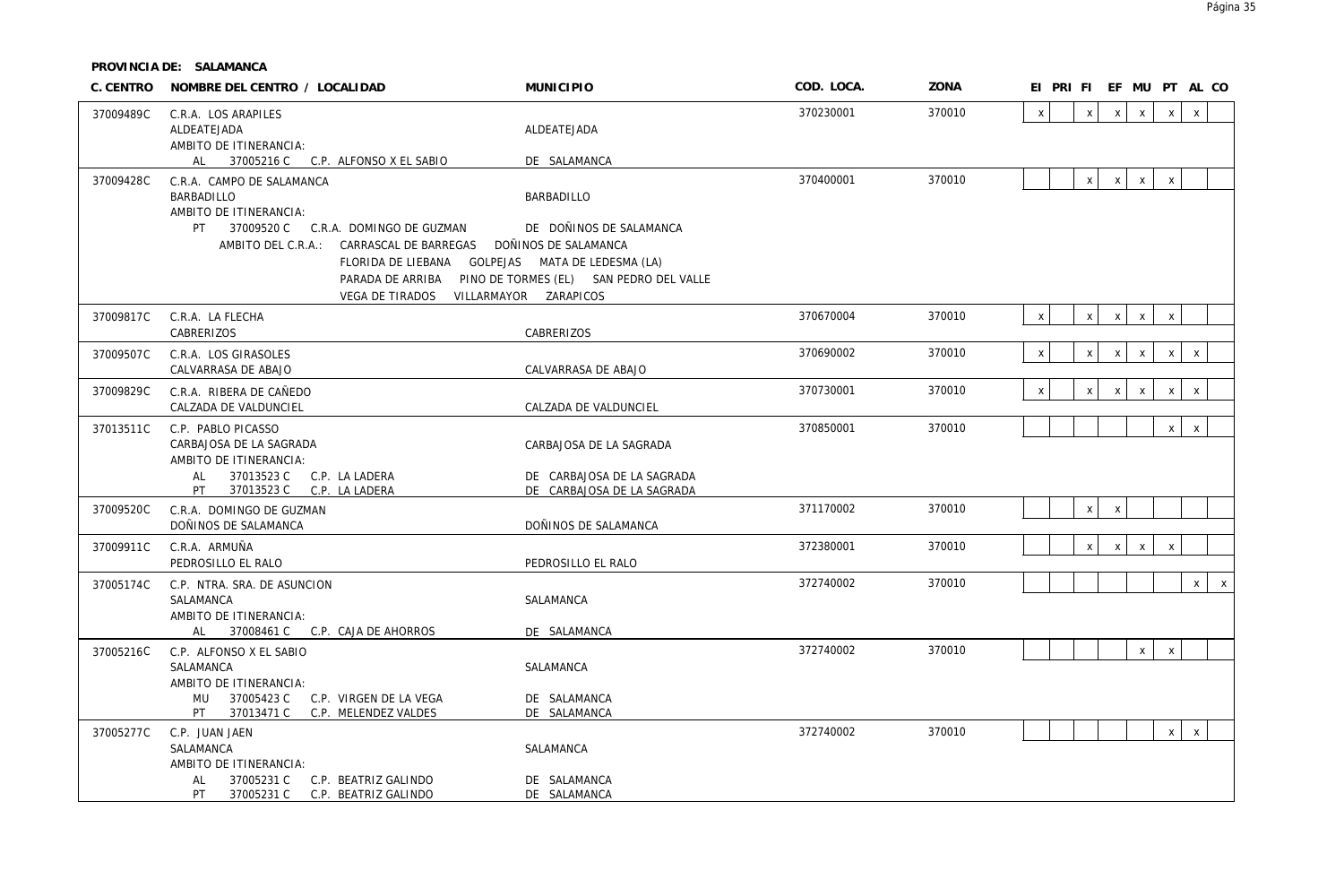|           | C. CENTRO NOMBRE DEL CENTRO / LOCALIDAD                              | <b>MUNICIPIO</b> | COD. LOCA. | ZONA   |  | EI PRI FI EF MU PT AL CO |              |                    |              |              |
|-----------|----------------------------------------------------------------------|------------------|------------|--------|--|--------------------------|--------------|--------------------|--------------|--------------|
| 37005290C | C.P. LAZARILLO DE TORMES                                             |                  | 372740002  | 370010 |  |                          | $\mathsf{x}$ |                    |              | $\pmb{\chi}$ |
|           | SALAMANCA<br>AMBITO DE ITINERANCIA:                                  | SALAMANCA        |            |        |  |                          |              |                    |              |              |
|           | MU 37008783 C C.P. BUENOS AIRES.GABRIEL MARTIN                       | DE SALAMANCA     |            |        |  |                          |              |                    |              |              |
| 37005320C | C.P. NICOLAS RODRIGUEZ ANICETO                                       |                  | 372740002  | 370010 |  |                          | $\mathsf{X}$ |                    | $\mathsf{X}$ |              |
|           | SALAMANCA                                                            | SALAMANCA        |            |        |  |                          |              |                    |              |              |
|           | AMBITO DE ITINERANCIA:<br>MU 37005231 C<br>C.P. BEATRIZ GALINDO      | DE SALAMANCA     |            |        |  |                          |              |                    |              |              |
|           | 37005368 C<br>C.P. VILLAR Y MACIAS<br>AL                             | DE SALAMANCA     |            |        |  |                          |              |                    |              |              |
| 37005332C | C.P. PADRE MANJON                                                    |                  | 372740002  | 370010 |  |                          |              | $\pmb{\mathsf{X}}$ |              |              |
|           | SALAMANCA<br>AMBITO DE ITINERANCIA:                                  | SALAMANCA        |            |        |  |                          |              |                    |              |              |
|           | PT 37005769 C C.P. SANTA CATALINA                                    | DE SALAMANCA     |            |        |  |                          |              |                    |              |              |
| 37005371C | C.P. RUFINO BLANCO                                                   |                  | 372740002  | 370010 |  |                          |              |                    | $\mathsf X$  |              |
|           | SALAMANCA<br>AMBITO DE ITINERANCIA:                                  | SALAMANCA        |            |        |  |                          |              |                    |              |              |
|           | AL 37005332 C C.P. PADRE MANJON                                      | DE SALAMANCA     |            |        |  |                          |              |                    |              |              |
| 37005381C | C.P. SAN MATEO                                                       |                  | 372740002  | 370010 |  |                          |              |                    | $\mathsf X$  |              |
|           | SALAMANCA<br>AMBITO DE ITINERANCIA:                                  | SALAMANCA        |            |        |  |                          |              |                    |              |              |
|           | AL 37005393 C C.P. SANTA TERESA                                      | DE SALAMANCA     |            |        |  |                          |              |                    |              |              |
| 37005769C | C.P. SANTA CATALINA                                                  |                  | 372740002  | 370010 |  |                          |              |                    | $\mathsf{X}$ |              |
|           | SALAMANCA<br>AMBITO DE ITINERANCIA:                                  | SALAMANCA        |            |        |  |                          |              |                    |              |              |
|           | AL 37005253 C C.P. FRANCISCO VITORIA                                 | DE SALAMANCA     |            |        |  |                          |              |                    |              |              |
| 37006026C | C.P. GRAN CAPITAN                                                    |                  | 372740002  | 370010 |  |                          |              |                    | $\mathsf{X}$ | $\mathsf{X}$ |
|           | SALAMANCA                                                            | SALAMANCA        |            |        |  |                          |              |                    |              |              |
|           | AMBITO DE ITINERANCIA:<br>AL 37013471 C C.P. MELENDEZ VALDES         | DE SALAMANCA     |            |        |  |                          |              |                    |              |              |
| 37006038C | C.P. FELIX RODRIGUEZ DE LA FUENTE                                    |                  | 372740002  | 370010 |  |                          |              |                    | $\mathsf X$  |              |
|           | SALAMANCA                                                            | SALAMANCA        |            |        |  |                          |              |                    |              |              |
|           | AMBITO DE ITINERANCIA:<br>37005241 C C.P. FILIBERTO VILLALOBOS<br>AL | DE SALAMANCA     |            |        |  |                          |              |                    |              |              |
| 37006041C | C.P. JOSE HERRERO                                                    |                  | 372740002  | 370010 |  |                          | $\mathsf{X}$ |                    |              |              |
|           | SALAMANCA                                                            | SALAMANCA        |            |        |  |                          |              |                    |              |              |
|           | AMBITO DE ITINERANCIA:<br>MU 37008461 C C.P. CAJA DE AHORROS         | DE SALAMANCA     |            |        |  |                          |              |                    |              |              |
| 37008497C | C.P. LEON FELIPE                                                     |                  | 372740002  | 370010 |  |                          | $\mathsf{x}$ |                    | $x \mid$     | $\mathsf{X}$ |
|           | SALAMANCA                                                            | SALAMANCA        |            |        |  |                          |              |                    |              |              |
|           | AMBITO DE ITINERANCIA:<br>37005228 C<br>C.P. JUAN DEL ENZINA<br>AL   | DE SALAMANCA     |            |        |  |                          |              |                    |              |              |
|           | MU 37005228 C C.P. JUAN DEL ENZINA                                   | DE SALAMANCA     |            |        |  |                          |              |                    |              |              |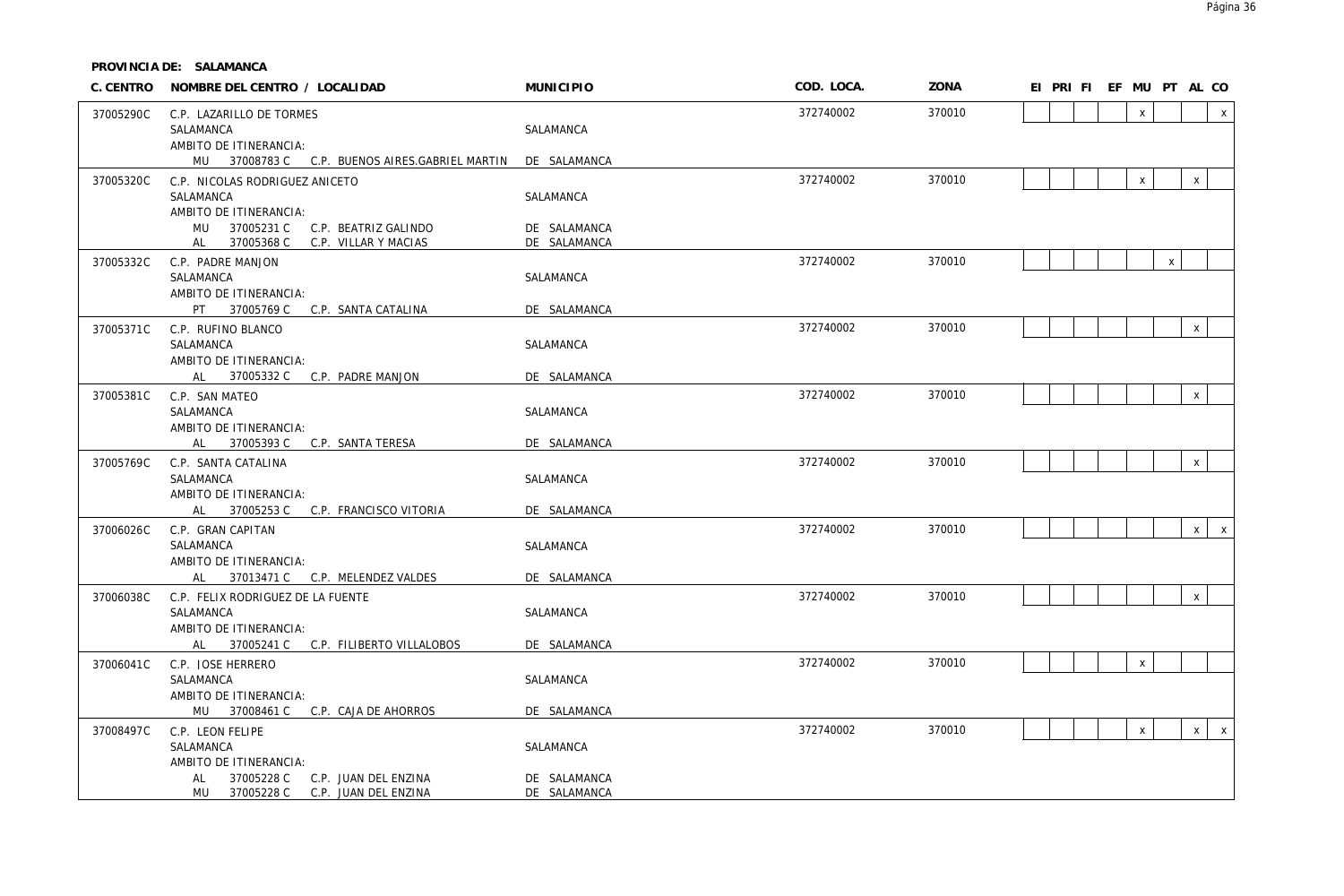| C. CENTRO | NOMBRE DEL CENTRO / LOCALIDAD                                          | <b>MUNICIPIO</b>                                                           | COD. LOCA. | ZONA   | EI PRI FI EF MU PT AL CO                                                                     |
|-----------|------------------------------------------------------------------------|----------------------------------------------------------------------------|------------|--------|----------------------------------------------------------------------------------------------|
| 37008783C | C.P. BUENOS AIRES.GABRIEL MARTIN                                       |                                                                            | 372740002  | 370010 | $\mathsf{x}$<br>$\mathsf{x}$<br>$\mathsf{X}$                                                 |
|           | SALAMANCA<br>AMBITO DE ITINERANCIA:                                    | SALAMANCA                                                                  |            |        |                                                                                              |
|           | 37005290 C C.P. LAZARILLO DE TORMES<br>AL                              | DE SALAMANCA                                                               |            |        |                                                                                              |
|           | PT<br>37005423 C<br>C.P. VIRGEN DE LA VEGA                             | DE SALAMANCA                                                               |            |        |                                                                                              |
| 37013471C | C.P. MELENDEZ VALDES<br>SALAMANCA                                      | SALAMANCA                                                                  | 372740002  | 370010 | $\mathsf{X}$                                                                                 |
|           | AMBITO DE ITINERANCIA:                                                 |                                                                            |            |        |                                                                                              |
|           | MU 37005174 C C.P. NTRA. SRA. DE ASUNCION                              | DE SALAMANCA                                                               |            |        |                                                                                              |
| 37008291C | C.P. MIGUEL HERNANDEZ                                                  |                                                                            | 372940002  | 370010 | $\mathsf{X}$                                                                                 |
|           | SANTA MARTA DE TORMES                                                  | SANTA MARTA DE TORMES                                                      |            |        |                                                                                              |
|           | AMBITO DE ITINERANCIA:<br>37009283 C<br>I.E.S. CALIXTO Y MELIBEA<br>AL | DE SANTA MARTA DE TORMES                                                   |            |        |                                                                                              |
|           | I.E.S. G.TORRENTE BALLESTER<br>37009921 C<br>AL                        | DE SANTA MARTA DE TORMES                                                   |            |        |                                                                                              |
| 37008643C | C.P. SAN BLAS                                                          |                                                                            | 372940002  | 370010 | $\mathsf{X}$<br>X<br>$\mathsf{X}$                                                            |
|           | SANTA MARTA DE TORMES                                                  | SANTA MARTA DE TORMES                                                      |            |        |                                                                                              |
|           | AMBITO DE ITINERANCIA:<br>37009295 C<br>C.P. CARMEN MARTIN GAITE<br>AL | DE SANTA MARTA DE TORMES                                                   |            |        |                                                                                              |
|           | 37009295 C<br>MU<br>C.P. CARMEN MARTIN GAITE                           | DE SANTA MARTA DE TORMES                                                   |            |        |                                                                                              |
| 37009295C | C.P. CARMEN MARTIN GAITE                                               |                                                                            | 372940002  | 370010 | $\mathsf{x}$                                                                                 |
|           | SANTA MARTA DE TORMES<br>AMBITO DE ITINERANCIA:                        | SANTA MARTA DE TORMES                                                      |            |        |                                                                                              |
|           | 37009283 C I.E.S. CALIXTO Y MELIBEA<br>PT.                             | DE SANTA MARTA DE TORMES                                                   |            |        |                                                                                              |
| 37009301C | C.P. RAFAEL ALBERTI                                                    |                                                                            | 373220006  | 370010 | $x \mid$<br>$\mathsf{x}$<br>$\mathsf{X}$                                                     |
|           | URBANIZACION EL ENCINAR                                                | TERRADILLOS                                                                |            |        |                                                                                              |
|           | AMBITO DE ITINERANCIA:<br>37000966 C<br>I.E.S.O. QUERCUS<br>AL         |                                                                            |            |        |                                                                                              |
|           | 37000966 C<br>I.E.S.O. QUERCUS<br>CO.                                  | DE URBANIZACION EL ENCINAR<br>DE URBANIZACION EL ENCINAR                   |            |        |                                                                                              |
|           | PT<br>37000966 C<br>I.E.S.O. QUERCUS                                   | DE URBANIZACION EL ENCINAR                                                 |            |        |                                                                                              |
| 37013535C | C.P. CIUDAD DE L@S NIÑ@S                                               |                                                                            | 373540001  | 370010 | $\mathsf{x}$<br>$\mathsf{X}$                                                                 |
|           | VILLAMAYOR<br>AMBITO DE ITINERANCIA:                                   | VILLAMAYOR                                                                 |            |        |                                                                                              |
|           | <b>AL</b><br>37009911 C C.R.A. ARMUÑA                                  | DE PEDROSILLO EL RALO                                                      |            |        |                                                                                              |
|           | AMBITO DEL C.R.A.: ALDEANUEVA DE FIGUEROA                              | ESPINO DE LA ORBADA GOMECELLO                                              |            |        |                                                                                              |
|           |                                                                        | PALENCIA DE NEGRILLA PARADA DE RUBIALES PEDROSILLO EL RALO                 |            |        |                                                                                              |
|           | PT.<br>37013407 C I.E.S.O. TOMAS BRETON                                | PEDROSO DE LA ARMUÑA (EL) PITIEGUA TARDAGUILA VELLES (LA)<br>DE VILLAMAYOR |            |        |                                                                                              |
| 37013365C | C.R.A. VILLARES DE LA REINA                                            |                                                                            | 373620003  | 370010 | $\mathsf{X}$<br>$\mathsf{x}$<br>$\mathsf{X}$<br>$\mathsf{X}$<br>$\mathsf{x}$<br>$\mathsf{X}$ |
|           | VILLARES DE LA REINA                                                   | VILLARES DE LA REINA                                                       |            |        |                                                                                              |
|           | AMBITO DE ITINERANCIA:                                                 |                                                                            |            |        |                                                                                              |
|           | 37009817 C C.R.A. LA FLECHA<br>AL                                      | DE CABRERIZOS                                                              |            |        |                                                                                              |
|           | AMBITO DEL C.R.A.: ALDEALENGUA<br>ALDEARRUBIA                          | CABRERIZOS SAN MORALES                                                     |            |        |                                                                                              |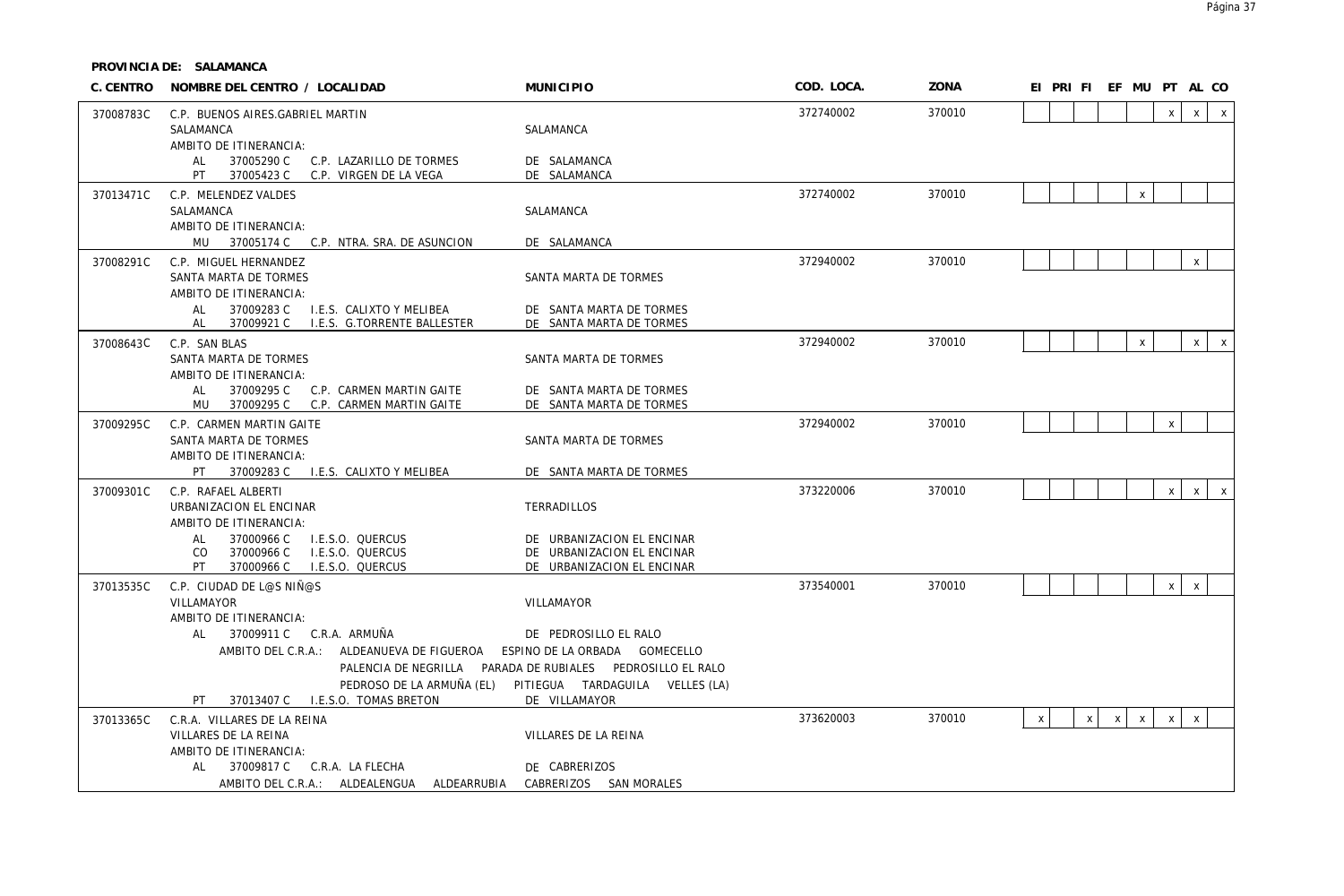| C. CENTRO | NOMBRE DEL CENTRO / LOCALIDAD                                                                                                                                                                                                                                                                                                                                                                                                                                                                                                                                                                                                                                                                                                                     | <b>MUNICIPIO</b>                                                                                                                                                                                                                                | COD. LOCA. | ZONA   | EI PRI FI EF MU PT AL CO  |              |                |              |              |  |
|-----------|---------------------------------------------------------------------------------------------------------------------------------------------------------------------------------------------------------------------------------------------------------------------------------------------------------------------------------------------------------------------------------------------------------------------------------------------------------------------------------------------------------------------------------------------------------------------------------------------------------------------------------------------------------------------------------------------------------------------------------------------------|-------------------------------------------------------------------------------------------------------------------------------------------------------------------------------------------------------------------------------------------------|------------|--------|---------------------------|--------------|----------------|--------------|--------------|--|
| 37000796C | C.P. FILIBERTO VILLALOBOS<br>BABILAFUENTE<br>AMBITO DE ITINERANCIA:                                                                                                                                                                                                                                                                                                                                                                                                                                                                                                                                                                                                                                                                               | BABILAFUENTE                                                                                                                                                                                                                                    | 370380001  | 370022 |                           |              |                |              | $\mathsf{X}$ |  |
|           | 37007675 C<br>C.P. GABRIEL Y GALAN<br>AL<br>37007687 C C.P. VILLA DE FELIPE II<br>AL                                                                                                                                                                                                                                                                                                                                                                                                                                                                                                                                                                                                                                                              | DE VILLORIA<br>DE VILLORUELA                                                                                                                                                                                                                    |            |        |                           |              |                |              |              |  |
| 37009635C | C.R.A. CAMPOPETRE<br>CANTALAPIEDRA                                                                                                                                                                                                                                                                                                                                                                                                                                                                                                                                                                                                                                                                                                                | CANTALAPIEDRA                                                                                                                                                                                                                                   | 370810001  | 370022 | $\mathsf{x}$              | $\mathsf{x}$ | $\mathsf{X}$   | $\times$     | $\mathsf{x}$ |  |
|           | AMBITO DE ITINERANCIA:<br>AL 37009465 C C.R.A. EUSEBIA PALOMINO<br>AMBITO DEL C.R.A.: ARABAYONA CANTALPINO                                                                                                                                                                                                                                                                                                                                                                                                                                                                                                                                                                                                                                        | DE CANTALPINO                                                                                                                                                                                                                                   |            |        |                           |              |                |              |              |  |
| 37009465C | C.R.A. EUSEBIA PALOMINO<br>CANTALPINO                                                                                                                                                                                                                                                                                                                                                                                                                                                                                                                                                                                                                                                                                                             | CANTALPINO                                                                                                                                                                                                                                      | 370820001  | 370022 | $\boldsymbol{\mathsf{X}}$ | $\mathsf{X}$ | $\mathsf{X}$   | $\mathsf{x}$ |              |  |
| 37007675C | C.P. GABRIEL Y GALAN<br>VILLORIA<br>AMBITO DE ITINERANCIA:<br>MU 37000796 C C.P. FILIBERTO VILLALOBOS                                                                                                                                                                                                                                                                                                                                                                                                                                                                                                                                                                                                                                             | VILLORIA<br>DE BABILAFUENTE                                                                                                                                                                                                                     | 373740001  | 370022 |                           |              | $\mathsf{X}$   |              |              |  |
| 37007687C | MU 37007687 C C.P. VILLA DE FELIPE II<br>C.P. VILLA DE FELIPE II                                                                                                                                                                                                                                                                                                                                                                                                                                                                                                                                                                                                                                                                                  | DE VILLORUELA                                                                                                                                                                                                                                   | 373750001  | 370022 |                           |              |                | $\mathsf{x}$ |              |  |
|           | VILLORUELA<br>AMBITO DE ITINERANCIA:<br>37000796 C C.P. FILIBERTO VILLALOBOS<br>PT<br>PT<br>37007675 C C.P. GABRIEL Y GALAN                                                                                                                                                                                                                                                                                                                                                                                                                                                                                                                                                                                                                       | VILLORUELA<br>DE BABILAFUENTE<br>DE VILLORIA                                                                                                                                                                                                    |            |        |                           |              |                |              |              |  |
| 37003359C | C.P. NTRA. SRA. DEL CARMEN<br>LEDESMA<br>AMBITO DE ITINERANCIA:<br>AL<br>37007602 C C.R.A. BAJO TORMES<br>AMBITO DEL C.R.A.: CAMPO DE LEDESMA MANZANO (EL) MONLERAS<br>VILLASECO DE LOS REYES<br>37007602 C C.R.A. BAJO TORMES<br>PT<br>AMBITO DEL C.R.A.: CAMPO DE LEDESMA MANZANO (EL) MONLERAS<br>VILLASECO DE LOS REYES<br>37009520 C C.R.A. DOMINGO DE GUZMAN<br>AL<br>AMBITO DEL C.R.A.: CARRASCAL DE BARREGAS DOÑINOS DE SALAMANCA<br>FLORIDA DE LIEBANA GOLPEJAS MATA DE LEDESMA (LA)<br>VEGA DE TIRADOS VILLARMAYOR ZARAPICOS<br>37009520 C C.R.A. DOMINGO DE GUZMAN<br>MU<br>AMBITO DEL C.R.A.: CARRASCAL DE BARREGAS DOÑINOS DE SALAMANCA<br>FLORIDA DE LIEBANA GOLPEJAS MATA DE LEDESMA (LA)<br>VEGA DE TIRADOS VILLARMAYOR ZARAPICOS | LEDESMA<br>DE VILLASECO DE LOS REYES<br>DE VILLASECO DE LOS REYES<br>DE DOÑINOS DE SALAMANCA<br>PARADA DE ARRIBA PINO DE TORMES (EL) SAN PEDRO DEL VALLE<br>DE DOÑINOS DE SALAMANCA<br>PARADA DE ARRIBA PINO DE TORMES (EL) SAN PEDRO DEL VALLE | 371700009  | 370034 |                           |              | $\mathsf{X}^-$ | $\mathsf{X}$ | $\mathsf{x}$ |  |
| 37007602C | C.R.A. BAJO TORMES<br>VILLASECO DE LOS REYES                                                                                                                                                                                                                                                                                                                                                                                                                                                                                                                                                                                                                                                                                                      | VILLASECO DE LOS REYES                                                                                                                                                                                                                          | 373700011  | 370034 | $\boldsymbol{\mathsf{x}}$ | $\mathsf{X}$ | $\mathsf{X}$   |              |              |  |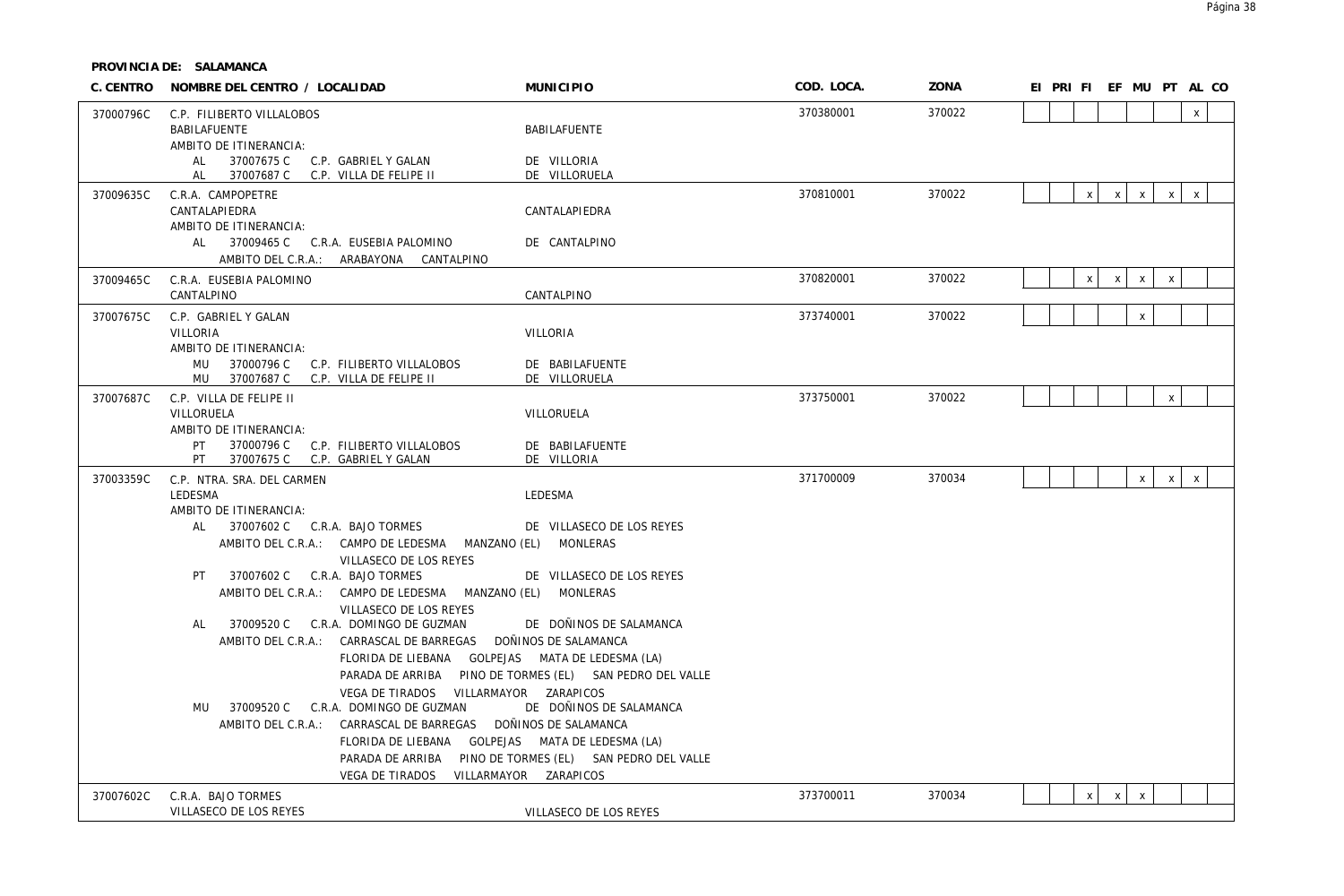| C. CENTRO | NOMBRE DEL CENTRO / LOCALIDAD                              |                                                                    | <b>MUNICIPIO</b>                                                       | COD. LOCA. | ZONA   |              |              | EI PRI FI EF MU PT AL CO  |              |              |              |  |
|-----------|------------------------------------------------------------|--------------------------------------------------------------------|------------------------------------------------------------------------|------------|--------|--------------|--------------|---------------------------|--------------|--------------|--------------|--|
| 37009416C | C.R.A. LA RIBERA                                           |                                                                    |                                                                        | 370140001  | 370046 |              | $\mathsf{X}$ | $\mathsf{x}$              | $\mathsf{X}$ | $\mathsf{x}$ | $\mathsf{X}$ |  |
|           | ALDEADAVILA DE LA RIBERA                                   |                                                                    | ALDEADAVILA DE LA RIBERA                                               |            |        |              |              |                           |              |              |              |  |
|           | AMBITO DE ITINERANCIA:                                     |                                                                    |                                                                        |            |        |              |              |                           |              |              |              |  |
|           | AL                                                         | 37009431 C C.R.A. PEREZ VILLANUEVA                                 | DE BARRUECOPARDO                                                       |            |        |              |              |                           |              |              |              |  |
|           |                                                            |                                                                    | AMBITO DEL C.R.A.: BARRERAS BARRUECOPARDO CEREZAL DE PEÑAHORCADA MIEZA |            |        |              |              |                           |              |              |              |  |
|           |                                                            | MILANO SALDEANA SAUCELLE VILLASBUENAS VILVESTRE                    |                                                                        |            |        |              |              |                           |              |              |              |  |
|           | AL                                                         | 37009441 C C.R.A. MARIA MAGDALENA                                  | DE CABEZA DEL CABALLO                                                  |            |        |              |              |                           |              |              |              |  |
|           |                                                            | AMBITO DEL C.R.A.: CABEZA DEL CABALLO FUENTES DE MASUECO PEÑA (LA) | UCES (LAS)                                                             |            |        |              |              |                           |              |              |              |  |
|           | MU 37009441 C C.R.A. MARIA MAGDALENA                       | VALDERRODRIGO VALSALABROSO VIDOLA (LA)                             | DE CABEZA DEL CABALLO                                                  |            |        |              |              |                           |              |              |              |  |
|           |                                                            | AMBITO DEL C.R.A.: CABEZA DEL CABALLO FUENTES DE MASUECO PEÑA (LA) | UCES (LAS)                                                             |            |        |              |              |                           |              |              |              |  |
|           |                                                            | VALDERRODRIGO VALSALABROSO VIDOLA (LA)                             |                                                                        |            |        |              |              |                           |              |              |              |  |
|           | 37009660 C C.R.A. LOS ARRIBES<br>AL                        |                                                                    | DE VILLARINO                                                           |            |        |              |              |                           |              |              |              |  |
|           |                                                            | AMBITO DEL C.R.A.: ALMENDRA PEREÑA                                 | TRABANCA VILLARINO                                                     |            |        |              |              |                           |              |              |              |  |
|           | 37009660 C C.R.A. LOS ARRIBES<br>PT                        |                                                                    | DE VILLARINO                                                           |            |        |              |              |                           |              |              |              |  |
|           |                                                            | AMBITO DEL C.R.A.: ALMENDRA PEREÑA                                 | TRABANCA VILLARINO                                                     |            |        |              |              |                           |              |              |              |  |
| 37009431C | C.R.A. PEREZ VILLANUEVA                                    |                                                                    |                                                                        | 370440001  | 370046 |              | $\mathsf{X}$ | x                         | $\mathsf{X}$ | $\mathsf{x}$ |              |  |
|           | BARRUECOPARDO                                              |                                                                    | <b>BARRUECOPARDO</b>                                                   |            |        |              |              |                           |              |              |              |  |
|           | AMBITO DE ITINERANCIA:                                     |                                                                    |                                                                        |            |        |              |              |                           |              |              |              |  |
|           | PT 37009441 C C.R.A. MARIA MAGDALENA                       |                                                                    | DE CABEZA DEL CABALLO                                                  |            |        |              |              |                           |              |              |              |  |
|           |                                                            | AMBITO DEL C.R.A.: CABEZA DEL CABALLO FUENTES DE MASUECO PEÑA (LA) | UCES (LAS)                                                             |            |        |              |              |                           |              |              |              |  |
|           |                                                            | VALDERRODRIGO VALSALABROSO VIDOLA (LA)                             |                                                                        |            |        |              |              |                           |              |              |              |  |
| 37009441C | C.R.A. MARIA MAGDALENA<br>CABEZA DEL CABALLO               |                                                                    | CABEZA DEL CABALLO                                                     | 370650001  | 370046 | $\mathsf{x}$ | $\mathsf{X}$ | $\pmb{\chi}$              |              |              |              |  |
|           |                                                            |                                                                    |                                                                        |            |        |              |              |                           |              |              |              |  |
| 37009866C | C.R.A. ABADENGO                                            |                                                                    |                                                                        | 371600001  | 370046 |              | $\pmb{\chi}$ | $\boldsymbol{\mathsf{x}}$ |              |              |              |  |
|           | HINOJOSA DE DUERO                                          |                                                                    | HINOJOSA DE DUERO                                                      |            |        |              |              |                           |              |              |              |  |
| 37003426C | C.P. LIMINARES                                             |                                                                    |                                                                        | 371730001  | 370046 |              |              |                           | $\mathsf{x}$ | $\mathsf{X}$ | $\mathsf{X}$ |  |
|           | LUMBRALES                                                  |                                                                    | LUMBRALES                                                              |            |        |              |              |                           |              |              |              |  |
|           | AMBITO DE ITINERANCIA:<br>37009866 C C.R.A. ABADENGO<br>AL |                                                                    | DE HINOJOSA DE DUERO                                                   |            |        |              |              |                           |              |              |              |  |
|           |                                                            | AMBITO DEL C.R.A.: BAÑOBAREZ BERMELLAR CERRALBO FREGENEDA (LA)     |                                                                        |            |        |              |              |                           |              |              |              |  |
|           |                                                            | HINOJOSA DE DUERO SALTO DE SAUCELLE                                |                                                                        |            |        |              |              |                           |              |              |              |  |
|           |                                                            | SAN FELICES DE LOS GALLEGOS SOBRADILLO                             |                                                                        |            |        |              |              |                           |              |              |              |  |
|           | 37009866 C C.R.A. ABADENGO<br>MU                           |                                                                    | DE HINOJOSA DE DUERO                                                   |            |        |              |              |                           |              |              |              |  |
|           |                                                            | AMBITO DEL C.R.A.: BAÑOBAREZ BERMELLAR CERRALBO FREGENEDA (LA)     |                                                                        |            |        |              |              |                           |              |              |              |  |
|           |                                                            | HINOJOSA DE DUERO SALTO DE SAUCELLE                                |                                                                        |            |        |              |              |                           |              |              |              |  |
|           |                                                            | SAN FELICES DE LOS GALLEGOS SOBRADILLO                             |                                                                        |            |        |              |              |                           |              |              |              |  |
|           | 37009866 C C.R.A. ABADENGO<br>PT.                          |                                                                    | DE HINOJOSA DE DUERO                                                   |            |        |              |              |                           |              |              |              |  |
|           |                                                            | AMBITO DEL C.R.A.: BAÑOBAREZ BERMELLAR CERRALBO FREGENEDA (LA)     |                                                                        |            |        |              |              |                           |              |              |              |  |
|           |                                                            | HINOJOSA DE DUERO SALTO DE SAUCELLE                                |                                                                        |            |        |              |              |                           |              |              |              |  |
|           |                                                            | SAN FELICES DE LOS GALLEGOS SOBRADILLO                             |                                                                        |            |        |              |              |                           |              |              |              |  |
|           | AL.                                                        | 37010078 C I.E.S. TIERRAS DE ABADENGO                              | DE LUMBRALES                                                           |            |        |              |              |                           |              |              |              |  |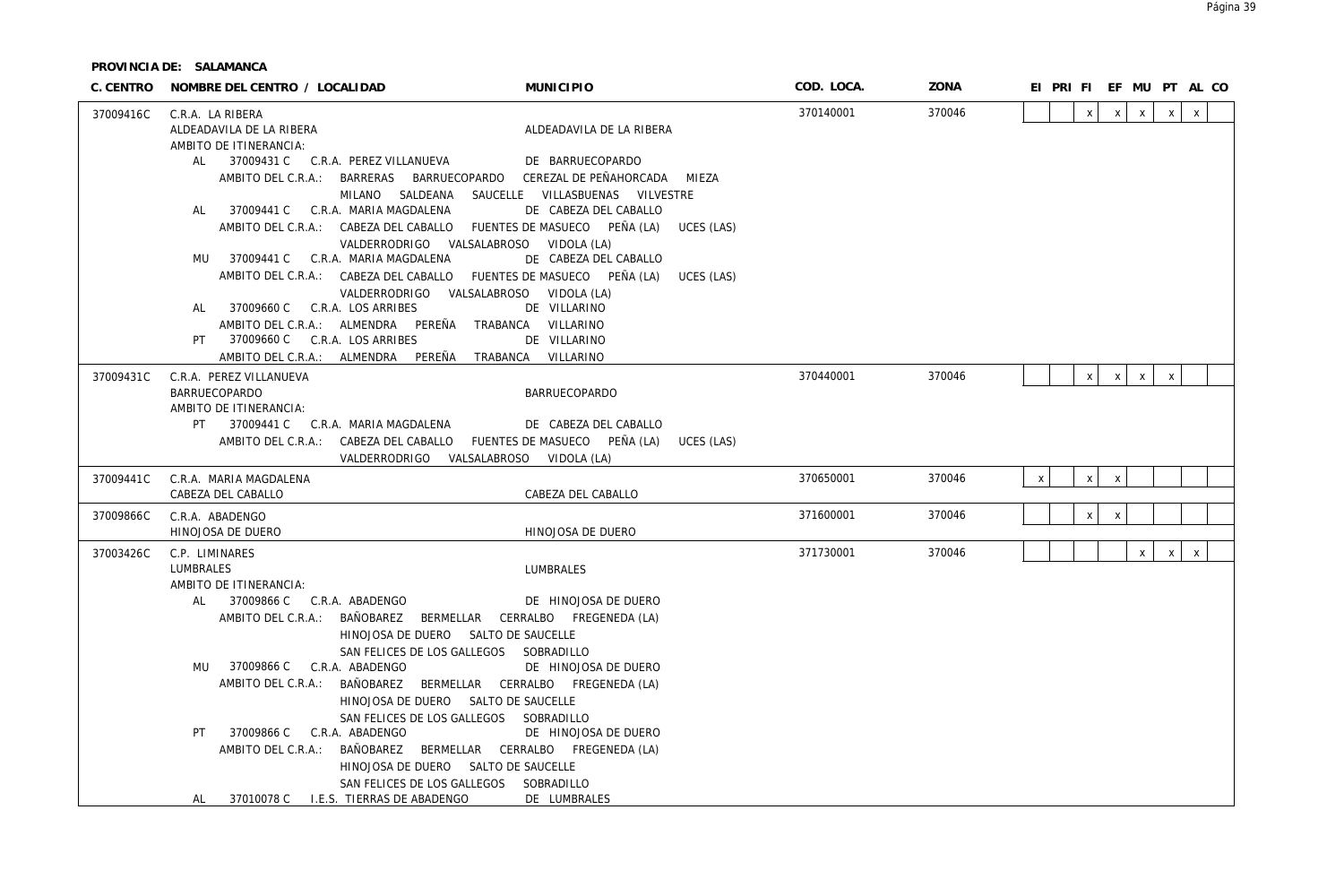|           | C. CENTRO NOMBRE DEL CENTRO / LOCALIDAD                                                                                                                                                                                                                                                                                                                                                                    | <b>MUNICIPIO</b>                                                                                                                                                                       | COD. LOCA. | ZONA   | EI PRIFIEF MUPT ALCO                                                                        |
|-----------|------------------------------------------------------------------------------------------------------------------------------------------------------------------------------------------------------------------------------------------------------------------------------------------------------------------------------------------------------------------------------------------------------------|----------------------------------------------------------------------------------------------------------------------------------------------------------------------------------------|------------|--------|---------------------------------------------------------------------------------------------|
| 37009647C | C.R.A. EL TOMILLAR<br>VILLAR DE PERALONSO<br>AMBITO DE ITINERANCIA:                                                                                                                                                                                                                                                                                                                                        | VILLAR DE PERALONSO                                                                                                                                                                    | 373600003  | 370046 | $\mathsf{x}$<br>X<br>$\boldsymbol{\mathsf{X}}$<br>$\mathsf{X}$<br>$\boldsymbol{\mathsf{X}}$ |
|           | PT 37010121 C I.E.S.O. MIGUEL DE UNAMUNO                                                                                                                                                                                                                                                                                                                                                                   | DE LEDESMA                                                                                                                                                                             |            |        |                                                                                             |
| 37009660C | C.R.A. LOS ARRIBES<br>VILLARINO                                                                                                                                                                                                                                                                                                                                                                            | <b>VILLARINO</b>                                                                                                                                                                       | 373640002  | 370046 | $\mathsf{x}$<br>$\mathsf{x}$<br>$\mathsf{X}$                                                |
| 37009672C | C.R.A. RIO YELTES<br>VILLAVIEJA DE YELTES                                                                                                                                                                                                                                                                                                                                                                  | VILLAVIEJA DE YELTES                                                                                                                                                                   | 373730001  | 370046 | X<br>X<br>X                                                                                 |
| 37009684C | C.R.A. MANUEL MORENO BLANCO<br>VITIGUDINO<br>AMBITO DE ITINERANCIA:                                                                                                                                                                                                                                                                                                                                        | VITIGUDINO                                                                                                                                                                             | 373760002  | 370046 | $\mathsf{X}$<br>$\mathsf{x}$<br>$\mathsf{x}$<br>$\mathsf{X}$<br>$\pmb{\chi}$                |
|           | 37009647 C C.R.A. EL TOMILLAR<br>AL -<br>AMBITO DEL C.R.A.: CIPEREZ ENCINA DE SAN SILVESTRE IRUELOS SANDO<br>SANTA MARIA DE SANDO VILLAR DE PERALONSO<br>VILLASECO DE LOS GAMITOS                                                                                                                                                                                                                          | DE VILLAR DE PERALONSO                                                                                                                                                                 |            |        |                                                                                             |
|           | 37009672 C C.R.A. RIO YELTES<br>AL<br>AMBITO DEL C.R.A.: BOGAJO FUENTELIANTE VILLARES DE YELTES VILLAVIEJA DE YELTES<br>YECLA DE YELTES                                                                                                                                                                                                                                                                    | DE VILLAVIEJA DE YELTES                                                                                                                                                                |            |        |                                                                                             |
|           | 37009672 C C.R.A. RIO YELTES<br>PT.<br>AMBITO DEL C.R.A.:<br>YECLA DE YELTES                                                                                                                                                                                                                                                                                                                               | DE VILLAVIEJA DE YELTES<br>BOGAJO FUENTELIANTE VILLARES DE YELTES VILLAVIEJA DE YELTES                                                                                                 |            |        |                                                                                             |
| 37008761C | C.P. MIROBRIGA<br>CIUDAD-RODRIGO<br>AMBITO DE ITINERANCIA:                                                                                                                                                                                                                                                                                                                                                 | CIUDAD RODRIGO                                                                                                                                                                         | 371070003  | 370058 | $\mathsf{x}$<br>$\pmb{\chi}$<br>$\mathsf{X}$<br>$\mathsf{X}$<br>$\mathsf{X}$                |
|           | 37002082 C<br><b>AL</b><br>C.P. ARRABAL DEL PUENTE<br>37002082 C<br>MU<br>C.P. ARRABAL DEL PUENTE<br>EF<br>37003876 C<br>C.P. MONTE SAGRADO<br>37003876 C<br>FL.<br>C.P. MONTE SAGRADO<br>37003876 C<br>C.P. MONTE SAGRADO<br>MU<br>37003876 C<br>PT<br>C.P. MONTE SAGRADO<br>37013274 C<br>EF<br>C.P. TIERRA ALBA<br>37013274 C<br>C.P. TIERRA ALBA<br>FI.<br><b>MU</b><br>37013274 C<br>C.P. TIERRA ALBA | DE CIUDAD-RODRIGO<br>DE CIUDAD-RODRIGO<br>DE MONSAGRO<br>DE MONSAGRO<br>DE MONSAGRO<br>DE MONSAGRO<br>DE SERRADILLA DEL ARROYO<br>DE SERRADILLA DEL ARROYO<br>DE SERRADILLA DEL ARROYO |            |        |                                                                                             |
| 37009854C | C.R.A. FUENTEGUINALDO-AZABA<br><b>FUENTEGUINALDO</b>                                                                                                                                                                                                                                                                                                                                                       | <b>FUENTEGUINALDO</b>                                                                                                                                                                  | 371360001  | 370058 | $\mathsf X$<br>$\mathsf{x}$<br>$\mathsf{X}$<br>$\mathsf{x}$                                 |
|           | AMBITO DE ITINERANCIA:<br>37009568 C C.R.A. ALTO AGUEDA<br>AL<br>AMBITO DEL C.R.A.: CASILLAS DE FLORES<br>37009571 C C.R.A. EL ROBLEDAL<br>AL<br>AMBITO DEL C.R.A.: BODON (EL) PEÑAPARDA ROBLEDA VILLASRUBIAS                                                                                                                                                                                              | DE NAVASFRIAS<br>NAVASFRIAS PAYO (EL)<br>DE ROBLEDA                                                                                                                                    |            |        |                                                                                             |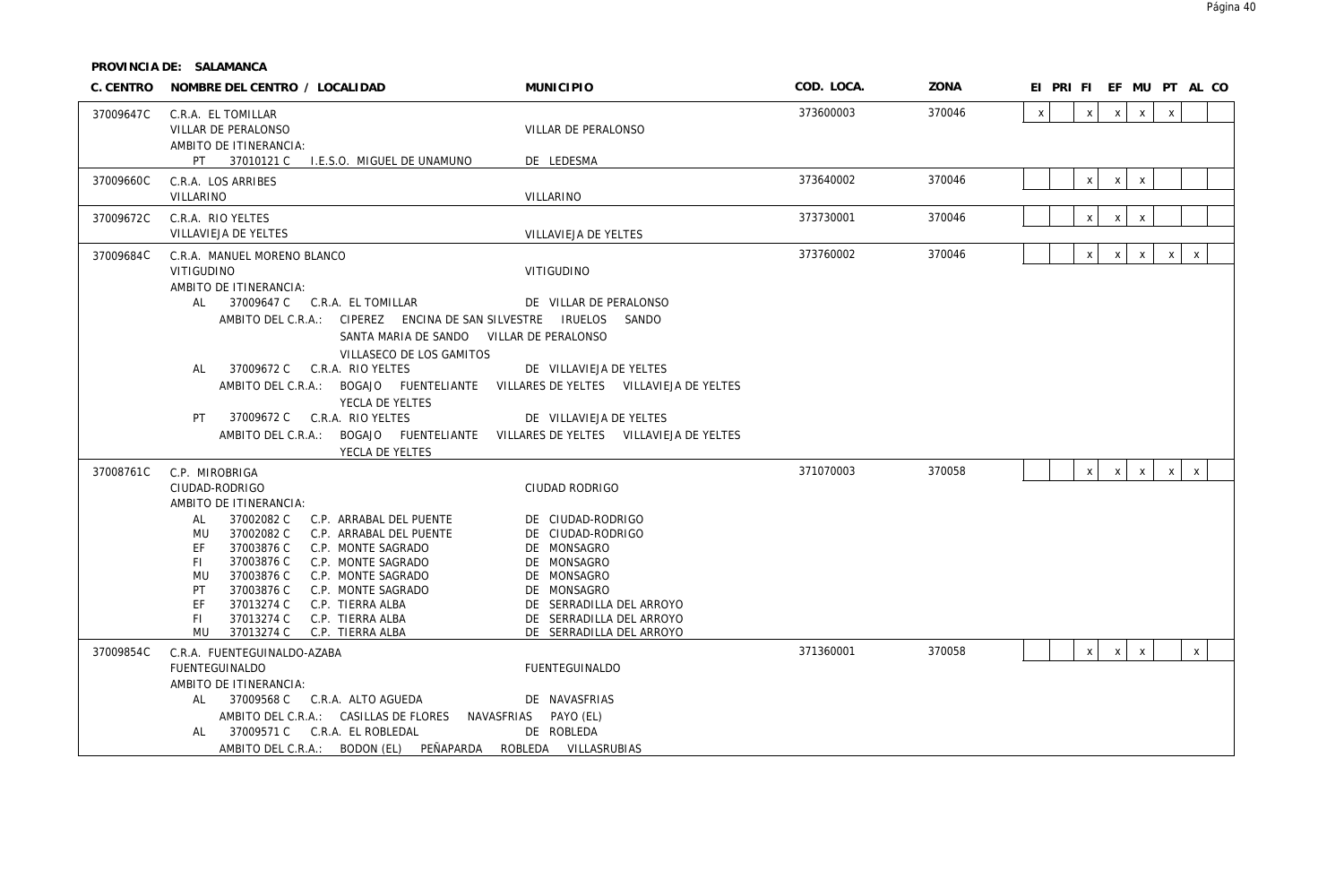| C. CENTRO | NOMBRE DEL CENTRO / LOCALIDAD                                         | <b>MUNICIPIO</b>                                                                | COD. LOCA. | ZONA   | EI PRI FI EF MU PT AL CO                                                 |
|-----------|-----------------------------------------------------------------------|---------------------------------------------------------------------------------|------------|--------|--------------------------------------------------------------------------|
| 37009842C | C.R.A. CAMPO DE ARGAÑAN<br>FUENTES DE OÑORO<br>AMBITO DE ITINERANCIA: | FUENTES DE OÑORO                                                                | 371400002  | 370058 | $\mathsf{X}$<br>$\mathsf{x}$<br>$\pmb{\chi}$<br>$x \mid$<br>$\mathsf{X}$ |
|           | AL 37009659 C C.R.A. RIO AGUEDA                                       | DE VILLAR DE CIERVO                                                             |            |        |                                                                          |
|           | AMBITO DEL C.R.A.: ALDEA DEL OBISPO<br>VILLAR DE LA YEGUA             | CASTILLEJO DE MARTIN VIEJO VILLAR DE CIERVO                                     |            |        |                                                                          |
|           | MU 37009659 C<br>C.R.A. RIO AGUEDA                                    | DE VILLAR DE CIERVO                                                             |            |        |                                                                          |
|           | VILLAR DE LA YEGUA                                                    | AMBITO DEL C.R.A.: ALDEA DEL OBISPO CASTILLEJO DE MARTIN VIEJO VILLAR DE CIERVO |            |        |                                                                          |
|           | 37009659 C C.R.A. RIO AGUEDA<br>PT.                                   | DE VILLAR DE CIERVO                                                             |            |        |                                                                          |
|           | VILLAR DE LA YEGUA                                                    | AMBITO DEL C.R.A.: ALDEA DEL OBISPO CASTILLEJO DE MARTIN VIEJO VILLAR DE CIERVO |            |        |                                                                          |
| 37009386C | C.R.A. AGADONES                                                       |                                                                                 | 371810001  | 370058 | X<br>$\boldsymbol{\mathsf{x}}$                                           |
|           | MARTIAGO                                                              | <b>MARTIAGO</b>                                                                 |            |        |                                                                          |
| 37009568C | C.R.A. ALTO AGUEDA                                                    |                                                                                 | 372210001  | 370058 | $\mathsf{X}$<br>$\mathsf{X}$<br>$\mathsf{x}$<br>$\mathsf{x}$             |
|           | <b>NAVASFRIAS</b>                                                     | <b>NAVASFRIAS</b>                                                               |            |        |                                                                          |
|           | AMBITO DE ITINERANCIA:                                                |                                                                                 |            |        |                                                                          |
|           | 37009854 C C.R.A. FUENTEGUINALDO-AZABA                                | DE FUENTEGUINALDO                                                               |            |        |                                                                          |
|           | AMBITO DEL C.R.A.: CAMPILLO DE AZABA FUENTEGUINALDO ITUERO DE AZABA   |                                                                                 |            |        |                                                                          |
|           | PUEBLA DE AZABA                                                       |                                                                                 |            |        |                                                                          |
| 37009571C | C.R.A. EL ROBLEDAL                                                    |                                                                                 | 372690001  | 370058 | $\pmb{\chi}$<br>$\mathsf{x}$<br>$\mathsf{X}$<br>$\mathsf{X}$             |
|           | ROBLEDA<br>AMBITO DE ITINERANCIA:                                     | <b>ROBLEDA</b>                                                                  |            |        |                                                                          |
|           | 37009386 C C.R.A. AGADONES<br>MU                                      | DE MARTIAGO                                                                     |            |        |                                                                          |
|           | AMBITO DEL C.R.A.: AGALLAS ENCINA (LA)                                | MARTIAGO SAUGO (EL)                                                             |            |        |                                                                          |
|           | 37009386 C C.R.A. AGADONES<br>PT                                      | DE MARTIAGO                                                                     |            |        |                                                                          |
|           | AMBITO DEL C.R.A.: AGALLAS ENCINA (LA)                                | MARTIAGO SAUGO (EL)                                                             |            |        |                                                                          |
| 37009659C | C.R.A. RIO AGUEDA                                                     |                                                                                 | 373570001  | 370058 | X<br>$\pmb{\chi}$                                                        |
|           | VILLAR DE CIERVO                                                      | VILLAR DE CIERVO                                                                |            |        |                                                                          |
| 37009908C | C.R.A. LA SENARA                                                      |                                                                                 | 371130003  | 370060 | X<br>$x \mid$<br>$\boldsymbol{\mathsf{X}}$                               |
|           | CUBO DE DON SANCHO (EL)                                               | CUBO DE DON SANCHO (EL)                                                         |            |        |                                                                          |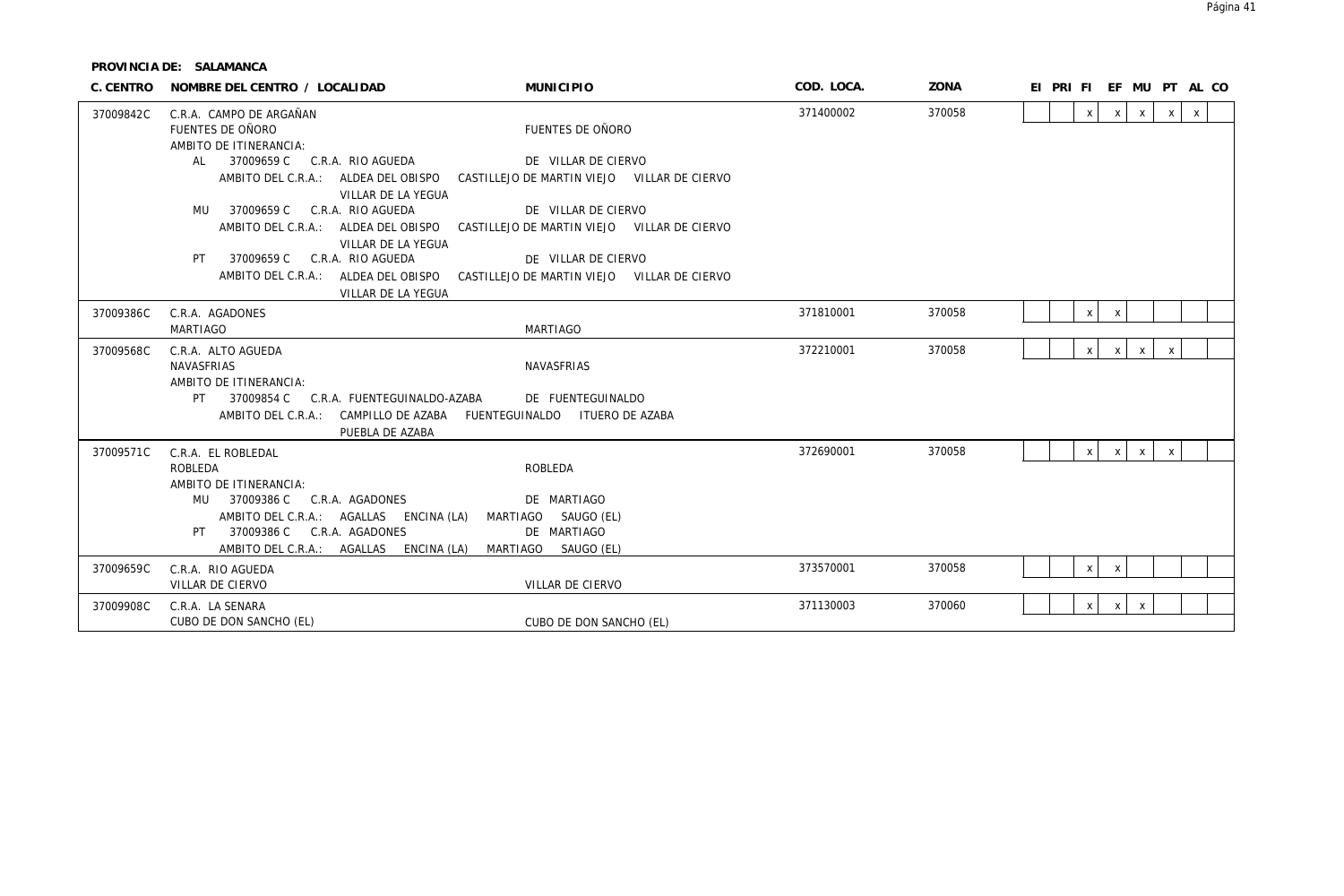| C. CENTRO | NOMBRE DEL CENTRO / LOCALIDAD                                             | <b>MUNICIPIO</b>                                        | COD. LOCA. | ZONA   | EI PRI FI EF MU PT AL CO                                                 |
|-----------|---------------------------------------------------------------------------|---------------------------------------------------------|------------|--------|--------------------------------------------------------------------------|
| 37002793C | C.P. NTRA. SRA. DE LOS REMEDIOS                                           |                                                         | 371350002  | 370060 | $\mathsf{x}$<br>$\mathsf{x}$<br>$\mathsf{x}$                             |
|           | FUENTE DE SAN ESTEBAN (LA)                                                | FUENTE DE SAN ESTEBAN (LA)                              |            |        |                                                                          |
|           | AMBITO DE ITINERANCIA:<br>AL 37009428 C C.R.A. CAMPO DE SALAMANCA         | DE BARBADILLO                                           |            |        |                                                                          |
|           | AMBITO DEL C.R.A.: ALDEHUELA DE LA BOVEDA BARBADILLO CALZADA DE DON DIEGO |                                                         |            |        |                                                                          |
|           |                                                                           | CARNERO GALINDO Y PERAHUY QUEJIGAL ROBLIZA DE COJOS     |            |        |                                                                          |
|           | <b>ROLLAN</b>                                                             |                                                         |            |        |                                                                          |
|           | 37009891 C C.R.A. LAS DEHESAS<br>MU                                       | DE TAMAMES                                              |            |        |                                                                          |
|           | AMBITO DEL C.R.A.: ABUSEJO CABRILLAS NAVARREDONDA DE LA RINCONADA         |                                                         |            |        |                                                                          |
|           |                                                                           | RINCONADA DE LA SIERRA (LA) SEPULCRO-HILARIO TAMAMES    |            |        |                                                                          |
|           | 37009908 C C.R.A. LA SENARA<br>AL                                         | DE CUBO DE DON SANCHO (EL)                              |            |        |                                                                          |
|           | AMBITO DEL C.R.A.: BOADA CUBO DE DON SANCHO (EL) MARTIN DE YELTES         |                                                         |            |        |                                                                          |
|           | PELARRODRIGUEZ RETORTILLO SAN MUÑOZ                                       |                                                         |            |        |                                                                          |
|           | 37009908 C C.R.A. LA SENARA<br>PT.                                        | DE CUBO DE DON SANCHO (EL)                              |            |        |                                                                          |
|           | AMBITO DEL C.R.A.: BOADA CUBO DE DON SANCHO (EL) MARTIN DE YELTES         |                                                         |            |        |                                                                          |
|           | PELARRODRIGUEZ RETORTILLO SAN MUÑOZ                                       |                                                         |            |        |                                                                          |
| 37009556C | C.R.A. PEÑA DE FRANCIA                                                    |                                                         | 371770001  | 370060 | $\pmb{\chi}$<br>$\mathsf{X}$<br>$\mathsf{x}$<br>$\mathsf{x}$             |
|           | MAILLO (EL)                                                               | MAILLO (EL)                                             |            |        |                                                                          |
|           | AMBITO DE ITINERANCIA:                                                    |                                                         |            |        |                                                                          |
|           | MU 37006129 C C.P. SALAS POMBO                                            | DE SANCTI-SPIRITUS                                      | 371870008  | 370060 |                                                                          |
| 37001739C | C.R.A. LOS CARRASCALES<br>MATILLA DE LOS CAÑOS DEL RIO                    | MATILLA DE LOS CAÑOS DEL RIO                            |            |        | $\mathsf X$<br>$\boldsymbol{\mathsf{X}}$<br>$\mathsf{X}$<br>$\pmb{\chi}$ |
|           |                                                                           |                                                         |            |        |                                                                          |
| 37006129C | C.P. SALAS POMBO                                                          |                                                         | 372790006  | 370060 | $\mathsf{X}$<br>$\mathsf{X}$                                             |
|           | SANCTI-SPIRITUS<br>AMBITO DE ITINERANCIA:                                 | SANCTI-SPIRITUS                                         |            |        |                                                                          |
|           | 37009556 C C.R.A. PEÑA DE FRANCIA<br>AL                                   | DE MAILLO (EL)                                          |            |        |                                                                          |
|           | AMBITO DEL C.R.A.: ALBA DE YELTES ALDEHUELA DE YELTES CABACO (EL)         |                                                         |            |        |                                                                          |
|           |                                                                           | DIOS LE GUARDE MAILLO (EL) MORASVERDES PUEBLA DE YELTES |            |        |                                                                          |
|           | <b>TENEBRON</b>                                                           |                                                         |            |        |                                                                          |
|           | 37009556 C C.R.A. PEÑA DE FRANCIA<br>PT .                                 | DE MAILLO (EL)                                          |            |        |                                                                          |
|           | AMBITO DEL C.R.A.: ALBA DE YELTES ALDEHUELA DE YELTES CABACO (EL)         |                                                         |            |        |                                                                          |
|           |                                                                           | DIOS LE GUARDE MAILLO (EL) MORASVERDES PUEBLA DE YELTES |            |        |                                                                          |
|           | TENEBRON                                                                  |                                                         |            |        |                                                                          |
| 37009891C | C.R.A. LAS DEHESAS                                                        |                                                         | 373160008  | 370060 | x<br>$\mathsf X$<br>x<br>$\mathsf{X}$                                    |
|           | <b>TAMAMES</b>                                                            | <b>TAMAMES</b>                                          |            |        |                                                                          |
|           | AMBITO DE ITINERANCIA:                                                    |                                                         |            |        |                                                                          |
|           | 37001739 C C.R.A. LOS CARRASCALES<br>AL                                   | DE MATILLA DE LOS CAÑOS DEL RIO                         |            |        |                                                                          |
|           | AMBITO DEL C.R.A.: BERROCAL DE HUEBRA CARRASCAL DEL OBISPO                |                                                         |            |        |                                                                          |
|           | CARRASCALEJO DE HUEBRA MATILLA DE LOS CAÑOS DEL RIO                       |                                                         |            |        |                                                                          |
|           |                                                                           | NARROS DE MATALAYEGUA VECINOS VILLALBA DE LOS LLANOS    |            |        |                                                                          |
| 37000255C | C.P. SIERRA DE FRANCIA                                                    |                                                         | 370100001  | 370071 | $\mathsf{x}$                                                             |
|           | ALBERCA (LA)                                                              | ALBERCA (LA)                                            |            |        |                                                                          |
|           | AMBITO DE ITINERANCIA:<br>PT 37009787 C I.E.S.O. LAS BATUECAS             | DE ALBERCA (LA)                                         |            |        |                                                                          |
|           |                                                                           |                                                         |            |        |                                                                          |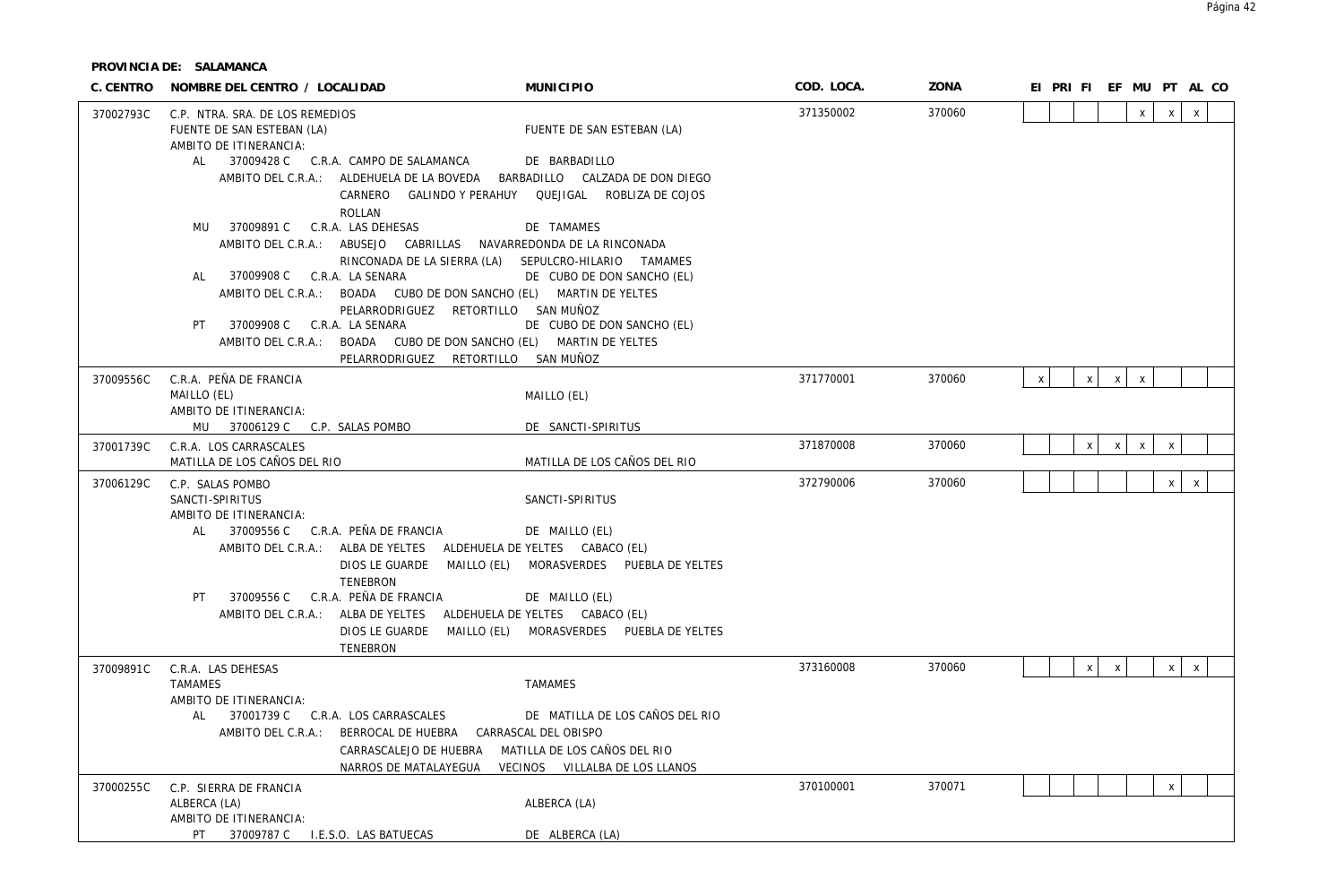| C. CENTRO | NOMBRE DEL CENTRO / LOCALIDAD                                                     | MUNICIPIO                     | COD. LOCA. | ZONA   |                    |              |              | EI PRI FI EF MU PT AL CO |              |              |  |
|-----------|-----------------------------------------------------------------------------------|-------------------------------|------------|--------|--------------------|--------------|--------------|--------------------------|--------------|--------------|--|
| 37003773C | C.P. VIRGEN DE LA CUESTA                                                          |                               | 371930001  | 370071 |                    |              |              | $\mathsf{X}$             | $\mathsf{x}$ | $\mathsf{X}$ |  |
|           | MIRANDA DEL CASTAÑAR                                                              | MIRANDA DEL CASTAÑAR          |            |        |                    |              |              |                          |              |              |  |
|           | AMBITO DE ITINERANCIA:                                                            |                               |            |        |                    |              |              |                          |              |              |  |
|           | AL 37009601 C C.R.A. EL ALTOZANO                                                  | DE SEQUEROS                   |            |        |                    |              |              |                          |              |              |  |
|           | AMBITO DEL C.R.A.: GARCIBUEY MOGARRAZ                                             | SAN MARTIN DEL CASTAÑAR       |            |        |                    |              |              |                          |              |              |  |
|           | SAN MIGUEL DEL ROBLEDO                                                            | SEQUEROS VILLANUEVA DEL CONDE |            |        |                    |              |              |                          |              |              |  |
|           | MU 37009601 C C.R.A. EL ALTOZANO                                                  | DE SEQUEROS                   |            |        |                    |              |              |                          |              |              |  |
|           | AMBITO DEL C.R.A.: GARCIBUEY MOGARRAZ                                             | SAN MARTIN DEL CASTAÑAR       |            |        |                    |              |              |                          |              |              |  |
|           | SAN MIGUEL DEL ROBLEDO                                                            | SEQUEROS VILLANUEVA DEL CONDE |            |        |                    |              |              |                          |              |              |  |
|           | 37009601 C   C.R.A. EL ALTOZANO<br>PT                                             | DE SEQUEROS                   |            |        |                    |              |              |                          |              |              |  |
|           | AMBITO DEL C.R.A.: GARCIBUEY MOGARRAZ                                             | SAN MARTIN DEL CASTAÑAR       |            |        |                    |              |              |                          |              |              |  |
|           | SAN MIGUEL DEL ROBLEDO                                                            | SEQUEROS VILLANUEVA DEL CONDE |            |        |                    |              |              |                          |              |              |  |
|           | PT 37009611 C C.R.A. LOS CEREZOS                                                  | DE SOTOSERRANO                |            |        |                    |              |              |                          |              |              |  |
|           | AMBITO DEL C.R.A.: CEPEDA HERGUIJUELA DE LA SIERRA SOTOSERRANO                    |                               |            |        |                    |              |              |                          |              |              |  |
| 37009581C | C.R.A. LOS JARALES                                                                |                               | 372870001  | 370071 |                    | $\mathsf{x}$ | $\mathsf{X}$ |                          |              |              |  |
|           | SAN MIGUEL DE VALERO                                                              | SAN MIGUEL DE VALERO          |            |        |                    |              |              |                          |              |              |  |
| 37009601C | C.R.A. EL ALTOZANO                                                                |                               | 373050001  | 370071 | $\pmb{\mathsf{X}}$ | $\mathsf{x}$ | $\mathsf{x}$ |                          |              |              |  |
|           | SEQUEROS                                                                          | SEQUEROS                      |            |        |                    |              |              |                          |              |              |  |
| 37009611C | C.R.A. LOS CEREZOS                                                                |                               | 373130001  | 370071 |                    | $\mathsf X$  | $\mathsf{x}$ | $\mathsf{X}$             |              | $\mathsf{X}$ |  |
|           | SOTOSERRANO                                                                       | SOTOSERRANO                   |            |        |                    |              |              |                          |              |              |  |
|           | AMBITO DE ITINERANCIA:                                                            |                               |            |        |                    |              |              |                          |              |              |  |
|           | 37000255 C C.P. SIERRA DE FRANCIA<br>AL                                           | DE ALBERCA (LA)               |            |        |                    |              |              |                          |              |              |  |
|           | 37000255 C C.P. SIERRA DE FRANCIA<br>MU                                           | DE ALBERCA (LA)               |            |        |                    |              |              |                          |              |              |  |
| 37000917C | C.P. FILIBERTO VILLALOBOS                                                         |                               | 370460001  | 370083 |                    |              |              |                          | $\mathsf{X}$ |              |  |
|           | <b>BEJAR</b>                                                                      | <b>BEJAR</b>                  |            |        |                    |              |              |                          |              |              |  |
|           | AMBITO DE ITINERANCIA:                                                            |                               |            |        |                    |              |              |                          |              |              |  |
|           | PT F<br>37001582 C C.P. NEVEROS                                                   | DE CANDELARIO                 |            |        |                    |              |              |                          |              |              |  |
| 37000929C | C.P. LA ANTIGUA                                                                   |                               | 370460001  | 370083 |                    |              |              | $\mathsf{X}$             | $\mathsf{X}$ |              |  |
|           | <b>BEJAR</b>                                                                      | <b>BEJAR</b>                  |            |        |                    |              |              |                          |              |              |  |
|           | AMBITO DE ITINERANCIA:                                                            |                               |            |        |                    |              |              |                          |              |              |  |
|           | PT 37004984 C C.R.A. RUTA DE LA PLATA                                             | DE PUERTO DE BEJAR            |            |        |                    |              |              |                          |              |              |  |
|           | AMBITO DEL C.R.A.: CANTAGALLO LAGUNILLA MONTEMAYOR DEL RIO PEÑACABALLERA          |                               |            |        |                    |              |              |                          |              |              |  |
|           | PUERTO DE BEJAR                                                                   |                               |            |        |                    |              |              |                          |              |              |  |
| 37000930C | C.P. MARIA DIAZ MUÑOZ                                                             |                               | 370460001  | 370083 |                    |              |              | $\mathsf{X}$             |              | $\mathsf{x}$ |  |
|           | <b>BEJAR</b>                                                                      | <b>BEJAR</b>                  |            |        |                    |              |              |                          |              |              |  |
|           | AMBITO DE ITINERANCIA:                                                            |                               |            |        |                    |              |              |                          |              |              |  |
|           | 37000917 C C.P. FILIBERTO VILLALOBOS<br>AL<br>37000929 C<br>C.P. LA ANTIGUA<br>AL | DE BEJAR<br>DE BEJAR          |            |        |                    |              |              |                          |              |              |  |
|           | 37001582 C C.P. NEVEROS<br>MU                                                     | DE CANDELARIO                 |            |        |                    |              |              |                          |              |              |  |
|           |                                                                                   |                               | 370460001  | 370083 |                    |              |              |                          |              | $\mathsf{X}$ |  |
| 37000942C | C.P. MARQUES DE VALERO<br>BEJAR                                                   | <b>BEJAR</b>                  |            |        |                    |              |              |                          |              |              |  |
|           | AMBITO DE ITINERANCIA:                                                            |                               |            |        |                    |              |              |                          |              |              |  |
|           | AL<br>37001582 C C.P. NEVEROS                                                     | DE CANDELARIO                 |            |        |                    |              |              |                          |              |              |  |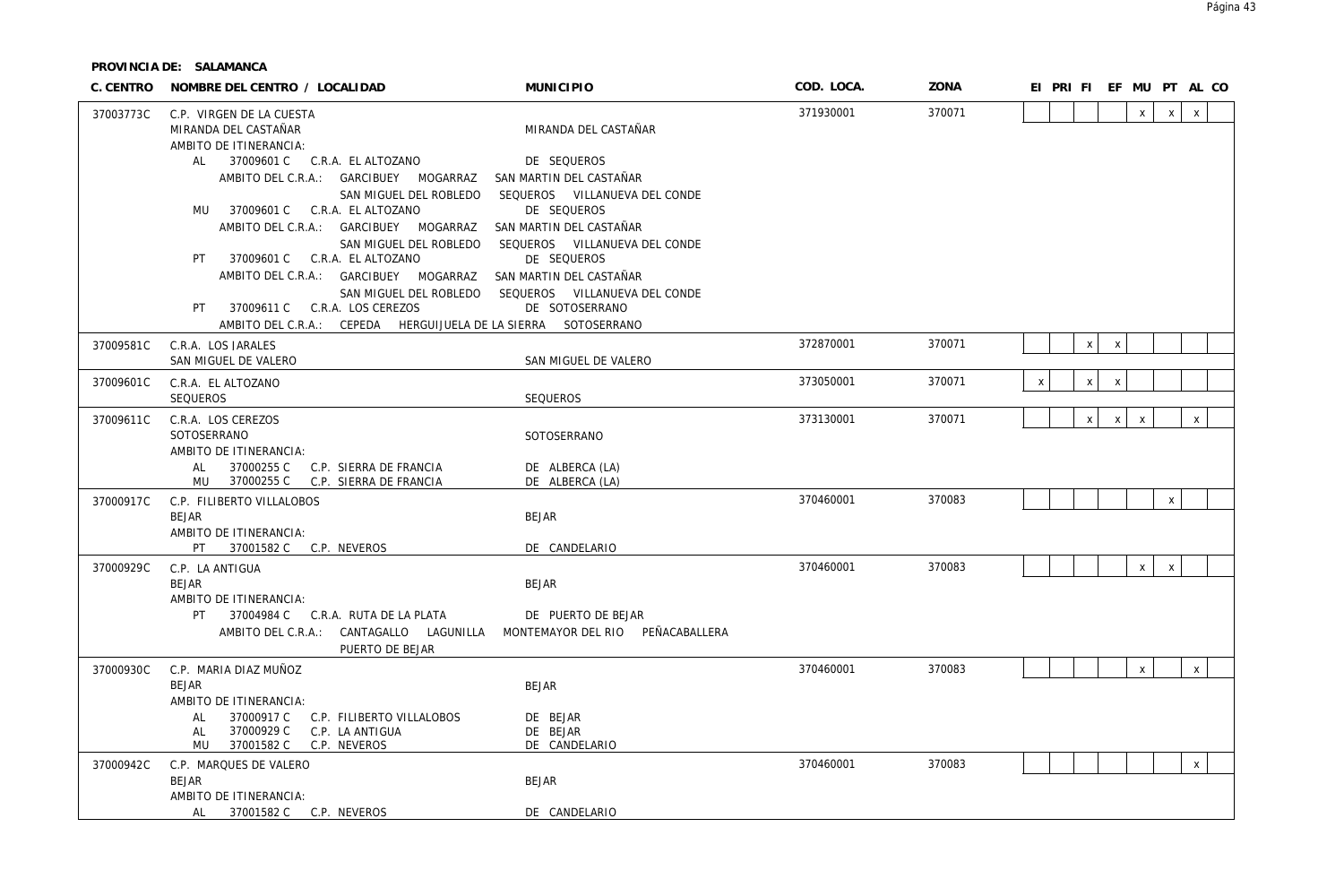| C. CENTRO | NOMBRE DEL CENTRO / LOCALIDAD                                                                                                                                                                                                                                                         | <b>MUNICIPIO</b>                                                                                                   | COD. LOCA. | ZONA   | EI PRIFIEF MUPTAL CO                                                              |
|-----------|---------------------------------------------------------------------------------------------------------------------------------------------------------------------------------------------------------------------------------------------------------------------------------------|--------------------------------------------------------------------------------------------------------------------|------------|--------|-----------------------------------------------------------------------------------|
| 37004984C | C.R.A. RUTA DE LA PLATA<br>PUERTO DE BEJAR                                                                                                                                                                                                                                            | PUERTO DE BEJAR                                                                                                    | 372630001  | 370083 | $\mathsf{x}$<br>$\mathsf{x}$<br>$\mathsf{x}$<br>X                                 |
| 37003128C | C.P. FILIBERTO VILLALOBOS                                                                                                                                                                                                                                                             |                                                                                                                    | 371560005  | 370095 | $\mathsf{x}$<br>$\mathsf{X}$<br>$\mathsf{x}$<br>$\mathsf{x}$<br>X<br>$\mathsf{x}$ |
|           | GUIJUELO<br>AMBITO DE ITINERANCIA:<br>EF<br>37001995 C<br>C.P. VIRGEN DEL CARRASCAL                                                                                                                                                                                                   | <b>GUIJUELO</b><br>DE CESPEDOSA                                                                                    |            |        |                                                                                   |
|           | 37001995 C<br>-FI<br>C.P. VIRGEN DEL CARRASCAL<br>37002823 C<br>EF<br>C.P. GABRIEL Y GALAN<br>37002823 C<br>C.P. GABRIEL Y GALAN<br>-FI<br>37002823 C<br>PT<br>C.P. GABRIEL Y GALAN                                                                                                   | DE CESPEDOSA<br>DE FUENTERROBLE DE SALVATIERRA<br>DE FUENTERROBLE DE SALVATIERRA<br>DE FUENTERROBLE DE SALVATIERRA |            |        |                                                                                   |
|           | EF<br>37006452 C<br>C.P. ALVAREZ MORATO<br>37008631 C<br>CO<br>C.P. MIGUEL DE CERVANTES<br>37009878 C<br><b>MU</b><br>C.R.A. LOS ROBLES                                                                                                                                               | DE SANTOS (LOS)<br>DE GUIJUELO<br>DE LEDRADA                                                                       |            |        |                                                                                   |
|           | AMBITO DEL C.R.A.: COLMENAR DE MONTEMAYOR<br>37010108 C<br>I.E.S. VIA DE LA PLATA<br>AL<br>37010108 C<br>CO<br>I.E.S. VIA DE LA PLATA                                                                                                                                                 | CRISTOBAL LEDRADA<br>VALDELACASA<br>DE GUIJUELO<br>DE GUIJUELO                                                     |            |        |                                                                                   |
| 37008631C | C.P. MIGUEL DE CERVANTES<br>GUIJUELO<br>AMBITO DE ITINERANCIA:                                                                                                                                                                                                                        | GUIJUELO                                                                                                           | 371560005  | 370095 | $\mathsf{x}$<br>$\boldsymbol{\mathsf{X}}$<br>X                                    |
|           | 37001995 C<br>AL<br>C.P. VIRGEN DEL CARRASCAL<br>37001995 C<br>MU<br>C.P. VIRGEN DEL CARRASCAL<br>37001995 C<br>PT<br>C.P. VIRGEN DEL CARRASCAL<br>37002823 C<br><b>MU</b><br>C.P. GABRIEL Y GALAN<br>37006452 C<br>C.P. ALVAREZ MORATO<br>MU<br>37009544 C<br>C.R.A. ALHANDIGA<br>PT | DE CESPEDOSA<br>DE CESPEDOSA<br>DE CESPEDOSA<br>DE FUENTERROBLE DE SALVATIERRA<br>DE SANTOS (LOS)<br>DE MAYA (LA)  |            |        |                                                                                   |
|           | AMBITO DEL C.R.A.: BELEÑA<br>BUENAVISTA CASTILLEJO<br><b>MONTEJO</b>                                                                                                                                                                                                                  | FRESNO-ALHANDIGA MAYA (LA)<br>PEDROSILLO DE LOS AIRES SIETEIGLESIAS DE TORMES                                      |            |        |                                                                                   |
| 37009878C | C.R.A. LOS ROBLES<br>LEDRADA<br>AMBITO DE ITINERANCIA:                                                                                                                                                                                                                                | LEDRADA                                                                                                            | 371710001  | 370095 | $\mathsf{x}$<br>$\times$<br>$\times$<br>$\mathsf{X}$                              |
|           | 37006452 C<br>AL<br>C.P. ALVAREZ MORATO<br>37006452 C<br>C.P. ALVAREZ MORATO<br>PT<br>37009593 C<br>C.R.A. VALVANERA<br>AL                                                                                                                                                            | DE SANTOS (LOS)<br>DE SANTOS (LOS)<br>DE SANTIBAÑEZ DE BEJAR                                                       |            |        |                                                                                   |
|           | AMBITO DEL C.R.A.: FRESNEDOSO<br>SORIHUELA TEJADO (EL)<br>37009593 C<br>C.R.A. VALVANERA<br>PT                                                                                                                                                                                        | PUENTE DEL CONGOSTO SANTIBAÑEZ DE BEJAR<br>DE SANTIBAÑEZ DE BEJAR                                                  |            |        |                                                                                   |
|           | FRESNEDOSO<br>PUENTE DEL CONGOSTO<br>AMBITO DEL C.R.A.:<br>SORIHUELA TEJADO (EL)                                                                                                                                                                                                      | SANTIBAÑEZ DE BEJAR                                                                                                |            |        |                                                                                   |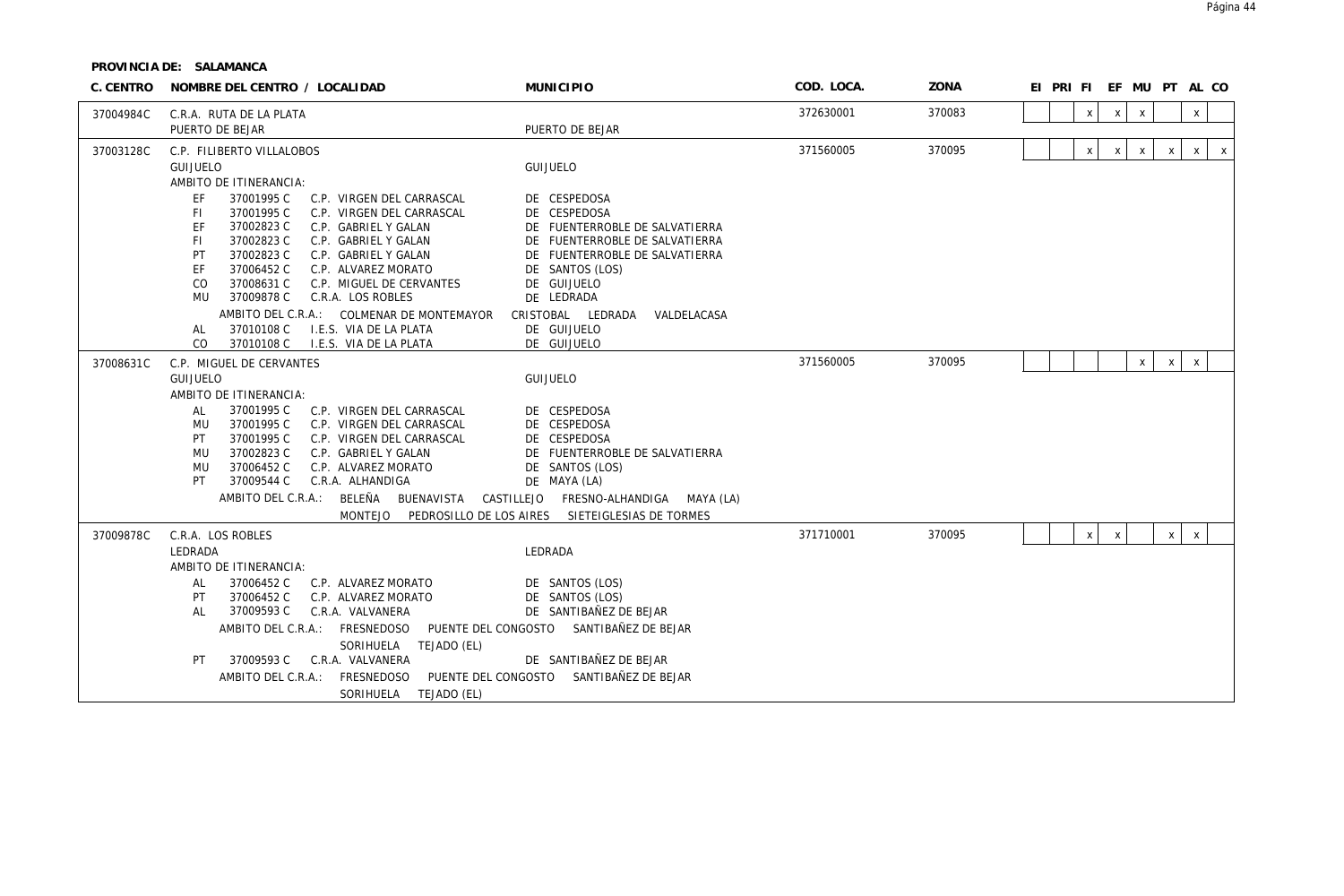| C. CENTRO | NOMBRE DEL CENTRO / LOCALIDAD                                        | <b>MUNICIPIO</b>                                                                                      | COD. LOCA. | ZONA   |              |                              | EI PRI FI EF MU PT AL CO     |
|-----------|----------------------------------------------------------------------|-------------------------------------------------------------------------------------------------------|------------|--------|--------------|------------------------------|------------------------------|
| 37009881C | C.E.O. ALTO ALAGON                                                   |                                                                                                       | 371720001  | 370095 | $\mathsf{x}$ | $\mathsf{X}$<br>$\mathsf{x}$ | $\mathsf{X}$<br>X            |
|           | LINARES DE RIOFRIO                                                   | LINARES DE RIOFRIO                                                                                    |            |        |              |                              |                              |
|           | AMBITO DE ITINERANCIA:                                               |                                                                                                       |            |        |              |                              |                              |
|           | AL 37009581 C C.R.A. LOS JARALES                                     | DE SAN MIGUEL DE VALERO                                                                               |            |        |              |                              |                              |
|           |                                                                      | AMBITO DEL C.R.A.: SAN ESTEBAN DE LA SIERRA SAN MIGUEL DE VALERO<br>SANTIBAÑEZ DE LA SIERRA<br>VALERO |            |        |              |                              |                              |
|           | MU 37009581 C C.R.A. LOS JARALES                                     | DE SAN MIGUEL DE VALERO                                                                               |            |        |              |                              |                              |
|           |                                                                      | AMBITO DEL C.R.A.: SAN ESTEBAN DE LA SIERRA SAN MIGUEL DE VALERO                                      |            |        |              |                              |                              |
|           |                                                                      | VALERO<br>SANTIBAÑEZ DE LA SIERRA                                                                     |            |        |              |                              |                              |
|           | 37009581 C C.R.A. LOS JARALES<br>PT                                  | DE SAN MIGUEL DE VALERO                                                                               |            |        |              |                              |                              |
|           |                                                                      | AMBITO DEL C.R.A.: SAN ESTEBAN DE LA SIERRA SAN MIGUEL DE VALERO                                      |            |        |              |                              |                              |
|           |                                                                      | SANTIBAÑEZ DE LA SIERRA<br>VALERO                                                                     |            |        |              |                              |                              |
| 37009544C | C.R.A. ALHANDIGA                                                     |                                                                                                       | 371880001  | 370095 | x            | $\mathsf{x}$<br>$\mathsf{x}$ | $\mathsf{x}$                 |
|           | MAYA (LA)                                                            | MAYA (LA)                                                                                             |            |        |              |                              |                              |
|           | AMBITO DE ITINERANCIA:<br>37009519 C C.R.A. LAS CINCO ENCINAS<br>AL  | DE GALINDUSTE                                                                                         |            |        |              |                              |                              |
|           |                                                                      | AMBITO DEL C.R.A.: CHAGARCIA-MEDIANERO GALINDUSTE HORCAJO-MEDIANERO                                   |            |        |              |                              |                              |
|           |                                                                      | SANTA INES SANTA TERESA                                                                               |            |        |              |                              |                              |
|           | MU 37009593 C C.R.A. VALVANERA                                       | DE SANTIBAÑEZ DE BEJAR                                                                                |            |        |              |                              |                              |
|           |                                                                      | AMBITO DEL C.R.A.: FRESNEDOSO PUENTE DEL CONGOSTO SANTIBAÑEZ DE BEJAR                                 |            |        |              |                              |                              |
|           | SORIHUELA TEJADO (EL)                                                |                                                                                                       |            |        |              |                              |                              |
| 37009593C | C.R.A. VALVANERA                                                     |                                                                                                       | 372970003  | 370095 | $\mathsf{x}$ | $\boldsymbol{\mathsf{X}}$    |                              |
|           | SANTIBAÑEZ DE BEJAR                                                  | SANTIBAÑEZ DE BEJAR                                                                                   |            |        |              |                              |                              |
| 37000140C | C.P. SANTA TERESA                                                    |                                                                                                       | 370080001  | 370101 |              | $\mathsf{x}$                 | $\mathsf{x}$<br>$\mathsf{x}$ |
|           | ALBA DE TORMES                                                       | ALBA DE TORMES                                                                                        |            |        |              |                              |                              |
|           | AMBITO DE ITINERANCIA:<br>37009519 C C.R.A. LAS CINCO ENCINAS<br>PT. | DE GALINDUSTE                                                                                         |            |        |              |                              |                              |
|           |                                                                      | AMBITO DEL C.R.A.: CHAGARCIA-MEDIANERO GALINDUSTE HORCAJO-MEDIANERO                                   |            |        |              |                              |                              |
|           |                                                                      | SANTA INES SANTA TERESA                                                                               |            |        |              |                              |                              |
|           | 37009623 C C.R.A. LLANOGRANDE<br>AL                                  | DE VALDECARROS                                                                                        |            |        |              |                              |                              |
|           |                                                                      | AMBITO DEL C.R.A.: ANAYA DE ALBA LARRODRIGO NAVALES PEDRAZA DE ALBA                                   |            |        |              |                              |                              |
|           |                                                                      | PEDROSILLO DE ALBA VALDECARROS                                                                        |            |        |              |                              |                              |
|           | PT<br>37009623 C C.R.A. LLANOGRANDE                                  | DE VALDECARROS                                                                                        |            |        |              |                              |                              |
|           |                                                                      | AMBITO DEL C.R.A.: ANAYA DE ALBA LARRODRIGO NAVALES PEDRAZA DE ALBA                                   |            |        |              |                              |                              |
|           | 37009805 C C.R.A. LOPE DE VEGA<br>AL                                 | PEDROSILLO DE ALBA VALDECARROS<br>DE GARCIHERNANDEZ                                                   |            |        |              |                              |                              |
|           | AMBITO DEL C.R.A.: ENCINAS DE ARRIBA                                 | GARCIHERNANDEZ PEÑARANDILLA<br><b>TORDILLOS</b>                                                       |            |        |              |                              |                              |
|           | 37009805 C C.R.A. LOPE DE VEGA<br>MU                                 | DE GARCIHERNANDEZ                                                                                     |            |        |              |                              |                              |
|           | AMBITO DEL C.R.A.: ENCINAS DE ARRIBA                                 | GARCIHERNANDEZ PEÑARANDILLA<br>TORDILLOS                                                              |            |        |              |                              |                              |
|           |                                                                      |                                                                                                       |            |        |              |                              |                              |
|           | 37009805 C C.R.A. LOPE DE VEGA<br>PT                                 | DE GARCIHERNANDEZ                                                                                     |            |        |              |                              |                              |
|           | ENCINAS DE ARRIBA<br>AMBITO DEL C.R.A.:                              | GARCIHERNANDEZ PEÑARANDILLA<br><b>TORDILLOS</b>                                                       |            |        |              |                              |                              |
| 37009519C | C.R.A. LAS CINCO ENCINAS<br><b>GALINDUSTE</b>                        | <b>GALINDUSTE</b>                                                                                     | 371430002  | 370101 | $\mathsf{X}$ | $\mathsf{x}$<br>$\mathsf{X}$ |                              |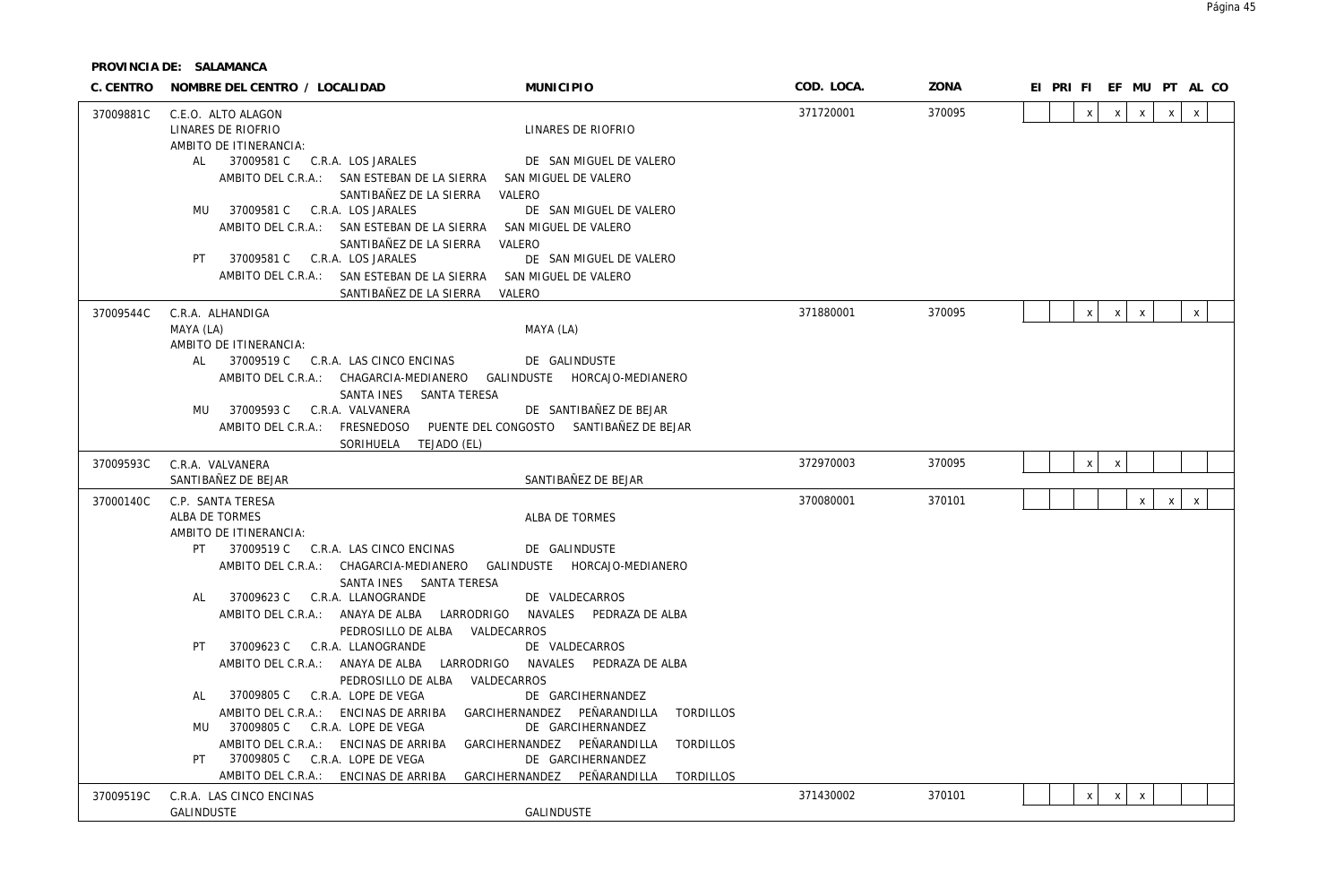| C. CENTRO | NOMBRE DEL CENTRO / LOCALIDAD                                                                                                                                                                                                                                                                                                                                                                                                                                                                                                                                                         | <b>MUNICIPIO</b>                                                                                                                                 | COD. LOCA. | ZONA   | EI PRI FI EF MU PT AL CO                                     |
|-----------|---------------------------------------------------------------------------------------------------------------------------------------------------------------------------------------------------------------------------------------------------------------------------------------------------------------------------------------------------------------------------------------------------------------------------------------------------------------------------------------------------------------------------------------------------------------------------------------|--------------------------------------------------------------------------------------------------------------------------------------------------|------------|--------|--------------------------------------------------------------|
| 37009805C | C.R.A. LOPE DE VEGA<br>GARCIHERNANDEZ                                                                                                                                                                                                                                                                                                                                                                                                                                                                                                                                                 | GARCIHERNANDEZ                                                                                                                                   | 371480004  | 370101 | $\mathsf{x}$<br>$\mathsf{x}$                                 |
| 37009623C | C.R.A. LLANOGRANDE<br>VALDECARROS                                                                                                                                                                                                                                                                                                                                                                                                                                                                                                                                                     | VALDECARROS                                                                                                                                      | 373300001  | 370101 | $\mathsf{x}$<br>$\mathsf{X}$<br>$\mathsf X$                  |
| 37009453C | C.R.A. CAMPO DE PEÑARANDA<br>CAMPO DE PEÑARANDA (EL)                                                                                                                                                                                                                                                                                                                                                                                                                                                                                                                                  | CAMPO DE PEÑARANDA (EL)                                                                                                                          | 370770002  | 370113 | x<br>x<br>$\,$ X                                             |
| 37009477C | C.R.A. CAÑADA REAL<br>CANTARACILLO                                                                                                                                                                                                                                                                                                                                                                                                                                                                                                                                                    | CANTARACILLO                                                                                                                                     | 370830001  | 370113 | X<br>X                                                       |
| 37009532C | C.E.O. MIGUEL DELIBES<br><b>MACOTERA</b>                                                                                                                                                                                                                                                                                                                                                                                                                                                                                                                                              | MACOTERA                                                                                                                                         | 371740001  | 370113 | $\mathsf{x}$<br>$\mathsf{X}$<br>$\mathsf{X}$<br>$\mathsf{X}$ |
| 37004662C | C.P. MIGUEL DE UNAMUNO<br>PEÑARANDA DE BRACAMONTE<br>AMBITO DE ITINERANCIA:                                                                                                                                                                                                                                                                                                                                                                                                                                                                                                           | PEÑARANDA DE BRACAMONTE                                                                                                                          | 372460001  | 370113 | $\mathsf{X}$<br>$\mathsf{x}$<br>$\mathsf X$                  |
|           | 37009477 C   C.R.A.  CAÑADA REAL<br>AI<br>AMBITO DEL C.R.A.: BOVEDA DEL RIO ALMAR CANTARACILLO MANCERA DE ABAJO<br>NAVA DE SOTROBAL PARADINAS DE SAN JUAN RAGAMA<br>MU 37009477 C C.R.A. CAÑADA REAL<br>AMBITO DEL C.R.A.: BOVEDA DEL RIO ALMAR CANTARACILLO MANCERA DE ABAJO<br>NAVA DE SOTROBAL PARADINAS DE SAN JUAN RAGAMA                                                                                                                                                                                                                                                        | DE CANTARACILLO<br>DE CANTARACILLO                                                                                                               |            |        |                                                              |
|           | 37009477 C C.R.A. CAÑADA REAL<br>PT.<br>AMBITO DEL C.R.A.: BOVEDA DEL RIO ALMAR CANTARACILLO MANCERA DE ABAJO<br>NAVA DE SOTROBAL PARADINAS DE SAN JUAN RAGAMA                                                                                                                                                                                                                                                                                                                                                                                                                        | DE CANTARACILLO                                                                                                                                  |            |        |                                                              |
| 37008771C | C.P. SEVERIANO MONTERO SANCHEZ<br>PEÑARANDA DE BRACAMONTE<br>AMBITO DE ITINERANCIA:<br>37009453 C C.R.A. CAMPO DE PEÑARANDA<br>AL .<br>AMBITO DEL C.R.A.: ALCONADA ALDEASECA DE LA FRONTERA CAMPO DE PEÑARANDA (EL)<br>VENTOSA DEL RIO ALMAR<br>ZORITA DE LA FRONTERA<br>37009453 C C.R.A. CAMPO DE PEÑARANDA<br>PT<br>AMBITO DEL C.R.A.: ALCONADA ALDEASECA DE LA FRONTERA CAMPO DE PEÑARANDA (EL)<br>VENTOSA DEL RIO ALMAR<br>ZORITA DE LA FRONTERA<br>37009532 C<br>C.E.O. MIGUEL DELIBES<br>AL<br>AMBITO DEL C.R.A.: ALARAZ MACOTERA MALPARTIDA SALMORAL<br>SANTIAGO DE LA PUEBLA | PEÑARANDA DE BRACAMONTE<br>DE CAMPO DE PEÑARANDA (EL)<br>VILLAR DE GALLIMAZO<br>DE CAMPO DE PEÑARANDA (EL)<br>VILLAR DE GALLIMAZO<br>DE MACOTERA | 372460001  | 370113 | $\mathsf X$<br>$\mathsf{X}$                                  |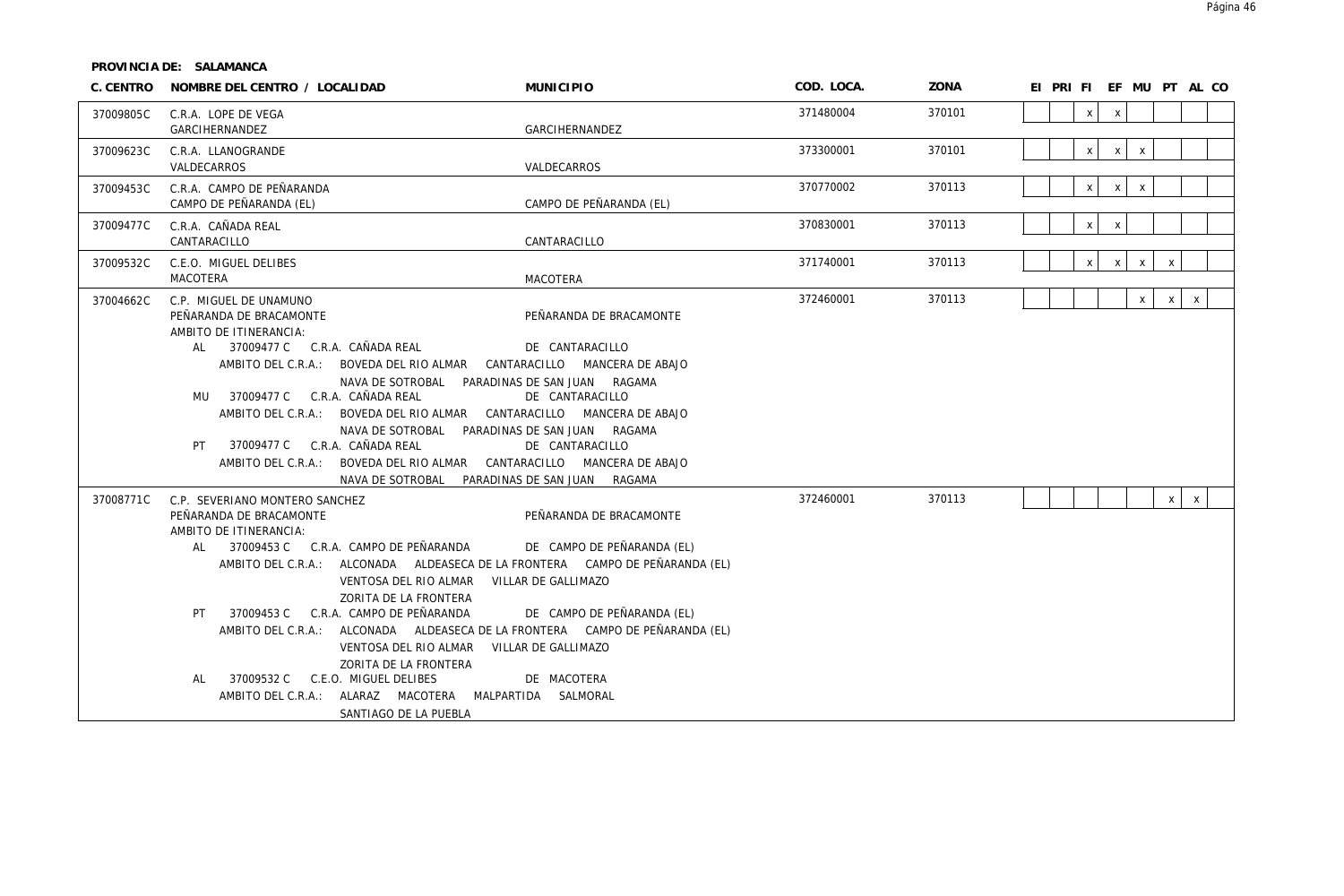**PROVINCIA DE: SEGOVIA**

|           | C. CENTRO NOMBRE DEL CENTRO / LOCALIDAD                                                                                                                                                                                                                  | <b>MUNICIPIO</b>   | COD. LOCA. | ZONA   |  |   | EI PRI FI EF MU PT AL CO |              |              |              |
|-----------|----------------------------------------------------------------------------------------------------------------------------------------------------------------------------------------------------------------------------------------------------------|--------------------|------------|--------|--|---|--------------------------|--------------|--------------|--------------|
| 40003290C | C.P. EL PEÑASCAL                                                                                                                                                                                                                                         |                    | 401940006  | 400014 |  |   |                          |              | $\mathsf{X}$ |              |
|           | SEGOVIA                                                                                                                                                                                                                                                  | SEGOVIA            |            |        |  |   |                          |              |              |              |
|           | AMBITO DE ITINERANCIA:                                                                                                                                                                                                                                   |                    |            |        |  |   |                          |              |              |              |
|           | AL and the set of the set of the set of the set of the set of the set of the set of the set of the set of the set of the set of the set of the set of the set of the set of the set of the set of the set of the set of the se<br>40004464 C C.P. ERESMA | DE SEGOVIA         |            |        |  |   |                          |              |              |              |
| 40003307C | C.P. DOMINGO DE SOTO                                                                                                                                                                                                                                     |                    | 401940006  | 400014 |  |   | $\mathsf{x}$             | $\mathsf{X}$ |              |              |
|           | SEGOVIA                                                                                                                                                                                                                                                  | SEGOVIA            |            |        |  |   |                          |              |              |              |
|           | AMBITO DE ITINERANCIA:<br>40002911 C C.P. LA PRADERA<br>MU                                                                                                                                                                                               | DE VALSAIN         |            |        |  |   |                          |              |              |              |
|           | PT<br>40003356 C C.P. DIEGO DE COLMENARES                                                                                                                                                                                                                | DE SEGOVIA         |            |        |  |   |                          |              |              |              |
| 40003344C | C.P. DE PRACTICAS F.JUAN DE LA CRUZ                                                                                                                                                                                                                      |                    | 401940006  | 400014 |  |   |                          |              | $\mathsf X$  |              |
|           | SEGOVIA                                                                                                                                                                                                                                                  | SEGOVIA            |            |        |  |   |                          |              |              |              |
|           | AMBITO DE ITINERANCIA:                                                                                                                                                                                                                                   |                    |            |        |  |   |                          |              |              |              |
|           | AL 40003320 C C.P. MARTIN CHICO                                                                                                                                                                                                                          | DE SEGOVIA         |            |        |  |   |                          |              |              |              |
| 40003356C | C.P. DIEGO DE COLMENARES                                                                                                                                                                                                                                 |                    | 401940006  | 400014 |  |   | $\mathsf{X}$             |              |              |              |
|           | SEGOVIA                                                                                                                                                                                                                                                  | SEGOVIA            |            |        |  |   |                          |              |              |              |
|           | AMBITO DE ITINERANCIA:                                                                                                                                                                                                                                   |                    |            |        |  |   |                          |              |              |              |
|           | MU 40004488 C C.P. CARLOS DE LECEA                                                                                                                                                                                                                       | DE SEGOVIA         |            |        |  |   |                          |              |              |              |
| 40003381C | C.P. SANTA EULALIA                                                                                                                                                                                                                                       |                    | 401940006  | 400014 |  |   |                          |              | x            | $\mathsf{X}$ |
|           | SEGOVIA                                                                                                                                                                                                                                                  | SEGOVIA            |            |        |  |   |                          |              |              |              |
|           | AMBITO DE ITINERANCIA:<br>AL 40004488 C C.P. CARLOS DE LECEA                                                                                                                                                                                             | DE SEGOVIA         |            |        |  |   |                          |              |              |              |
| 40003411C | C.P. VILLALPANDO                                                                                                                                                                                                                                         |                    | 401940006  | 400014 |  |   |                          |              |              | $x \mid x$   |
|           | SEGOVIA                                                                                                                                                                                                                                                  | SEGOVIA            |            |        |  |   |                          |              |              |              |
|           | AMBITO DE ITINERANCIA:                                                                                                                                                                                                                                   |                    |            |        |  |   |                          |              |              |              |
|           | 40003356 C C.P. DIEGO DE COLMENARES<br>AL                                                                                                                                                                                                                | DE SEGOVIA         |            |        |  |   |                          |              |              |              |
| 40004774C | C.P. NUEVA SEGOVIA                                                                                                                                                                                                                                       |                    | 401940006  | 400014 |  |   | $\pmb{\chi}$             |              |              |              |
|           | SEGOVIA                                                                                                                                                                                                                                                  | SEGOVIA            |            |        |  |   |                          |              |              |              |
|           | AMBITO DE ITINERANCIA:                                                                                                                                                                                                                                   |                    |            |        |  |   |                          |              |              |              |
|           | MU 40005262 C C.P. ELENA FORTUN                                                                                                                                                                                                                          | DE SEGOVIA         |            |        |  |   |                          |              |              |              |
| 40005262C | C.P. ELENA FORTUN                                                                                                                                                                                                                                        |                    | 401940006  | 400014 |  |   |                          |              | $\mathsf X$  |              |
|           | SEGOVIA                                                                                                                                                                                                                                                  | SEGOVIA            |            |        |  |   |                          |              |              |              |
|           | AMBITO DE ITINERANCIA:<br>40004774 C C.P. NUEVA SEGOVIA<br>AL -                                                                                                                                                                                          | DE SEGOVIA         |            |        |  |   |                          |              |              |              |
|           |                                                                                                                                                                                                                                                          |                    | 400240001  | 400026 |  |   | $x \mid x$               |              |              |              |
| 40004956C | C.R.A. DE AYLLON<br>AYLLON                                                                                                                                                                                                                               | AYLLON             |            |        |  | x |                          | $\pmb{\chi}$ |              |              |
|           |                                                                                                                                                                                                                                                          |                    |            |        |  |   |                          |              |              |              |
| 40000422C | C.P. CARDENAL CISNEROS<br><b>BOCEGUILLAS</b>                                                                                                                                                                                                             | <b>BOCEGUILLAS</b> | 400320002  | 400026 |  |   |                          |              | $\mathsf X$  |              |
|           | AMBITO DE ITINERANCIA:                                                                                                                                                                                                                                   |                    |            |        |  |   |                          |              |              |              |
|           | 40004956 C C.R.A. DE AYLLON<br>AL                                                                                                                                                                                                                        | DE AYLLON          |            |        |  |   |                          |              |              |              |
|           | AMBITO DEL C.R.A.: AYLLON CAMPO DE SAN PEDRO                                                                                                                                                                                                             |                    |            |        |  |   |                          |              |              |              |
|           |                                                                                                                                                                                                                                                          |                    |            |        |  |   |                          |              |              |              |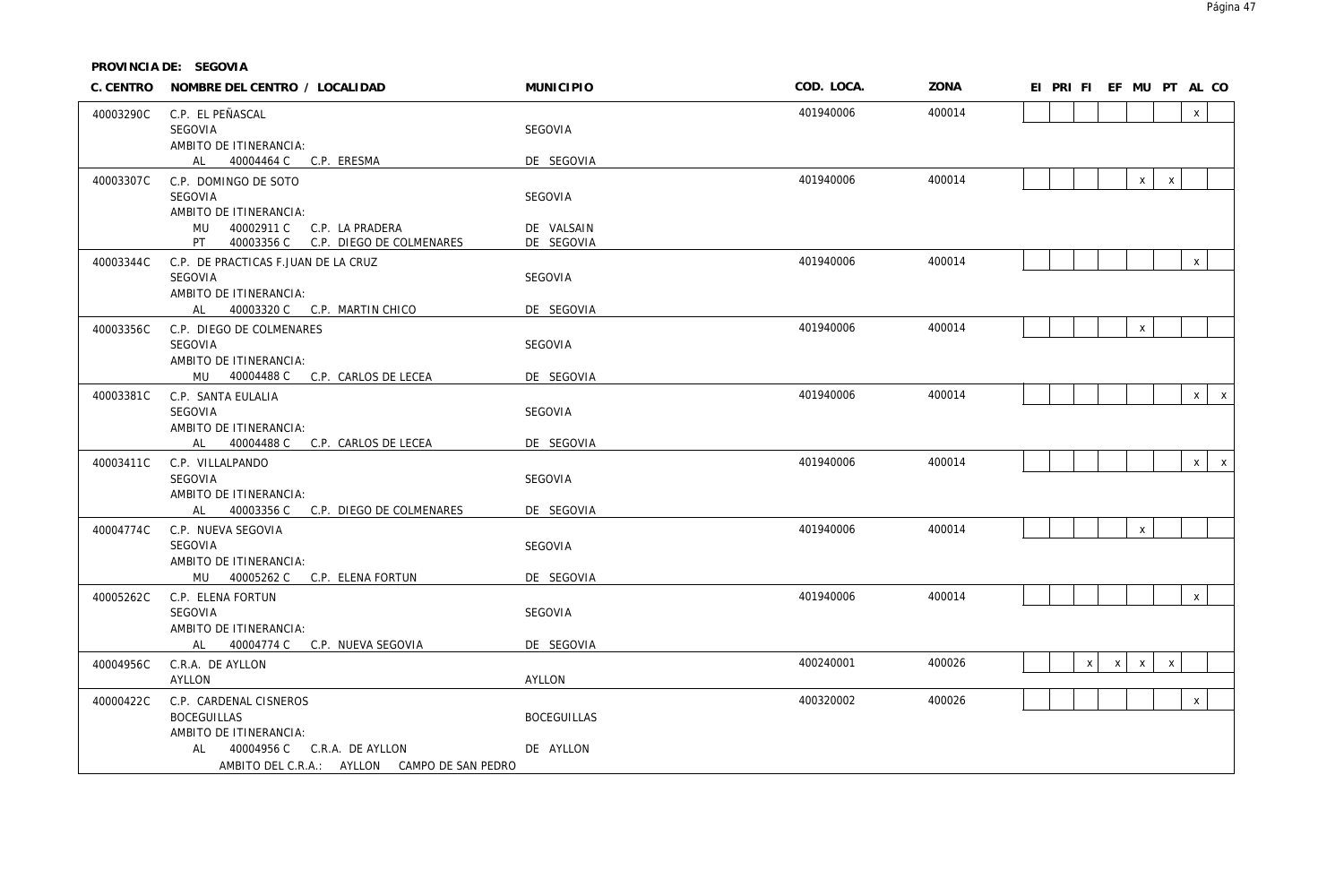| C. CENTRO | NOMBRE DEL CENTRO / LOCALIDAD                                                                              |                                                                                                                                                          | <b>MUNICIPIO</b>                                    |              | COD. LOCA. | ZONA   |              | EI PRI FI EF MU PT AL CO |                                           |              |                           |              |              |
|-----------|------------------------------------------------------------------------------------------------------------|----------------------------------------------------------------------------------------------------------------------------------------------------------|-----------------------------------------------------|--------------|------------|--------|--------------|--------------------------|-------------------------------------------|--------------|---------------------------|--------------|--------------|
| 40000549C | C.P. LOS ARENALES<br>CANTALEJO<br>AMBITO DE ITINERANCIA:                                                   |                                                                                                                                                          | CANTALEJO                                           |              | 400400002  | 400026 |              |                          |                                           |              | $\mathsf{x}$              | $\mathsf{X}$ |              |
|           | AL 40004841 C C.R.A. ENTRE DOS RIOS                                                                        | AMBITO DEL C.R.A.: CABEZUELA CARRASCAL DEL RIO FUENTERREBOLLO<br>SAN MIGUEL DE BERNUY                                                                    | DE FUENTERREBOLLO<br>SEBULCOR TORREADRADA           |              |            |        |              |                          |                                           |              |                           |              |              |
|           | 40004841 C C.R.A. ENTRE DOS RIOS<br>PT                                                                     | VALLE DE TABLADILLO<br>AMBITO DEL C.R.A.: CABEZUELA CARRASCAL DEL RIO FUENTERREBOLLO<br>SAN MIGUEL DE BERNUY SEBULCOR TORREADRADA<br>VALLE DE TABLADILLO | DE FUENTERREBOLLO                                   |              |            |        |              |                          |                                           |              |                           |              |              |
| 40004841C | C.R.A. ENTRE DOS RIOS<br><b>FUENTERREBOLLO</b>                                                             |                                                                                                                                                          | <b>FUENTERREBOLLO</b>                               |              | 400880001  | 400026 |              |                          | $\boldsymbol{\mathsf{x}}$<br>$\mathsf{x}$ |              |                           |              |              |
| 40005021C | C.R.A. DE RIAZA<br>RIAZA                                                                                   |                                                                                                                                                          | RIAZA                                               |              | 401700009  | 400026 | Χ            |                          | $\boldsymbol{\mathsf{x}}$<br>X            | X            | $\boldsymbol{\mathsf{X}}$ | X            | X            |
| 40003770C | C.E.O. VIRGEN DE LA PEÑA<br>SEPULVEDA<br>AMBITO DE ITINERANCIA:<br>40000422 C<br>PT<br>MU 40004841 C       | C.P. CARDENAL CISNEROS<br>C.R.A. ENTRE DOS RIOS                                                                                                          | SEPULVEDA<br>DE BOCEGUILLAS<br>DE FUENTERREBOLLO    |              | 401950007  | 400026 |              |                          |                                           | $\mathsf{x}$ | $\mathsf{X}$              | $\mathsf X$  |              |
|           | 40004889 C C.P. LA CHOPERA<br>AL                                                                           | AMBITO DEL C.R.A.: CABEZUELA CARRASCAL DEL RIO FUENTERREBOLLO<br>SAN MIGUEL DE BERNUY<br>VALLE DE TABLADILLO                                             | SEBULCOR TORREADRADA<br>DE SACRAMENIA               |              |            |        |              |                          |                                           |              |                           |              |              |
| 40004919C | C.R.A. REYES CATOLICOS<br>TUREGANO<br>AMBITO DE ITINERANCIA:<br>CO 40004828 C C.R.A. LAS CAÑADAS           | AMBITO DEL C.R.A.: AGUILAFUENTE ALDEA REAL<br>LASTRAS DE CUELLAR PINARNEGRILLO ZARZUELA DEL PINAR                                                        | TUREGANO<br>DE AGUILAFUENTE<br>ESCALONA DEL PRADO   | FUENTEPELAYO | 402080005  | 400026 |              |                          | $\mathsf{X}$<br>$\boldsymbol{\mathsf{x}}$ | $\mathsf{X}$ | $\mathsf{X}$              |              | X            |
| 40004828C | C.R.A. LAS CAÑADAS<br>AGUILAFUENTE                                                                         |                                                                                                                                                          | AGUILAFUENTE                                        |              | 400040001  | 400038 | $\pmb{\chi}$ |                          | $\mathsf{X}$<br>$\boldsymbol{\mathsf{X}}$ | $\mathsf{X}$ | $\mathsf{X}$              | $\pmb{\chi}$ |              |
| 40004968C | C.R.A. CAMPOS CASTELLANOS<br>CANTIMPALOS<br>AMBITO DE ITINERANCIA:<br>CO<br>40000616 C<br>40004919 C<br>AL | C.P. SAN JUAN BAUTISTA<br>C.R.A. REYES CATOLICOS                                                                                                         | CANTIMPALOS<br>DE CARBONERO EL MAYOR<br>DE TUREGANO |              | 400410001  | 400038 | X            |                          | $\boldsymbol{\mathsf{X}}$<br>$\mathsf{X}$ | $\mathsf{X}$ | $\mathsf{X}$              | $\mathsf{X}$ | $\mathsf{X}$ |
|           | AMBITO DEL C.R.A.: CABALLAR MATILLA (LA)                                                                   | TORREIGLESIAS TUREGANO VEGANZONES                                                                                                                        | MUÑOVEROS SAN PEDRO DE GAILLOS                      |              |            |        |              |                          |                                           |              |                           |              |              |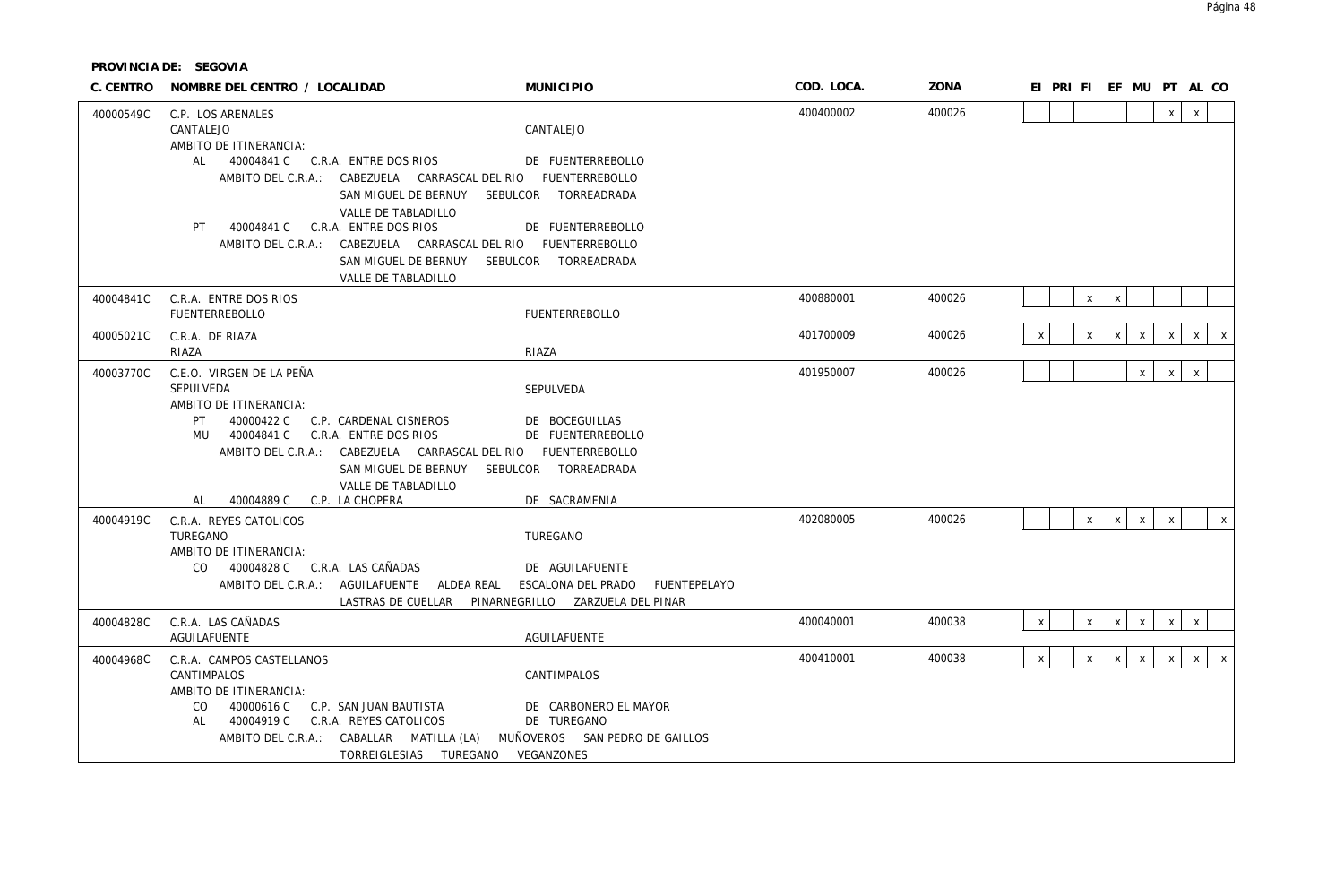| C. CENTRO | NOMBRE DEL CENTRO / LOCALIDAD                                                                                                                             | <b>MUNICIPIO</b>                                                                    | COD. LOCA. | ZONA   | EI PRI FI EF MU PT AL CO                                                                           |
|-----------|-----------------------------------------------------------------------------------------------------------------------------------------------------------|-------------------------------------------------------------------------------------|------------|--------|----------------------------------------------------------------------------------------------------|
| 40000616C | C.P. SAN JUAN BAUTISTA<br>CARBONERO EL MAYOR<br>AMBITO DE ITINERANCIA:                                                                                    | CARBONERO EL MAYOR                                                                  | 400430001  | 400038 | $\mathsf X$<br>$\mathsf{x}$<br>X                                                                   |
|           | 40002200 C<br>C.P. MIGUEL DE CERVANTES<br>AL<br>40002200 C<br>C.P. MIGUEL DE CERVANTES<br>MU<br>40002200 C<br>PT<br>C.P. MIGUEL DE CERVANTES              | DE NAVALMANZANO<br>DE NAVALMANZANO<br>DE NAVALMANZANO                               |            |        |                                                                                                    |
| 40001141C | C.P. ARCIPRESTE DE HITA<br>ESPINAR (EL)<br>AMBITO DE ITINERANCIA:                                                                                         | ESPINAR (EL)                                                                        | 400760002  | 400038 | $\mathsf{X}^-$<br>$\pmb{\chi}$<br>$\mathbf{x}$                                                     |
|           | 40005006 C<br>C.P. LA ESTACION DEL ESPINAR<br>AL<br>40005006 C<br>C.P. LA ESTACION DEL ESPINAR<br>CO<br>EF.<br>40005006 C<br>C.P. LA ESTACION DEL ESPINAR | DE ESTACION DE EL ESPINAR<br>DE ESTACION DE EL ESPINAR<br>DE ESTACION DE EL ESPINAR |            |        |                                                                                                    |
| 40001189C | C.P. SAN RAFAEL<br><b>SAN RAFAEL</b><br>AMBITO DE ITINERANCIA:                                                                                            | ESPINAR (EL)                                                                        | 400760006  | 400038 | $\boldsymbol{\mathsf{X}}$                                                                          |
| 40008342C | PT.<br>40005006 C<br>C.P. LA ESTACION DEL ESPINAR<br>C.R.A. LOS ALMENDROS<br>LA LASTRILLA                                                                 | DE ESTACION DE EL ESPINAR<br>LASTRILLA (LA)                                         | 401120001  | 400038 | $\mathsf{x}$<br>$\mathsf{x}$<br>$\mathsf{X}$<br>$\mathsf{x}$<br>$\mathsf{X}$<br>$\mathsf{X}$       |
|           | AMBITO DE ITINERANCIA:<br>AL<br>40004920 C C.R.A. LOS LLANOS<br>AMBITO DEL C.R.A.: ABADES GARCILLAN                                                       | DE VALVERDE DEL MAJANO<br>HONTANARES DE ERESMA HUERTOS (LOS)                        |            |        |                                                                                                    |
|           | MARTIN MIGUEL                                                                                                                                             | VALSECA VALVERDE DEL MAJANO                                                         |            |        |                                                                                                    |
| 40004762C | C.R.A. EL ENCINAR<br>LOSA (LA)                                                                                                                            | LOSA (LA)                                                                           | 401130002  | 400038 | $\pmb{\chi}$<br>$\mathsf{X}$<br>$\pmb{\mathsf{X}}$<br>$\mathsf{x}$<br>$\mathsf{X}$<br>$\mathsf{x}$ |
| 40002431C | C.P. ATALAYA<br>PALAZUELOS DE ERESMA<br>AMBITO DE ITINERANCIA:                                                                                            | PALAZUELOS DE ERESMA                                                                | 401550001  | 400038 | $\pmb{\chi}$                                                                                       |
|           | 40004981 C C.P. LAS CAÑADAS<br>EF.                                                                                                                        | DE TRESCASAS                                                                        |            |        |                                                                                                    |
| 40004877C | C.E.O. LA SIERRA<br>PRADENA                                                                                                                               | PRADENA                                                                             | 401620002  | 400038 | $\mathsf{X}$<br>$\pmb{\mathsf{X}}$<br>$\mathsf{X}$<br>$\mathsf{X}$<br>$\pmb{\chi}$<br>$\mathsf{X}$ |
| 40002881C | C.P. AGAPITO MARAZUELA<br>SAN ILDEFONSO O LA GRANJA<br>AMBITO DE ITINERANCIA:                                                                             | SAN ILDEFONSO O LA GRANJA                                                           | 401810002  | 400038 | $\mathsf{X}$<br>$\mathsf X$                                                                        |
|           | 40002911 C<br>C.P. LA PRADERA<br>AL<br>40002911 C<br>C.P. LA PRADERA<br>PT<br>AL<br>40003861 C<br>C.P. MARQUES DE LOZOYA                                  | DE VALSAIN<br>DE VALSAIN<br>DE TORRECABALLEROS                                      |            |        |                                                                                                    |
| 40003861C | C.P. MARQUES DE LOZOYA<br>TORRECABALLEROS<br>AMBITO DE ITINERANCIA:                                                                                       | TORRECABALLEROS                                                                     | 402030004  | 400038 | $\mathsf X$<br>$\pmb{\chi}$                                                                        |
|           | 40002431 C<br>CO.<br>C.P. ATALAYA<br>40004981 C<br>MU<br>C.P. LAS CAÑADAS                                                                                 | DE PALAZUELOS DE ERESMA<br>DE TRESCASAS                                             |            |        |                                                                                                    |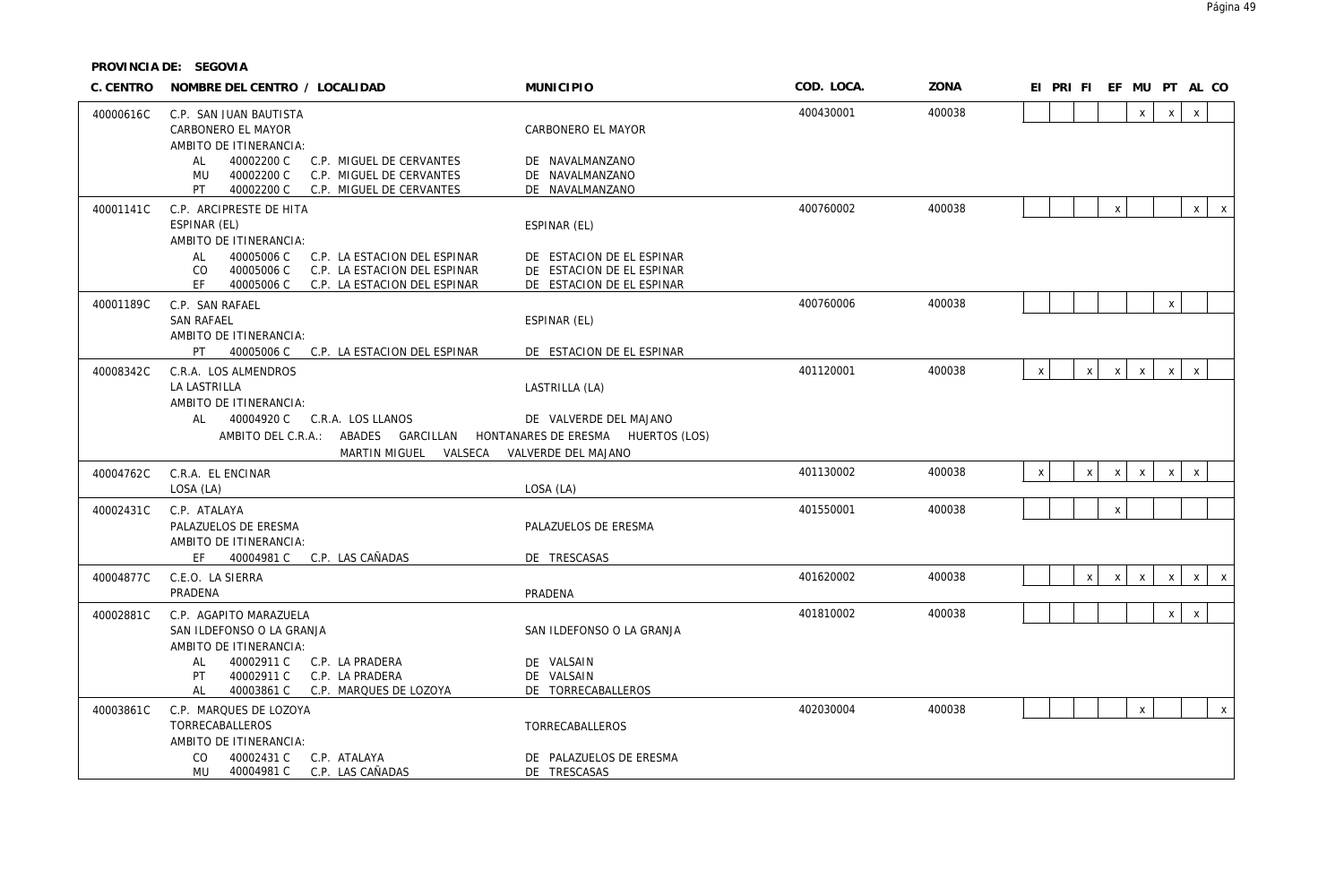| C. CENTRO | NOMBRE DEL CENTRO / LOCALIDAD                                                                                                                                                                                                                                                                                                                   | <b>MUNICIPIO</b>                                                                                                                                             | COD. LOCA. | ZONA   | EI PRI FI EF MU PT AL CO                  |                              |                              |                              |
|-----------|-------------------------------------------------------------------------------------------------------------------------------------------------------------------------------------------------------------------------------------------------------------------------------------------------------------------------------------------------|--------------------------------------------------------------------------------------------------------------------------------------------------------------|------------|--------|-------------------------------------------|------------------------------|------------------------------|------------------------------|
| 40004920C | C.R.A. LOS LLANOS<br>VALVERDE DEL MAJANO<br>AMBITO DE ITINERANCIA:                                                                                                                                                                                                                                                                              | VALVERDE DEL MAJANO                                                                                                                                          | 402160001  | 400038 | $\pmb{\chi}$<br>$\pmb{\chi}$              | $\mathsf{X}$<br>$\mathsf{x}$ | $\mathsf{x}$                 | $\mathsf{x}$                 |
|           | CO 40008342 C C.R.A. LOS ALMENDROS<br>AMBITO DEL C.R.A.: BERNUY DE PORREROS<br>ZAMARRAMALA                                                                                                                                                                                                                                                      | DE LA LASTRILLA<br>LA LASTRILLA MATA DE QUINTANAR                                                                                                            |            |        |                                           |                              |                              |                              |
| 40004932C | C.E.O. EL MIRADOR DE LA SIERRA<br>VILLACASTIN                                                                                                                                                                                                                                                                                                   | VILLACASTIN                                                                                                                                                  | 402250001  | 400038 | $\boldsymbol{\mathsf{X}}$<br>$\mathsf{x}$ | $\mathsf{x}$<br>$\mathsf{X}$ | $\mathsf{X}$<br>$\mathsf{x}$ |                              |
|           | AMBITO DE ITINERANCIA:<br>AL 40001189 C C.P. SAN RAFAEL                                                                                                                                                                                                                                                                                         | DE SAN RAFAEL                                                                                                                                                |            |        |                                           |                              |                              |                              |
| 40002443C | C.P. MARQUES DEL ARCO<br>SAN CRISTOBAL DE SEGOVIA<br>AMBITO DE ITINERANCIA:                                                                                                                                                                                                                                                                     | SAN CRISTOBAL DE SEGOVIA                                                                                                                                     | 409060001  | 400038 |                                           |                              |                              | $\mathsf{x}$<br>$\mathsf{X}$ |
|           | 40002431 C C.P. ATALAYA<br>AL<br>40004981 C C.P. LAS CAÑADAS<br>AL<br>CO 40004981 C C.P. LAS CAÑADAS                                                                                                                                                                                                                                            | DE PALAZUELOS DE ERESMA<br>DE TRESCASAS<br>DE TRESCASAS                                                                                                      |            |        |                                           |                              |                              |                              |
| 40000823C | C.P. TEODOSIO EL GRANDE<br>COCA                                                                                                                                                                                                                                                                                                                 | COCA                                                                                                                                                         | 400570002  | 400040 |                                           | $\mathsf{X}$                 | $\mathsf{x}$<br>$\mathsf{x}$ | $\mathsf{x}$                 |
|           | AMBITO DE ITINERANCIA:<br>AL 40004971 C C.R.A. EL PINAR<br>AMBITO DEL C.R.A.: NARROS DE CUELLAR<br>CO 40004971 C C.R.A. EL PINAR<br>AMBITO DEL C.R.A.: NARROS DE CUELLAR<br>MU 40004971 C C.R.A. EL PINAR<br>AMBITO DEL C.R.A.: NARROS DE CUELLAR<br>PT 40004971 C C.R.A. EL PINAR<br>AMBITO DEL C.R.A.: NARROS DE CUELLAR NAVAS DE ORO SAMBOAL | DE NAVAS DE ORO<br>NAVAS DE ORO SAMBOAL<br>DE NAVAS DE ORO<br>NAVAS DE ORO SAMBOAL<br>DE NAVAS DE ORO<br>NAVAS DE ORO SAMBOAL<br>DE NAVAS DE ORO             |            |        |                                           |                              |                              |                              |
| 40000926C | C.P. LA VILLA<br>CUELLAR                                                                                                                                                                                                                                                                                                                        | CUELLAR                                                                                                                                                      | 400630003  | 400040 |                                           |                              | $\mathsf X$                  |                              |
|           | AMBITO DE ITINERANCIA:<br>40000975 C C.P. SANTA CLARA<br>AL<br>AL 40004865 C C.R.A. EL OLMAR<br>TORRECILLA DEL PINAR                                                                                                                                                                                                                            | DE CUELLAR<br>DE OLOMBRADA<br>AMBITO DEL C.R.A.: ADRADOS  COZUELOS DE FUENTIDUEÑA  FRUMALES  FUENTEPIÑEL<br>FUENTESAUCO DE FUENTIDUEÑA HONTALBILLA OLOMBRADA |            |        |                                           |                              |                              |                              |
| 40004361C | C.P. SAN GIL<br>CUELLAR<br>AMBITO DE ITINERANCIA:<br>CO<br>40000926 C C.P. LA VILLA<br>40000926 C<br>C.P. LA VILLA<br>MU                                                                                                                                                                                                                        | CUELLAR<br>DE CUELLAR<br>DE CUELLAR                                                                                                                          | 400630003  | 400040 |                                           | $\mathsf X$                  |                              | x<br>$\mathsf{x}$            |
|           | 40004890 C C.R.A. EL CARRACILLO<br>AL<br>AMBITO DEL C.R.A.: CAMPO DE CUELLAR CHATUN GOMEZSERRACIN MUDRIAN<br>PINAREJOS SANCHONUÑO                                                                                                                                                                                                               | DE SANCHONUÑO                                                                                                                                                |            |        |                                           |                              |                              |                              |
| 40004831C | C.R.A. RETAMA<br>CHAÑE                                                                                                                                                                                                                                                                                                                          | <b>CHAÑE</b>                                                                                                                                                 | 400650001  | 400040 | $\pmb{\chi}$<br>$\pmb{\chi}$              | $\mathsf{X}$<br>$\mathsf{x}$ | $\mathsf{x}$<br>$\mathsf{X}$ |                              |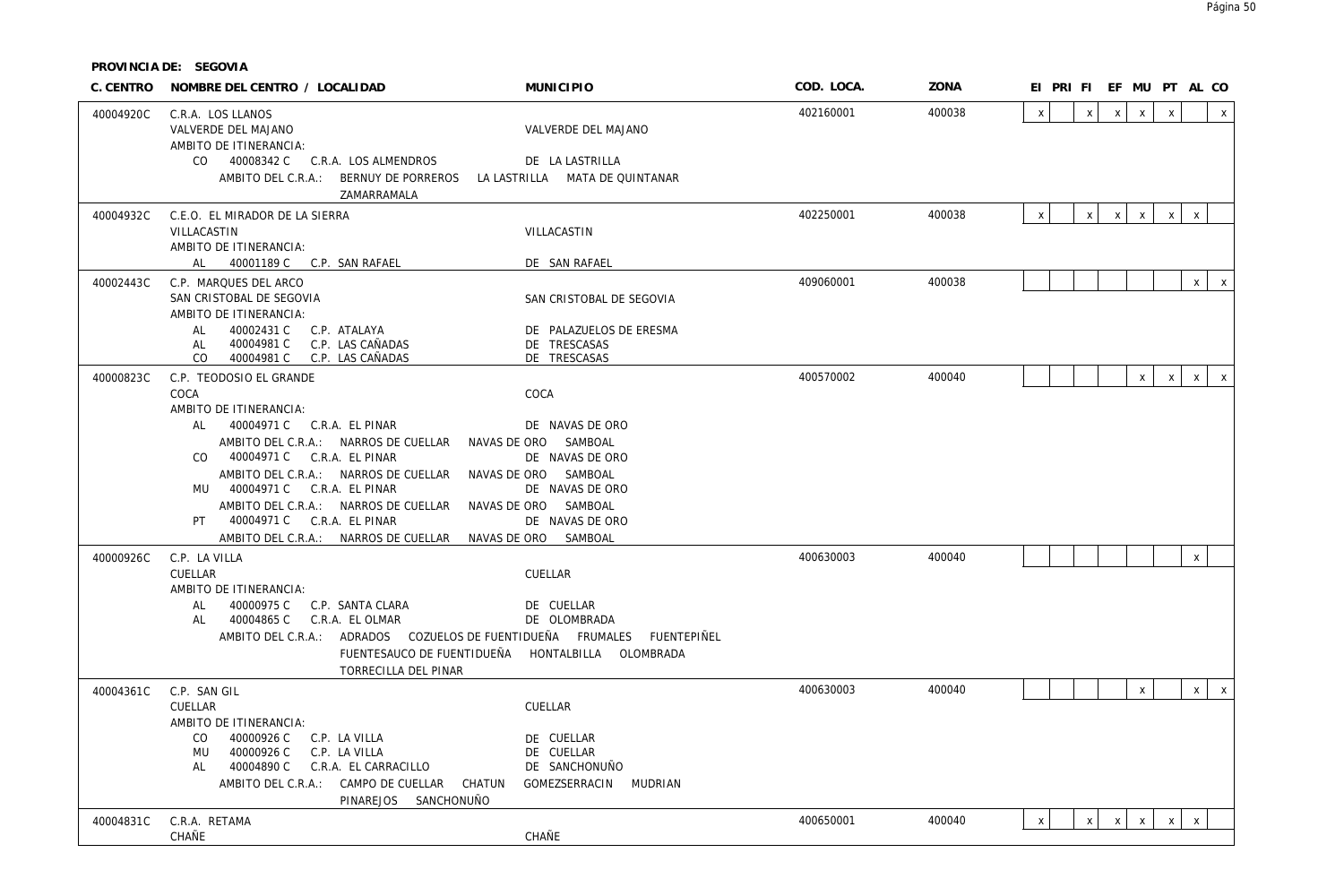| C. CENTRO | NOMBRE DEL CENTRO / LOCALIDAD                                                                                                                                       | <b>MUNICIPIO</b>                                                                              | COD. LOCA. | ZONA   | EI PRI FI EF MU PT AL CO                                                       |
|-----------|---------------------------------------------------------------------------------------------------------------------------------------------------------------------|-----------------------------------------------------------------------------------------------|------------|--------|--------------------------------------------------------------------------------|
| 40004853C | C.R.A. CAMPOS DE CASTILLA<br>MARTIN MUÑOZ DE LAS POSADAS                                                                                                            | MARTIN MUÑOZ DE LAS POSADAS                                                                   | 401210001  | 400040 | X<br>$\boldsymbol{\mathsf{X}}$<br>X                                            |
| 40002145C | C.P. OBISPO FRAY SEBASTIAN<br>NAVA DE LA ASUNCION<br>AMBITO DE ITINERANCIA:                                                                                         | NAVA DE LA ASUNCION                                                                           | 401380002  | 400040 | $\mathsf{x}$<br>$\mathbf{x}$<br>$\mathsf{x}$<br>$\mathsf{x}$                   |
|           | AL 40004993 C C.R.A. SAN ISIDRO<br>AMBITO DEL C.R.A.: FUENTE DE SANTA CRUZ<br>MONTEJO DE AREVALO<br>SANTIUSTE DE SAN JUAN BAUTISTA                                  | DE SANTIUSTE DE SAN JUAN BAUTISTA<br>MARTIN MUÑOZ DE LA DEHESA<br>MORALEJA DE COCA RAPARIEGOS |            |        |                                                                                |
|           | CO.<br>40004993 C<br>C.R.A. SAN ISIDRO<br>AMBITO DEL C.R.A.: FUENTE DE SANTA CRUZ MARTIN MUÑOZ DE LA DEHESA<br>MONTEJO DE AREVALO<br>SANTIUSTE DE SAN JUAN BAUTISTA | DE SANTIUSTE DE SAN JUAN BAUTISTA<br>MORALEJA DE COCA RAPARIEGOS                              |            |        |                                                                                |
|           | 40004993 C<br>C.R.A. SAN ISIDRO<br>MU<br>AMBITO DEL C.R.A.: FUENTE DE SANTA CRUZ MARTIN MUÑOZ DE LA DEHESA<br>MONTEJO DE AREVALO<br>SANTIUSTE DE SAN JUAN BAUTISTA  | DE SANTIUSTE DE SAN JUAN BAUTISTA<br>MORALEJA DE COCA RAPARIEGOS                              |            |        |                                                                                |
|           | 40004993 C<br>C.R.A. SAN ISIDRO<br>PT<br>AMBITO DEL C.R.A.: FUENTE DE SANTA CRUZ MARTIN MUÑOZ DE LA DEHESA<br>MONTEJO DE AREVALO<br>SANTIUSTE DE SAN JUAN BAUTISTA  | DE SANTIUSTE DE SAN JUAN BAUTISTA<br>MORALEJA DE COCA RAPARIEGOS                              |            |        |                                                                                |
| 40004971C | C.R.A. EL PINAR<br>NAVAS DE ORO                                                                                                                                     | NAVAS DE ORO                                                                                  | 401450001  | 400040 | X<br>$\mathsf{X}$                                                              |
| 40004865C | C.R.A. EL OLMAR<br><b>OLOMBRADA</b><br>AMBITO DE ITINERANCIA:<br>MU<br>40000926 C<br>C.P. LA VILLA<br>MU 40004889 C<br>C.P. LA CHOPERA                              | OLOMBRADA<br>DE CUELLAR<br>DE SACRAMENIA                                                      | 401490002  | 400040 | $\mathsf{X}$<br>$\mathsf{x}$<br>$\mathsf{X}$<br>$\mathsf{x}$                   |
| 40004890C | C.R.A. FL CARRACILLO<br>SANCHONUÑO                                                                                                                                  | SANCHONUÑO                                                                                    | 401790001  | 400040 | $\mathsf{x}$<br>X<br>$\boldsymbol{\mathsf{X}}$<br>$\mathsf{X}$<br>$\pmb{\chi}$ |
| 40004907C | C.R.A. EL PIZARRAL<br>SANTA MARIA LA REAL DE NIEVA                                                                                                                  | SANTA MARIA LA REAL DE NIEVA                                                                  | 401850011  | 400040 | $\mathsf{x}$<br>$\mathsf{x}$<br>$\mathsf{X}$<br>$\mathsf{x}$<br>$\mathsf{x}$   |
| 40004993C | C.R.A. SAN ISIDRO<br>SANTIUSTE DE SAN JUAN BAUTISTA                                                                                                                 | SANTIUSTE DE SAN JUAN BAUTISTA                                                                | 401890002  | 400040 | $\mathsf X$<br>$\mathsf{X}$                                                    |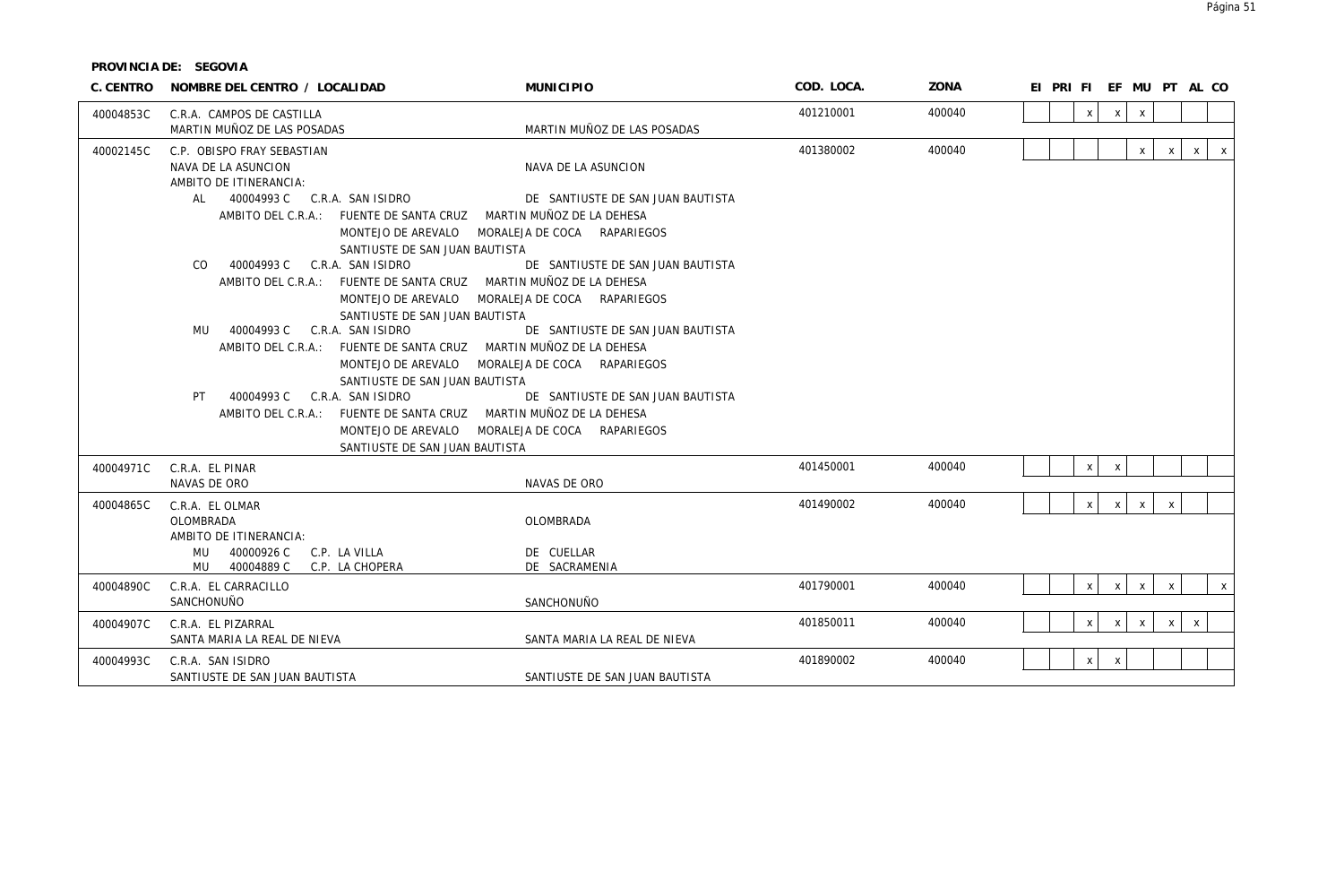**PROVINCIA DE: SORIA**

|           | C. CENTRO NOMBRE DEL CENTRO / LOCALIDAD                                      | <b>MUNICIPIO</b>                    | COD. LOCA. | ZONA   |              |              |                           |              | EI PRI FI EF MU PT AL CO |              |                           |
|-----------|------------------------------------------------------------------------------|-------------------------------------|------------|--------|--------------|--------------|---------------------------|--------------|--------------------------|--------------|---------------------------|
| 42002574C | C.P. LOS DOCE LINAJES                                                        |                                     | 421730004  | 420013 |              |              |                           |              |                          | $\mathsf{x}$ |                           |
|           | SORIA                                                                        | SORIA                               |            |        |              |              |                           |              |                          |              |                           |
|           | AMBITO DE ITINERANCIA:<br>AL 42003244 C C.P. LA ARBOLEDA                     | DE SORIA                            |            |        |              |              |                           |              |                          |              |                           |
| 42002719C | C.P. LAS PEDRIZAS                                                            |                                     | 421730004  | 420013 |              |              |                           |              | $\mathsf{X}$             |              |                           |
|           | SORIA                                                                        | SORIA                               |            |        |              |              |                           |              |                          |              |                           |
|           | AMBITO DE ITINERANCIA:                                                       |                                     |            |        |              |              |                           |              |                          |              |                           |
|           | PT 42003785 C C.R.A. TIERRAS ALTAS                                           | DE SAN PEDRO MANRIQUE               |            |        |              |              |                           |              |                          |              |                           |
|           | AMBITO DEL C.R.A.: ALMAJANO<br>BUITRAGO                                      | GARRAY RENIEBLAS SAN PEDRO MANRIQUE |            |        |              |              |                           |              |                          |              |                           |
|           | YANGUAS                                                                      |                                     | 421730004  | 420013 |              |              |                           |              |                          | $\mathsf{X}$ |                           |
| 42003335C | C.E.E. SANTA ISABEL<br>SORIA                                                 | SORIA                               |            |        |              |              |                           |              | X                        |              |                           |
|           | AMBITO DE ITINERANCIA:                                                       |                                     |            |        |              |              |                           |              |                          |              |                           |
|           | PT 42002574 C C.P. LOS DOCE LINAJES                                          | DE SORIA                            |            |        |              |              |                           |              |                          |              |                           |
|           | 42002707 C I.E.S. CASTILLA<br>AL                                             | DE SORIA                            |            |        |              |              |                           |              |                          |              |                           |
| 42003414C | C.P. FUENTE DEL REY<br>SORIA                                                 | SORIA                               | 421730004  | 420013 |              |              |                           |              | $\pmb{\chi}$             |              | $\boldsymbol{\mathsf{x}}$ |
|           | AMBITO DE ITINERANCIA:                                                       |                                     |            |        |              |              |                           |              |                          |              |                           |
|           | 42002720 C I.E.S. POLITECNICO<br>CO.                                         | DE SORIA                            |            |        |              |              |                           |              |                          |              |                           |
|           | PT 42003773 C C.R.A. EL VALLE                                                | DE ALMARZA                          |            |        |              |              |                           |              |                          |              |                           |
|           | AMBITO DEL C.R.A.: ALMARZA CIDONES GALLINERO ROYO (EL) SAN ANDRES DE SORIA   |                                     |            |        |              |              |                           |              |                          |              |                           |
|           | SOTILLO DEL RINCON                                                           | TERA VALDEAVELLANO DE TERA          | 421730004  | 420013 |              |              |                           |              |                          |              | $x \mid x$                |
| 42003451C | C.P. INFANTES DE LARA<br>SORIA                                               | SORIA                               |            |        |              |              |                           |              |                          |              |                           |
|           | AMBITO DE ITINERANCIA:                                                       |                                     |            |        |              |              |                           |              |                          |              |                           |
|           | AL 42002720 C I.E.S. POLITECNICO                                             | DE SORIA                            |            |        |              |              |                           |              |                          |              |                           |
|           | CO 42002744 C I.E.S. VIRGEN DEL ESPINO                                       | DE SORIA                            |            |        |              |              |                           |              |                          |              |                           |
| 42000048C | C.P. SOR MARIA DE JESUS<br>AGREDA                                            | AGREDA                              | 420040001  | 420025 |              |              |                           | $\mathsf{x}$ |                          |              | $\mathsf{x}$              |
|           | AMBITO DE ITINERANCIA:                                                       |                                     |            |        |              |              |                           |              |                          |              |                           |
|           | CO 42003670 C I.E.S. MARGARITA FUENMAYOR                                     | DE AGREDA                           |            |        |              |              |                           |              |                          |              |                           |
| 42001909C | C.P. VIRGEN DE OLMACEDO                                                      |                                     | 421340002  | 420025 |              |              |                           |              |                          |              | $x \mid x$                |
|           | OLVEGA                                                                       | OLVEGA                              |            |        |              |              |                           |              |                          |              |                           |
|           | AMBITO DE ITINERANCIA:<br>42000048 C C.P. SOR MARIA DE JESUS<br>AL           | DE AGREDA                           |            |        |              |              |                           |              |                          |              |                           |
|           | AL 42003803 C C.R.A. CAMPOS DE GOMARA                                        | DE GOMARA                           |            |        |              |              |                           |              |                          |              |                           |
|           | AMBITO DEL C.R.A.: ALMAZUL ALMENAR DE SORIA AÑAVIEJA BOROVIA                 | CASTILRUIZ                          |            |        |              |              |                           |              |                          |              |                           |
|           | DEZA GOMARA MATALEBRERAS MURO DE AGREDA                                      | NOVIERCAS                           |            |        |              |              |                           |              |                          |              |                           |
|           | POZALMURO REZNOS SERON DE NAGIMA<br>CO 42004029 C I.E.S.O. VILLA DEL MONCAYO | DE OLVEGA                           |            |        |              |              |                           |              |                          |              |                           |
| 42003773C | C.R.A. EL VALLE                                                              |                                     | 420190001  | 420037 | $\mathsf{x}$ | $\mathsf{x}$ | $\boldsymbol{\mathsf{X}}$ |              |                          |              |                           |
|           | ALMARZA                                                                      | ALMARZA                             |            |        |              |              |                           |              |                          |              |                           |
| 42003803C | C.R.A. CAMPOS DE GOMARA                                                      |                                     | 420960002  | 420037 |              | X            | $\mathsf{X}$              | $\mathsf{X}$ | $\pmb{\chi}$             |              |                           |
|           | GOMARA                                                                       | <b>GOMARA</b>                       |            |        |              |              |                           |              |                          |              |                           |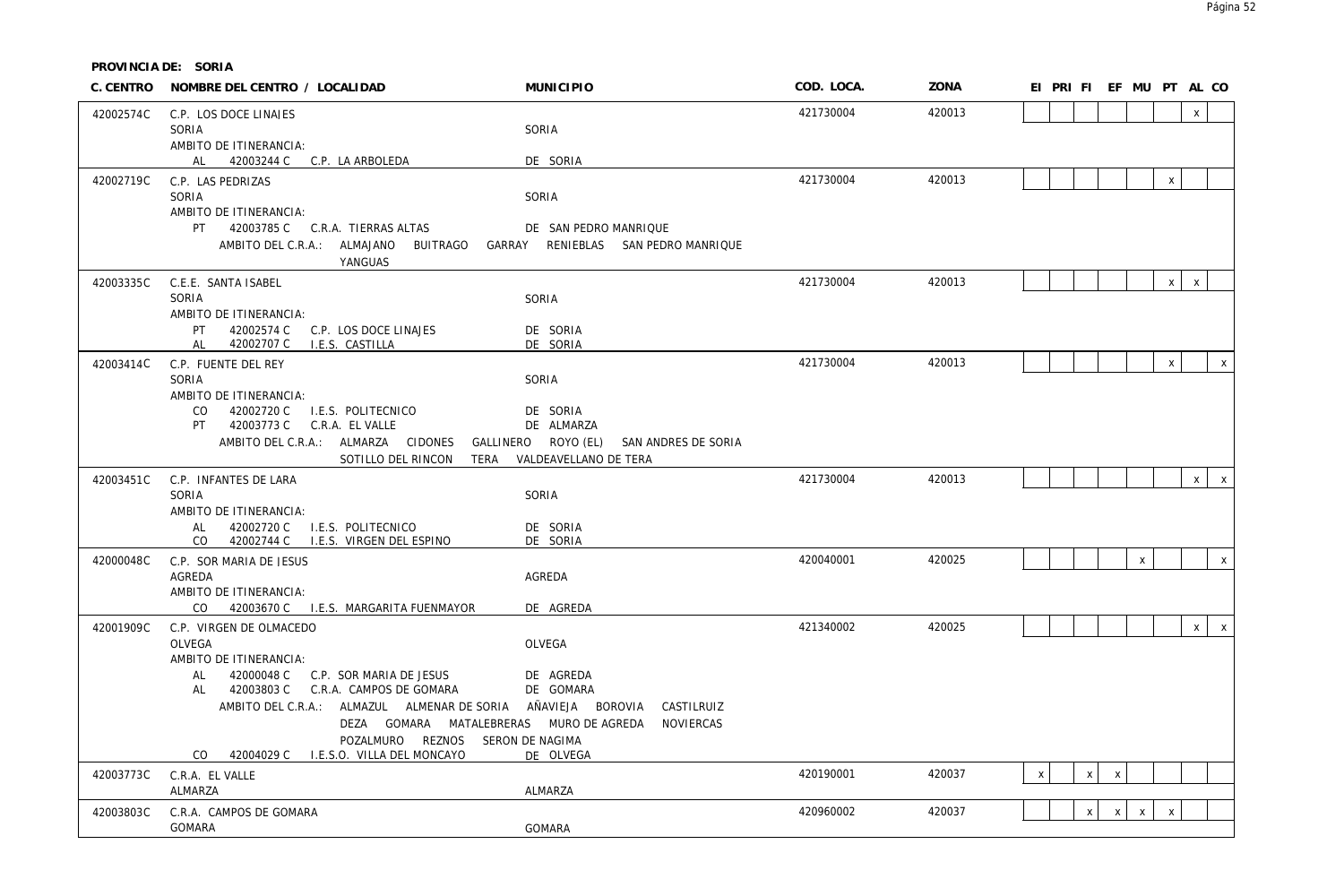**PROVINCIA DE: SORIA**

| C. CENTRO | NOMBRE DEL CENTRO / LOCALIDAD                                                                                                                                                                                                                                                                                                                                                                                | <b>MUNICIPIO</b>                                                                                                                                                                                                                            | COD. LOCA. | ZONA   | EI PRIFIEF MUPT ALCO                                         |
|-----------|--------------------------------------------------------------------------------------------------------------------------------------------------------------------------------------------------------------------------------------------------------------------------------------------------------------------------------------------------------------------------------------------------------------|---------------------------------------------------------------------------------------------------------------------------------------------------------------------------------------------------------------------------------------------|------------|--------|--------------------------------------------------------------|
| 42003797C | C.R.A. RIO IZANA<br><b>QUINTANA REDONDA</b>                                                                                                                                                                                                                                                                                                                                                                  | QUINTANA REDONDA                                                                                                                                                                                                                            | 421440008  | 420037 | $\mathsf{x}$<br>X<br>$\mathsf{X}$<br>$\mathsf{X}$            |
| 42003785C | C.R.A. TIERRAS ALTAS<br>SAN PEDRO MANRIQUE<br>AMBITO DE ITINERANCIA:<br>AL 42003773 C C.R.A. EL VALLE<br>AMBITO DEL C.R.A.: ALMARZA CIDONES<br>SOTILLO DEL RINCON                                                                                                                                                                                                                                            | SAN PEDRO MANRIQUE<br>DE ALMARZA<br>GALLINERO ROYO (EL) SAN ANDRES DE SORIA<br>TERA<br>VALDEAVELLANO DE TERA                                                                                                                                | 421650004  | 420037 | $\mathsf X$<br>$\mathsf{X}$<br>$\mathsf{X}$<br>X             |
| 42003827C | C.R.A. PINARES SUR<br>CASAREJOS                                                                                                                                                                                                                                                                                                                                                                              | CASAREJOS                                                                                                                                                                                                                                   | 420550001  | 420049 | $\mathsf X$<br>$\boldsymbol{\mathsf{X}}$                     |
| 42001089C | C.P. MANUELA PEÑA<br>COVALEDA<br>AMBITO DE ITINERANCIA:<br>AL<br>42001181 C C.P. STO. CRISTO DE LAS MARAVILLAS DE DURUELO DE LA SIERRA<br>MU<br>42001181 C<br>42001181 C<br>PT<br>42003852 C C.R.A. PINARES ALTOS<br>AL .<br>AMBITO DEL C.R.A.: MOLINOS DE DUERO MONTENEGRO DE CAMEROS                                                                                                                       | COVALEDA<br>C.P. STO. CRISTO DE LAS MARAVILLAS DE DURUELO DE LA SIERRA<br>C.P. STO. CRISTO DE LAS MARAVILLAS DE DURUELO DE LA SIERRA<br>DE VINUESA<br>VINUESA<br>SALDUERO                                                                   | 420690001  | 420049 | $\mathsf{x}$<br>$\mathsf{x}$<br>$\mathsf{X}$                 |
| 42003840C | C.R.A. PINAR GRANDE<br>NAVALENO                                                                                                                                                                                                                                                                                                                                                                              | NAVALENO                                                                                                                                                                                                                                    | 421290001  | 420049 | $\mathsf{x}$<br>$\mathsf{x}$<br>$\mathsf{X}$<br>$\mathsf X$  |
| 42002422C | C.P. M. EUGENIA MARTINEZ DEL CAMPO<br>SAN LEONARDO DE YAGÜE<br>AMBITO DE ITINERANCIA:<br>MU 42003827 C C.R.A. PINARES SUR<br>AMBITO DEL C.R.A.: CASAREJOS CUBILLA<br>PT 42003827 C C.R.A. PINARES SUR<br>AMBITO DEL C.R.A.: CASAREJOS CUBILLA ESPEJON MURIEL DE LA FUENTE<br>AL 42003840 C C.R.A. PINAR GRANDE<br>AMBITO DEL C.R.A.: ABEJAR CABREJAS DEL PINAR NAVALENO<br>CO 42003864 C I.E.S. SAN LEONARDO | SAN LEONARDO DE YAGUE<br>DE CASAREJOS<br>ESPEJON MURIEL DE LA FUENTE<br>SANTA MARIA DE LAS HOYAS TALVEILA UCERO<br>VADILLO<br>DE CASAREJOS<br>SANTA MARIA DE LAS HOYAS TALVEILA UCERO<br>VADILLO<br>DE NAVALENO<br>DE SAN LEONARDO DE YAGÜE | 421640002  | 420049 | $\mathsf X$<br>$\mathsf{x}$<br>$\mathsf{x}$<br>$\mathsf{X}$  |
| 42003852C | C.R.A. PINARES ALTOS<br><b>VINUESA</b><br>AMBITO DE ITINERANCIA:<br>MU 42003773 C C.R.A. EL VALLE<br>AMBITO DEL C.R.A.: ALMARZA CIDONES<br>SOTILLO DEL RINCON                                                                                                                                                                                                                                                | VINUESA<br>DE ALMARZA<br>GALLINERO ROYO (EL) SAN ANDRES DE SORIA<br>TERA VALDEAVELLANO DE TERA                                                                                                                                              | 422150003  | 420049 | $\mathsf{x}$<br>$\mathsf{x}$<br>$\mathsf{x}$<br>$\mathsf{x}$ |
| 42003839C | C.R.A. TIERRAS DE BERLANGA<br>BERLANGA DE DUERO                                                                                                                                                                                                                                                                                                                                                              | BERLANGA DE DUERO                                                                                                                                                                                                                           | 420350004  | 420050 | $\mathsf{x}$<br>$\mathsf{X}$<br>$\mathsf X$<br>$\mathsf{X}$  |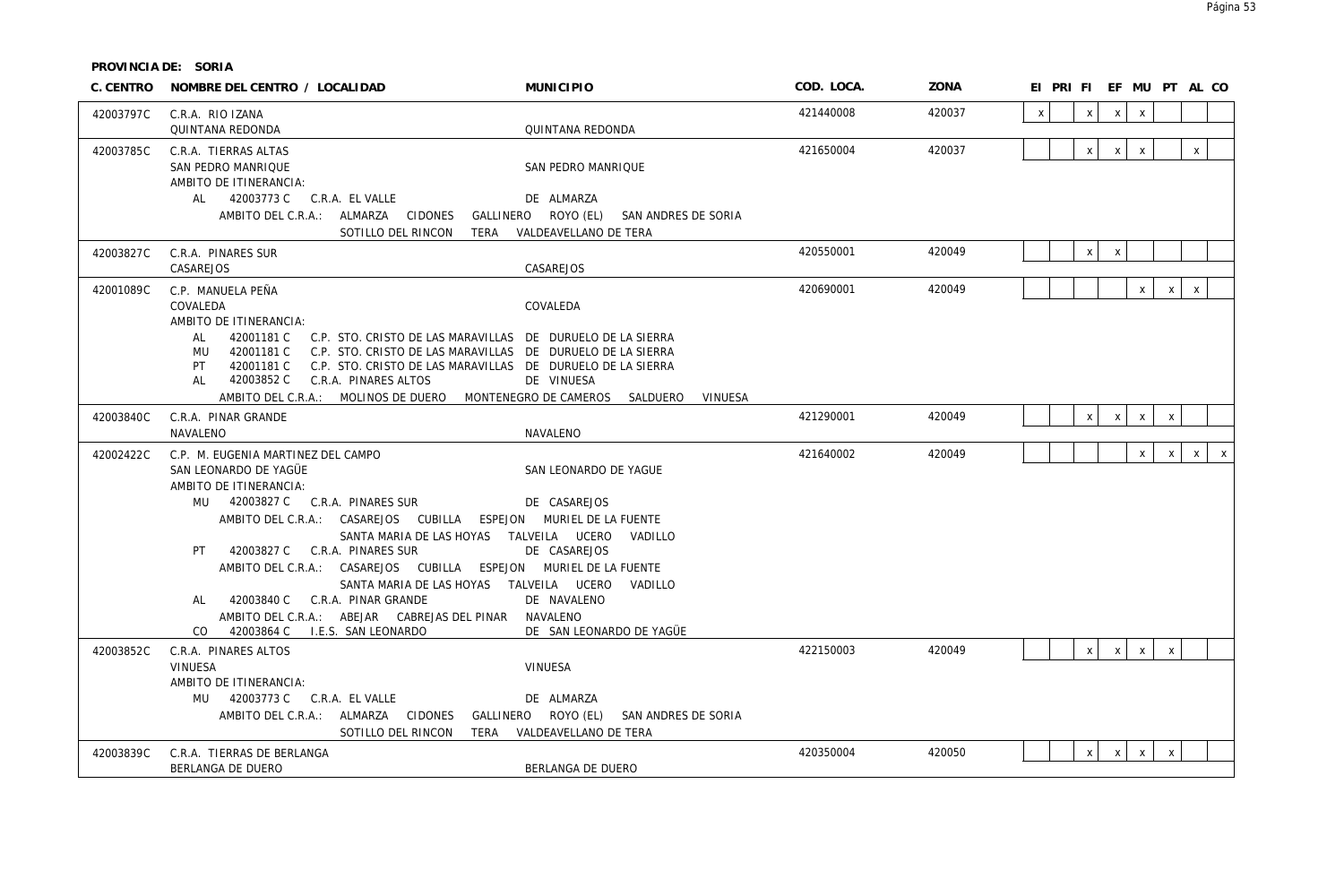**PROVINCIA DE: SORIA**

| C. CENTRO | NOMBRE DEL CENTRO / LOCALIDAD                                                                                                                                                                                                                                                                                                                                                                              | <b>MUNICIPIO</b>                                                                                                                                                                                                                       | COD. LOCA. | ZONA   | EI PRIFIEF MUPTAL CO                                                                                        |
|-----------|------------------------------------------------------------------------------------------------------------------------------------------------------------------------------------------------------------------------------------------------------------------------------------------------------------------------------------------------------------------------------------------------------------|----------------------------------------------------------------------------------------------------------------------------------------------------------------------------------------------------------------------------------------|------------|--------|-------------------------------------------------------------------------------------------------------------|
| 42000772C | C.P. MANUEL RUIZ ZORRILLA<br>BURGO DE OSMA (EL)<br>AMBITO DE ITINERANCIA:<br>42003761 C<br>I.E.S. SANTA CATALINA<br>CO.<br>42003839 C<br>C.R.A. TIERRAS DE BERLANGA<br>AL<br>AMBITO DEL C.R.A.: ARENILLAS BARAONA BARCONES                                                                                                                                                                                 | BURGO DE OSMA-CIUDAD DE OSMA<br>DE BURGO DE OSMA (EL)<br>DE BERLANGA DE DUERO<br>BAYUBAS DE ABAJO                                                                                                                                      | 420430005  | 420050 | $\mathsf{X}$<br>$\mathsf{X}$                                                                                |
|           | BERLANGA DE DUERO                                                                                                                                                                                                                                                                                                                                                                                          | QUINTANAS DE GORMAZ RETORTILLO DE SORIA                                                                                                                                                                                                |            |        |                                                                                                             |
| 42004005C | RIOSECO DE SORIA<br>TAJUECO<br>C.R.A. LA RIBERA                                                                                                                                                                                                                                                                                                                                                            | VALDERRODILLA                                                                                                                                                                                                                          | 421030003  | 420050 | $x \mid$<br>$\mathsf{X}$                                                                                    |
|           | LANGA DE DUERO                                                                                                                                                                                                                                                                                                                                                                                             | LANGA DE DUERO                                                                                                                                                                                                                         |            |        | $x \mid$                                                                                                    |
| 42002331C | C.P. VIRGEN DEL RIVERO<br>SAN ESTEBAN DE GORMAZ<br>AMBITO DE ITINERANCIA:                                                                                                                                                                                                                                                                                                                                  | SAN ESTEBAN DE GORMAZ                                                                                                                                                                                                                  | 421620014  | 420050 | $\mathsf{x}$<br>X                                                                                           |
|           | 42004005 C C.R.A. LA RIBERA<br>AL<br>AMBITO DEL C.R.A.: ALCUBILLA DE AVELLANEDA<br>FUENCALIENTE DEL BURGO<br>LANGA DE DUERO MONTEJO DE TIERMES RASA (LA)<br>ZAYAS DE TORRE ZAYUELAS<br>C.R.A. LA RIBERA<br>42004005 C<br>PT<br>AMBITO DEL C.R.A.: ALCUBILLA DE AVELLANEDA ATAUTA CASTILLEJO DE ROBLEDO<br>FUENCALIENTE DEL BURGO<br>LANGA DE DUERO MONTEJO DE TIERMES RASA (LA)<br>ZAYAS DE TORRE ZAYUELAS | DE LANGA DE DUERO<br>ATAUTA CASTILLEJO DE ROBLEDO<br>FUENTEARMEGIL GUIJOSA<br>REJAS DE SAN ESTEBAN SOTO DE SAN ESTEBAN VILLALVARO<br>DE LANGA DE DUERO<br>FUENTEARMEGIL GUIJOSA<br>REJAS DE SAN ESTEBAN SOTO DE SAN ESTEBAN VILLALVARO |            |        |                                                                                                             |
| 42000280C | C.P. DIEGO LAINEZ<br>ALMAZAN<br>AMBITO DE ITINERANCIA:<br>42003268 C<br>I.E.S. GAYA NUÑO<br>CO<br>42003797 C C.R.A. RIO IZANA<br>AL<br>AMBITO DEL C.R.A.: CUEVAS DE SORIA (LAS)<br>QUINTANA REDONDA<br>42003797 C<br>C.R.A. RIO IZANA<br>PT.<br>AMBITO DEL C.R.A.: CUEVAS DE SORIA (LAS)<br>QUINTANA REDONDA                                                                                               | ALMAZAN<br>DF ALMAZAN<br>DE QUINTANA REDONDA<br>MATAMALA DE ALMAZÁN — MORÓN DE ALMAZÁN<br>RABANOS (LOS) TARDELCUENDE<br>DE QUINTANA REDONDA<br>MATAMALA DE ALMAZÁN MORÓN DE ALMAZÁN<br>RABANOS (LOS) TARDELCUENDE                      | 420200002  | 420062 | $\mathsf{X}$<br>$\mathsf{x}$<br>$\mathsf{X}$                                                                |
| 42003712C | C.R.A. ARCOS DE JALON<br>ARCOS DE JALON                                                                                                                                                                                                                                                                                                                                                                    | ARCOS DE JALON                                                                                                                                                                                                                         | 420250002  | 420062 | $\mathsf{X}$<br>$\mathsf{x}$<br>$\boldsymbol{\mathsf{X}}$<br>$\mathsf{x}$<br>X<br>$\boldsymbol{\mathsf{X}}$ |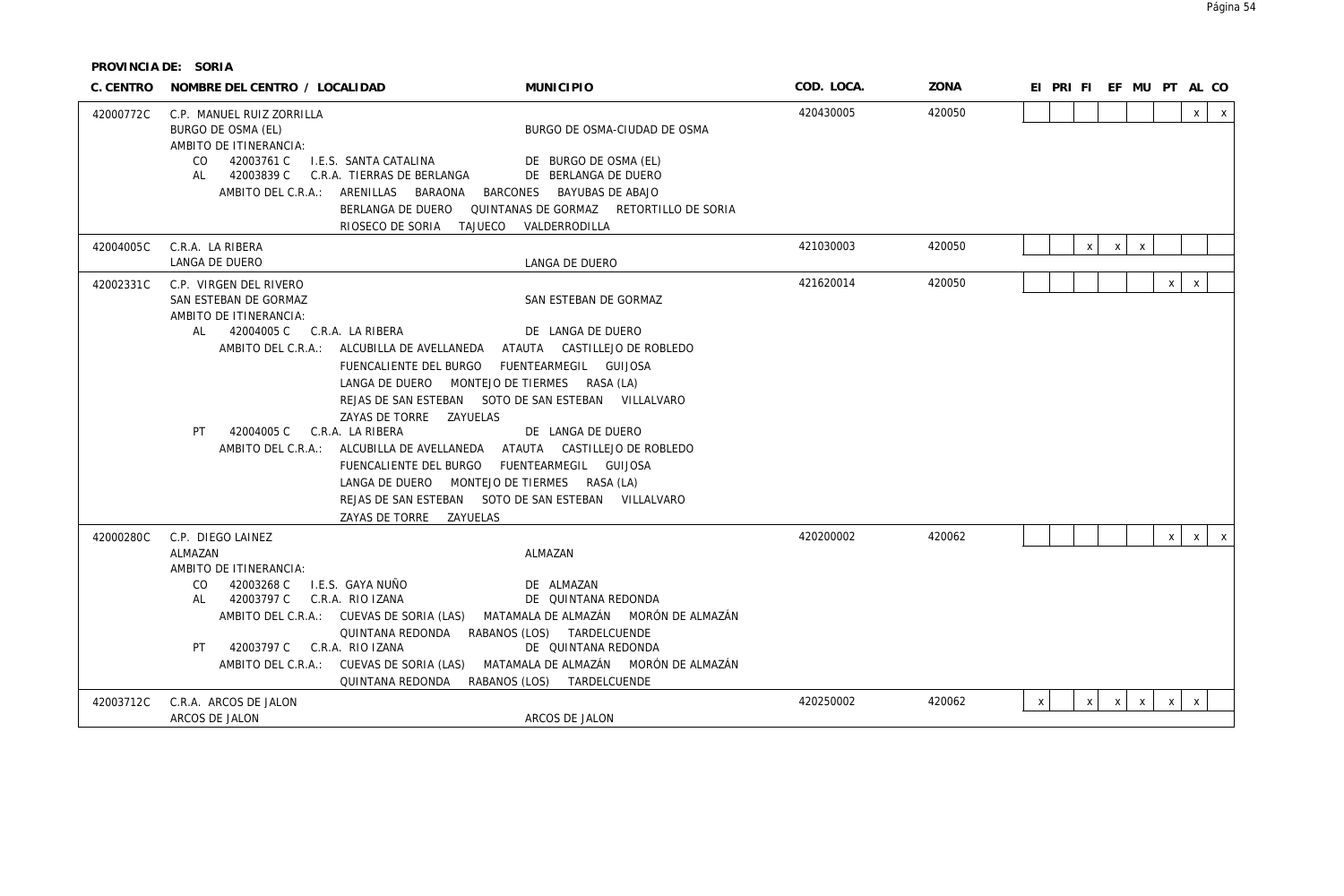| C. CENTRO | NOMBRE DEL CENTRO / LOCALIDAD                                                                                                                                                                    | <b>MUNICIPIO</b>                                                                                                 | COD. LOCA. | ZONA   | EI PRI FI EF MU PT AL CO |                |              |              |              |              |
|-----------|--------------------------------------------------------------------------------------------------------------------------------------------------------------------------------------------------|------------------------------------------------------------------------------------------------------------------|------------|--------|--------------------------|----------------|--------------|--------------|--------------|--------------|
| 47003167C | C.P. NTRA. SRA. DEL DUERO<br>PUENTE DUERO-ESPARRAGAL<br>AMBITO DE ITINERANCIA:                                                                                                                   | VALLADOLID                                                                                                       | 471860004  | 470016 |                          | $\pmb{\times}$ |              | $\mathsf{x}$ | $\mathsf{x}$ |              |
|           | 47003052 C<br>C.P. EL PRADO<br>AL<br>47003052 C<br>C.P. EL PRADO<br>PT.<br>47005358 C<br>C.P. SAN ANTONIO<br>AL<br>47005358 C<br>C.P. SAN ANTONIO<br>FL.<br>PT<br>47005358 C<br>C.P. SAN ANTONIO | DE VALDESTILLAS<br>DE VALDESTILLAS<br>DE VILLANUEVA DE DUERO<br>DE VILLANUEVA DE DUERO<br>DE VILLANUEVA DE DUERO |            |        |                          |                |              |              |              |              |
| 47003234C | C.P. FRAY LUIS DE LEON<br>VALLADOLID                                                                                                                                                             | VALLADOLID                                                                                                       | 471860005  | 470016 |                          |                | $\mathsf X$  |              |              | $\mathsf{X}$ |
|           | AMBITO DE ITINERANCIA:<br>47003246 C<br>CO.<br>C.P. GABRIEL Y GALAN<br>MU<br>C.P. ANTONIO MACHADO<br>47005887 C                                                                                  | DE VALLADOLID<br>DE VALLADOLID                                                                                   |            |        |                          |                |              |              |              |              |
| 47003246C | C.P. GABRIEL Y GALAN                                                                                                                                                                             |                                                                                                                  | 471860005  | 470016 |                          | $\mathsf X$    |              |              |              |              |
|           | VALLADOLID<br>AMBITO DE ITINERANCIA:                                                                                                                                                             | VALLADOLID                                                                                                       |            |        |                          |                |              |              |              |              |
|           | FL.<br>47003118 C C.P. FRAY LUIS DE GRANADA                                                                                                                                                      | DE OVERUELA (LA)                                                                                                 |            |        |                          |                |              |              |              |              |
| 47003261C | C.P. GONZALO DE CORDOBA<br>VALLADOLID                                                                                                                                                            | VALLADOLID                                                                                                       | 471860005  | 470016 |                          |                |              | X            |              | $\mathsf{x}$ |
|           | AMBITO DE ITINERANCIA:<br>PT<br>47006053 C<br>C.P. MARIA DE MOLINA<br>CO.<br>47006879 C<br>C.P. PEDRO GOMEZ BOSQUE                                                                               | DE VALLADOLID<br>DE VALLADOLID                                                                                   |            |        |                          |                |              |              |              |              |
| 47003295C | C.P. ISABEL LA CATOLICA                                                                                                                                                                          |                                                                                                                  | 471860005  | 470016 |                          |                |              |              | $\mathsf{X}$ |              |
|           | VALLADOLID<br>AMBITO DE ITINERANCIA:<br>47003192 C C.P. CARDENAL MENDOZA<br>AL                                                                                                                   | VALLADOLID<br>DE VALLADOLID                                                                                      |            |        |                          |                |              |              |              |              |
| 47003325C | C.P. JOSE ZORRILLA                                                                                                                                                                               |                                                                                                                  | 471860005  | 470016 |                          |                | $\mathsf{X}$ | $\mathsf{x}$ |              |              |
|           | VALLADOLID<br>AMBITO DE ITINERANCIA:                                                                                                                                                             | VALLADOLID                                                                                                       |            |        |                          |                |              |              |              |              |
|           | 47003295 C<br>C.P. ISABEL LA CATOLICA<br>PT.<br>MU 47007574 C<br>C.P. PARQUE ALAMEDA                                                                                                             | DE VALLADOLID<br>DE VALLADOLID                                                                                   |            |        |                          |                |              |              |              |              |
| 47003350C | C.P. MACIAS PICAVEA                                                                                                                                                                              |                                                                                                                  | 471860005  | 470016 |                          |                |              | $\mathsf{X}$ |              |              |
|           | VALLADOLID<br>AMBITO DE ITINERANCIA:                                                                                                                                                             | VALLADOLID                                                                                                       |            |        |                          |                |              |              |              |              |
| 47003362C | PT<br>47003441 C C.P. MIGUEL ISCAR<br>C.P. MIGUEL DE CERVANTES                                                                                                                                   | DE VALLADOLID                                                                                                    | 471860005  | 470016 |                          |                | $\pmb{\chi}$ |              |              |              |
|           | VALLADOLID                                                                                                                                                                                       | VALLADOLID                                                                                                       |            |        |                          |                |              |              |              |              |
|           | AMBITO DE ITINERANCIA:<br>MU 47003465 C C.P. SAN FERNANDO                                                                                                                                        | DE VALLADOLID                                                                                                    |            |        |                          |                |              |              |              |              |
| 47003453C | C.P. FCO. DE QUEVEDO Y VILLEGAS                                                                                                                                                                  |                                                                                                                  | 471860005  | 470016 |                          |                |              |              | $\mathsf{X}$ |              |
|           | VALLADOLID<br>AMBITO DE ITINERANCIA:                                                                                                                                                             | VALLADOLID                                                                                                       |            |        |                          |                |              |              |              |              |
|           | AL<br>47006107 C C.P. VICENTE ALEIXANDRE                                                                                                                                                         | DE VALLADOLID                                                                                                    |            |        |                          |                |              |              |              |              |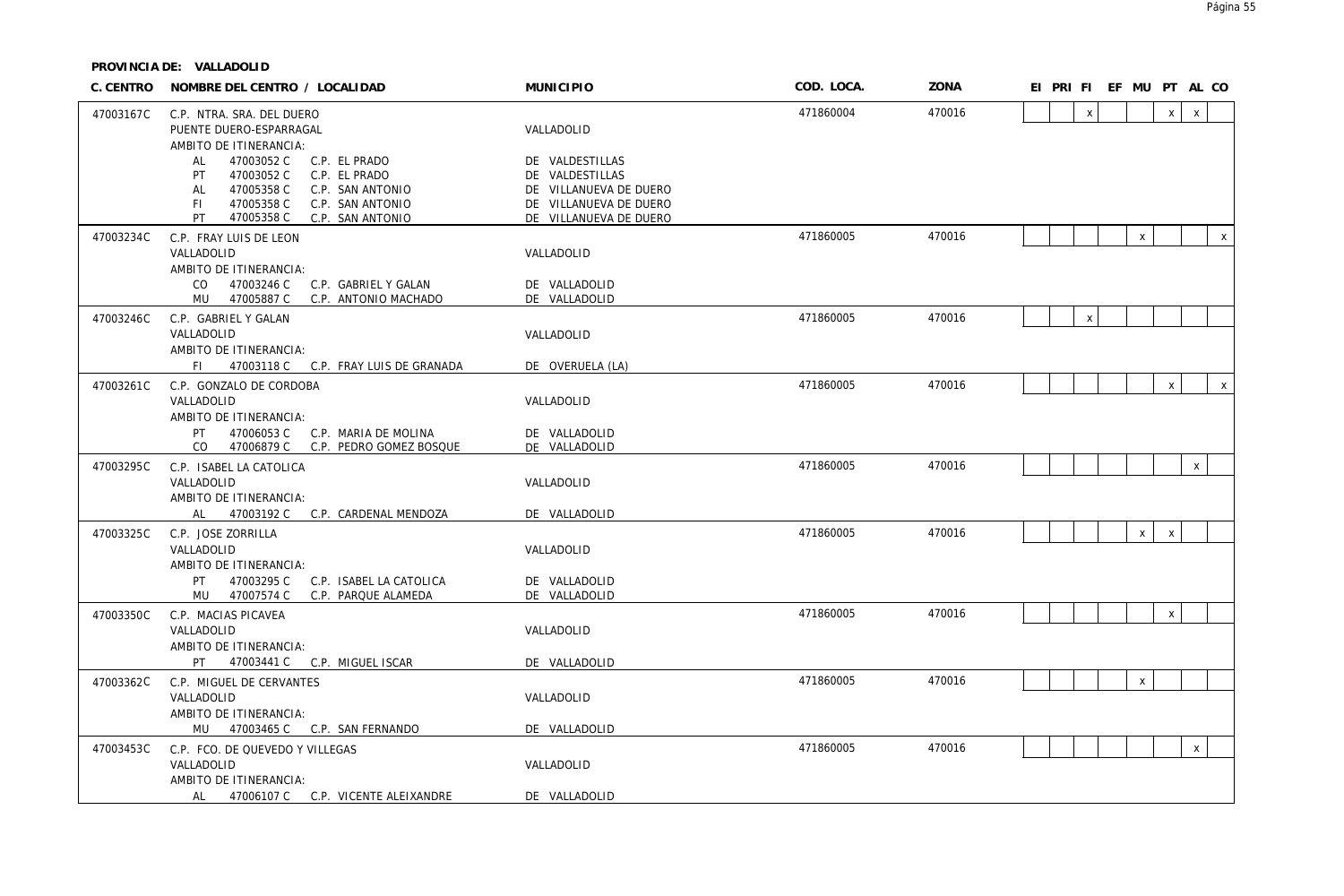| C. CENTRO | NOMBRE DEL CENTRO / LOCALIDAD                                                         | <b>MUNICIPIO</b>               | COD. LOCA. | ZONA   | EI PRI FI EF MU PT AL CO                                     |
|-----------|---------------------------------------------------------------------------------------|--------------------------------|------------|--------|--------------------------------------------------------------|
| 47003465C | C.P. SAN FERNANDO                                                                     |                                | 471860005  | 470016 | $\mathsf{X}$                                                 |
|           | VALLADOLID                                                                            | VALLADOLID                     |            |        |                                                              |
|           | AMBITO DE ITINERANCIA:                                                                |                                |            |        |                                                              |
|           | 47003234 C<br>AL .<br>C.P. FRAY LUIS DE LEON<br>AL<br>47003246 C C.P. GABRIEL Y GALAN | DE VALLADOLID<br>DE VALLADOLID |            |        |                                                              |
| 47003519C | C.P. ANTONIO ALLUE MORER                                                              |                                | 471860005  | 470016 | $\mathsf{X}$<br>$\mathsf{X}$                                 |
|           | VALLADOLID                                                                            | VALLADOLID                     |            |        |                                                              |
|           | AMBITO DE ITINERANCIA:                                                                |                                |            |        |                                                              |
|           | MU 47003350 C C.P. MACIAS PICAVEA                                                     | DE VALLADOLID                  |            |        |                                                              |
| 47003532C | C.P. JOSE M. GUTIERREZ DEL CASTILLO                                                   |                                | 471860005  | 470016 | $\mathsf{x}$<br>$\mathsf{X}$<br>$\mathsf{x}$<br>$\mathsf{X}$ |
|           | VALLADOLID                                                                            | VALLADOLID                     |            |        |                                                              |
|           | AMBITO DE ITINERANCIA:<br>47003118 C<br>PT<br>C.P. FRAY LUIS DE GRANADA               | DE OVERUELA (LA)               |            |        |                                                              |
|           | 47003325 C<br>C.P. JOSE ZORRILLA<br>AL                                                | DE VALLADOLID                  |            |        |                                                              |
|           | 47003441 C<br>C.P. MIGUEL ISCAR<br>MU                                                 | DE VALLADOLID                  |            |        |                                                              |
|           | C.P. GONZALO DE BERCEO<br>CO.<br>47006454 C                                           | DE VALLADOLID                  |            |        |                                                              |
| 47004871C | C.P. MIGUEL DELIBES                                                                   |                                | 471860005  | 470016 | $\mathsf{x}$                                                 |
|           | VALLADOLID                                                                            | VALLADOLID                     |            |        |                                                              |
|           | AMBITO DE ITINERANCIA:<br>47003261 C C.P. GONZALO DE CORDOBA<br>AL                    | DE VALLADOLID                  |            |        |                                                              |
|           |                                                                                       |                                | 471860005  | 470016 | $\mathsf X$<br>$\mathsf{X}$<br>$\,$ X                        |
| 47005887C | C.P. ANTONIO MACHADO<br>VALLADOLID                                                    | VALLADOLID                     |            |        |                                                              |
|           | AMBITO DE ITINERANCIA:                                                                |                                |            |        |                                                              |
|           | 47003246 C<br>PT.<br>C.P. GABRIEL Y GALAN                                             | DE VALLADOLID                  |            |        |                                                              |
|           | 47003453 C<br>C.P. FCO. DE QUEVEDO Y VILLEGAS<br>FL.                                  | DE VALLADOLID                  |            |        |                                                              |
|           | 47005899 C<br>AL<br>C.P. JORGE GUILLEN<br>AL<br>C.P. MARIA DE MOLINA<br>47006053 C    | DE VALLADOLID<br>DE VALLADOLID |            |        |                                                              |
| 47005899C |                                                                                       |                                | 471860005  | 470016 | $\mathsf{x}$<br>$\mathsf{x}$<br>$\mathsf{X}$                 |
|           | C.P. JORGE GUILLEN<br>VALLADOLID                                                      | VALLADOLID                     |            |        |                                                              |
|           | AMBITO DE ITINERANCIA:                                                                |                                |            |        |                                                              |
|           | 47003453 C<br>C.P. FCO. DE QUEVEDO Y VILLEGAS<br>MU                                   | DE VALLADOLID                  |            |        |                                                              |
|           | 47003453 C<br>C.P. FCO. DE QUEVEDO Y VILLEGAS<br>PT                                   | DE VALLADOLID                  |            |        |                                                              |
|           | 47006171 C I.E.S. ANTONIO TOVAR<br>CO.                                                | DE VALLADOLID                  |            |        |                                                              |
| 47005917C | C.P. NARCISO ALONSO CORTES                                                            |                                | 471860005  | 470016 | $\mathsf{x}$<br>$\mathbf{x}$                                 |
|           | VALLADOLID<br>AMBITO DE ITINERANCIA:                                                  | VALLADOLID                     |            |        |                                                              |
|           | 47006193 C C.P. MIGUEL HERNANDEZ<br>AL                                                | DE VALLADOLID                  |            |        |                                                              |
| 47006089C | C.P. ALONSO BERRUGUETE                                                                |                                | 471860005  | 470016 | $\mathsf{x}$                                                 |
|           | VALLADOLID                                                                            | VALLADOLID                     |            |        |                                                              |
|           | AMBITO DE ITINERANCIA:                                                                |                                |            |        |                                                              |
|           | AL 47007574 C C.P. PARQUE ALAMEDA                                                     | DE VALLADOLID                  |            |        |                                                              |
| 47006090C | C.P. LEON FELIPE                                                                      |                                | 471860005  | 470016 | $\mathsf X$                                                  |
|           | VALLADOLID                                                                            | VALLADOLID                     |            |        |                                                              |
|           | AMBITO DE ITINERANCIA:                                                                |                                |            |        |                                                              |
|           | 47003441 C C.P. MIGUEL ISCAR<br>AL                                                    | DE VALLADOLID                  |            |        |                                                              |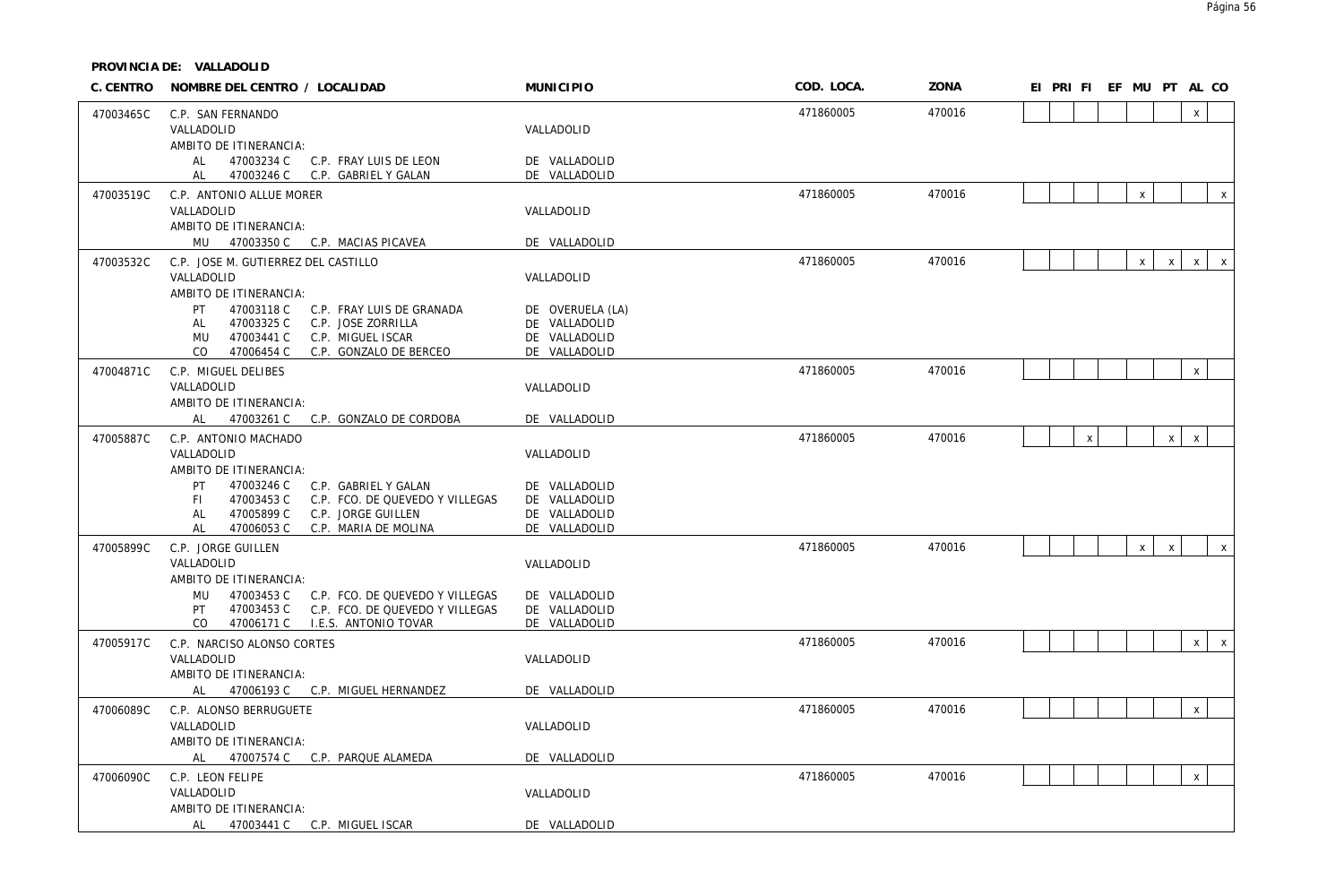**PROVINCIA DE: VALLADOLID**

| C. CENTRO | NOMBRE DEL CENTRO / LOCALIDAD                                       | <b>MUNICIPIO</b>           | COD. LOCA. | ZONA   | EI PRI FI EF MU PT AL CO                    |  |
|-----------|---------------------------------------------------------------------|----------------------------|------------|--------|---------------------------------------------|--|
| 47006429C | C.P. FRANCISCO GINER DE LOS RIOS                                    |                            | 471860005  | 470016 | $\mathsf{x}$                                |  |
|           | VALLADOLID                                                          | VALLADOLID                 |            |        |                                             |  |
|           | AMBITO DE ITINERANCIA:                                              |                            |            |        |                                             |  |
|           | MU 47003295 C C.P. ISABEL LA CATOLICA                               | DE VALLADOLID              | 471860005  | 470016 | $\mathsf X$                                 |  |
| 47006454C | C.P. GONZALO DE BERCEO<br>VALLADOLID                                | VALLADOLID                 |            |        |                                             |  |
|           | AMBITO DE ITINERANCIA:                                              |                            |            |        |                                             |  |
|           | AL 47003350 C<br>C.P. MACIAS PICAVEA                                | DE VALLADOLID              |            |        |                                             |  |
| 47006557C | C.P. PONCE DE LEON                                                  |                            | 471860005  | 470016 | $x \mid x$                                  |  |
|           | VALLADOLID                                                          | VALLADOLID                 |            |        |                                             |  |
|           | AMBITO DE ITINERANCIA:                                              |                            |            |        |                                             |  |
|           | AL 47006065 C C.P. FEDERICO GARCIA LORCA                            | DE VALLADOLID              | 471860005  | 470016 | $x \mid x$                                  |  |
| 47006843C | C.P. MARIA TERESA IÑIGO DE TORO<br>VALLADOLID                       | VALLADOLID                 |            |        |                                             |  |
|           | AMBITO DE ITINERANCIA:                                              |                            |            |        |                                             |  |
|           | 47004585 C<br>I.E.S. EMILIO FERRARI<br>CO.                          | DE VALLADOLID              |            |        |                                             |  |
|           | C.P. FRANCISCO GINER DE LOS RIOS<br>AL<br>47006429 C                | DE VALLADOLID              |            |        |                                             |  |
| 47006879C | C.P. PEDRO GOMEZ BOSQUE                                             |                            | 471860005  | 470016 | $\pmb{\mathsf{X}}$                          |  |
|           | VALLADOLID<br>AMBITO DE ITINERANCIA:                                | VALLADOLID                 |            |        |                                             |  |
|           | 47003118 C C.P. FRAY LUIS DE GRANADA<br>MU                          | DE OVERUELA (LA)           |            |        |                                             |  |
|           | 47006053 C C.P. MARIA DE MOLINA<br>MU                               | DE VALLADOLID              |            |        |                                             |  |
| 47007033C | C.P. IGNACIO MARTIN BARO                                            |                            | 471860005  | 470016 | $\mathsf X$                                 |  |
|           | VALLADOLID                                                          | VALLADOLID                 |            |        |                                             |  |
|           | AMBITO DE ITINERANCIA:<br>AL 47006582 C C.P. PROFESOR TIERNO GALVAN | DE VALLADOLID              |            |        |                                             |  |
| 47007343C | C.P. MARINA ESCOBAR                                                 |                            | 471860005  | 470016 | $\pmb{\times}$                              |  |
|           | VALLADOLID                                                          | VALLADOLID                 |            |        |                                             |  |
|           | AMBITO DE ITINERANCIA:                                              |                            |            |        |                                             |  |
|           | MU 47003246 C C.P. GABRIEL Y GALAN                                  | DE VALLADOLID              |            |        |                                             |  |
| 47005826C | C.P. RAIMUNDO DE BLAS SAZ                                           |                            | 470100001  | 470028 | $\mathsf X$                                 |  |
|           | ARROYO DE LA ENCOMIENDA                                             | ARROYO DE LA ENCOMIENDA    |            |        |                                             |  |
|           | AMBITO DE ITINERANCIA:<br>AL 47011152 C C.P. MARGARITA SALAS        | DE ARROYO DE LA ENCOMIENDA |            |        |                                             |  |
| 47000257C | C.P. SAN CRISTOBAL                                                  |                            | 470230001  | 470028 | $\mathsf X$                                 |  |
|           | <b>BOECILLO</b>                                                     | <b>BOECILLO</b>            |            |        |                                             |  |
|           | AMBITO DE ITINERANCIA:                                              |                            |            |        |                                             |  |
|           | PT.<br>47005073 C C.P. ROSARIO PEREDA                               | DE VIANA DE CEGA           |            |        |                                             |  |
| 47000300C | C.P. MELQUIADES HIDALGO                                             |                            | 470270001  | 470028 | $\mathsf{X}$<br>$\mathsf{x}$<br>$\mathsf X$ |  |
|           | CABEZON                                                             | CABEZON                    |            |        |                                             |  |
|           | AMBITO DE ITINERANCIA:<br>47002503 C<br>C.P. NICOMEDES SANZ<br>AL   | DE SANTOVENIA DE PISUERGA  |            |        |                                             |  |
|           | C.P. SAGRADOS CORAZONES<br>47003076 C<br>AL                         | DE VALORIA LA BUENA        |            |        |                                             |  |
|           | 47003076 C<br>C.P. SAGRADOS CORAZONES<br>MU                         | DE VALORIA LA BUENA        |            |        |                                             |  |
|           | PT.<br>47003076 C<br>C.P. SAGRADOS CORAZONES                        | DE VALORIA LA BUENA        |            |        |                                             |  |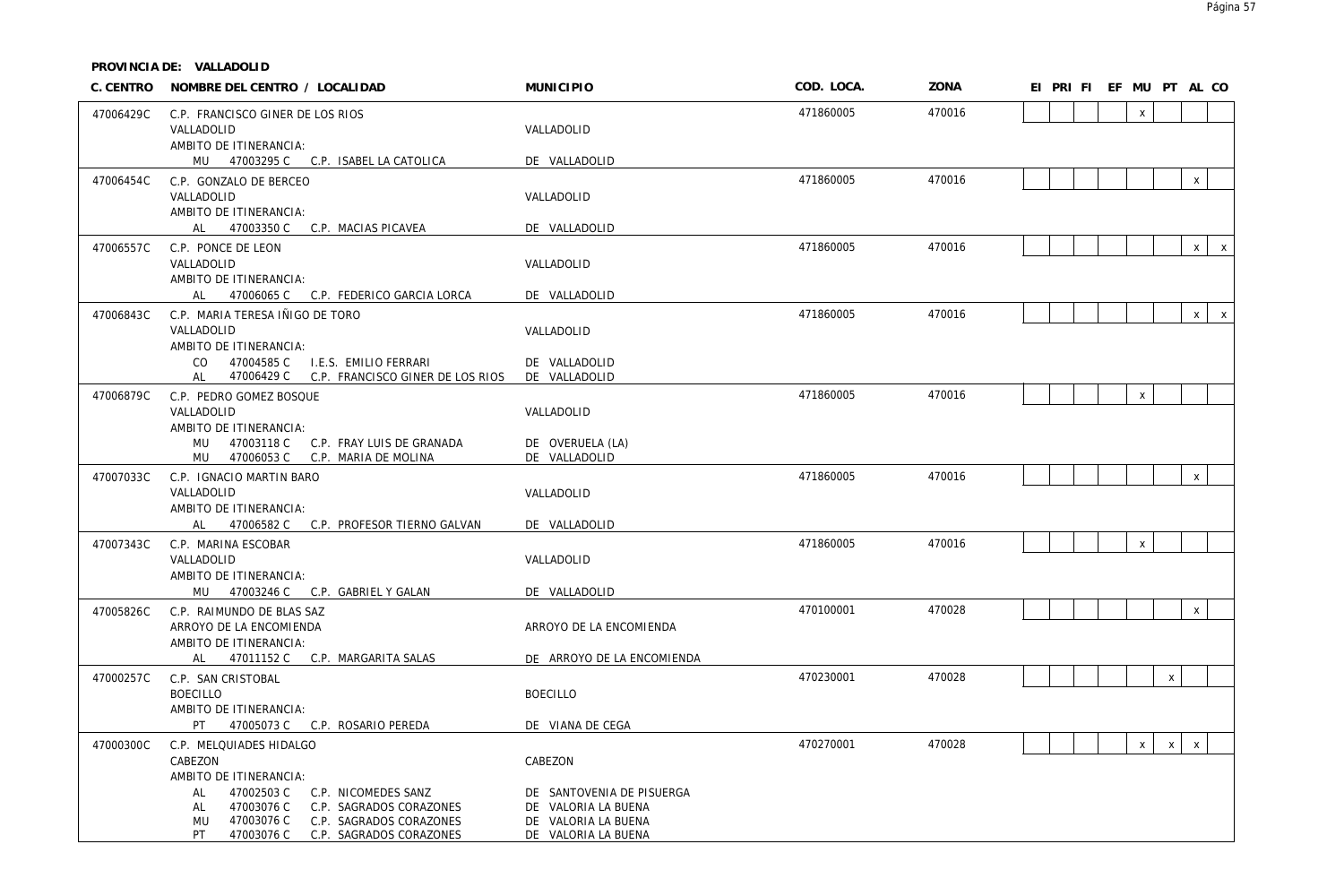| C. CENTRO | NOMBRE DEL CENTRO / LOCALIDAD                                                                                                                                                   | <b>MUNICIPIO</b>                                                                      | COD. LOCA. | ZONA   | EI PRI FI EF MU PT AL CO                                                                     |
|-----------|---------------------------------------------------------------------------------------------------------------------------------------------------------------------------------|---------------------------------------------------------------------------------------|------------|--------|----------------------------------------------------------------------------------------------|
| 47011449C | C.P. ANA DE AUSTRIA<br>CIGALES                                                                                                                                                  | CIGALES                                                                               | 470500001  | 470028 | $\mathsf{x}$                                                                                 |
|           | AMBITO DE ITINERANCIA:<br>AL 47007151 C C.R.A. FUENSALDAÑA<br>AMBITO DEL C.R.A.: FUENSALDAÑA MUCIENTES                                                                          | DE FUENSALDAÑA<br>TRIGUEROS DEL VALLE                                                 |            |        |                                                                                              |
| 47000774C | C.P. FELIX CUADRADO LOMAS<br>CISTERNIGA                                                                                                                                         | CISTERNIGA                                                                            | 470520001  | 470028 | $\mathsf{x}$                                                                                 |
|           | AMBITO DE ITINERANCIA:<br>AL 47011176 C C.P. JOAQUIN DIAZ                                                                                                                       | DE CISTERNIGA                                                                         |            |        |                                                                                              |
| 47011176C | C.P. JOAQUIN DIAZ<br>CISTERNIGA<br>AMBITO DE ITINERANCIA:<br>MU 47010949 C C.P. GLORIA FUERTES                                                                                  | CISTERNIGA                                                                            | 470520001  | 470028 | $\mathsf{X}$                                                                                 |
| 47007215C | C.R.A. LA ESGUEVA<br>ESGUEVILLAS DE ESGUEVA<br>AMBITO DE ITINERANCIA:                                                                                                           | DE TUDELA DE DUERO<br>ESGUEVILLAS DE ESGUEVA                                          | 470610001  | 470028 | $x \mid x$<br>$x \mid$<br>$\mathsf{x}$<br>$\mathsf{x}$                                       |
|           | 47003210 C<br>C.P. CRISTOBAL COLON<br>AL<br>47011450 C<br>C.P. MARIA MONTESSORI<br>AL<br>47011450 C<br>MU<br>C.P. MARIA MONTESSORI<br>PT<br>47011450 C<br>C.P. MARIA MONTESSORI | DE VALLADOLID<br>DE RENEDO DE ESGUEVA<br>DE RENEDO DE ESGUEVA<br>DE RENEDO DE ESGUEVA |            |        |                                                                                              |
| 47007151C | C.R.A. FUENSALDAÑA<br>FUENSALDAÑA<br>AMBITO DE ITINERANCIA:<br>PT.<br>47001353 C I.E.S.O. CIGALES                                                                               | FUENSALDAÑA<br>DE CIGALES                                                             | 470660001  | 470028 | $\mathsf{x}$<br>$x \mid$<br>$\mathsf{X}$<br>$\mathsf{x}$                                     |
| 47001158C | C.P. NTRA. SRA. DEL VILLAR<br>LAGUNA DE DUERO<br>AMBITO DE ITINERANCIA:<br>AL 47011012 C C.P. LOS VALLES                                                                        | LAGUNA DE DUERO<br>DE LAGUNA DE DUERO                                                 | 470760003  | 470028 | $\mathsf{X}$<br>$\mathsf{X}$                                                                 |
| 47006442C | C.P. LA LAGUNA<br>LAGUNA DE DUERO<br>AMBITO DE ITINERANCIA:<br>AL 47006235 C<br>C.P. MIGUEL HERNANDEZ                                                                           | LAGUNA DE DUERO<br>DE LAGUNA DE DUERO                                                 | 470760003  | 470028 | x<br>$\mathsf{x}$                                                                            |
| 47011012C | C.P. LOS VALLES<br>LAGUNA DE DUERO<br>AMBITO DE ITINERANCIA:<br>MU<br>47011474 C C.P. LAGUNA V                                                                                  | LAGUNA DE DUERO<br>DE LAGUNA DE DUERO                                                 | 470760003  | 470028 | $\mathsf{x}$<br>$\mathsf{X}$                                                                 |
| 47007227C | 47011474 C C.P. LAGUNA V<br><b>PT</b><br>C.R.A. RIBERA DEL DUERO<br>QUINTANILLA DE ONESIMO                                                                                      | DE LAGUNA DE DUERO<br>QUINTANILLA DE ONESIMO                                          | 471290001  | 470028 | $\mathsf{X}$<br>$\mathsf{x}$<br>$\mathsf{x}$<br>$\mathsf{x}$<br>$\mathsf{X}$<br>$\mathsf{X}$ |
| 47002618C | C.P. LOS ZUMACALES<br><b>SIMANCAS</b><br>AMBITO DE ITINERANCIA:                                                                                                                 | <b>SIMANCAS</b>                                                                       | 471610004  | 470028 | $\mathsf{x}$<br>x<br>$\mathsf X$                                                             |
|           | 47011425 C<br>C.P. PUENTE DE SIMANCAS<br>AL<br>47011425 C<br>C.P. PUENTE DE SIMANCAS<br>MU<br>PT  <br>47011425 C C.P. PUENTE DE SIMANCAS                                        | DE SIMANCAS<br>DE SIMANCAS<br>DE SIMANCAS                                             |            |        |                                                                                              |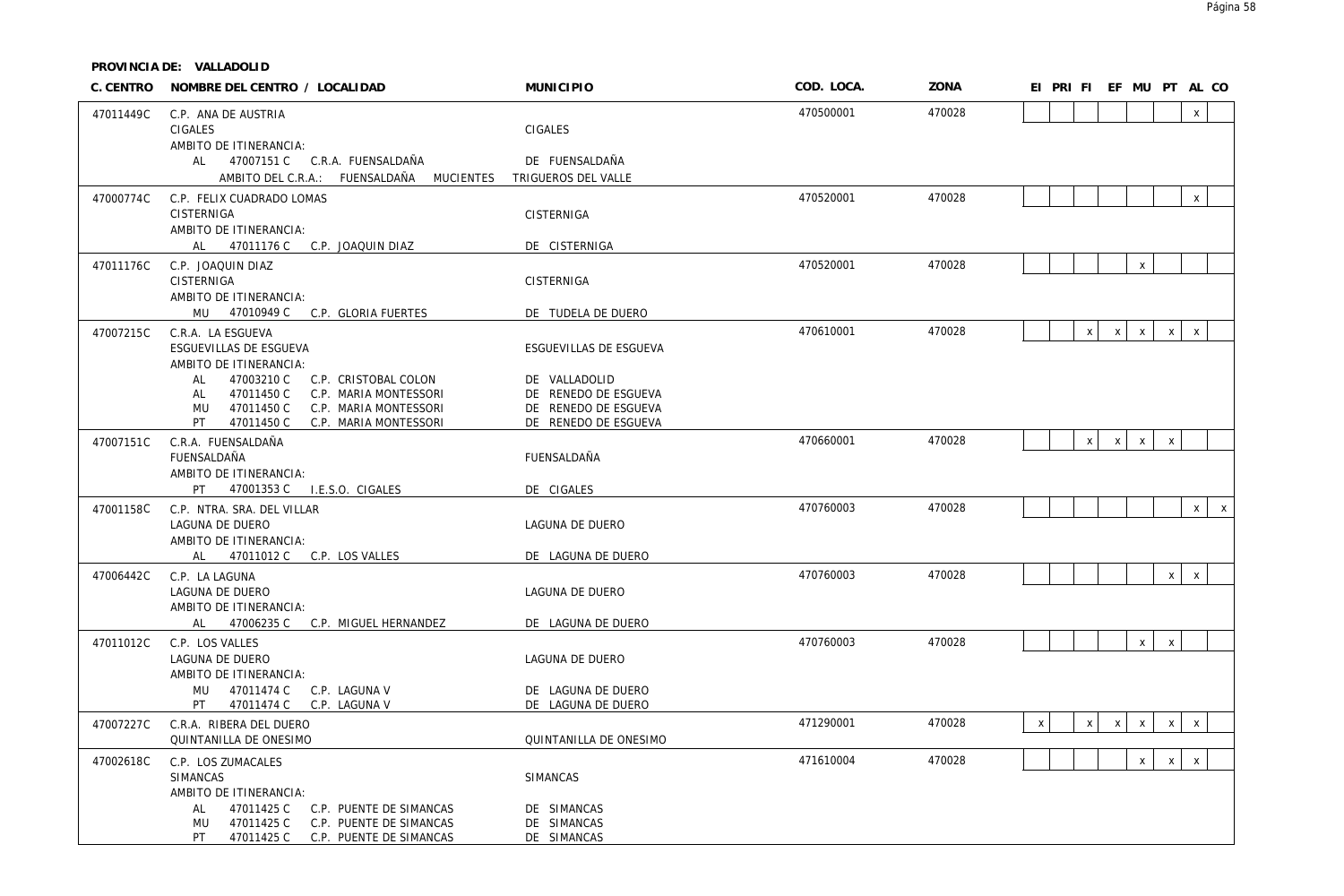| C. CENTRO | NOMBRE DEL CENTRO / LOCALIDAD                                                                                                                                                                  | <b>MUNICIPIO</b>                                                                         | COD. LOCA. | ZONA   | EI PRI FI EF MU PT AL CO                                                                                     |
|-----------|------------------------------------------------------------------------------------------------------------------------------------------------------------------------------------------------|------------------------------------------------------------------------------------------|------------|--------|--------------------------------------------------------------------------------------------------------------|
| 47002904C | C.P. PINODUERO<br>TUDELA DE DUERO                                                                                                                                                              | TUDELA DE DUERO                                                                          | 471750003  | 470028 | $\mathsf{X}$<br>$\mathsf{X}$<br>$\mathsf{x}$<br>$\mathsf{X}$                                                 |
|           | AMBITO DE ITINERANCIA:<br>47007057 C<br>I.E.S. RIO DUERO<br>CO.<br>47010949 C<br>C.P. GLORIA FUERTES<br>AL<br>47010949 C<br>PT<br>C.P. GLORIA FUERTES<br>47011437 C<br>MU<br>C.P. LOLA HERRERA | DE TUDELA DE DUERO<br>DE TUDELA DE DUERO<br>DE TUDELA DE DUERO<br>DE TUDELA DE DUERO     |            |        |                                                                                                              |
| 47011437C | C.P. LOLA HERRERA<br>TUDELA DE DUERO                                                                                                                                                           | TUDELA DE DUERO                                                                          | 471750003  | 470028 | $\pmb{\chi}$                                                                                                 |
| 47003052C | C.P. EL PRADO<br>VALDESTILLAS<br>AMBITO DE ITINERANCIA:                                                                                                                                        | VALDESTILLAS                                                                             | 471820001  | 470028 | $\mathsf{x}$                                                                                                 |
|           | MU<br>47003167 C<br>C.P. NTRA. SRA. DEL DUERO<br>47005358 C<br>MU<br>C.P. SAN ANTONIO                                                                                                          | DE PUENTE DUERO-ESPARRAGAL<br>DE VILLANUEVA DE DUERO                                     |            |        |                                                                                                              |
| 47005073C | C.P. ROSARIO PEREDA<br>VIANA DE CEGA<br>AMBITO DE ITINERANCIA:                                                                                                                                 | VIANA DE CEGA                                                                            | 471930001  | 470028 | $\mathsf{x}$<br>$\mathsf{X}$                                                                                 |
|           | 47000257 C<br>AL<br>C.P. SAN CRISTOBAL<br>47000257 C<br>MU<br>C.P. SAN CRISTOBAL                                                                                                               | DE BOECILLO<br>DE BOECILLO                                                               |            |        |                                                                                                              |
| 47007264C | C.R.A. EL PARAMO<br>VILLANUBLA<br>AMBITO DE ITINERANCIA:                                                                                                                                       | VILLANUBLA                                                                               | 472170002  | 470028 | $\mathsf{X}$<br>$\mathsf{x}$<br>$\mathsf{X}$<br>$\mathsf{x}$<br>$\mathsf{X}$<br>$\mathsf{x}$                 |
|           | AL 47011280 C C.P. CAÑO DORADO                                                                                                                                                                 | DE ZARATAN                                                                               |            |        |                                                                                                              |
| 47005358C | C.P. SAN ANTONIO<br>VILLANUEVA DE DUERO<br>AMBITO DE ITINERANCIA:                                                                                                                              | VILLANUEVA DE DUERO                                                                      | 472180002  | 470028 | $\mathsf X$                                                                                                  |
|           | FF.<br>47003167 C C.P. NTRA. SRA. DEL DUERO                                                                                                                                                    | DE PUENTE DUERO-ESPARRAGAL                                                               |            |        |                                                                                                              |
| 47006961C | C.R.A. CAMPOS DE CASTILLA<br>BECILLA DE VALDERADUEY                                                                                                                                            | BECILLA DE VALDERADUEY                                                                   | 470150001  | 470030 | $\pmb{\chi}$<br>$\mathsf{X}$<br>$\mathsf{X}$<br>$\boldsymbol{\mathsf{x}}$                                    |
| 47001262C | C.P. SAN FRANCISCO<br><b>MAYORGA</b><br>AMBITO DE ITINERANCIA:                                                                                                                                 | MAYORGA                                                                                  | 470840001  | 470030 | $\pmb{\chi}$<br>$\mathsf{x}$<br>$\mathsf{x}$<br>$\mathsf{x}$                                                 |
|           | 47001547 C<br>C.P. VIRGEN DE LA VEGA<br>AL<br>47001547 C<br>C.P. VIRGEN DE LA VEGA<br>FL.<br>47001547 C<br>C.P. VIRGEN DE LA VEGA<br>MU<br>PT<br>47001547 C<br>C.P. VIRGEN DE LA VEGA          | DE MELGAR DE ARRIBA<br>DE MELGAR DE ARRIBA<br>DE MELGAR DE ARRIBA<br>DE MELGAR DE ARRIBA |            |        |                                                                                                              |
| 47007239C | C.R.A. CAMPOS GOTICOS<br>MEDINA DE RIOSECO<br>AMBITO DE ITINERANCIA:                                                                                                                           | MEDINA DE RIOSECO                                                                        | 470860001  | 470030 | $\mathsf{X}$<br>$\mathsf{x}$<br>$\mathsf{X}$<br>$\mathsf{X}$<br>$\mathsf{x}$<br>$\mathsf{X}$<br>$\mathsf{x}$ |
|           | CO.<br>47007306 C<br>I.E.S. CAMPOS Y TOROZOS                                                                                                                                                   | DE MEDINA DE RIOSECO                                                                     | 471970001  | 470030 | $\mathsf{X}$<br>$\mathsf{x}$<br>$\mathsf{x}$                                                                 |
| 47007173C | C.R.A. VILLAS DEL SEQUILLO<br>VILLABRAGIMA                                                                                                                                                     | VILLABRAGIMA                                                                             |            |        | $\mathsf{X}$<br>$\mathsf{X}$<br>$\mathsf{X}$                                                                 |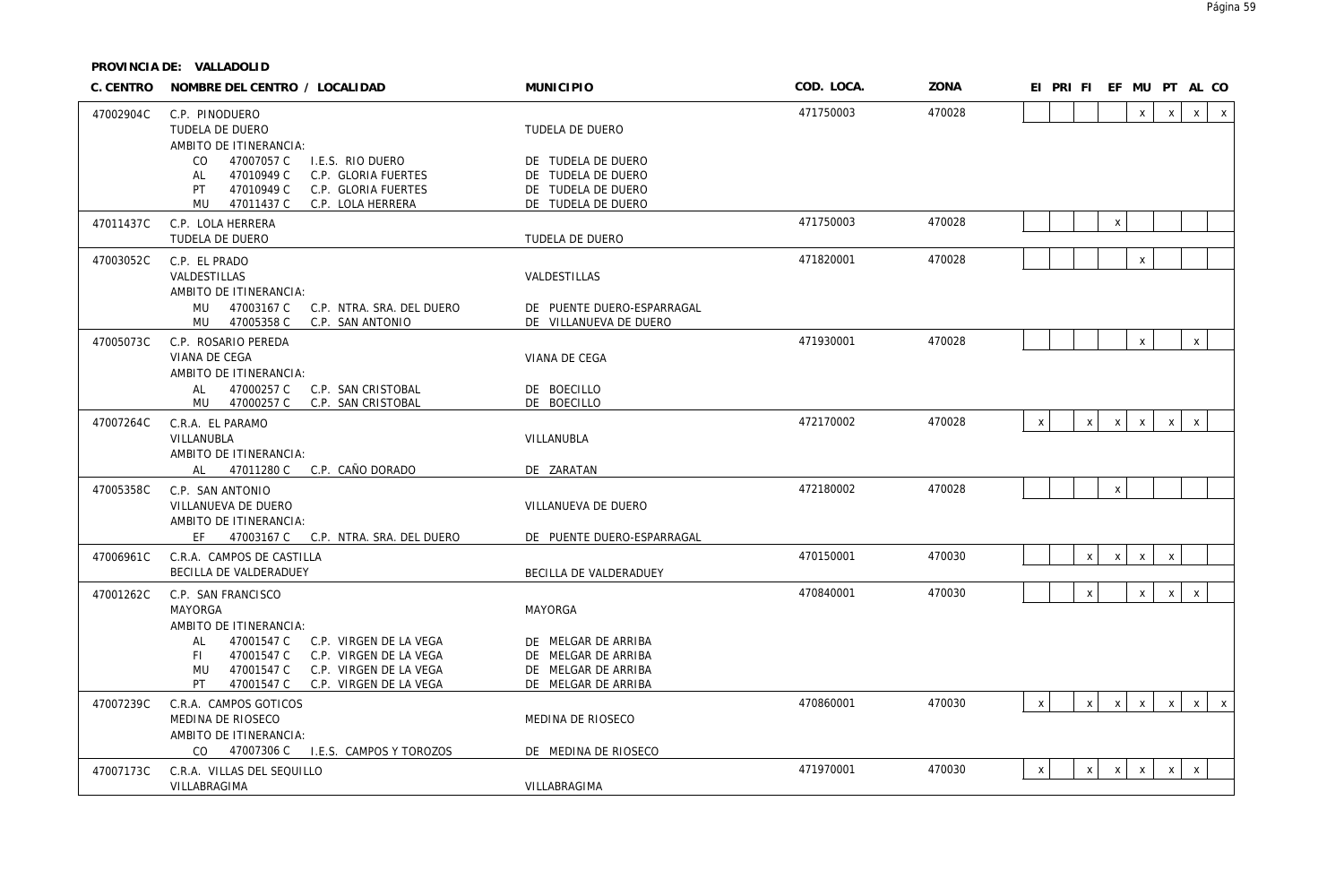| C. CENTRO | NOMBRE DEL CENTRO / LOCALIDAD                                                                                                                                                                                                                                                                                                             | <b>MUNICIPIO</b>                                                                                               | COD. LOCA. | ZONA   | EI PRI FI EF MU PT AL CO                                                                     |
|-----------|-------------------------------------------------------------------------------------------------------------------------------------------------------------------------------------------------------------------------------------------------------------------------------------------------------------------------------------------|----------------------------------------------------------------------------------------------------------------|------------|--------|----------------------------------------------------------------------------------------------|
| 47005310C | C.P. TIERRA DE CAMPOS<br>VILLALON DE CAMPOS<br>AMBITO DE ITINERANCIA:<br>AL 47006961 C C.R.A. CAMPOS DE CASTILLA<br>AMBITO DEL C.R.A.: BECILLA DE VALDERADUEY BOLAÑOS DE CAMPOS CASTROPONCE<br>VILLAVICENCIO DE LOS CABALLERO                                                                                                             | VILLALON DE CAMPOS<br>DE BECILLA DE VALDERADUEY<br>CEINOS DE CAMPOS UNION DE CAMPOS (LA) URONES DE CASTROPONCE | 472140001  | 470030 | $\mathsf{x}$<br>$\mathsf{x}$<br>$\mathsf{x}$<br>$\times$                                     |
| 47007203C | C.R.A. FLORIDA DEL DUERO<br>CASTRONUÑO                                                                                                                                                                                                                                                                                                    | CASTRONUÑO                                                                                                     | 470450002  | 470041 | $\mathsf X$<br>$\mathsf{X}$<br>$x \mid$<br>$\mathsf{X}$<br>$\mathsf{X}$<br>$\mathsf{X}$      |
| 47007161C | C.R.A. LA BESANA<br><b>MOTA DEL MARQUES</b>                                                                                                                                                                                                                                                                                               | <b>MOTA DEL MARQUES</b>                                                                                        | 470970001  | 470041 | X<br>X<br>$\mathsf{X}$<br>X                                                                  |
| 47002278C | C.P. NTRA. SRA. DE LA ASUNCION<br>RUEDA<br>AMBITO DE ITINERANCIA:<br>47002576 C<br>C.P. CESAR BEDOYA<br>AL<br>47002576 C<br>C.P. CESAR BEDOYA<br>MU<br>47002576 C<br>PT<br>C.P. CESAR BEDOYA<br>47002588 C<br>C.P. ISABEL DE CASTILLA<br>AL<br>47002588 C<br>MU<br>C.P. ISABEL DE CASTILLA<br>PT<br>47002588 C<br>C.P. ISABEL DE CASTILLA | RUEDA<br>DE SECA (LA)<br>DE SECA (LA)<br>DE SECA (LA)<br>DE SERRADA<br>DE SERRADA<br>DE SERRADA                | 471390002  | 470041 | x<br>$\mathsf{x}$<br>$\mathsf{X}$                                                            |
| 47007252C | C.R.A. PADRE HOYOS<br>TORRELOBATON<br>AMBITO DE ITINERANCIA:<br>47007161 C C.R.A. LA BESANA<br>AL<br>AMBITO DEL C.R.A.: CASASOLA DE ARION MOTA DEL MARQUES PEDROSA DEL REY<br>SAN CEBRIAN DE MAZOTE TIEDRA VEGA DE VALDETRONCO<br>VILLALAR DE LOS COMUNEROS                                                                               | TORRELOBATON<br>DE MOTA DEL MARQUES                                                                            | 471710002  | 470041 | $\mathsf{X}$<br>$\mathsf{x}$<br>$x \mid$<br>$\mathsf{x}$<br>$\mathsf{x}$                     |
| 47007148C | C.R.A. LLANO ALTO<br><b>ATAQUINES</b>                                                                                                                                                                                                                                                                                                     | <b>ATAQUINES</b>                                                                                               | 470110001  | 470053 | $\mathsf{X}$<br>$\mathsf{X}$<br>$\mathsf{x}$<br>$\mathsf{X}$<br>$\mathsf{X}$<br>$\mathsf{x}$ |
| 47006971C | C.R.A. TIERRAS DE MEDINA<br><b>BOBADILLA DEL CAMPO</b>                                                                                                                                                                                                                                                                                    | BOBADILLA DEL CAMPO                                                                                            | 470200001  | 470053 | $\mathsf{X}$<br>$\pmb{\chi}$<br>$\mathsf{X}$<br>X<br>$\mathsf{X}$                            |
| 47000427C | C.P. SAN SEBASTIAN<br>CARPIO<br>AMBITO DE ITINERANCIA:<br>47000981 C<br>C.P. TERESA REVILLA<br>AL<br>47000981 C<br>C.P. TERESA REVILLA<br>MU<br>PT<br>47000981 C C.P. TERESA REVILLA                                                                                                                                                      | CARPIO<br>DE FRESNO EL VIEJO<br>DE FRESNO EL VIEJO<br>DE FRESNO EL VIEJO                                       | 470350001  | 470053 | $x \mid$<br>$\mathsf{x}$<br>$\mathsf{x}$                                                     |
| 47001316C | C.P. OBISPO BARRIENTOS<br>MEDINA DEL CAMPO<br>AMBITO DE ITINERANCIA:<br>47002084 C<br>C.P. SAN MIGUEL<br>AL<br>47002114 C C.P. POZALDEZ<br>AL                                                                                                                                                                                             | MEDINA DEL CAMPO<br>DE POZAL DE GALLINAS<br>DE POZALDEZ                                                        | 470850002  | 470053 | $\mathsf{x}$                                                                                 |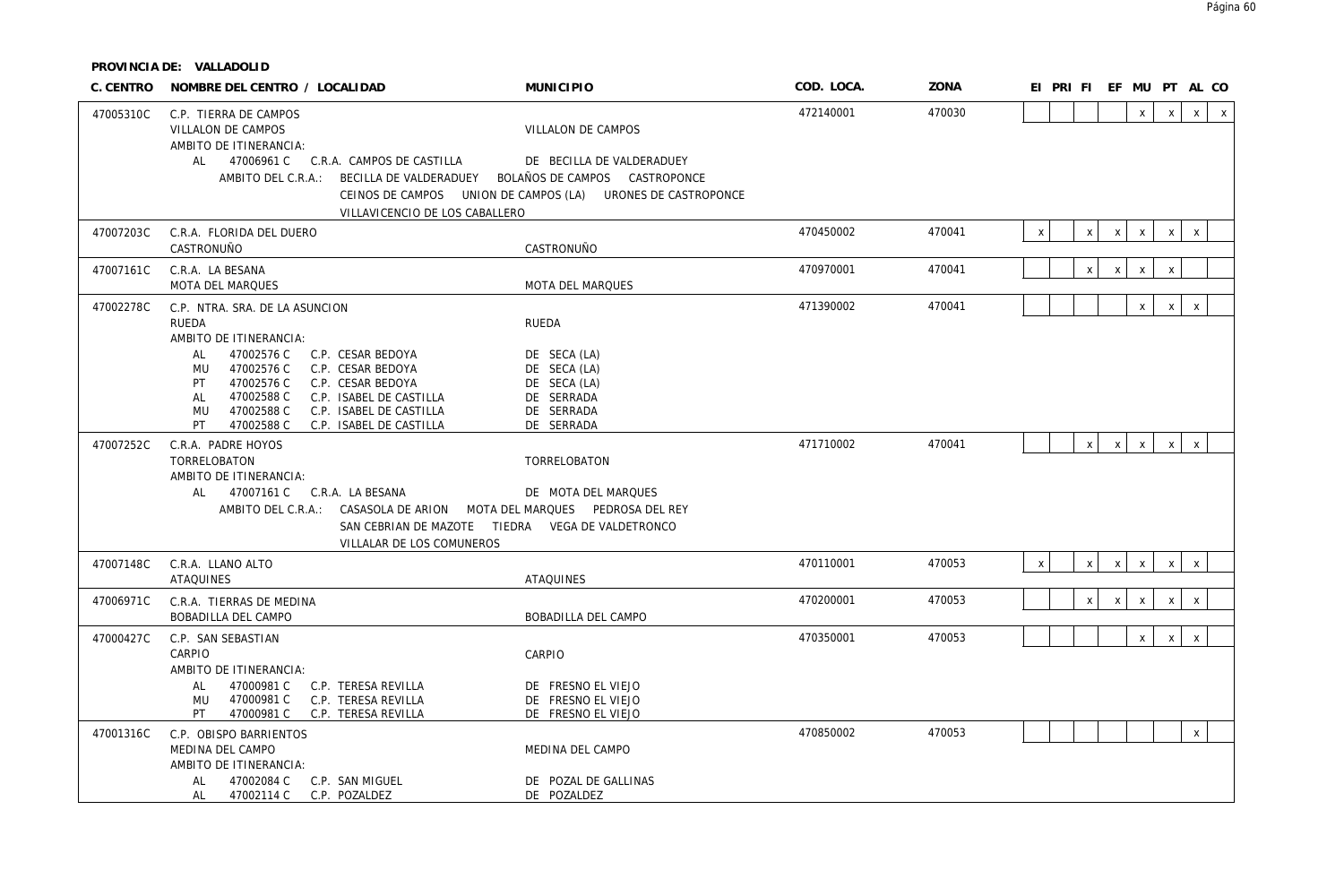| C. CENTRO | NOMBRE DEL CENTRO / LOCALIDAD                                                                                                                                                                                                                                                                                                          | <b>MUNICIPIO</b>                                                                                         | COD. LOCA. | ZONA   | EI PRI FI EF MU PT AL CO |                           |              |             |              |              |              |
|-----------|----------------------------------------------------------------------------------------------------------------------------------------------------------------------------------------------------------------------------------------------------------------------------------------------------------------------------------------|----------------------------------------------------------------------------------------------------------|------------|--------|--------------------------|---------------------------|--------------|-------------|--------------|--------------|--------------|
| 47006600C | C.P. CLEMENTE FDEZ. DE LA DEVESA<br>MEDINA DEL CAMPO<br>AMBITO DE ITINERANCIA:                                                                                                                                                                                                                                                         | MEDINA DEL CAMPO                                                                                         | 470850002  | 470053 |                          |                           |              | $\mathsf X$ | $\mathsf{X}$ | $\mathsf{x}$ | $\mathsf{X}$ |
|           | 47001328 C<br>C.P. NTRA. SRA. DE LAS MERCEDES<br>AL<br>CO.<br>47001328 C<br>C.P. NTRA. SRA. DE LAS MERCEDES<br>47001328 C<br>PT<br>C.P. NTRA. SRA. DE LAS MERCEDES<br>47002084 C<br>C.P. SAN MIGUEL<br><b>MU</b><br>47002114 C<br>C.P. POZALDEZ<br>MU<br>MU<br>47002230 C<br>C.P. SAN JUAN BAUTISTA DE RODILAN. DE RODILANA            | DE MEDINA DEL CAMPO<br>DE MEDINA DEL CAMPO<br>DE MEDINA DEL CAMPO<br>DE POZAL DE GALLINAS<br>DE POZALDEZ |            |        |                          |                           |              |             |              |              |              |
| 47001717C | C.P. MIGUEL DELIBES<br>NAVA DEL REY<br>AMBITO DE ITINERANCIA:<br>47000041 C<br>AL<br>C.P. MIGUEL DE CERVANTES                                                                                                                                                                                                                          | NAVA DEL REY<br>DE ALAEJOS                                                                               | 471010001  | 470053 |                          |                           |              | X           | $\mathsf{x}$ | $\pmb{\chi}$ |              |
|           | 47000041 C<br>C.P. MIGUEL DE CERVANTES<br>MU<br>PT<br>47000041 C<br>C.P. MIGUEL DE CERVANTES                                                                                                                                                                                                                                           | DE ALAEJOS<br>DE ALAEJOS                                                                                 |            |        |                          |                           |              |             |              |              |              |
| 47002084C | C.P. SAN MIGUEL<br>POZAL DE GALLINAS<br>AMBITO DE ITINERANCIA:                                                                                                                                                                                                                                                                         | POZAL DE GALLINAS                                                                                        | 471230001  | 470053 |                          | $\boldsymbol{\mathsf{X}}$ | $\mathsf{x}$ |             | X            |              |              |
|           | 47002114 C<br>EF<br>C.P. POZALDEZ<br>FI.<br>47002114 C<br>C.P. POZALDEZ<br>PT<br>47002114 C<br>C.P. POZALDEZ<br><b>FF</b><br>47002230 C<br>C.P. SAN JUAN BAUTISTA DE RODILAN. DE RODILANA<br>47002230 C<br>C.P. SAN JUAN BAUTISTA DE RODILAN. DE RODILANA<br>FI.<br>PT<br>47002230 C<br>C.P. SAN JUAN BAUTISTA DE RODILAN. DE RODILANA | DE POZALDEZ<br>DE POZALDEZ<br>DE POZALDEZ                                                                |            |        |                          |                           |              |             |              |              |              |
| 47000075C | C.P. MIGUEL DELIBES<br>ALDEAMAYOR DE SAN MARTIN<br>AMBITO DE ITINERANCIA:                                                                                                                                                                                                                                                              | ALDEAMAYOR DE SAN MARTIN                                                                                 | 470070001  | 470065 |                          |                           |              |             | X            |              |              |
| 47000336C | PT<br>47001869 C<br>C.P. EUROPA<br>C.P. JORGE GUILLEN<br>CAMPASPERO                                                                                                                                                                                                                                                                    | DE PEDRAJA DE PORTILLO (LA)<br>CAMPASPERO                                                                | 470300001  | 470065 |                          |                           |              | $\mathsf X$ | $\mathsf{x}$ |              |              |
|           | AMBITO DE ITINERANCIA:<br>47000804 C<br>C.P. JUAN DE RODRIGO<br>MU<br>47000804 C<br>C.P. JUAN DE RODRIGO<br>PT<br>C.P. ROSA CHACEL<br>PT.<br>47001584 C                                                                                                                                                                                | DE COGECES DEL MONTE<br>DE COGECES DEL MONTE<br>DE MONTEMAYOR DE PILILLA                                 |            |        |                          |                           |              |             |              |              |              |
| 47000804C | C.P. JUAN DE RODRIGO<br>COGECES DEL MONTE<br>AMBITO DE ITINERANCIA:                                                                                                                                                                                                                                                                    | <b>COGECES DEL MONTE</b>                                                                                 | 470540001  | 470065 |                          | $\mathsf X$               |              |             |              |              |              |
|           | FL.<br>47005085 C C.P. DE VILORIA DEL HENAR                                                                                                                                                                                                                                                                                            | DE VILORIA                                                                                               |            |        |                          |                           |              |             |              |              |              |
| 47007321C | C.R.A. RIO ERESMA<br>MATAPOZUELOS                                                                                                                                                                                                                                                                                                      | MATAPOZUELOS                                                                                             | 470820001  | 470065 |                          | X                         | $\mathsf{X}$ | $\mathsf X$ | $\pmb{\chi}$ |              |              |
| 47001511C | C.P. EL PRADO<br>MEGECES                                                                                                                                                                                                                                                                                                               | <b>MEGECES</b>                                                                                           | 470870001  | 470065 |                          |                           | $\mathsf{X}$ |             |              |              |              |
|           | AMBITO DE ITINERANCIA:<br>47000798 C<br>EF<br>C.P. SAN ROQUE<br>47002369 C<br>C.P. ARROYO<br>EF<br><b>FF</b><br>47005085 C<br>C.P. DE VILORIA DEL HENAR                                                                                                                                                                                | DE COGECES DE ISCAR<br>DE SAN MIGUEL DEL ARROYO<br>DE VILORIA                                            |            |        |                          |                           |              |             |              |              |              |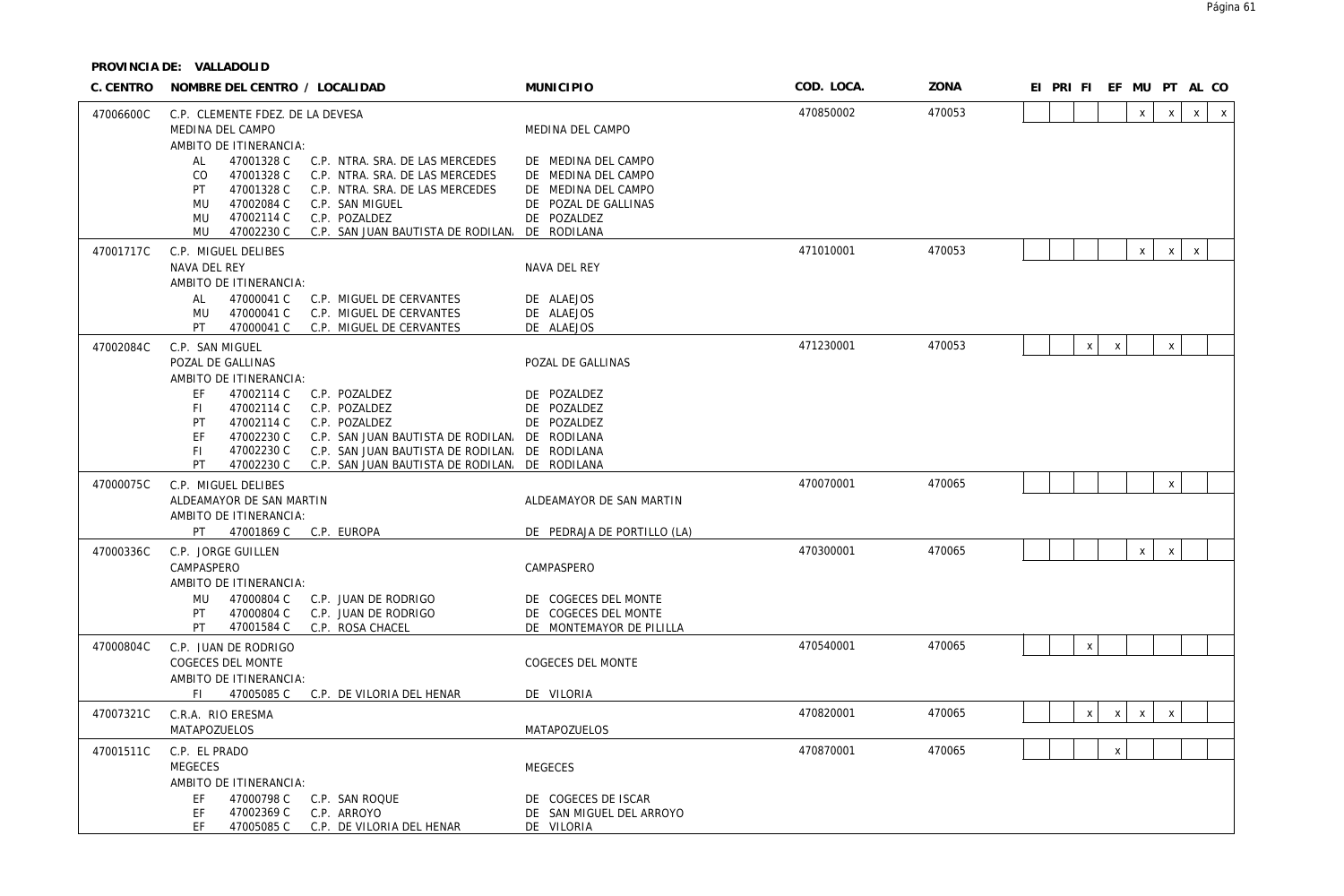| C. CENTRO | NOMBRE DEL CENTRO / LOCALIDAD                                                                                                                                                                                                                                                                                 | <b>MUNICIPIO</b>                                                                                                                                                   | COD. LOCA. | ZONA   | EI PRI FI EF MU PT AL CO                                                                                                  |
|-----------|---------------------------------------------------------------------------------------------------------------------------------------------------------------------------------------------------------------------------------------------------------------------------------------------------------------|--------------------------------------------------------------------------------------------------------------------------------------------------------------------|------------|--------|---------------------------------------------------------------------------------------------------------------------------|
| 47001559C | C.P. TIERRA DE PINARES<br><b>MOJADOS</b><br>AMBITO DE ITINERANCIA:                                                                                                                                                                                                                                            | <b>MOJADOS</b>                                                                                                                                                     | 470900002  | 470065 | x<br>$\mathsf{X}$                                                                                                         |
|           | 47001869 C C.P. EUROPA<br>AL                                                                                                                                                                                                                                                                                  | DE PEDRAJA DE PORTILLO (LA)                                                                                                                                        |            |        |                                                                                                                           |
| 47001584C | C.P. ROSA CHACEL<br>MONTEMAYOR DE PILILLA<br>AMBITO DE ITINERANCIA:                                                                                                                                                                                                                                           | MONTEMAYOR DE PILILLA                                                                                                                                              | 470930001  | 470065 | $\mathsf{X}$<br>$\mathsf{x}$                                                                                              |
|           | MU<br>47000075 C<br>C.P. MIGUEL DELIBES<br>47000336 C<br>C.P. JORGE GUILLEN<br>AL<br>47000804 C<br>AL<br>C.P. JUAN DE RODRIGO<br>47001869 C<br>MU<br>C.P. EUROPA<br>47005085 C<br>C.P. DE VILORIA DEL HENAR<br>AL                                                                                             | DE ALDEAMAYOR DE SAN MARTIN<br>DE CAMPASPERO<br>DE COGECES DEL MONTE<br>DE PEDRAJA DE PORTILLO (LA)<br>DE VILORIA                                                  |            |        |                                                                                                                           |
| 47001781C | C.P. TOMAS ROMOJARO                                                                                                                                                                                                                                                                                           |                                                                                                                                                                    | 471040002  | 470065 | $x \mid x$                                                                                                                |
|           | OLMEDO                                                                                                                                                                                                                                                                                                        | OLMEDO                                                                                                                                                             |            |        |                                                                                                                           |
|           | AMBITO DE ITINERANCIA:<br>47005991 C<br>CO.<br>I.E.S. ALFONSO VI<br>47007321 C<br>C.R.A. RIO ERESMA<br>AL<br>AMBITO DEL C.R.A.: ALCAZAREN HORNILLOS MATAPOZUELOS VENTOSA DE LA CUESTA                                                                                                                         | DE OLMEDO<br>DE MATAPOZUELOS                                                                                                                                       |            |        |                                                                                                                           |
| 47001870C | C.P. VIRGEN DE SACEDON                                                                                                                                                                                                                                                                                        |                                                                                                                                                                    | 471120001  | 470065 | $\mathsf X$<br>$\mathsf{X}$                                                                                               |
|           | PEDRAJAS DE SAN ESTEBAN<br>AMBITO DE ITINERANCIA:                                                                                                                                                                                                                                                             | PEDRAJAS DE SAN ESTEBAN                                                                                                                                            |            |        |                                                                                                                           |
|           | 47000798 C<br><b>AL</b><br>C.P. SAN ROQUE<br>47000798 C<br>C.P. SAN ROQUE<br>PT<br>47001511 C<br>C.P. EL PRADO<br>AL<br>PT<br>47001511 C<br>C.P. EL PRADO                                                                                                                                                     | DE COGECES DE ISCAR<br>DE COGECES DE ISCAR<br>DE MEGECES<br>DE MEGECES                                                                                             |            |        |                                                                                                                           |
| 47002059C | C.P. PIO DEL RIO HORTEGA                                                                                                                                                                                                                                                                                      |                                                                                                                                                                    | 471220002  | 470065 | $\mathsf{X}^-$<br>$\mathsf{X}$<br>$\mathsf{X}$<br>$\mathsf{X}$                                                            |
|           | PORTILLO                                                                                                                                                                                                                                                                                                      | PORTILLO                                                                                                                                                           |            |        |                                                                                                                           |
|           | AMBITO DE ITINERANCIA:<br><b>AL</b><br>47000075 C<br>C.P. MIGUEL DELIBES<br>MU<br>47000798 C<br>C.P. SAN ROQUE<br>47001511 C<br>C.P. EL PRADO<br>MU<br>47002369 C<br>AL<br>C.P. ARROYO<br>47002369 C<br>MU<br>C.P. ARROYO<br>47002369 C<br>C.P. ARROYO<br>PT<br>MU<br>47005085 C<br>C.P. DE VILORIA DEL HENAR | DE ALDEAMAYOR DE SAN MARTIN<br>DE COGECES DE ISCAR<br>DE MEGECES<br>DE SAN MIGUEL DEL ARROYO<br>DE SAN MIGUEL DEL ARROYO<br>DE SAN MIGUEL DEL ARROYO<br>DE VILORIA |            |        |                                                                                                                           |
| 47002369C | C.P. ARROYO                                                                                                                                                                                                                                                                                                   |                                                                                                                                                                    | 471450001  | 470065 | $\mathsf X$                                                                                                               |
|           | SAN MIGUEL DEL ARROYO<br>AMBITO DE ITINERANCIA:                                                                                                                                                                                                                                                               | SAN MIGUEL DEL ARROYO                                                                                                                                              |            |        |                                                                                                                           |
|           | 47000798 C<br>FL.<br>C.P. SAN ROQUE<br>C.P. EL PRADO<br>FL.<br>47001511 C                                                                                                                                                                                                                                     | DE COGECES DE ISCAR<br>DE MEGECES                                                                                                                                  |            |        |                                                                                                                           |
| 47007331C | C.R.A. LA VILLA<br>PEÑAFIEL<br>AMBITO DE ITINERANCIA:                                                                                                                                                                                                                                                         | PEÑAFIEL                                                                                                                                                           | 471140004  | 470077 | $\mathsf{X}$<br>$\pmb{\chi}$<br>$\mathsf{x}$<br>$\mathsf{X}$<br>$\mathsf{x}$<br>$\mathsf{X}$<br>$\boldsymbol{\mathsf{X}}$ |
|           | CO.<br>47007197 C I.E.S. CONDE LUCANOR                                                                                                                                                                                                                                                                        | DE PEÑAFIEL                                                                                                                                                        |            |        |                                                                                                                           |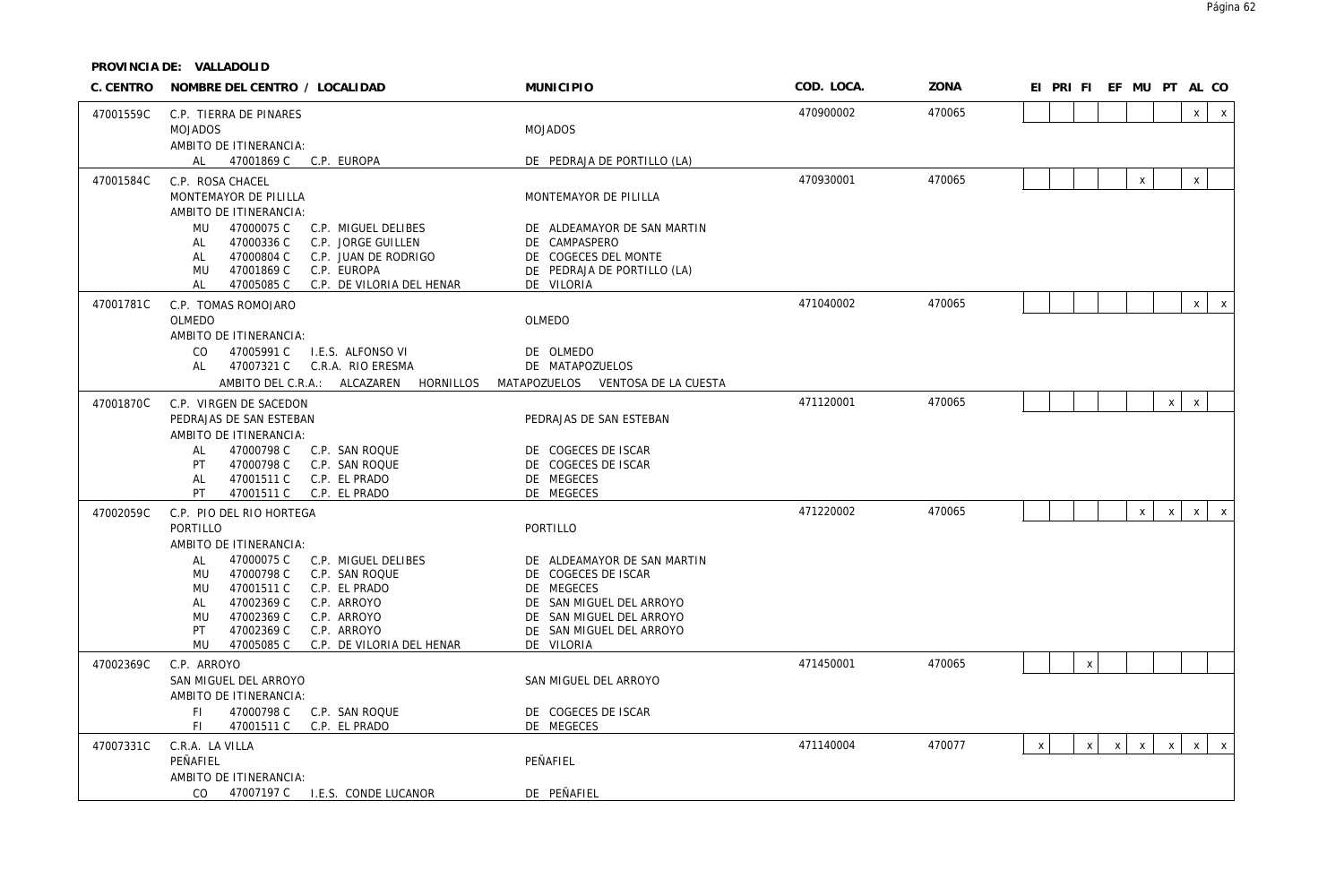|           | C. CENTRO NOMBRE DEL CENTRO / LOCALIDAD                                                    | <b>MUNICIPIO</b>                                          | COD. LOCA. | ZONA   | EI PRI FI EF MU PT AL CO                                     |
|-----------|--------------------------------------------------------------------------------------------|-----------------------------------------------------------|------------|--------|--------------------------------------------------------------|
| 49005404C | C.P. SAN JOSE DE CALASANZ                                                                  |                                                           | 492750002  | 490015 | $\mathsf{x}$                                                 |
|           | ZAMORA                                                                                     | ZAMORA                                                    |            |        |                                                              |
|           | AMBITO DE ITINERANCIA:                                                                     |                                                           |            |        |                                                              |
|           | 49003161 C<br>AI<br>C.P. SANTA EUFEMIA<br>49005453 C<br>C.P. VILLARINA<br>AL               | DE PERERUELA<br>DE ZAMORA                                 |            |        |                                                              |
|           |                                                                                            |                                                           | 492750002  | 490015 | $\mathsf X$                                                  |
| 49005428C | C.P. LA HISPANIDAD<br>ZAMORA                                                               | ZAMORA                                                    |            |        |                                                              |
|           | AMBITO DE ITINERANCIA:                                                                     |                                                           |            |        |                                                              |
|           | AL<br>49000960 C C.P. LUIS CASADO                                                          | DE CORRALES                                               |            |        |                                                              |
| 49005441C | C.P. NTRA. SRA. DE LA CANDELARIA                                                           |                                                           | 492750002  | 490015 | $\mathsf{x}$<br>$\mathsf{X}$                                 |
|           | ZAMORA                                                                                     | ZAMORA                                                    |            |        |                                                              |
|           | AMBITO DE ITINERANCIA:                                                                     |                                                           |            |        |                                                              |
|           | CO<br>49005428 C<br>C.P. LA HISPANIDAD                                                     | DE ZAMORA                                                 |            |        |                                                              |
|           | 49006019 C<br>I.E.S. UNIVERSIDAD LABORAL<br>AL<br>AL<br>49006159 C<br>I.E.S. MAESTRO HAEDO | DE ZAMORA<br>DE ZAMORA                                    |            |        |                                                              |
| 49005489C |                                                                                            |                                                           | 492750002  | 490015 | $\mathsf{x}$                                                 |
|           | C.P. ARIAS GONZALO<br>ZAMORA                                                               | ZAMORA                                                    |            |        |                                                              |
|           | AMBITO DE ITINERANCIA:                                                                     |                                                           |            |        |                                                              |
|           | AL<br>49006068 C C.P. GONZALO DE BERCEO                                                    | DE ZAMORA                                                 |            |        |                                                              |
| 49005490C | C.P. OBISPO NIETO                                                                          |                                                           | 492750002  | 490015 | $\mathsf{X}$<br>$\mathsf{x}$<br>$\mathsf{X}$<br>$\mathsf{X}$ |
|           | ZAMORA                                                                                     | ZAMORA                                                    |            |        |                                                              |
|           | AMBITO DE ITINERANCIA:                                                                     |                                                           |            |        |                                                              |
|           | CO.<br>49003161 C<br>C.P. SANTA EUFEMIA                                                    | DE PERERUELA                                              |            |        |                                                              |
|           | 49005477 C<br>C.P. JACINTO BENAVENTE<br>AL<br>49005477 C<br>C.P. JACINTO BENAVENTE<br>MU   | DE ZAMORA<br>DE ZAMORA                                    |            |        |                                                              |
|           | 49007231 C<br>C.R.A. TIERRA DEL PAN<br>PT .                                                | DE MONTAMARTA                                             |            |        |                                                              |
|           | AMBITO DEL C.R.A.: ANDAVIAS CUBILLOS HINIESTA (LA) MONFARRACINOS                           |                                                           |            |        |                                                              |
|           | MONTAMARTA MORERUELA DE LOS INFANZONES                                                     | ROALES                                                    |            |        |                                                              |
|           | SAN CEBRIAN DE CASTRO VALCABADO                                                            |                                                           |            |        |                                                              |
|           | 49010655 C I.E.S. POETA CLAUDIO RODRÍGUEZ<br>CO.                                           | DE ZAMORA                                                 |            |        |                                                              |
| 49006068C | C.P. GONZALO DE BERCEO                                                                     |                                                           | 492750002  | 490015 | $\mathsf{x}$                                                 |
|           | ZAMORA                                                                                     | ZAMORA                                                    |            |        |                                                              |
|           | AMBITO DE ITINERANCIA:                                                                     |                                                           |            |        |                                                              |
|           | MU 49005453 C C.P. VILLARINA                                                               | DE ZAMORA                                                 |            |        |                                                              |
| 49006093C | C.P. SANCHO II<br>ZAMORA                                                                   | ZAMORA                                                    | 492750002  | 490015 | $\mathsf{X}$<br>$\mathsf{x}$                                 |
|           | AMBITO DE ITINERANCIA:                                                                     |                                                           |            |        |                                                              |
|           | PT<br>49005404 C<br>C.P. SAN JOSE DE CALASANZ                                              | DE ZAMORA                                                 |            |        |                                                              |
|           | 49007255 C C.E.O. CORESES<br>AL                                                            | DE CORESES                                                |            |        |                                                              |
|           | AMBITO DEL C.R.A.: ALGODRE ASPARIEGOS                                                      | CORESES<br>BENEGILES<br>FRESNO DE LA RIBERA               |            |        |                                                              |
|           |                                                                                            | GALLEGOS DEL PAN MOLACILLOS TORRES DEL CARRIZAL VILLALUBE |            |        |                                                              |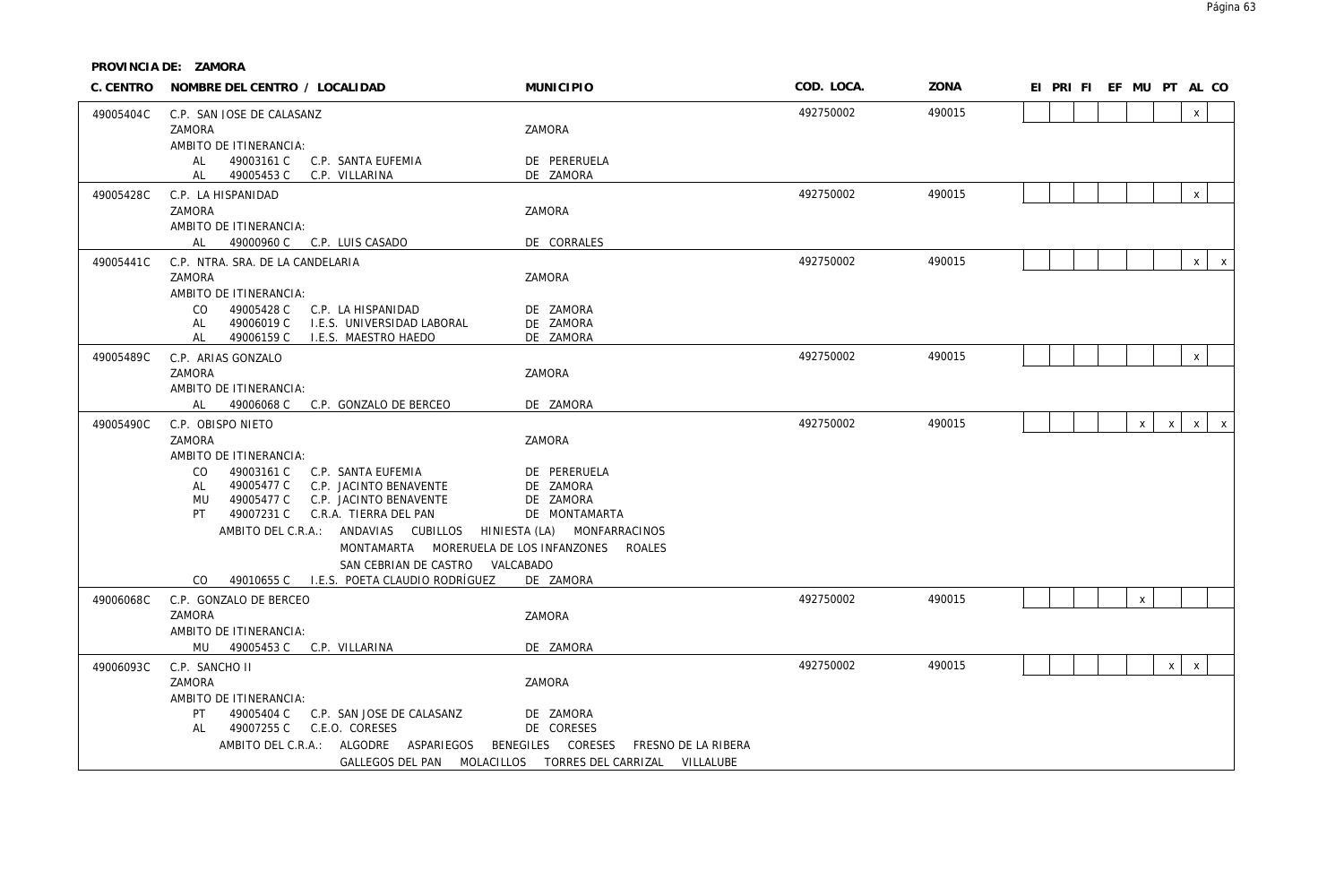| C. CENTRO | NOMBRE DEL CENTRO / LOCALIDAD                                                                | <b>MUNICIPIO</b>               | COD. LOCA. | ZONA   |  |              |              | EI PRI FI EF MU PT AL CO |              |              |              |
|-----------|----------------------------------------------------------------------------------------------|--------------------------------|------------|--------|--|--------------|--------------|--------------------------|--------------|--------------|--------------|
| 49006482C | C.P. ALEJANDRO CASONA                                                                        |                                | 492750002  | 490015 |  |              |              |                          |              | $\mathsf{x}$ |              |
|           | ZAMORA                                                                                       | ZAMORA                         |            |        |  |              |              |                          |              |              |              |
|           | AMBITO DE ITINERANCIA:<br>49007243 C C.R.A. GEMA<br>AL                                       |                                |            |        |  |              |              |                          |              |              |              |
|           | AMBITO DEL C.R.A.: ARCENILLAS CASASECA DE LAS CHANAS CUELGAMURES                             | DE GEMA                        |            |        |  |              |              |                          |              |              |              |
|           | FUENTESPREADAS GEMA                                                                          | JAMBRINA<br>PIÑERO (EL)        |            |        |  |              |              |                          |              |              |              |
|           | SAN MIGUEL DE LA RIBERA                                                                      |                                |            |        |  |              |              |                          |              |              |              |
| 49006585C | C.P. D. JOSE GALERA MORENO                                                                   |                                | 492750002  | 490015 |  |              |              | $\mathsf{X}$             |              |              |              |
|           | ZAMORA                                                                                       | ZAMORA                         |            |        |  |              |              |                          |              |              |              |
|           | AMBITO DE ITINERANCIA:                                                                       |                                |            |        |  |              |              |                          |              |              |              |
|           | MU 49005210 C C.P. NTRA. SRA. DE LA PAZ                                                      | DE VILLARALBO                  | 492750002  | 490015 |  |              |              |                          |              |              |              |
| 49006627C | C.P. RIOMANZANAS<br>ZAMORA                                                                   | ZAMORA                         |            |        |  |              |              | $\mathsf{x}$             |              |              |              |
|           | AMBITO DE ITINERANCIA:                                                                       |                                |            |        |  |              |              |                          |              |              |              |
|           | MU<br>49005428 C C.P. LA HISPANIDAD                                                          | DE ZAMORA                      |            |        |  |              |              |                          |              |              |              |
| 49006706C | C.P. MIGUEL DE CERVANTES                                                                     |                                | 492750002  | 490015 |  |              |              | $\mathsf{X}$             | $\times$     | $\mathsf{x}$ |              |
|           | ZAMORA                                                                                       | ZAMORA                         |            |        |  |              |              |                          |              |              |              |
|           | AMBITO DE ITINERANCIA:<br>AL<br>49005431 C<br>C.P. JUAN XXIII                                | DE ZAMORA                      |            |        |  |              |              |                          |              |              |              |
|           | 49006068 C<br>C.P. GONZALO DE BERCEO<br>PT                                                   | DE ZAMORA                      |            |        |  |              |              |                          |              |              |              |
|           | 49006871 C<br>C.P. LA VIÑA<br>MU                                                             | DE ZAMORA                      |            |        |  |              |              |                          |              |              |              |
| 49007191C | C.R.A. ALFOZ DE TORO                                                                         |                                | 491290001  | 490027 |  | $\mathsf{x}$ | $\mathsf{x}$ | $\mathsf{x}$             | $\mathsf{x}$ |              |              |
|           | MORALES DE TORO                                                                              | MORALES DE TORO                |            |        |  |              |              |                          |              |              |              |
| 49004497C | C.P. MAGDALENA ULLOA                                                                         |                                | 492190005  | 490027 |  |              |              |                          | $\times$     | $\mathsf{x}$ |              |
|           | <b>TORO</b><br>AMBITO DE ITINERANCIA:                                                        | <b>TORO</b>                    |            |        |  |              |              |                          |              |              |              |
|           | 49006469 C<br>C.P. VIRGEN DEL CANTO<br>AL                                                    | DE TORO                        |            |        |  |              |              |                          |              |              |              |
|           | 49006469 C<br>C.P. VIRGEN DEL CANTO<br>PT                                                    | DE TORO                        |            |        |  |              |              |                          |              |              |              |
|           | 49007191 C C.R.A. ALFOZ DE TORO<br>AL                                                        | DE MORALES DE TORO             |            |        |  |              |              |                          |              |              |              |
|           | AMBITO DEL C.R.A.: MORALES DE TORO<br>PELEAGONZALO<br>TAGARABUENA VEZDEMARBAN VILLAVENDIMIO  | PINILLA DE TORO<br>POZOANTIGUO |            |        |  |              |              |                          |              |              |              |
|           | 49007498 C C.R.A. LOS ALMENDROS<br>PT                                                        | DE BOVEDA DE TORO (LA)         |            |        |  |              |              |                          |              |              |              |
|           | AMBITO DEL C.R.A.: BOVEDA DE TORO (LA)                                                       | VILLABUENA DEL PUENTE          |            |        |  |              |              |                          |              |              |              |
| 49006214C | C.P. HOSPITAL DE LA CRUZ                                                                     |                                | 492190005  | 490027 |  |              |              | $\mathsf{x}$             |              |              | $\mathsf{x}$ |
|           | <b>TORO</b>                                                                                  | <b>TORO</b>                    |            |        |  |              |              |                          |              |              |              |
|           | AMBITO DE ITINERANCIA:                                                                       |                                |            |        |  |              |              |                          |              |              |              |
|           | 49004497 C<br>C.P. MAGDALENA ULLOA<br>MU<br>I.E.S. CARDENAL PARDO TAVERA<br>CO<br>49004576 C | DE TORO<br>DE TORO             |            |        |  |              |              |                          |              |              |              |
|           |                                                                                              |                                |            |        |  |              |              |                          |              |              |              |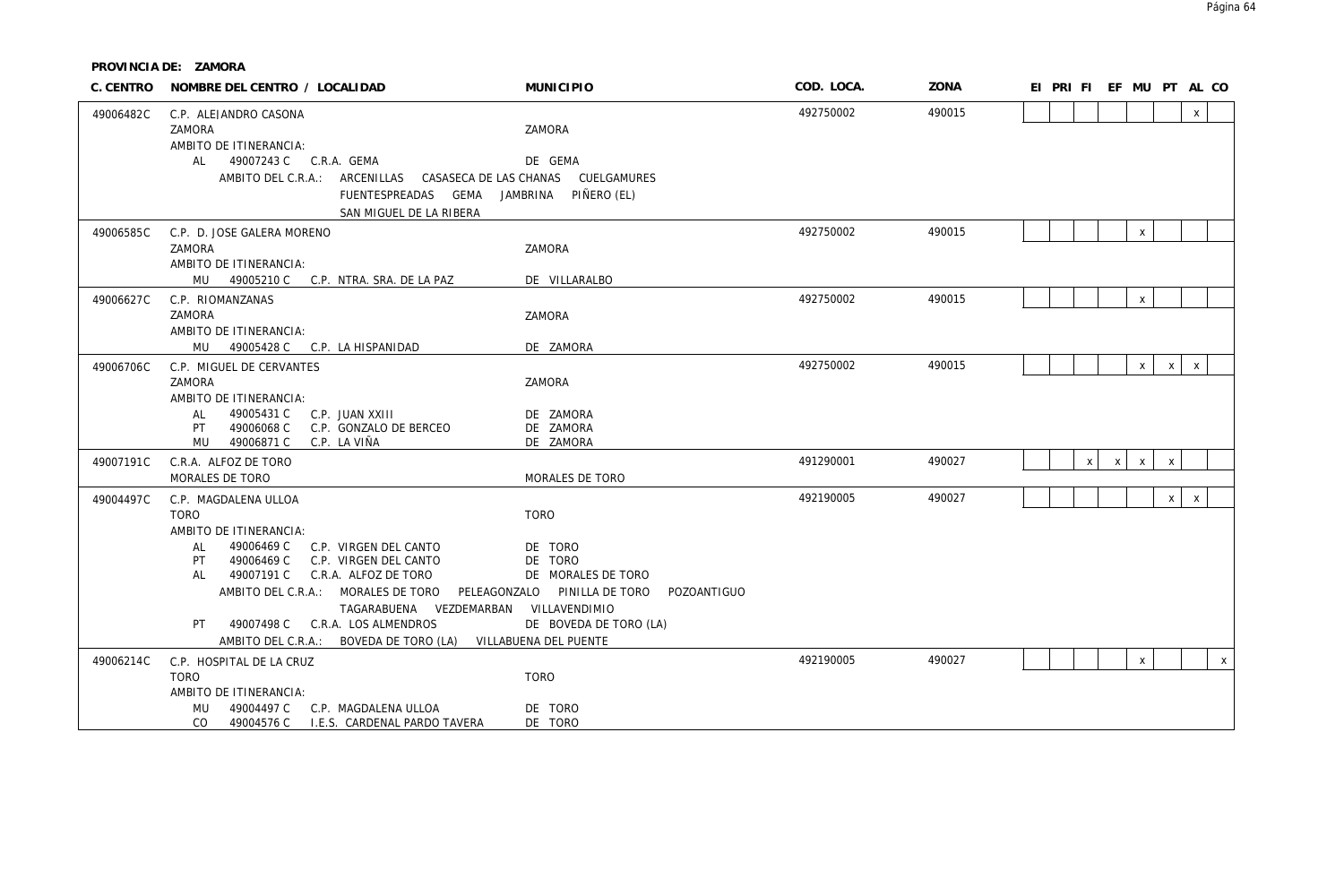|           | C. CENTRO NOMBRE DEL CENTRO / LOCALIDAD                                                                                                                                                                                                                                                    | <b>MUNICIPIO</b>                                                 | COD. LOCA. | ZONA   | EI PRIFIEF MU PT AL CO                       |
|-----------|--------------------------------------------------------------------------------------------------------------------------------------------------------------------------------------------------------------------------------------------------------------------------------------------|------------------------------------------------------------------|------------|--------|----------------------------------------------|
| 49006469C | C.P. VIRGEN DEL CANTO<br><b>TORO</b>                                                                                                                                                                                                                                                       | <b>TORO</b>                                                      | 492190005  | 490027 | $\mathsf{x}$<br>$\mathsf{x}$                 |
|           | AMBITO DE ITINERANCIA:<br>CO 49007191 C C.R.A. ALFOZ DE TORO<br>AMBITO DEL C.R.A.: MORALES DE TORO PELEAGONZALO PINILLA DE TORO POZOANTIGUO<br>TAGARABUENA VEZDEMARBAN VILLAVENDIMIO<br>MU 49007498 C C.R.A. LOS ALMENDROS<br>AMBITO DEL C.R.A.: BOVEDA DE TORO (LA) VILLABUENA DEL PUENTE | DE MORALES DE TORO<br>DE BOVEDA DE TORO (LA)                     |            |        |                                              |
| 49007413C | C.R.A. VILLAFAFILA<br>VILLAFAFILA<br>AMBITO DE ITINERANCIA:<br>CO 49007395 C C.R.A. VILLANUEVA DEL CAMPO                                                                                                                                                                                   | VILLAFAFILA<br>DE VILLANUEVA DEL CAMPO                           | 492420002  | 490039 | $\pmb{\chi}$<br>$\mathsf{x}$<br>$\mathsf{x}$ |
|           | AMBITO DEL C.R.A.: CASTROVERDE DE CAMPOS VILLALOBOS VILLAMAYOR DE CAMPOS<br>VILLANUEVA DEL CAMPO                                                                                                                                                                                           |                                                                  |            |        |                                              |
| 49005106C | C.P. LA INMACULADA<br>VILLALPANDO<br>AMBITO DE ITINERANCIA:<br>PT 49007395 C C.R.A. VILLANUEVA DEL CAMPO<br>AMBITO DEL C.R.A.: CASTROVERDE DE CAMPOS VILLALOBOS VILLAMAYOR DE CAMPOS                                                                                                       | VILLALPANDO<br>DE VILLANUEVA DEL CAMPO                           | 492500001  | 490039 | $\mathsf{x}$<br>$\mathsf{x}$<br>X            |
|           | VILLANUEVA DEL CAMPO<br>MU 49007413 C C.R.A. VILLAFAFILA<br>AMBITO DEL C.R.A.: CAÑIZO CERECINOS DE CAMPOS REVELLINOS SAN AGUSTIN DEL POZO<br>TAPIOLES VILLAFAFILA<br>49007553 C I.E.S. TIERRA DE CAMPOS<br>AL                                                                              | DE VILLAFAFILA<br>DE VILLALPANDO                                 |            |        |                                              |
| 49007395C | PT 49007553 C I.E.S. TIERRA DE CAMPOS<br>C.R.A. VILLANUEVA DEL CAMPO<br>VILLANUEVA DEL CAMPO                                                                                                                                                                                               | DE VILLALPANDO<br>VILLANUEVA DEL CAMPO                           | 492600001  | 490039 | $\mathsf X$<br>$\mathsf{X}$<br>$\,$ X        |
| 49000339C | C.P. LOS SALADOS<br><b>BENAVENTE</b><br>AMBITO DE ITINERANCIA:<br>MU 49007620 C C.P. EL PINAR                                                                                                                                                                                              | <b>BENAVENTE</b><br>DE BENAVENTE                                 | 490210001  | 490040 | $\mathsf{X}$                                 |
| 49006251C | C.P. LAS ERAS<br><b>BENAVENTE</b><br>AMBITO DE ITINERANCIA:<br>MU 49006263 C C.P. FERNANDO II<br>PT 49007279 C C.R.A. SAN PELAYO<br>AMBITO DEL C.R.A.: ARRABALDE COOMONTE MAIRE DE CASTROPONCE MORALES DE REY<br>POBLADURA DEL VALLE SANTA MARIA DE LA VEGA                                | <b>BENAVENTE</b><br>DE BENAVENTE<br>DE MORALES DE REY            | 490210001  | 490040 | $\mathsf{X}$<br>$\mathsf{x}$                 |
| 49006263C | C.P. FERNANDO II<br><b>BENAVENTE</b><br>AMBITO DE ITINERANCIA:<br>49006251 C<br>C.P. LAS ERAS<br>AL<br>49006512 C<br>C.P. BUENOS AIRES<br>AL<br>PT.<br>49006512 C C.P. BUENOS AIRES                                                                                                        | <b>BENAVENTE</b><br>DE BENAVENTE<br>DE BENAVENTE<br>DE BENAVENTE | 490210001  | 490040 | $\mathsf{x}$<br>$\pmb{\chi}$                 |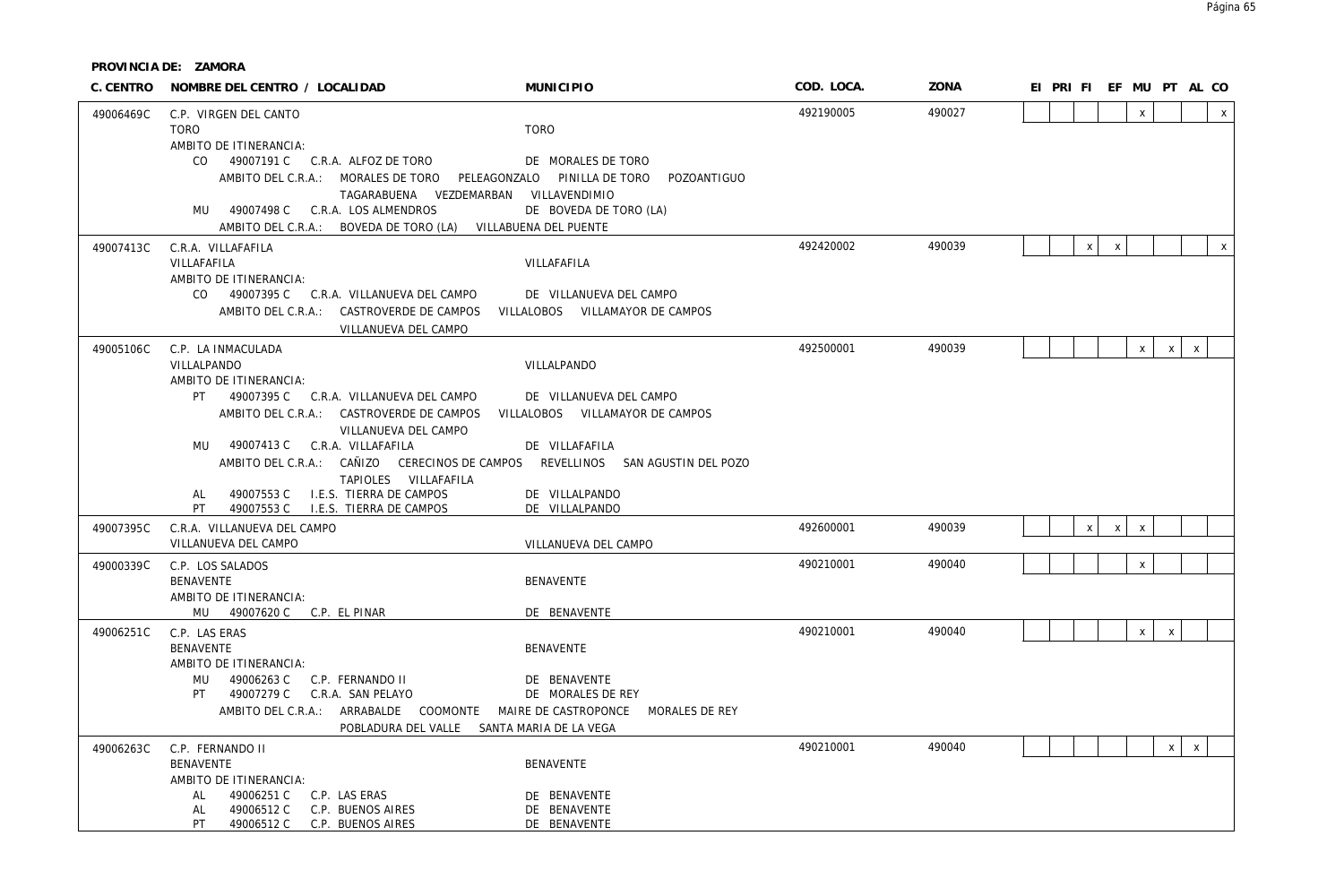| C. CENTRO | NOMBRE DEL CENTRO / LOCALIDAD                                                                    | <b>MUNICIPIO</b>                                                   | COD. LOCA. | ZONA   |              | EI PRI FI EF MU PT AL CO |                    |                                |              |              |              |
|-----------|--------------------------------------------------------------------------------------------------|--------------------------------------------------------------------|------------|--------|--------------|--------------------------|--------------------|--------------------------------|--------------|--------------|--------------|
| 49006512C | C.P. BUENOS AIRES                                                                                |                                                                    | 490210001  | 490040 |              |                          |                    | X                              |              |              |              |
|           | <b>BENAVENTE</b>                                                                                 | <b>BENAVENTE</b>                                                   |            |        |              |                          |                    |                                |              |              |              |
|           | AMBITO DE ITINERANCIA:<br>MU 49006731 C C.P. SAN ISIDRO                                          | DE BENAVENTE                                                       |            |        |              |                          |                    |                                |              |              |              |
| 49006731C | C.P. SAN ISIDRO                                                                                  |                                                                    | 490210001  | 490040 |              |                          |                    |                                | $\mathsf{X}$ | $\mathsf{X}$ | $\mathsf{X}$ |
|           | <b>BENAVENTE</b>                                                                                 | BENAVENTE                                                          |            |        |              |                          |                    |                                |              |              |              |
|           | AMBITO DE ITINERANCIA:                                                                           |                                                                    |            |        |              |                          |                    |                                |              |              |              |
|           | AL<br>49007279 C C.R.A. SAN PELAYO<br>AMBITO DEL C.R.A.: ARRABALDE COOMONTE MAIRE DE CASTROPONCE | DE MORALES DE REY<br>MORALES DE REY                                |            |        |              |                          |                    |                                |              |              |              |
|           | POBLADURA DEL VALLE SANTA MARIA DE LA VEGA                                                       |                                                                    |            |        |              |                          |                    |                                |              |              |              |
|           | C.P. EL PINAR<br>49007620 C<br>AL                                                                | DE BENAVENTE                                                       |            |        |              |                          |                    |                                |              |              |              |
|           | PT.<br>49007620 C<br>C.P. EL PINAR                                                               | DE BENAVENTE                                                       |            |        |              |                          |                    |                                |              |              |              |
| 49007383C | C.R.A. VALLE DE VALVERDE<br><b>BURGANES DE VALVERDE</b>                                          | <b>BURGANES DE VALVERDE</b>                                        | 490290001  | 490040 |              |                          | X                  | X<br>$\boldsymbol{\mathsf{x}}$ | X            |              |              |
|           |                                                                                                  |                                                                    | 491280001  | 490040 |              |                          | $\pmb{\mathsf{X}}$ | $\pmb{\chi}$<br>$\mathsf{x}$   |              |              |              |
| 49007279C | C.R.A. SAN PELAYO<br>MORALES DE REY                                                              | MORALES DE REY                                                     |            |        |              |                          |                    |                                |              |              |              |
| 49007371C | C.R.A. VIA DE LA PLATA                                                                           |                                                                    | 491870001  | 490040 | $\mathsf{x}$ |                          | X                  | $\mathsf{X}$<br>$\mathsf{X}$   | $\mathsf{x}$ | $\mathsf{x}$ |              |
|           | SAN CRISTOBAL DE ENTREVIÑAS                                                                      | SAN CRISTOBAL DE ENTREVIÑAS                                        |            |        |              |                          |                    |                                |              |              |              |
|           | AMBITO DE ITINERANCIA:                                                                           |                                                                    |            |        |              |                          |                    |                                |              |              |              |
|           | AL<br>49007395 C C.R.A. VILLANUEVA DEL CAMPO                                                     | DE VILLANUEVA DEL CAMPO                                            |            |        |              |                          |                    |                                |              |              |              |
|           | AMBITO DEL C.R.A.: CASTROVERDE DE CAMPOS<br>VILLANUEVA DEL CAMPO                                 | VILLALOBOS VILLAMAYOR DE CAMPOS                                    |            |        |              |                          |                    |                                |              |              |              |
| 49007218C | C.R.A. TRES RIOS                                                                                 |                                                                    | 492000001  | 490040 | $\mathsf{X}$ |                          | $\mathsf{X}$       | $\mathsf{X}$<br>$\mathsf{X}$   | $\pmb{\chi}$ | $\mathsf{x}$ |              |
|           | SANTA CRISTINA DE LA POLVOROSA                                                                   | SANTA CRISTINA DE LA POLVOROSA                                     |            |        |              |                          |                    |                                |              |              |              |
|           | AMBITO DE ITINERANCIA:                                                                           |                                                                    |            |        |              |                          |                    |                                |              |              |              |
|           | 49007383 C C.R.A. VALLE DE VALVERDE<br>AL<br>AMBITO DEL C.R.A.: BURGANES DE VALVERDE             | DE BURGANES DE VALVERDE<br>FRIERA DE VALVERDE NAVIANOS DE VALVERDE |            |        |              |                          |                    |                                |              |              |              |
|           | OLMILLOS DE VALVERDE                                                                             | PUEBLICA DE VALVERDE                                               |            |        |              |                          |                    |                                |              |              |              |
| 49000625C | C.P. IGNACIO SARDA                                                                               |                                                                    | 490360001  | 490052 |              |                          |                    | $\mathsf{X}$                   | $\mathsf X$  | $\mathsf X$  |              |
|           | CARBAJALES DE ALBA                                                                               | CARBAJALES DE ALBA                                                 |            |        |              |                          |                    |                                |              |              |              |
|           | AMBITO DE ITINERANCIA:                                                                           |                                                                    |            |        |              |                          |                    |                                |              |              |              |
|           | 49002737 C<br>PT<br>C.P. VIRIATO<br>49007280 C<br>C.R.A. TABARA<br>AL                            | DE MUELAS DEL PAN<br>DE TABARA                                     |            |        |              |                          |                    |                                |              |              |              |
|           | AMBITO DEL C.R.A.: FARAMONTANOS DE TABARA LOSACIO MORERUELA DE TABARA                            |                                                                    |            |        |              |                          |                    |                                |              |              |              |
|           |                                                                                                  | PERILLA DE CASTRO POZUELO DE TABARA SAN MARTIN DE TABARA           |            |        |              |                          |                    |                                |              |              |              |
|           | <b>TABARA</b><br>49007322 C<br>C.R.A. DE FONFRIA<br>AL                                           | DE FONFRIA                                                         |            |        |              |                          |                    |                                |              |              |              |
|           | AMBITO DEL C.R.A.: BERMILLO DE ALBA<br>FONFRIA                                                   | PINO PUERCAS<br>SAMIR DE LOS CAÑOS                                 |            |        |              |                          |                    |                                |              |              |              |
|           | 49007322 C C.R.A. DE FONFRIA<br>MU                                                               | DE FONFRIA                                                         |            |        |              |                          |                    |                                |              |              |              |
|           | AMBITO DEL C.R.A.: BERMILLO DE ALBA<br>FONFRIA                                                   | PINO<br>PUERCAS<br>SAMIR DE LOS CAÑOS                              |            |        |              |                          |                    |                                |              |              |              |
|           | 49007322 C C.R.A. DE FONFRIA<br>PT<br>AMBITO DEL C.R.A.: BERMILLO DE ALBA<br>FONFRIA             | DE FONFRIA<br>PINO<br>PUERCAS<br>SAMIR DE LOS CAÑOS                |            |        |              |                          |                    |                                |              |              |              |
|           |                                                                                                  |                                                                    |            |        |              |                          |                    |                                |              |              |              |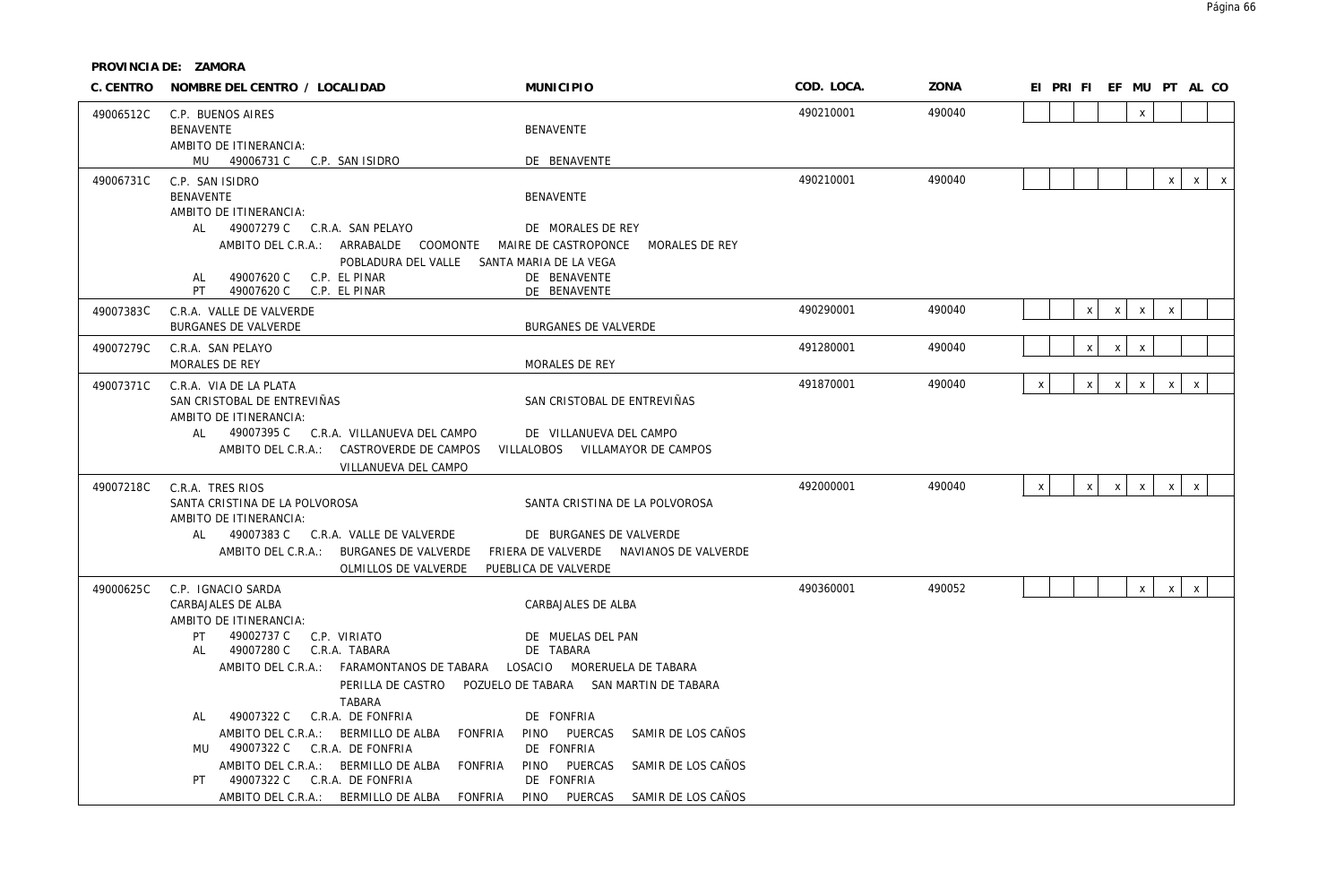|           | C. CENTRO NOMBRE DEL CENTRO / LOCALIDAD                                   | <b>MUNICIPIO</b>                                    | COD. LOCA. | ZONA   |              | EI PRI FI EF MU PT AL CO  |              |              |              |              |              |
|-----------|---------------------------------------------------------------------------|-----------------------------------------------------|------------|--------|--------------|---------------------------|--------------|--------------|--------------|--------------|--------------|
| 49007255C | C.E.O. CORESES                                                            |                                                     | 490530001  | 490052 | $\mathsf{X}$ | $\pmb{\chi}$              | $\mathsf{x}$ | $\mathsf{x}$ | $\mathsf{x}$ |              |              |
|           | <b>CORESES</b>                                                            | CORESES                                             |            |        |              |                           |              |              |              |              |              |
|           | AMBITO DE ITINERANCIA:                                                    |                                                     |            |        |              |                           |              |              |              |              |              |
|           | PT .<br>49005431 C C.P. JUAN XXIII                                        | DE ZAMORA                                           |            |        |              |                           |              |              |              |              |              |
| 49000960C | C.P. LUIS CASADO                                                          |                                                     | 490540001  | 490052 |              |                           |              | X            |              |              |              |
|           | CORRALES                                                                  | CORRALES                                            |            |        |              |                           |              |              |              |              |              |
|           | AMBITO DE ITINERANCIA:<br>MU 49007358 C C.R.A. BAJO DUERO                 | DE CUBO DE TIERRA DEL VINO (EL)                     |            |        |              |                           |              |              |              |              |              |
|           | AMBITO DEL C.R.A.: CABAÑAS DE SAYAGO CUBO DE TIERRA DEL VINO (EL) MAYALDE |                                                     |            |        |              |                           |              |              |              |              |              |
|           |                                                                           | PELEAS DE ARRIBA PEÑAUSENDE SANTA CLARA DE AVEDILLO |            |        |              |                           |              |              |              |              |              |
|           | VILLANUEVA DE CAMPEAN                                                     |                                                     |            |        |              |                           |              |              |              |              |              |
| 49007358C | C.R.A. BAJO DUERO                                                         |                                                     | 490580001  | 490052 |              | $\mathsf{x}$              | $\mathsf{X}$ |              |              |              |              |
|           | CUBO DE TIERRA DEL VINO (EL)                                              | CUBO DE TIERRA DEL VINO (EL)                        |            |        |              |                           |              |              |              |              |              |
| 49007243C | C.R.A. GEMA                                                               |                                                     | 490900001  | 490052 |              | $\mathsf{x}$              | $\mathsf{x}$ | $\mathsf{X}$ | $\mathsf{X}$ |              | $\mathsf{x}$ |
|           | GFMA                                                                      | <b>GEMA</b>                                         |            |        |              |                           |              |              |              |              |              |
|           | AMBITO DE ITINERANCIA:                                                    |                                                     |            |        |              |                           |              |              |              |              |              |
|           | 49005477 C C.P. JACINTO BENAVENTE<br>PT .                                 | DE ZAMORA                                           |            |        |              |                           |              |              |              |              |              |
|           | CO 49007310 C C.R.A. MORALEJA DEL VINO                                    | DE MORALEJA DEL VINO                                |            |        |              |                           |              |              |              |              |              |
|           | AMBITO DEL C.R.A.: MADRIDANOS MORALEJA DEL VINO                           | PERDIGON (EL) SANZOLES                              |            |        |              |                           |              |              |              |              |              |
|           | VENIALBO VILLALAZAN                                                       |                                                     |            |        |              |                           |              |              |              |              |              |
| 49007231C | C.R.A. TIERRA DEL PAN<br><b>MONTAMARTA</b>                                | MONTAMARTA                                          | 491230001  | 490052 | $\mathsf{X}$ | $\mathsf{x}$              | $\mathsf{x}$ | $\mathsf{x}$ |              | $\mathsf{x}$ |              |
|           |                                                                           |                                                     |            |        |              |                           |              |              |              |              |              |
| 49007310C | C.R.A. MORALEJA DEL VINO<br>MORALEJA DEL VINO                             | MORALEJA DEL VINO                                   | 491250001  | 490052 | $\mathsf{x}$ | $\boldsymbol{\mathsf{x}}$ | $\mathsf{X}$ | $\mathsf{X}$ | $\mathsf{x}$ |              |              |
|           | AMBITO DE ITINERANCIA:                                                    |                                                     |            |        |              |                           |              |              |              |              |              |
|           | MU 49010722 C C.P. MORALES DEL VINO                                       | DE MORALES DEL VINO                                 |            |        |              |                           |              |              |              |              |              |
| 49010722C | C.P. MORALES DEL VINO                                                     |                                                     | 491270001  | 490052 |              |                           |              |              | $\mathbf{x}$ |              |              |
|           | MORALES DEL VINO                                                          | MORALES DEL VINO                                    |            |        |              |                           |              |              |              |              |              |
|           | AMBITO DE ITINERANCIA:                                                    |                                                     |            |        |              |                           |              |              |              |              |              |
|           | PT 49000960 C C.P. LUIS CASADO                                            | DE CORRALES                                         |            |        |              |                           |              |              |              |              |              |
| 49002737C | C.P. VIRIATO                                                              |                                                     | 491350002  | 490052 |              |                           | $\mathsf{x}$ | $\mathsf{X}$ |              |              |              |
|           | MUELAS DEL PAN<br>AMBITO DE ITINERANCIA:                                  | MUELAS DEL PAN                                      |            |        |              |                           |              |              |              |              |              |
|           | EF.<br>49000133 C<br>C.P. DE ALMARAZ                                      | DE ALMARAZ DE DUERO                                 |            |        |              |                           |              |              |              |              |              |
|           | 49000133 C<br>C.P. DE ALMARAZ<br>MU                                       | DE ALMARAZ DE DUERO                                 |            |        |              |                           |              |              |              |              |              |
|           | 49003161 C<br>C.P. SANTA EUFEMIA<br>EF                                    | DE PERERUELA                                        |            |        |              |                           |              |              |              |              |              |
|           | 49003161 C C.P. SANTA EUFEMIA<br>MU                                       | DE PERERUELA                                        |            |        |              |                           |              |              |              |              |              |
| 49003675C | C.R.A. RIOFRIO DE ALISTE                                                  |                                                     | 491760003  | 490052 |              | $\mathsf X$               | $\mathsf{x}$ | $\mathsf{X}$ | $\mathsf{x}$ |              |              |
|           | RIOFRIO DE ALISTE<br>AMBITO DE ITINERANCIA:                               | RIOFRIO DE ALISTE                                   |            |        |              |                           |              |              |              |              |              |
|           | PT<br>49007280 C C.R.A. TABARA                                            | DE TABARA                                           |            |        |              |                           |              |              |              |              |              |
|           | AMBITO DEL C.R.A.: FARAMONTANOS DE TABARA LOSACIO MORERUELA DE TABARA     |                                                     |            |        |              |                           |              |              |              |              |              |
|           | PERILLA DE CASTRO                                                         | POZUELO DE TABARA SAN MARTIN DE TABARA              |            |        |              |                           |              |              |              |              |              |
|           | <b>TABARA</b>                                                             |                                                     |            |        |              |                           |              |              |              |              |              |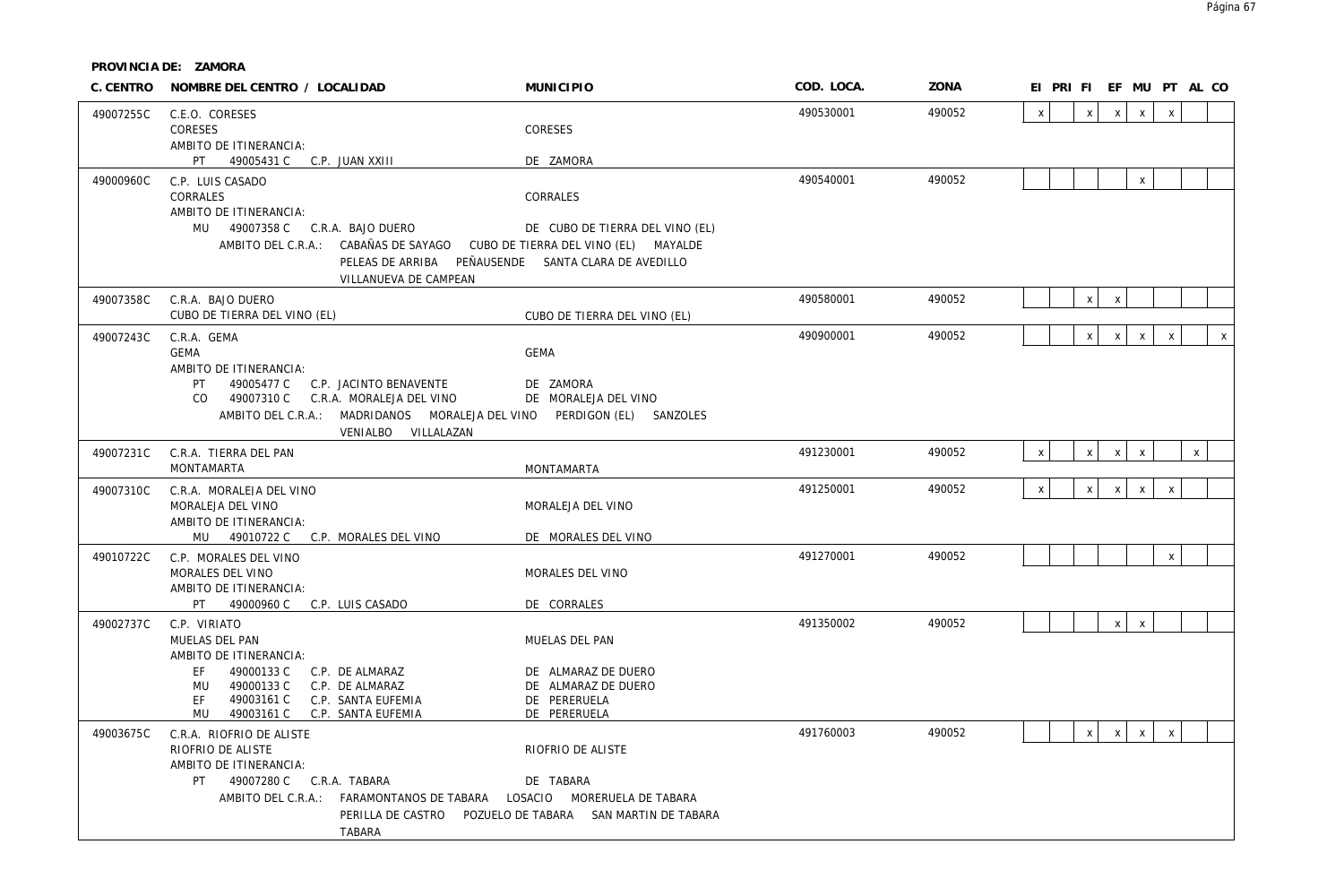| C. CENTRO | NOMBRE DEL CENTRO / LOCALIDAD                                                                         | <b>MUNICIPIO</b>                                           | COD. LOCA. | ZONA   | EI PRIFIEF MU PT ALCO                                                                    |
|-----------|-------------------------------------------------------------------------------------------------------|------------------------------------------------------------|------------|--------|------------------------------------------------------------------------------------------|
| 49007280C | C.R.A. TABARA                                                                                         |                                                            | 492140001  | 490052 | $\mathsf{x}$<br>X<br>$\mathsf{x}$                                                        |
|           | TABARA                                                                                                | <b>TABARA</b>                                              |            |        |                                                                                          |
| 49005210C | C.P. NTRA. SRA. DE LA PAZ<br>VILLARALBO<br>AMBITO DE ITINERANCIA:                                     | VILLARALBO                                                 | 492610001  | 490052 | $\mathsf{x}$<br>X                                                                        |
|           | PT<br>49005453 C C.P. VILLARINA                                                                       | DE ZAMORA                                                  |            |        |                                                                                          |
|           | 49007310 C<br>C.R.A. MORALEJA DEL VINO<br>AL                                                          | DE MORALEJA DEL VINO                                       |            |        |                                                                                          |
|           | AMBITO DEL C.R.A.: MADRIDANOS MORALEJA DEL VINO<br>VENIALBO VILLALAZAN                                | PERDIGON (EL) SANZOLES                                     |            |        |                                                                                          |
|           | 49010722 C C.P. MORALES DEL VINO<br>AL                                                                | DE MORALES DEL VINO                                        |            |        |                                                                                          |
| 49007309C | C.R.A. VILLARRIN DE CAMPOS                                                                            |                                                            | 492680001  | 490052 | $\mathsf X$<br>$\boldsymbol{\mathsf{X}}$<br>$\mathsf{X}$<br>$\mathsf{X}$<br>$\mathsf{X}$ |
|           | VILLARRIN DE CAMPOS                                                                                   | VILLARRIN DE CAMPOS                                        |            |        |                                                                                          |
|           | AMBITO DE ITINERANCIA:                                                                                |                                                            |            |        |                                                                                          |
|           | AL<br>49007413 C C.R.A. VILLAFAFILA                                                                   | DE VILLAFAFILA                                             |            |        |                                                                                          |
|           | AMBITO DEL C.R.A.: CAÑIZO CERECINOS DE CAMPOS REVELLINOS SAN AGUSTIN DEL POZO<br>TAPIOLES VILLAFAFILA |                                                            |            |        |                                                                                          |
|           | 49007413 C C.R.A. VILLAFAFILA<br>PT                                                                   | DE VILLAFAFILA                                             |            |        |                                                                                          |
|           | AMBITO DEL C.R.A.:                                                                                    | CAÑIZO CERECINOS DE CAMPOS REVELLINOS SAN AGUSTIN DEL POZO |            |        |                                                                                          |
|           | TAPIOLES VILLAFAFILA                                                                                  |                                                            |            |        |                                                                                          |
| 49000571C | C.P. EL TERA                                                                                          |                                                            | 490330002  | 490064 | $\mathsf{X}$<br>X<br>$\mathsf{X}$<br>$\mathsf{X}$<br>X<br>$\mathsf{X}$                   |
|           | CAMARZANA DE TERA                                                                                     | CAMARZANA DE TERA                                          |            |        |                                                                                          |
|           | AMBITO DE ITINERANCIA:                                                                                |                                                            |            |        |                                                                                          |
|           | AL<br>49003961 C<br>C.P. ENTREVALLES<br>EF<br>49003961 C<br>C.P. ENTREVALLES                          | DE SAN PEDRO DE CEQUE<br>DE SAN PEDRO DE CEQUE             |            |        |                                                                                          |
|           | 49003961 C<br>FI.<br>C.P. ENTREVALLES                                                                 | DE SAN PEDRO DE CEQUE                                      |            |        |                                                                                          |
|           | 49003961 C<br><b>MU</b><br>C.P. ENTREVALLES                                                           | DE SAN PEDRO DE CEQUE                                      |            |        |                                                                                          |
|           | 49003961 C<br>PT<br>C.P. ENTREVALLES                                                                  | SAN PEDRO DE CEQUE<br>DF                                   |            |        |                                                                                          |
|           | 49004060 C<br>AL<br>C.P. SANTA CROYA DE TERA                                                          | DE SANTA CROYA DE TERA                                     |            |        |                                                                                          |
|           | EF<br>49004060 C<br>C.P. SANTA CROYA DE TERA<br>FI.<br>49004060 C<br>C.P. SANTA CROYA DE TERA         | SANTA CROYA DE TERA<br>DF<br>SANTA CROYA DE TERA<br>DE     |            |        |                                                                                          |
|           | 49004060 C<br>MU<br>C.P. SANTA CROYA DE TERA                                                          | DE SANTA CROYA DE TERA                                     |            |        |                                                                                          |
|           | 49004175 C<br>E.E.I. SANTIBAÑEZ DE TERA<br>AL                                                         | SANTIBAÑEZ DE TERA<br>DE                                   |            |        |                                                                                          |
|           | EF<br>49004175 C<br>E.E.I. SANTIBAÑEZ DE TERA                                                         | DE SANTIBAÑEZ DE TERA                                      |            |        |                                                                                          |
|           | FI.<br>49004175 C<br>E.E.I. SANTIBAÑEZ DE TERA                                                        | SANTIBAÑEZ DE TERA<br>DE                                   |            |        |                                                                                          |
|           | 49004175 C<br>E.E.I. SANTIBAÑEZ DE TERA<br>MU<br>49004187 C<br>C.P. SANSUEÑA<br>AL                    | SANTIBAÑEZ DE TERA<br>DE<br>DE SANTIBAÑEZ DE VIDRIALES     |            |        |                                                                                          |
|           | 49004187 C<br>C.P. SANSUEÑA<br>MU                                                                     | SANTIBAÑEZ DE VIDRIALES<br>DE                              |            |        |                                                                                          |
|           | AL<br>49007531 C<br>I.E.S. LOS VALLES                                                                 | DE CAMARZANA DE TERA                                       |            |        |                                                                                          |
|           | CO<br>49007531 C<br>I.E.S. LOS VALLES                                                                 | DE CAMARZANA DE TERA                                       |            |        |                                                                                          |
| 49007292C | C.R.A. FERRERAS DE ABAJO                                                                              |                                                            | 490660001  | 490064 | $\mathsf{X}$<br>$\pmb{\chi}$<br>X<br>$\mathsf{X}$<br>$\boldsymbol{\mathsf{X}}$           |
|           | FERRERAS DE ABAJO                                                                                     | FERRERAS DE ABAJO                                          |            |        |                                                                                          |
|           | AMBITO DE ITINERANCIA:                                                                                |                                                            |            |        |                                                                                          |
|           | AL<br>49007267 C C.R.A. PALACIOS DE SANABRIA                                                          | DE PALACIOS DE SANABRIA                                    |            |        |                                                                                          |
|           | AMBITO DEL C.R.A.: CODESAL FOLGOSO DE LA CARBALLEDA MOMBUEY<br>MUELAS DE LOS CABALLEROS               | PALACIOS DE SANABRIA                                       |            |        |                                                                                          |
|           | 49007531 C I.E.S. LOS VALLES<br>PT.                                                                   | DE CAMARZANA DE TERA                                       |            |        |                                                                                          |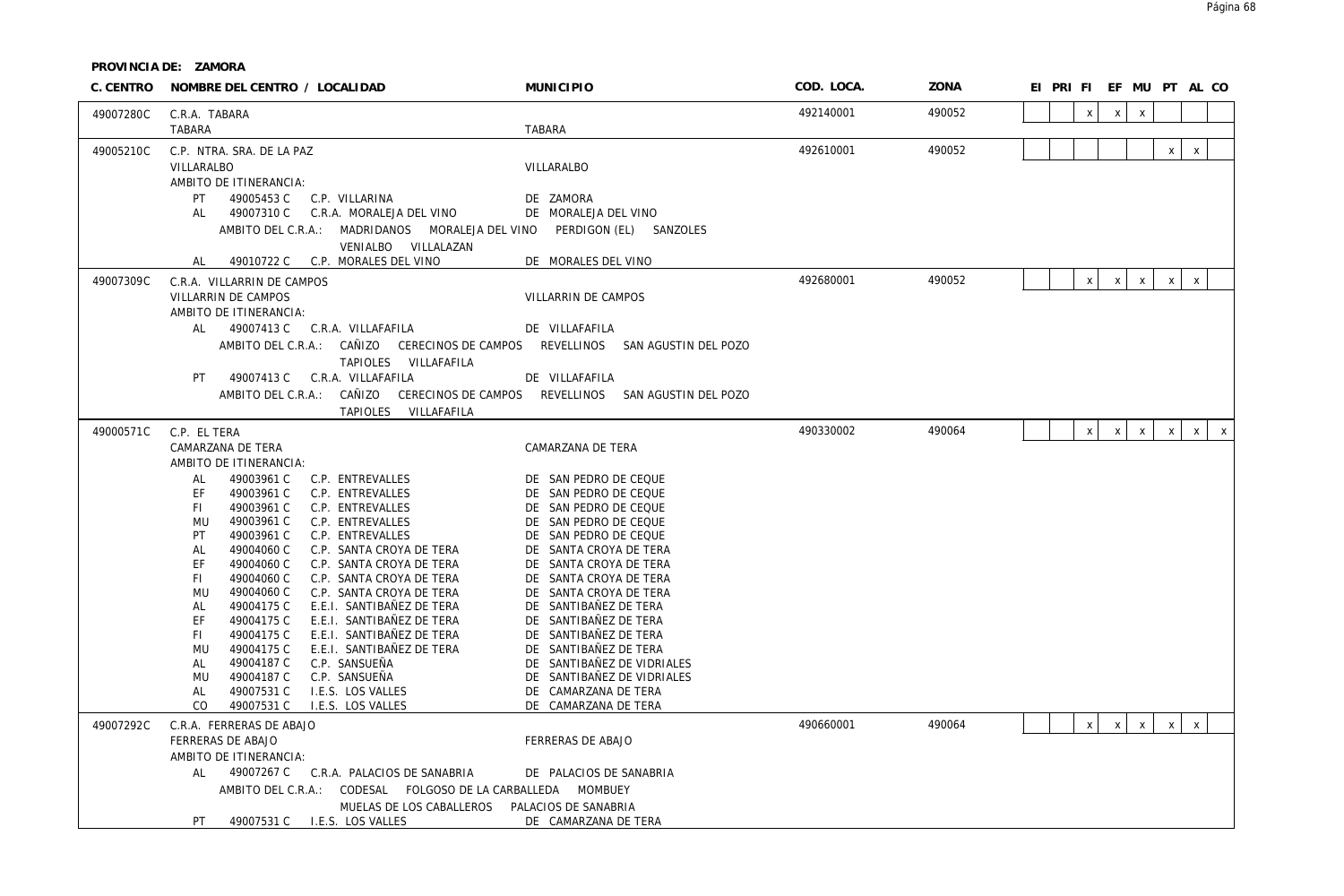| C. CENTRO | NOMBRE DEL CENTRO / LOCALIDAD                                                                                                                                                                                                                                                   | <b>MUNICIPIO</b>                                                                      | COD. LOCA. | ZONA   |  |                | EI PRI FI EF MU PT AL CO |                             |              |
|-----------|---------------------------------------------------------------------------------------------------------------------------------------------------------------------------------------------------------------------------------------------------------------------------------|---------------------------------------------------------------------------------------|------------|--------|--|----------------|--------------------------|-----------------------------|--------------|
| 49004187C | C.P. SANSUEÑA<br>SANTIBAÑEZ DE VIDRIALES<br>AMBITO DE ITINERANCIA:                                                                                                                                                                                                              | SANTIBAÑEZ DE VIDRIALES                                                               | 492060006  | 490064 |  |                |                          | $\mathsf{x}$                |              |
|           | 49004060 C<br>PT<br>C.P. SANTA CROYA DE TERA<br>PT<br>49004175 C<br>E.E.I. SANTIBAÑEZ DE TERA                                                                                                                                                                                   | DE SANTA CROYA DE TERA<br>DE SANTIBAÑEZ DE TERA                                       |            |        |  |                |                          |                             |              |
| 49001630C | C.P. MONTE GANDARA<br>PUENTE (EL)<br>AMBITO DE ITINERANCIA:                                                                                                                                                                                                                     | <b>GALENDE</b>                                                                        | 490850006  | 490076 |  |                | $\mathsf X$              |                             |              |
|           | MU<br>49002041 C C.P. TUELA-BIBEY                                                                                                                                                                                                                                               | DE LUBIAN                                                                             |            |        |  |                |                          |                             |              |
| 49007267C | C.R.A. PALACIOS DE SANABRIA<br>PALACIOS DE SANABRIA<br>AMBITO DE ITINERANCIA:                                                                                                                                                                                                   | PALACIOS DE SANABRIA                                                                  | 491430002  | 490076 |  | $\pmb{\times}$ |                          |                             | $\mathsf{X}$ |
|           | CO 49001630 C C.P. MONTE GANDARA                                                                                                                                                                                                                                                | DE PUENTE (EL)                                                                        |            |        |  |                |                          |                             |              |
| 49003390C | C.P. FRAY LUIS DE GRANADA<br>PUEBLA DE SANABRIA<br>AMBITO DE ITINERANCIA:                                                                                                                                                                                                       | PUEBLA DE SANABRIA                                                                    | 491660002  | 490076 |  |                | $\mathsf{X}$             | $\mathsf X$<br>$\mathsf{X}$ |              |
|           | 49001630 C<br>AL<br>C.P. MONTE GANDARA<br>PT<br>49001630 C<br>C.P. MONTE GANDARA<br>49002041 C<br>AL<br>C.P. TUELA-BIBEY<br>PT<br>49002041 C<br>C.P. TUELA-BIBEY<br>MU<br>49007267 C C.R.A. PALACIOS DE SANABRIA<br>AMBITO DEL C.R.A.: CODESAL FOLGOSO DE LA CARBALLEDA MOMBUEY | DE PUENTE (EL)<br>DE PUENTE (EL)<br>DE LUBIAN<br>DE LUBIAN<br>DE PALACIOS DE SANABRIA |            |        |  |                |                          |                             |              |
|           | MUELAS DE LOS CABALLEROS<br>C.R.A. PALACIOS DE SANABRIA<br>PT.<br>49007267 C<br>CODESAL FOLGOSO DE LA CARBALLEDA MOMBUEY<br>AMBITO DEL C.R.A.:<br>MUELAS DE LOS CABALLEROS                                                                                                      | PALACIOS DE SANABRIA<br>DE PALACIOS DE SANABRIA<br>PALACIOS DE SANABRIA               |            |        |  |                |                          |                             |              |
| 49000042C | C.P. VIRGEN DE LA SALUD                                                                                                                                                                                                                                                         |                                                                                       | 490030001  | 490088 |  |                | $\mathsf{x}$             | $\mathsf X$<br>$\mathsf{X}$ |              |
|           | <b>ALCAÑICES</b>                                                                                                                                                                                                                                                                | <b>ALCAÑICES</b>                                                                      |            |        |  |                |                          |                             |              |
|           | AMBITO DE ITINERANCIA:<br>AL<br>49007346 C C.R.A. MAHIDE                                                                                                                                                                                                                        | DE MAHIDE                                                                             |            |        |  |                |                          |                             |              |
|           | AMBITO DEL C.R.A.: BERCIANOS DE ALISTE FRADELLOS MAHIDE<br>PALAZUELO DE LAS CUEVAS                                                                                                                                                                                              | SAN VICENTE DE LA CABEZA VALER                                                        |            |        |  |                |                          |                             |              |
|           | 49007346 C C.R.A. MAHIDE<br>PT<br>AMBITO DEL C.R.A.: BERCIANOS DE ALISTE FRADELLOS MAHIDE                                                                                                                                                                                       | DE MAHIDE                                                                             |            |        |  |                |                          |                             |              |
|           | 49007361 C C.R.A. NUEZ DE ALISTE<br>AL<br>AMBITO DEL C.R.A.: NUEZ RABANALES SAN JUAN DEL REBOLLAR SAN VITERO TRABAZOS                                                                                                                                                           | PALAZUELO DE LAS CUEVAS SAN VICENTE DE LA CABEZA VALER<br>DE NUEZ                     |            |        |  |                |                          |                             |              |
|           | VIÑAS                                                                                                                                                                                                                                                                           |                                                                                       |            |        |  |                |                          |                             |              |
|           | 49007361 C C.R.A. NUEZ DE ALISTE<br>MU<br>AMBITO DEL C.R.A.: NUEZ RABANALES<br>VIÑAS                                                                                                                                                                                            | DE NUEZ<br>SAN JUAN DEL REBOLLAR SAN VITERO<br>TRABAZOS                               |            |        |  |                |                          |                             |              |
|           | 49007361 C C.R.A. NUEZ DE ALISTE<br>PT<br>AMBITO DEL C.R.A.: NUEZ RABANALES SAN JUAN DEL REBOLLAR SAN VITERO TRABAZOS                                                                                                                                                           | DE NUEZ                                                                               |            |        |  |                |                          |                             |              |
|           | VIÑAS<br>49007528 C I.E.S. ALISTE<br>AL                                                                                                                                                                                                                                         | DE ALCAÑICES                                                                          |            |        |  |                |                          |                             |              |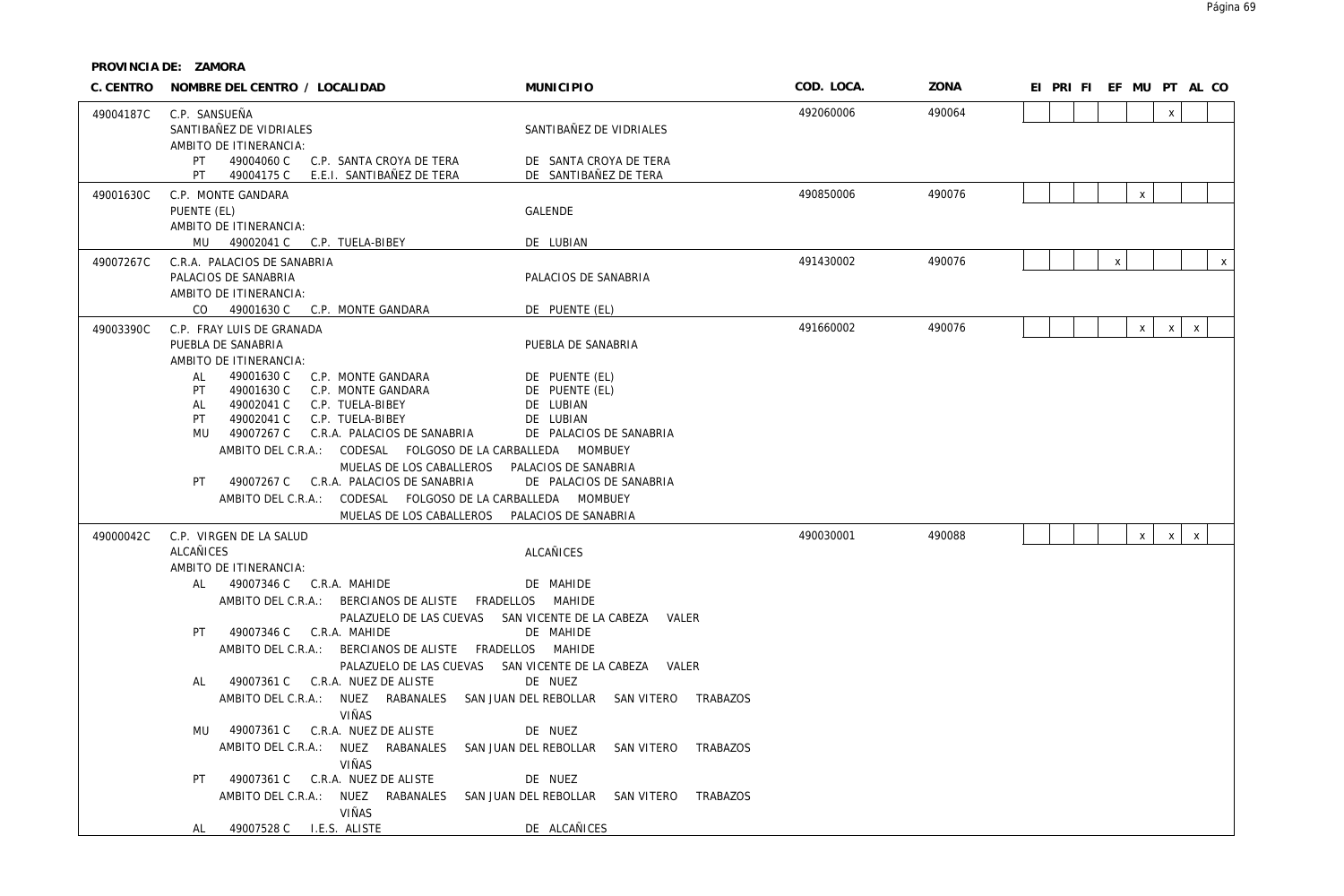| C. CENTRO              | NOMBRE DEL CENTRO / LOCALIDAD                                                                                                                                                                                                                                                                                                                                           | <b>MUNICIPIO</b>                                                                                                                                                                                                                              | COD. LOCA.             | ZONA             | EI PRIFIEF MU PT AL CO                                                       |
|------------------------|-------------------------------------------------------------------------------------------------------------------------------------------------------------------------------------------------------------------------------------------------------------------------------------------------------------------------------------------------------------------------|-----------------------------------------------------------------------------------------------------------------------------------------------------------------------------------------------------------------------------------------------|------------------------|------------------|------------------------------------------------------------------------------|
| 49007322C              | C.R.A. DE FONFRIA<br><b>FONFRIA</b>                                                                                                                                                                                                                                                                                                                                     | <b>FONFRIA</b>                                                                                                                                                                                                                                | 490710006              | 490088           | $\mathsf X$<br>$\boldsymbol{\mathsf{X}}$                                     |
| 49007346C              | C.R.A. MAHIDE<br><b>MAHIDE</b>                                                                                                                                                                                                                                                                                                                                          | <b>MAHIDE</b>                                                                                                                                                                                                                                 | 491040002              | 490088           | X<br>$\mathsf{X}$<br>$\mathsf{x}$                                            |
| 49007361C              | C.R.A. NUEZ DE ALISTE<br><b>NUEZ</b>                                                                                                                                                                                                                                                                                                                                    | <b>TRABAZOS</b>                                                                                                                                                                                                                               | 492230002              | 490088           | X<br>X                                                                       |
| 49000157C              | C.P. MATILDE LEDESMA MARTIN<br>ALMEIDA<br>AMBITO DE ITINERANCIA:<br>49002610 C<br>C.P. MORALEJA DE SAYAGO<br>AL<br>49002610 C<br>C.P. MORALEJA DE SAYAGO<br>FL.<br>49002610 C<br>MU<br>C.P. MORALEJA DE SAYAGO<br>PT<br>49002610 C<br>C.P. MORALEJA DE SAYAGO<br>49007358 C<br>C.R.A. BAJO DUERO<br>AL<br>AMBITO DEL C.R.A.: CABAÑAS DE SAYAGO<br>VILLANUEVA DE CAMPEAN | ALMEIDA<br>DE MORALEJA DE SAYAGO<br>DE MORALEJA DE SAYAGO<br>DE MORALEJA DE SAYAGO<br>DE MORALEJA DE SAYAGO<br>DE CUBO DE TIERRA DEL VINO (EL)<br>CUBO DE TIERRA DEL VINO (EL) MAYALDE<br>PELEAS DE ARRIBA PEÑAUSENDE SANTA CLARA DE AVEDILLO | 490080001              | 490090           | $\mathsf{x}$<br>$\mathsf{x}$<br>X<br>$\mathsf{X}$                            |
| 49000455C              | C.P. NTRA. SRA. DE GRACIA<br>BERMILLO DE SAYAGO<br>AMBITO DE ITINERANCIA:<br>49006238 C<br>MU<br>C.P. FERMOSELLE<br>PT<br>49006238 C<br>C.P. FERMOSELLE                                                                                                                                                                                                                 | BERMILLO DE SAYAGO<br>DE FERMOSELLE<br>DE FERMOSELLE                                                                                                                                                                                          | 490230001              | 490090           | $\mathsf{X}^-$<br>$\mathsf X$                                                |
| 49006238C<br>49007206C | C.P. FERMOSELLE<br><b>FERMOSELLE</b><br>AMBITO DE ITINERANCIA:<br>49000455 C<br>C.P. NTRA. SRA. DE GRACIA<br>AL<br>49007206 C<br>C.R.A. TIERRAS DE SAYAGO<br>AL<br>AMBITO DEL C.R.A.: CIBANAL FARIZA LUELMO<br>TORREFRADES<br>MUGA DE SAYAGO<br>VILLAR DEL BUEY<br>C.R.A. TIERRAS DE SAYAGO                                                                             | FERMOSELLE<br>DE BERMILLO DE SAYAGO<br>DE MUGA DE SAYAGO<br>MORAL DE SAYAGO MORALINA<br>TORREGAMONES VILLADEPERA                                                                                                                              | 490650001<br>491360001 | 490090<br>490090 | $\mathsf{X}$<br>$\mathsf{X}$<br>$\mathsf{X}$<br>$\mathsf{X}$<br>$\mathsf{X}$ |
|                        | MUGA DE SAYAGO<br>AMBITO DE ITINERANCIA:<br>49003161 C C.P. SANTA EUFEMIA<br>PT                                                                                                                                                                                                                                                                                         | MUGA DE SAYAGO<br>DE PERERUELA                                                                                                                                                                                                                |                        |                  |                                                                              |
| 49007498C              | C.R.A. LOS ALMENDROS<br>BOVEDA DE TORO (LA)                                                                                                                                                                                                                                                                                                                             | BOVEDA DE TORO (LA)                                                                                                                                                                                                                           | 490240001              | 490106           | $\boldsymbol{\mathsf{x}}$                                                    |